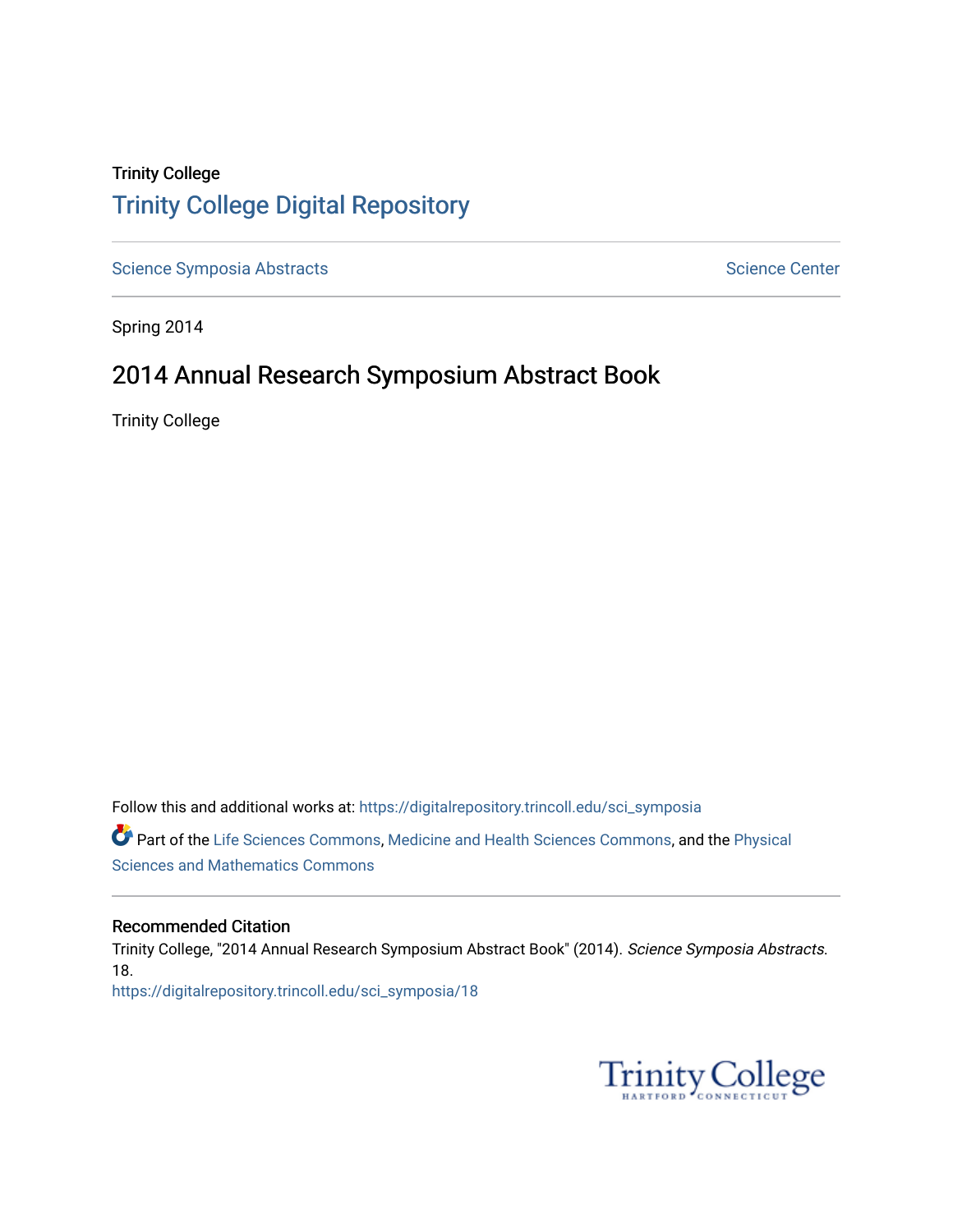# **TWENTY-SEVENTH ANNUAL SCIENCE RESEARCH SYMPOSIUM**



# Table of Contents

 $\overline{\phantom{a}}$  , and the contract of the contract of the contract of the contract of the contract of the contract of the contract of the contract of the contract of the contract of the contract of the contract of the contrac

Ferris Athletic Center May 1, 2014 1:00 – 3:00pm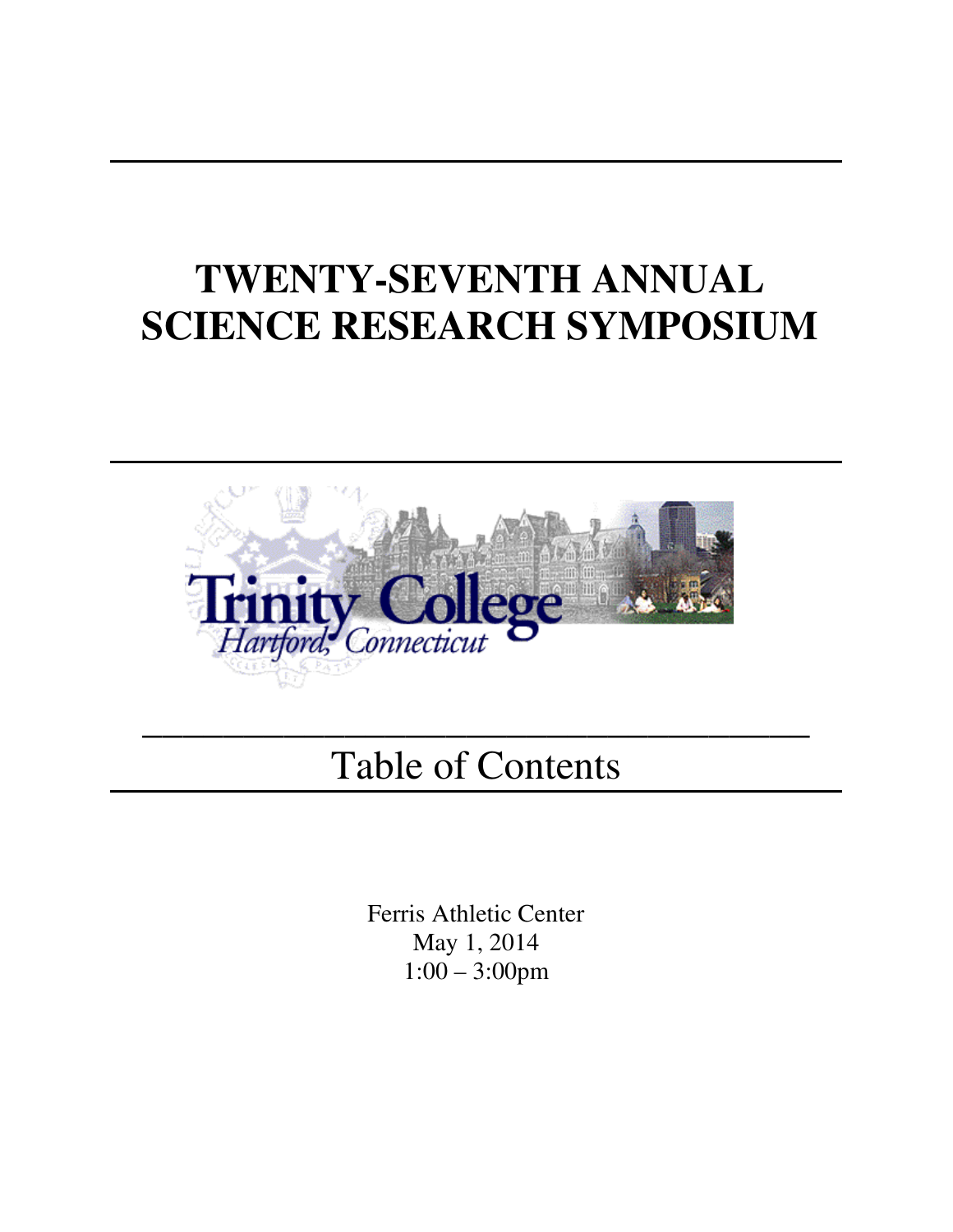## **TWENTY-SEVENTH ANNUAL SYMPOSIUM OF TRINITY COLLEGE UNDERGRADUATE RESEARCH**

## **TABLE OF CONTENTS**

Poster # Title

# **BIOLOGY**

- **1. THE EFFECT OF SALINITY AND LIGHT INTENSITY ON GREEN ALGA**  *MONORAPHIDIUM ARCUATUM* **(CHLOROPHYTA, SPHAEROPLEALES)**  Sadichhya Adhikari '14, Jessica Smith '14
- **2. RAPTORS ON THE EAST COAST: A SHIFT IN THE TIMING OF AUTUMN MIGRATION**  Jason Baird '14
- **3. THE EFFECTS OF PREDATION RISK AND THERMOREGULATION COST ON THE FORAGING BEHAVIOR OF THE EASTERN GRAY SQUIRREL (***SCIURUS CAROLINENSIS***)**  Anne E. Collier '14
- **4. DEVELOPMENT OF SERRATE GENE CONSTRUCTS FROM SYNTHESIZED SEQUENCE FOR THE ACTIVATION AND INHIBITION OF THE NOTCH PATHWAY**  James Curlin '15
- **5. THE EFFECTS OF VARYING CAFFEINE CONCENTRATIONS ON THE BIOMASS OF THE GREEN ALGAE** *SPHAEROCYSTIS SCHROETERI* **(CHLOROPHYTA, SPAEROCYSTIDACEAE)**  James Fifer '14, Walter Jongbloed '16
- **6. INVESTIGATION OF THE NORMAL FLORA AND THE PREVALENCE OF ALPHA-HEMOLYTIC STREPTOCOCCI IN THE UPPER RESPIRATORY TRACT OF ASTHMATIC AND NON-ASTHMATIC CHILDREN**  Catherine Guariglia '14
- **7. EFFECTS OF ANIMAL-BASED FOOD WASTE IN COMPOST PILES: ANNUAL TRENDS IN WILDLIFE VISITATION**  Ben Jaffee '15, Riley Risteen '17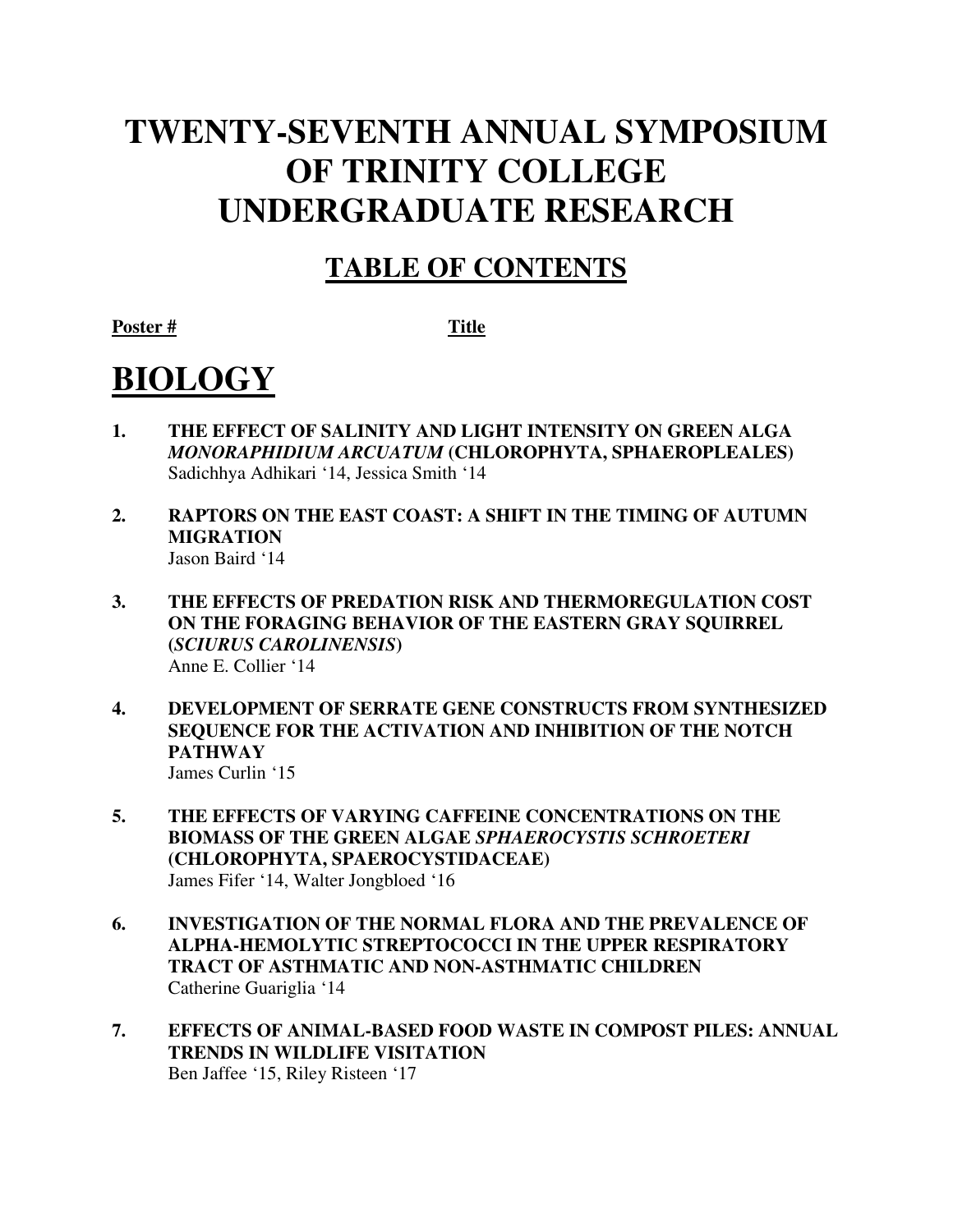- **8. ULTRASTRUCTURE AND CHEMICAL COMPOSITION OF CORN SNAKE EGGSHELLS**  Glory Kim '17, Kathryn Powers '17, Cionna Rosenthal '17
- **9. THE ECOLOGY OF FEAR: DOES THE POTENTIAL OF PREDATION AFFECT SQUIRREL CACHING BEHAVIOR?**  Heidi Pi '14
- **10. ANALYSIS OF INVERTEBRATE VISITATION TO COMPOST PILES WITH VARIED CONTENTS THROUGH TULLGREN FUNNEL SAMPLING**  Bridget Tevnan '15
- **11. THE EFFECTS OF CAFFEINE ON THE FRESHWATER DIATOM TABELLARIA FLOCCULOSA (TABELLARIACEAE, FRAGILARIOPHYCEAE)**  Nikolaus E. Schultz '14
- **12. A MORPHOLOGICAL AND MOLECULAR STUDY OF THE GENUS**  *LOBOPHORA* **(DICTYOTALES, PHAEOPHYCEAE) IN THE WESTERN ATLANTIC, INCLUDING A CLARIFICATION OF** *L. VARIEGATA* **(J.V. Lamour.) EX E.C. Oliveira**  Nikolaus E. Schultz '14, Dylan S. Spagnuolo '17, Phong K. Quach '17
- **13. THE EFFECT ON THE NORMAL FLORA OF THE UPPER RESPIRATORY OF CHILDREN IN CERTAIN AGE GROUPS WITH ASTHMA**  Abigail Whalen, '15, Catherine Guariglia '14
- **14. THE ANNOTATION OF MYCOBACTERIOPHAGES FUNSTON AND WHABIGAIL7**  Sara Bunker '17, Elizabeth Craig '17, Sasha DiNitto '17, Haley Rafferty '17
- **15. EXPLORING THE FUNCTIONS OF A CLUSTER C1 BACTERIOPHAGE**  Melindy Dorcin '17, Laura Nee '17, Luke Maynard '17
- **16. TIME OF DIVERGENCE** Maura Griffith '17, Glory Kim '17, Elliot Pollack '17
- **17. PUTATIVE INTEIN IDENTIFICATION IN C1 MYCOBACTERIOPHAGE TORTOISE16**  Peter Jung '17
- **18. THE RELATIONSHIP BETWEEN CODON BIAS IN CLUSTER C1 MYCOBACTERIOPHAGE AND VARIOUS** *MYCOBACTERIUM* **SPECIES**  Tom McNamara '17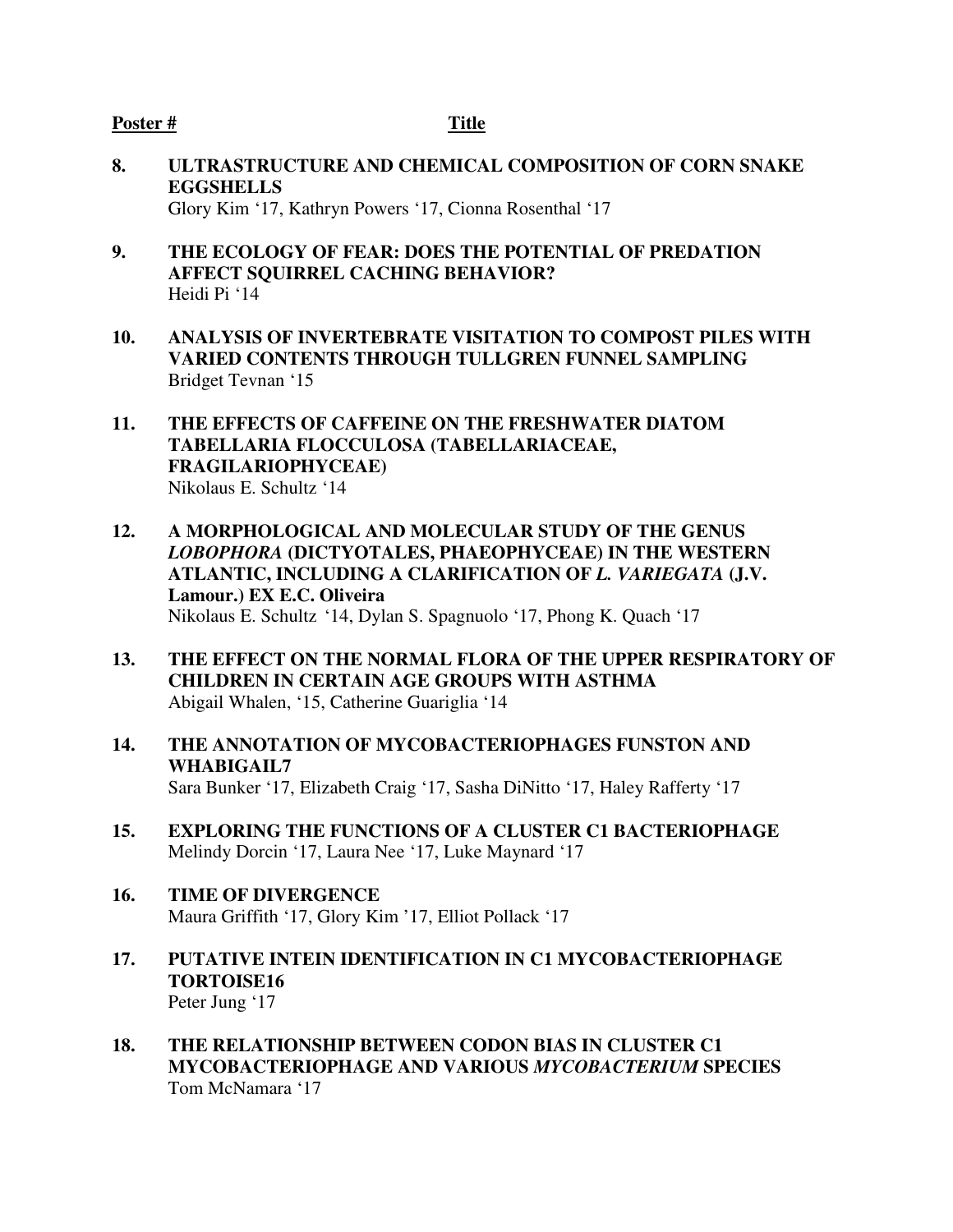- **19. STRUCTURAL AND FUNCTIONAL DIFFERENCES IN C-CLUSTER PHAGES WITH CONTRACTILE TAILS**  Christopher Mulhern '17, Josh Knopf '17, Scott Buchanan '17
- **20. SUBCLUSTER C1 MYCOBACTERIOPHAGES: DETECTING ADAPTIVE EVOLUTION BY EXAMINING AMINO ACID REPLACEMENT IN NRDC-ENCODING GENE AND A PHAMILY 565-ENCODING GENE**  Kathy Rodogiannis '17

## **CHEMISTRY**

- **21. ALKYNYL** β**-SHEET PEPTIDOMIMETICS RETAIN THEIR ANTI-PARALLEL SHEET CONFORMATION WHEN CORDINATED TO TUNGSTEN**  Adam N. Boynton '12, Shawna M. Berk '13, Elena-Marie C. Pedro '17
- **22. CONSTRUCTING A SYSTEM FOR MICROCHIP ELECTROPHORESIS LASER-INDUCED FLUORESCENCE (LIF)**  Eleanor Clerc '17
- **23. DISCOVERY OF A DIMERIC BY-PRODUCT IN THE PREPARATION OF A TUNGSTEN BIS-ALKYNYLPEPTIDE COMPLEX**  Lauren Davidson '16
- **24. SYNTHESIS OF A PHOSPHONAMIDITE FOR FUTURE SOLID-PHASE OLIGONUCLEOTIDE SYNTHESIS**  Florence Dou '16
- **25. THE DEVELOPMENT OF A SYNTHETIC ROUTE FOR A DI-SUBSITITUTED DIPHENYLACETYLENE AND ITS CONFORMATIONAL CHARACTERISTICS UPON COORDINATION TO TUNGSTEN: A PROSPECT FOR BETA-SHEET STUDIES** Francis Herman '14
- **26. ANALYSIS OF SYNTHESIZING CAROLACTON**  Hamilton Herr '14
- **27. TOTAL SYNTHESIS OF MICROTUBULE-STABILIZING AGENT CERATAMINE A**  Woojung Ji '15
- **28. PROBING RIDITY IN CYCLIC TUNGSTEN-FERROCENE DIALKYNYLAMIDE COMPLEXES**  Woojung Ji '15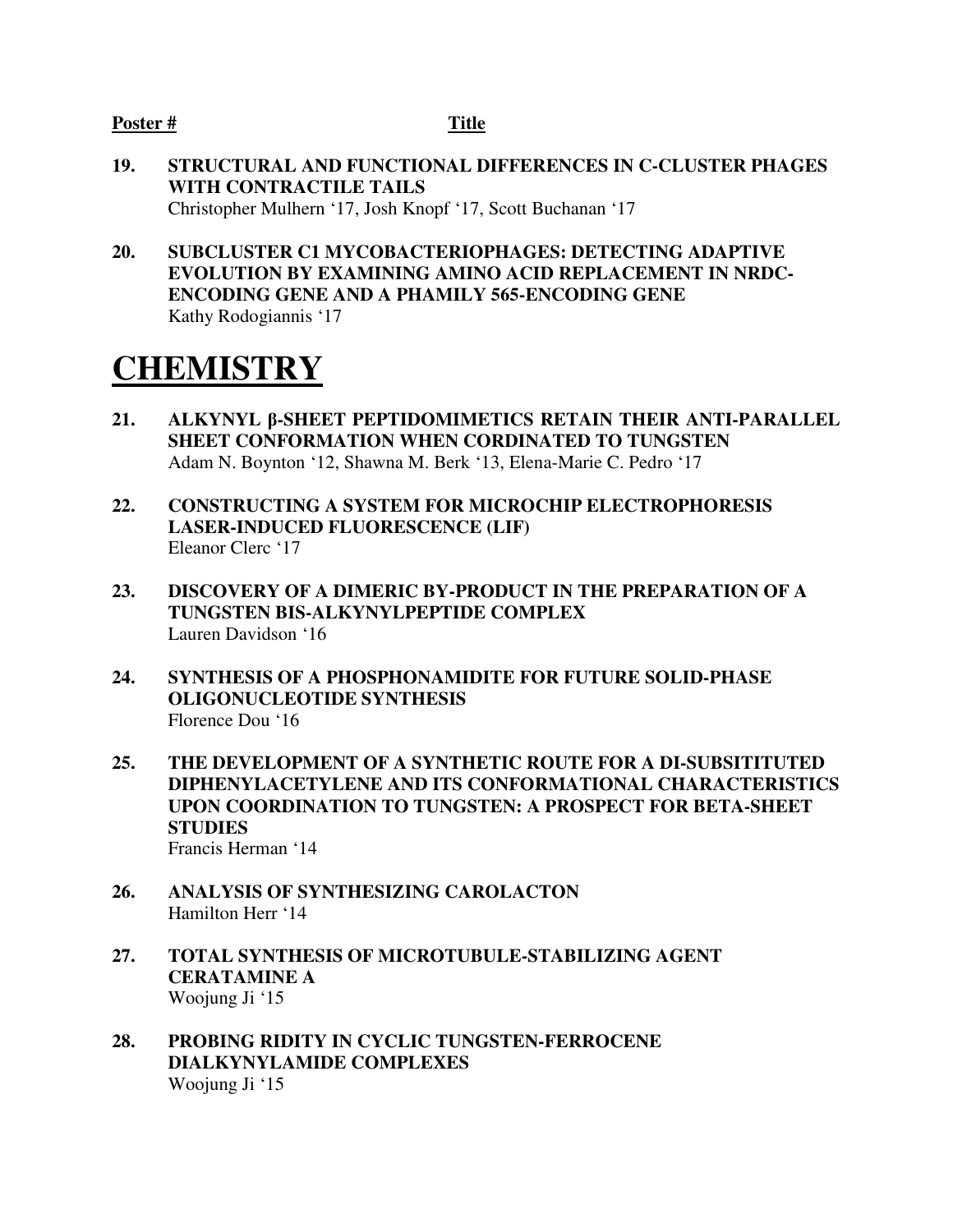- **29. THE CONTINUED SYNTHESIS OF TRIARYLMETHYL CATIONS**  Mazin Khalil '15
- **30. THE TOTAL SYNTHESIS OF BREVISAMIDE**  Mazin Khalil '15
- **31. THE APPLICATION OF DIRECT ANALYSIS IN REAL TIME TIME OF FLIGHT MASS SPECTROMETRY IN THE DETECTION AND CHARACTERIZATION OF SYNTHETIC CATHINONES**  Heather S. Loring '15
- **32. EFFECT OF SAMPLE PRE-TREATMENTS ON THE SOLID PHASE MICROEXTRACTION OF DESIGNER DRUGS FROM AQUEOUS SOLUTIONS**  Matthew Lucas '17, Sarah Talcott '17
- **33. OXIDATION OF TURBOMYCIN SUBSTITUTED COMPOUNDS**  Brooke Moore '15
- **34. SYNTHESIS AND STUDY OF A CYCLIC TUNGSTEN BIS-ALKYNE COMPLEX DERIVED FROM A 1,1'-FERRPCENEDOALKYNYL ESTER**  Niranjana Pokharel '15
- **35. COMPARING MEASUREMENTS OF THE FORMIC ACID, WATER, AND SODIUM CHLORIDE LIQUID-VAPOR INTERFACE**  Jeff Pruyne '15
- **36. INVESTIGATION OF THE COMPOSITION OF ALKALI METAL HALIDES' CRYSTAL**  Phong Kim Quach '17
- **37. SYNTHESIS OF TURBOMYCIN ANALOGUES FOR THE DEVELOPMENT OF NEW ANTIBIOTICS: VARIATION OF THE INDOLE COMPONENT**  Christine Reavis '15, Phong Kim Quach '17, Abigail Whalen '15
- **38. TOTAL SYNTHESIS OF (-)-PRZEWALSKIN B**  Alex Shea '14
- **39. CHARACTERIZATION OF THE STABILITY OF SUPPORTED BILAYER MEMBRANES IN POLYDIMETHYLSILOXANE MICROFLUIDIC DEVICES**  Livia Shehaj '15
- **40. THE PATH TOWARDS A CYCLIC TUNGSTEN BIS-ALKYNE COMPLEX DERIVED FROM m-XYLENEDIAMINE**  Edgar Soto '15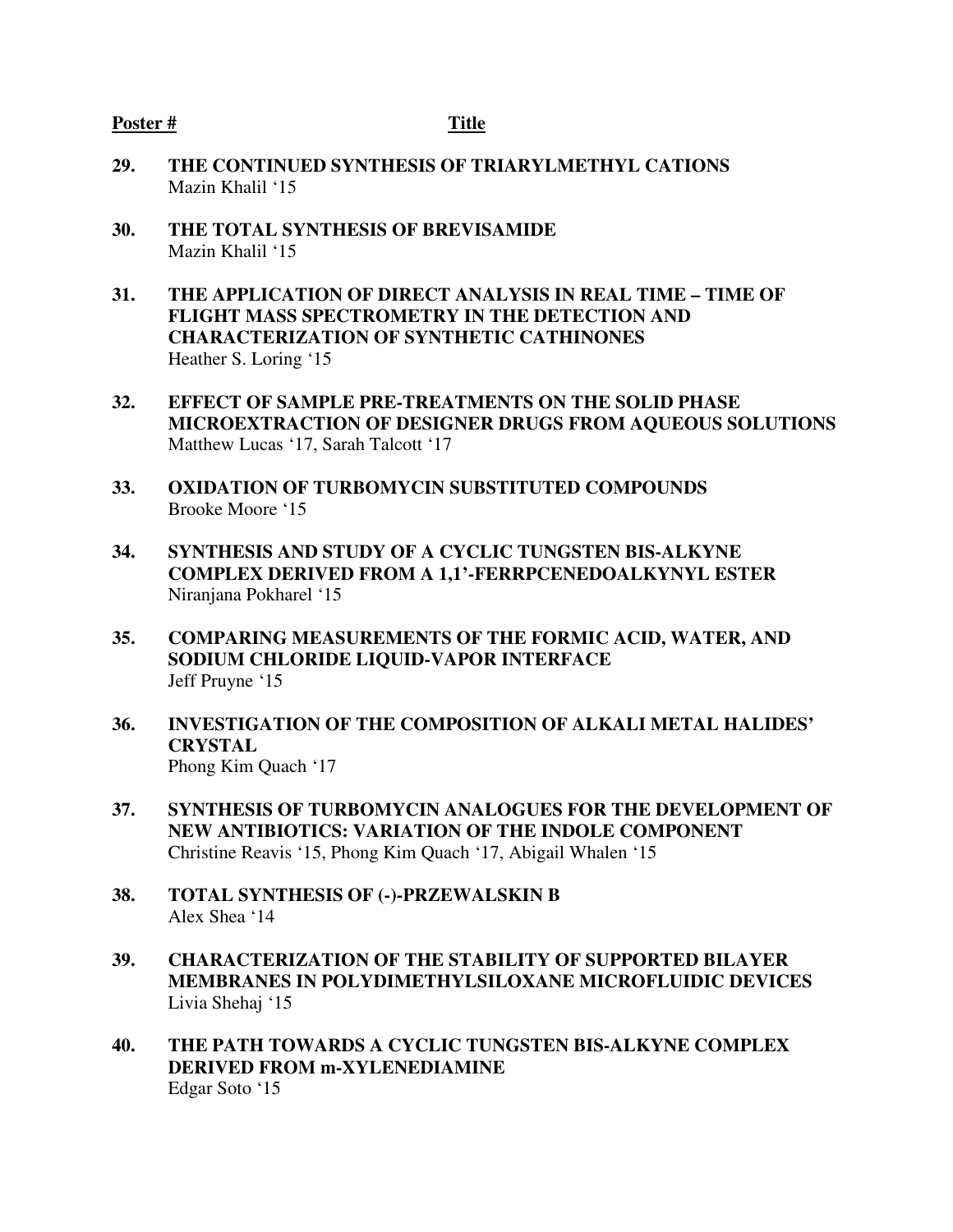- **41. SYNTHESIS OF ASPARTIC ACID AND GLUTAMIC ACID DIPEPTIDES AND COORDINATION TO TUNGSTEN VIA ACYLATED SIDE CHAINS**  John Stiller '14
- **42. HS-SPME/GC-MS METHOD DEVELOPMENT FOR THE ANALYSIS OF PIPERAZINES IN ORAL FLUID:** *ON-FIBER VS. IN-MATRIX DERIVATIZATION* Alexandre X. Zhang '14, Matthew Lucas '17

## **COMPUTER SCIENCE**

- **43. DEVELOPMENT OF A MACHINE LEARNING ALGORITHM TO PREDICT NATIONAL HOCKEY LEAGUE GAME WINNERS**  Alexandre X. Zhang '14
- **44. ACQUIRE ONLINE** Marin Abernethy '14
- **45. CONSTRUCTION ALGORITHMS FOR EXPANDER GRAPHS** Vlad Burca '14
- **46. SYM A DYNAMIC APPROACH TO THE 0-1 KNAPSACK PROBLEM USING THE DISCRETE SHUFFLED FROG LEAPING ALGORITHM**  Rahul Chandrashekhar '17
- **47. SYMMETRIC TRIDIAGONAL EIGENVALUE PROBLEM ON MULTI-GPU SYSTEMS**  Hyunsu Cho '15
- **48. NOTEWORKS TAKE NOTES BETTER** Liam Doran '14
- **49. USING DECISION TREES WITH FINANCIAL MOMENTUM TO CLASSIFY COMPANIES' FUTURE GROWTHS**  Zach Freedman '14
- **50. GROUP STEINER PROBLEM ON THE GPU USING CUDA IMPLEMENTATION**  Basileal Imana '17, Suhas Maringanti '17
- **51. MUSICIAN'S TOOLBOX**  Christina Lipson '14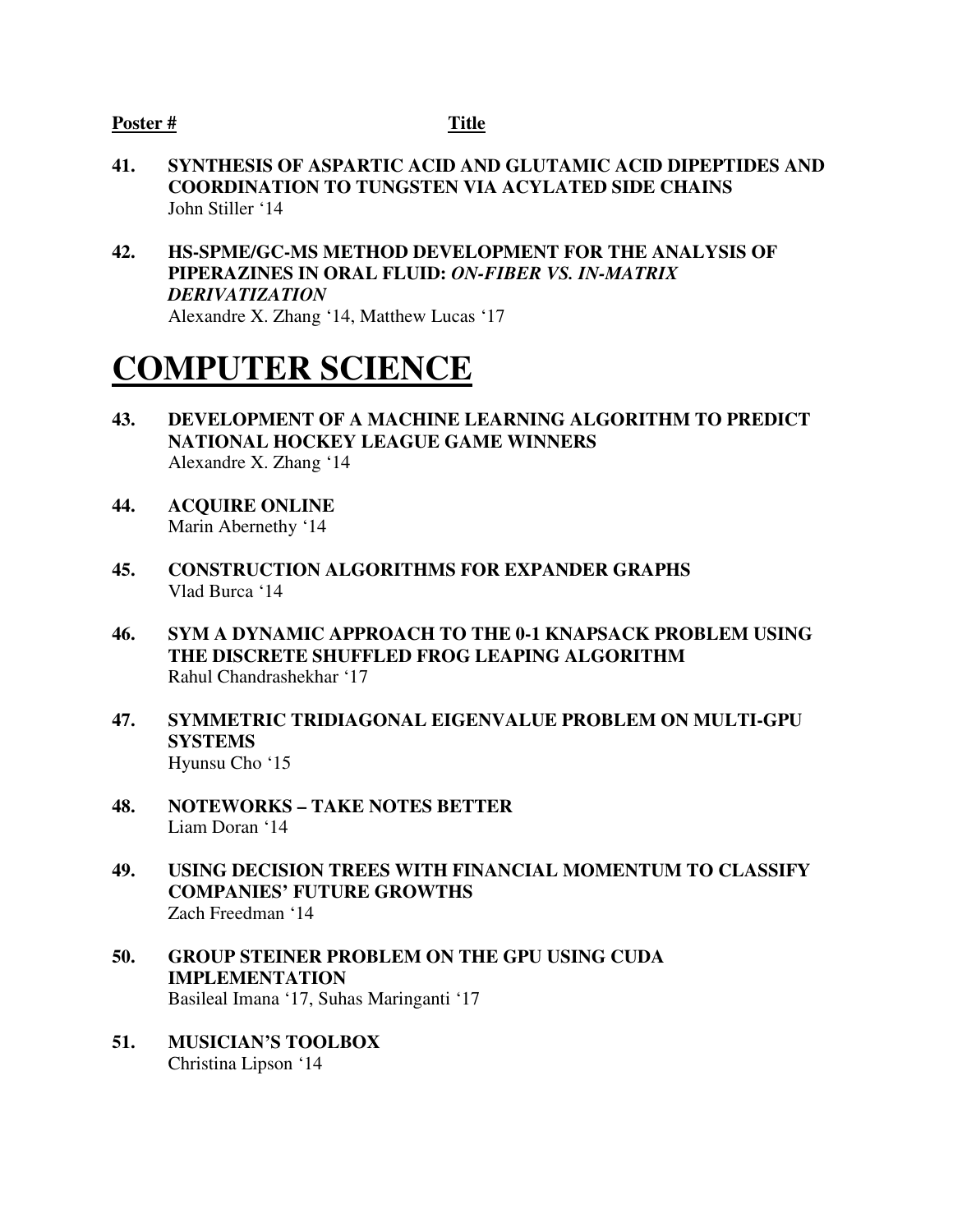- **52. SOCIALMINIMAP** Nathaniel Maynard '14
- **53. NULI XUEXI: A MOBILE PHONE APPLICATION FOR STUDYING CHINESE** Tanya D. Nongera '14
- **54. WHATSON: A MOVIE RECOMMENDATION SYSTEM FOR MOVIES ON REDBOX AND IN THEATRES**  Jamie Recas '14
- **55. A CALENDAR WEBSITE FOR ROWERS TO TRACK PROGRESS**  Lauren Yianilos '14

## **ENGINEERING**

- **56. SUTURE GRASPER FOR LAPORASCOPIC PORT SITE CLOSURE**  Meredith Apfelbaum '14, Shea Kusiak '14, Mark Yanagisawa '14
- **57. APPLICATION OF HIGH-LIFT WINGS FOR R/C MODEL AIRCRAFT** Sydney Doolittle '17, Tristan Peirce '17, Catherine Poirier '17, Phillip Winser '17
- **58. EARTHQUAKE SIMULATOR DESIGN AND SEISMIC ISOLATION TESTING** Marco R. Eberth '14
- **59. ROBOBOAT**  John Fasano '14, Bach Nguyen '14, Alexa Pujol '14, Jonathan Rothendler '14, Arbaaz Tanveer '14
- **60. ROTATIONAL FIXTURE DESIGN FOR FRONT FUSELAGE OF THE F4U-4 CORSAIR AIRCRAFT**  Elizabeth Gerber '14, Renzo Hidalgo '14, Lucas Knight '14
- **61. DIGITAL IMAGE PROCESSING FOR DIAGNOSTICS OF MIDDLE EAR INFLAMMATION**  Jessica L'Heureux '14, Georgia McAdams '14, Joanna Wycech '14
- **62. DESIGN OF DATA COMPRESSION EMBEDDED SYSTEM USING DISCRETE-WAVELET TRANSFORM (DWT)**  Jin Feng Liu '14
- **63. DYNAMIC STRESS REDUCTION SYSTEM**  Junius Santoso '14, Stacy Sodergren '14, Erik Quiñonez '14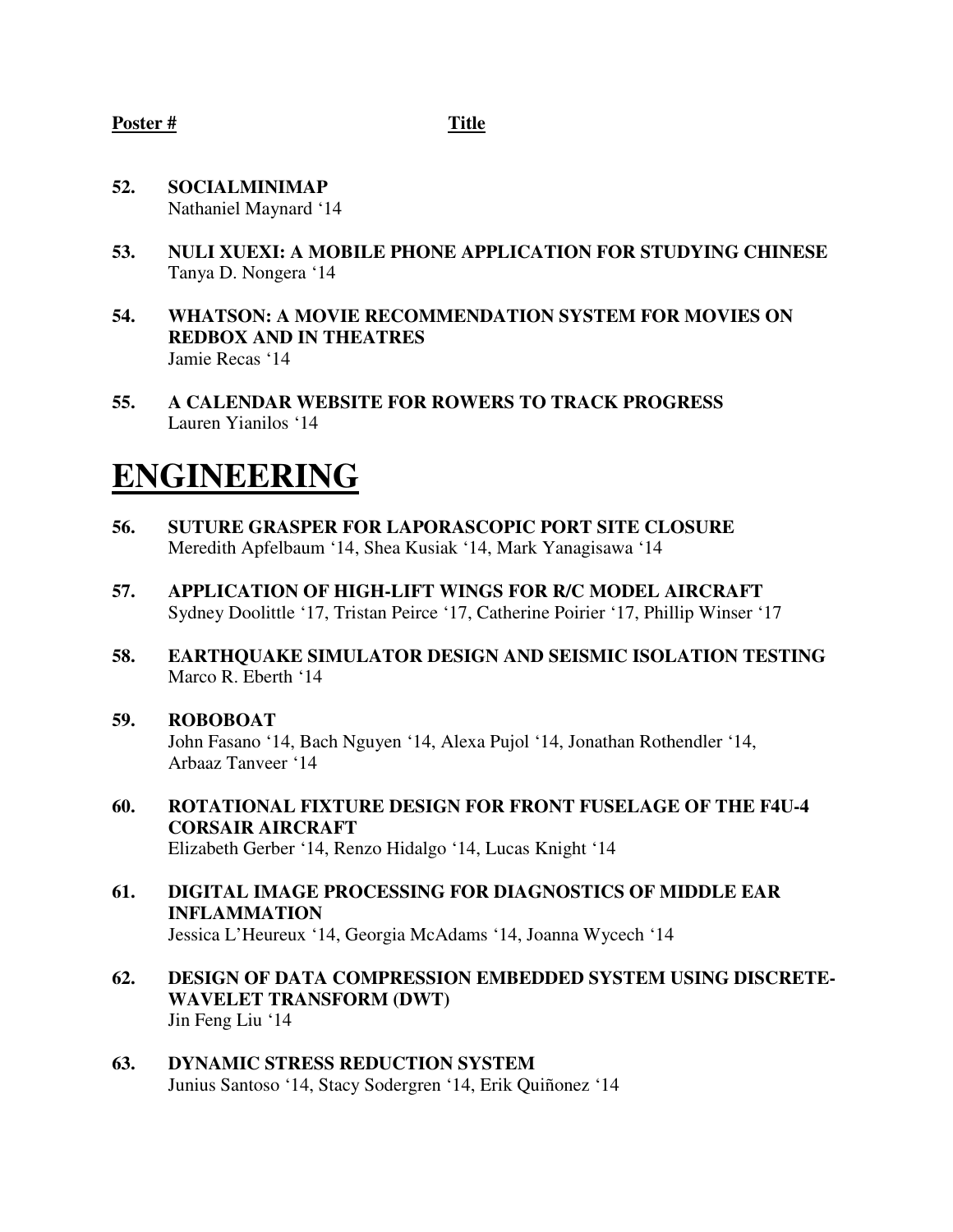- **64. DEVELOPMENT OF AN ELECTROLARYNX CAPABLE OF SUPPORTING TONAL DISTINCTIONS IN MANDARIN**  Bicky Shakya '14, Vishal Bharam '14, Alexander Merchen '14
- **65. A ROUTING PROTOCOL DESIGN AND IMPLEMENTATION FOR VEHICULAR AD-HOC NETWORKS (VANETS)**  Hokchhay Tann '14, Peter Burrows '14

## **ENVIRONMENTAL SCIENCE**

- **66. MEASURING VEGETATION GROUND COVER: VISUAL ESTIMATES VERSUS ANLAYSIS OF DIGITAL IMAGERY**  Jacob Ammon '17
- **67. THE EFFECT OF CLEAR CUTTING ON SUB-ALPINE FOREST SOIL NUTRIENT CONCENTRATIONS OF ALUMINIUM AND CALCIUM WITHIN THE WHITE MOUNTAIN NATIONAL FOREST, NEW HAMPSHIRE** Justin Beslity '15, Lauren Tierney '16, Jack Agosta '17
- **68. ANALYSIS OF MAGNETIC SEDIMENTS AT OTSEGO LAKE, NY** Matt D'Andrea '17, Hadley Merrill '17, Celeste Popitz '17, TJ Sherman '17
- **69. SOIL CARBON GRADIENTS AT KNOX PRESERVE, MYSTIC, CONNECTICUT**  Jordan Fisk '17, Tracy Keza '17
- **70. SOIL SALINITY GRADIENTS AT KNOX PRESERVE, MYSTIC, CONNECTICUT**  Kate Furgueson '15
- **71. ASSESSING TRACE METAL CONCENTRATIONS UNDER BRIDGES IN THE PARK RIVER WATERSHED, CT**  Linnea Gotberg '14, Bridget Kitchen '15, Simona Fried '16
- **72. THE EFFECT OF CLEAR CUTTING ON SUB-ALPINE FOREST SOIL MERCURY (Hg) AND ORGANIC MATERIAL WITHIN THE WHITE MOUNTAIN NATIONAL FOREST, NEW HAMPSHIRE**  Daniel Hong '15, Lupita Barajas '17
- **73. ANALYSIS OF GROUND TEMPERATURE DATA ON THE TRINITY COLLEGE CAMPUS**  Lia Howard '15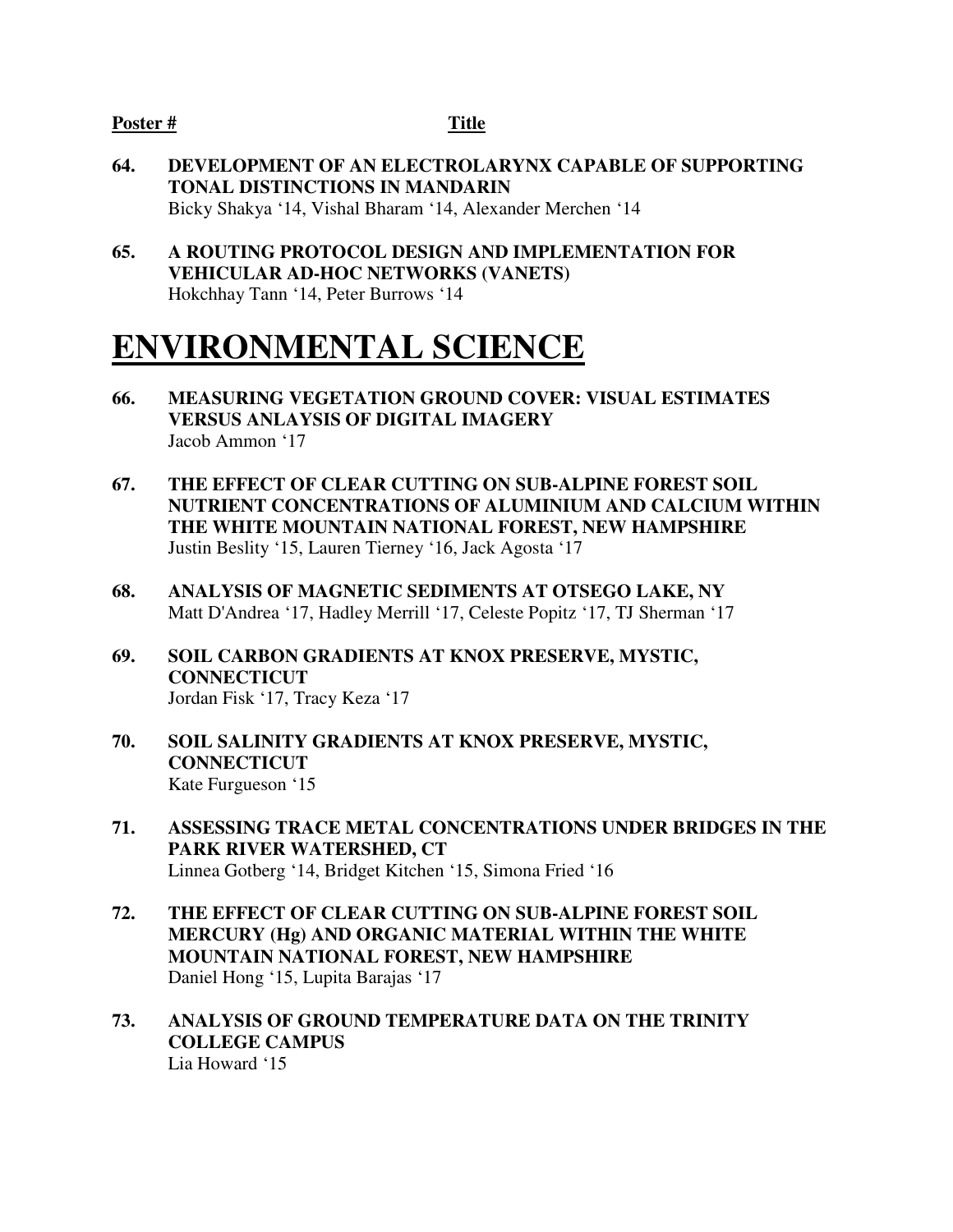- **74. EDUCATIONAL SIGN PROJECT, KNOX PRESERVE, MYSTIC, CONNECTICUT**  Eunice Kimm '14
- **75. MAGNETIC PERSISTENCE SINGNAL IN SOIL**  Helen Samuels '16, Kyaw San Min'17
- **76. ACID RAIN AND STORM TRACKING AT TRINITY COLLEGE, HARTFORD, CT**  Paula Shea '14, Dan Pidgeon '16
- **77. AFFECTS ON SUMMER SOLAR RADIATION LEVELS FROM 2008-2010 IN HARTFORD CT**  Tori Shea '15
- **78. AN INVESTIGATION OF THE SUBSURFACE OF TRINITY COLLEGE USING GROUND PENETRATING RADAR**  Jessica Smith '14
- **79. TRINITY COLLEGE (TCCT) SEISMOGRAPH ANALYSIS**  Renee Swetz '14, Sakile Broomes '16

## **HEALTH FELLOWS**

- **80. PILOT STUDY TO DEVELOP AN INTERVIEW REGARDING PEDIATRIC BIOREPOSITORY PARTICIPATION & COLLECTION OF SAMPLES: PARENTAL OPINIONS & FACTORS INFLUENCING PARENTAL PERMISSION** Emily Aiken '15
- **81. PARENTAL ASSESSMENT OF SYMPTOM SEVERITY TO DETERMINE NONURGENT EMERGENCY DEPARTMENT UTILIZATION**  Alexis Benedetto '15, Tasmerisk Haught '15
- **82. HEALTH LITERACY EFFECTS ON NONURGENT UTILIZATION OF THE EMERGENCY DEPARTMENT**  Tasmerisk Haught '15
- **83. AN EVALUATION OF METHODS USED TO IMPROVE PEDIATRIC CRANIOCERVICAL MEASUREMENT FIDELITY**  Ryan Geelan '15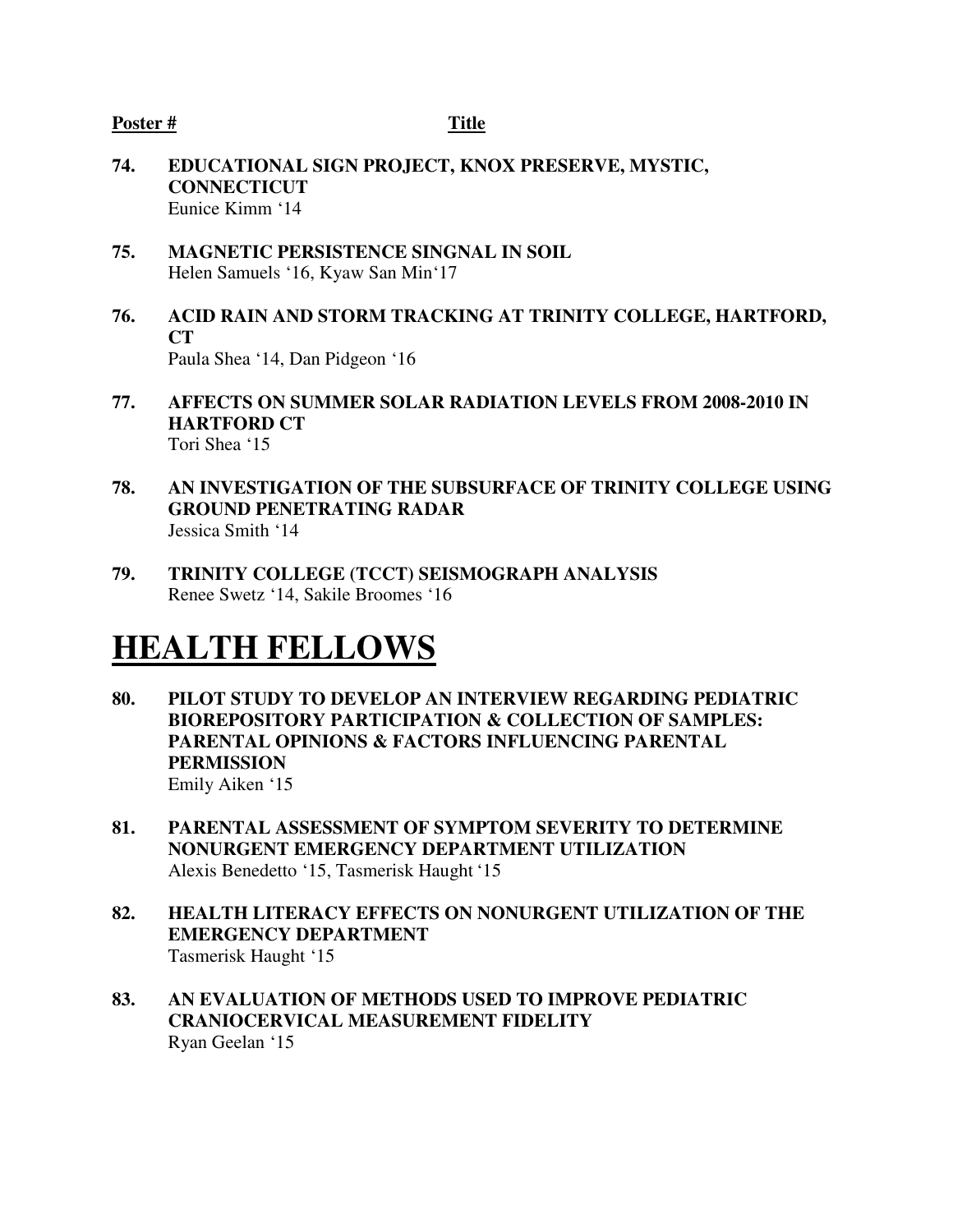- **84. AN OVERVIEW OF THE SYNTHESIS OF ORGANIC NANOCARS AS ORIGINALLY DESCRIBED BY SHIRAI et al.**  Ryan Geelan '15
- **85. AN INVESTIGATION OF THE RELATIONSHIP BETWEEN ANTIBIOTIC RESISTANT GRAM-NEGATIVE BACTERIA AND PATIENT RISK FACTORS AT CONNECTICUT CHILDREN'S MEDICAL CENTER (CCMC)**  Sara Khalil '15
- **86. QUALITY IMPROVEMENT PLAN FOR INFLUENZA VACCINE ADMINISTERED TO HUMAN IMMUNODEFICIENCY VIRUS (HIV) PATIENTS**  Lorena Lazo de la Vega '14
- **87. LOADING PEPTIDES INTO** *DICTYOSTELIUM DISCOIDEUM* **USING PINOCYTOSIS, ELECTROPORATION, MYRISTOYLATION, AND CELL PENETRATING PEPTIDES**  Lorena Lazo de la Vega '14
- **88. CORRELATING BODY MASS INDEX WITH FACTORS DESCRIBING CHRONIC PAIN IN THE PEDIATRIC POPULATION AT THE CCMC CHRONIC PAIN CLINIC**  Taylor Murtaugh '14
- **89. SYNTHESIS OF DIBARRELANE: THE THREE MAJOR SYNTHETIC STEPS**  Taylor Murtaugh '14
- **90. IMPLEMENTATION OF ELECTRONIC HEALTH RECORDS' AFFECT ON PEDIATRIC RESIDENTS' LEARNING EXPERIENCE**  Selena Patel '15
- **91. EPIDEMIOLOGY OF PEDIATRIC AND ADOLESCENT CONCUSSION IN AN OUTPATIENT YOUTH SPORTS MEDICINE CLINIC**  Nick Pettinelli '15
- **92. CONNECTICUT TEEN MOTOR VEHICLE FATALITIES AND GRADUATED DRIVER LICENSING LAW NONCOMPLIANCE**  William Schreiber-Stainthorp '15
- **93. PARENTAL OPINION ABOUT PEDIATRIC BIOSPECIMEN PERMISSION** Julia M. Vresilovic '14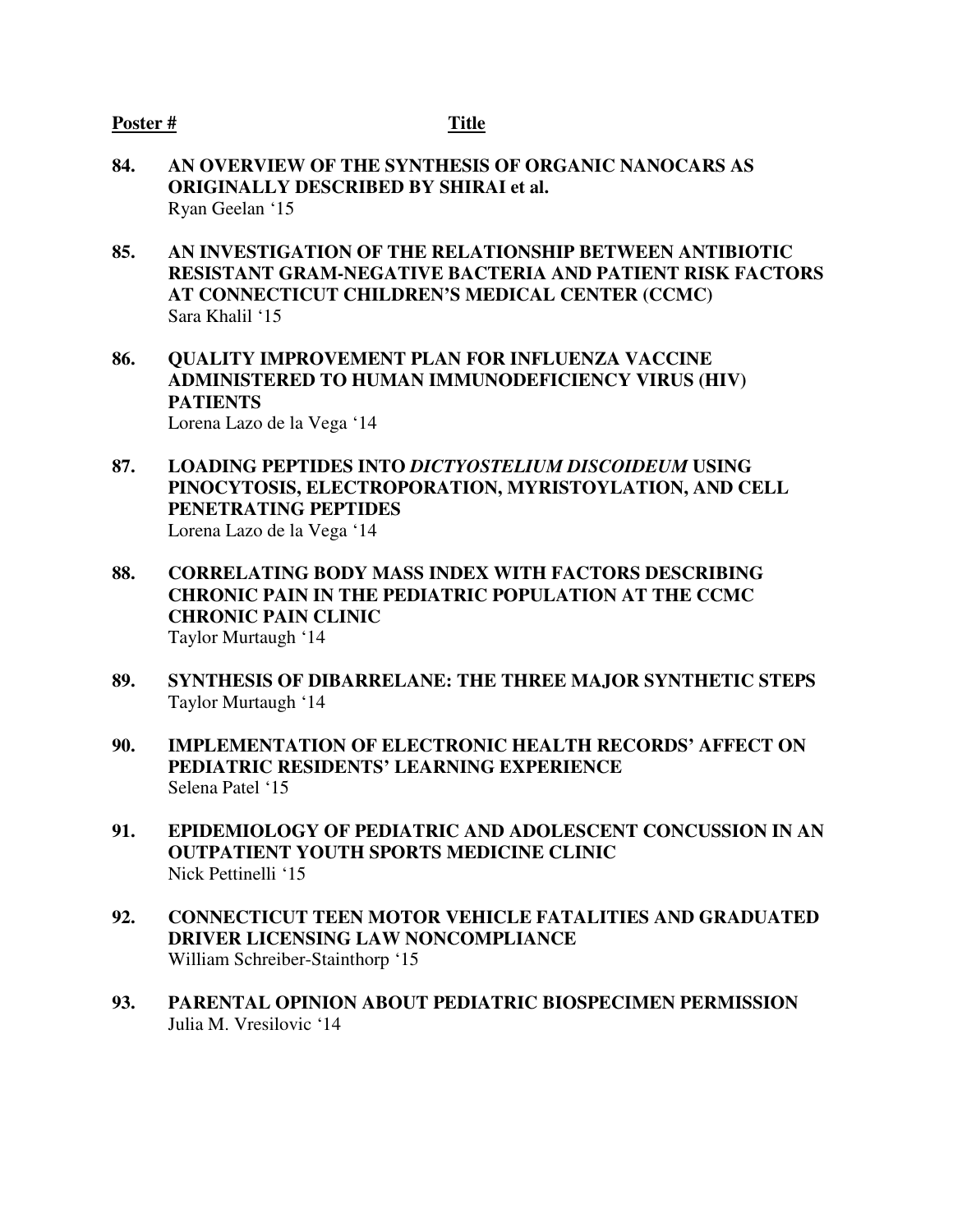## **MATHEMATICS**

**94. PRE-STORM ESTIMATION OF POWER OUTAGES USING STATISTICAL MODELS**  Pranav Bhandari '17, Subekshya Bidari '17

## **NEUROSCIENCE**

- **95. THE EFFECTS OF ALCOHOL CONSUMPTION ON PROSPECTIVE MEMORY IN COLLEGE STUDENTS**  Sharmy Dhaliwal '16
- **96. SEX-DEPENDENT EFFECTS OF THE KETOGENIC DIET IN THE EL MOUSE MODEL OF AUTISM AND EPILEPSY** Jessica Fortin '14
- **97. OBJECTIVE CLASSIFICATIONS OF THE DRINKING BEHAVIOR OF COLLEGE AGED STUDENTS**  Sarah Isaac '14
- **98. PROSPECTIVE MEMORY IN INDIVIDUALS WITH TRAUMATIC BRAIN INJURY AND HEALTHY ADULTS**  Navneet Kaur '12, Consuelo Pedro '15, Erin Aisenberg '16, Tessa Bloomquist '16
- **99. THE MEMORY FOR INTENTIONS SCREENING TEST**  Constance Ky '17, Rey Llena '15, Jennifer Reavis '17
- **100. ANALYZING THE EFFECTS OF WILD-TYPE GLIAL CONDITIONED MEDIA MOLECULAR WEIGHTS ON SH-SY5Y CELLS**  Francesca Marino '16
- **101. ANALYZING THE POLY-(I:C) MOUSE MODEL OF AUTISM**  Michelle Murphy '14
- **102. THE EFFICACY OF VARIOUS WELL PLATE COATINGS IN CULTURING, TREATING, AND STAINING HUMAN NEUROBLASTOMA CELLS**  Sheila Njau '17, Thomas Naragon '17
- **103. PURINE DETERMINATION BY HPLC** Jake Rubin '15, Amina Kureshi '16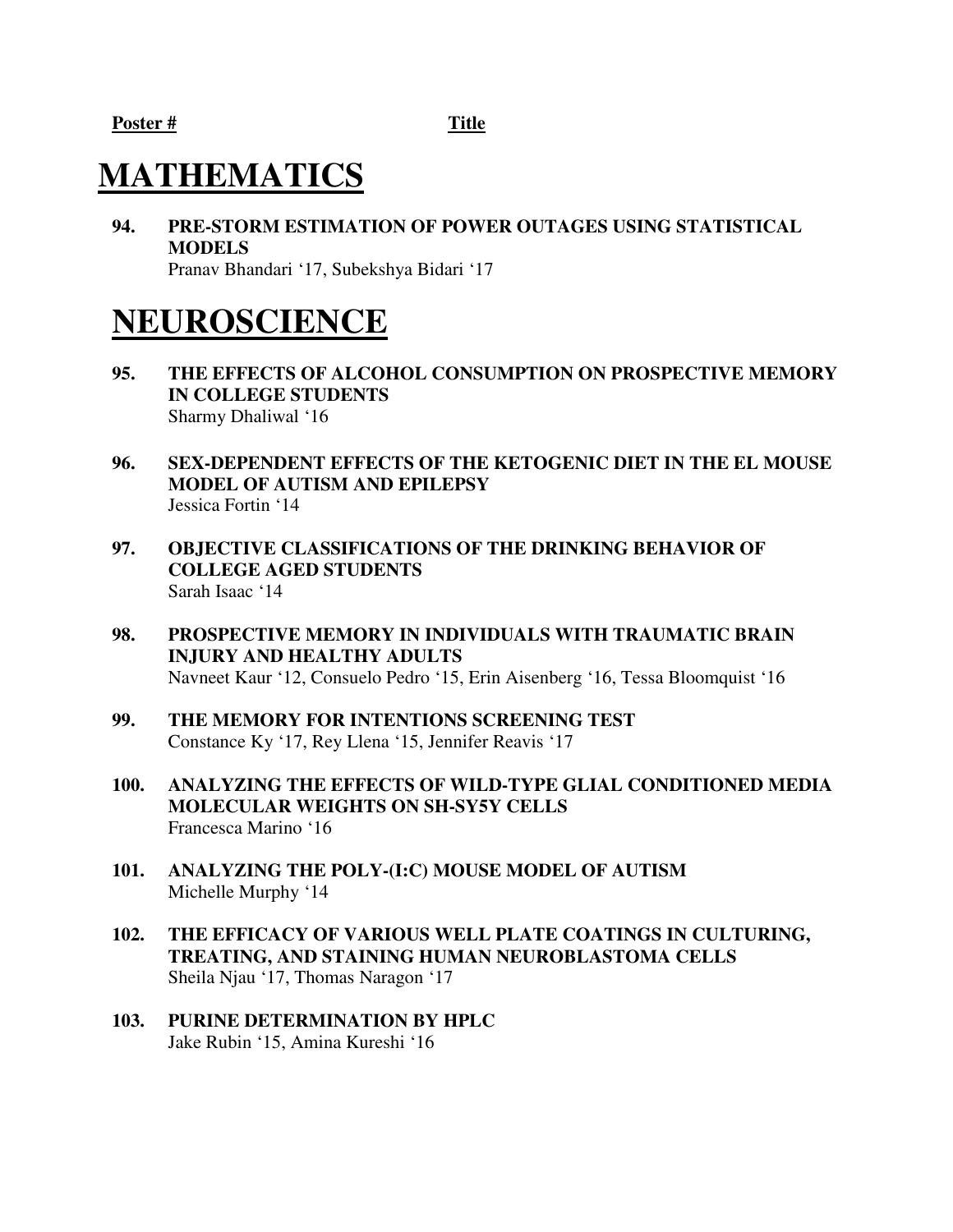**104. THE EFFECTS OF EVEN- AND ODD-NUMBERED MEDIUM CHAIN TRIGLYCERIDE KETOGENIC DIETS ON AUTISTIC BEHAVIORS IN A MOUSE MODEL**  Lisa Saa '14

## **PHYSICS**

- **105. THE RADIO SKY** Chris Buesser '14
- **106. VERY LOW FREQUENCY RADIO ASTRONOMY**  Derek DeCagna '14
- **107. SOLAR ENERGY DIFFUSION AND EFFECTS ON CLIMATE CHANGE**  Bobby Tella '17

## **PSYCHOLOGY**

- **108. LEARN 2 LEARN: A METACOGNITIVE INTERVENTION**  Taylor Godfrey '14, Melva Lopez '14
- **109. THE CULTURAL CHANGE IN COLLEGE STUDENT LANGUAGE**  Louise Balsmeyer '14, Taylor Godfrey '14, Connor Proctor '14, Annie Scalambrino '14
- **110. SECOND AND FIFTH GRADE CHILDREN'S ATTITUDES TOWARDS AUTISM SPECTRUM DISORDERS (ASD)**  Louise Balsmeyer '14
- **111. THE EFFECTS OF EXERCISE ON STATE AND TRAIT ANXIETY** Lauren Blau '14
- **112. COLLEGE STUDENTS' PERCEIVED RISKS OF ECSTASY USE AND THE STATE OF ECSTASY PREVENTION**  Maria Young '14
- **113. THE EFFECT OF PARENT RELATIONSHIPS ON INIMATE RELATIONSHIPS IN COLLEGE STUDENTS**  Midge Daniel '14, Maria Young '14, Polly Maroni '15, Melody Fulton '15, Ashley Ravesloot '15
- **114. THE CONTENT AND MALLEABILITY OF COLLEGE STUDENTS' PERCEPTIONS OF NON-PRESCRIPTION STIMULANT USE**  Henry Eff '14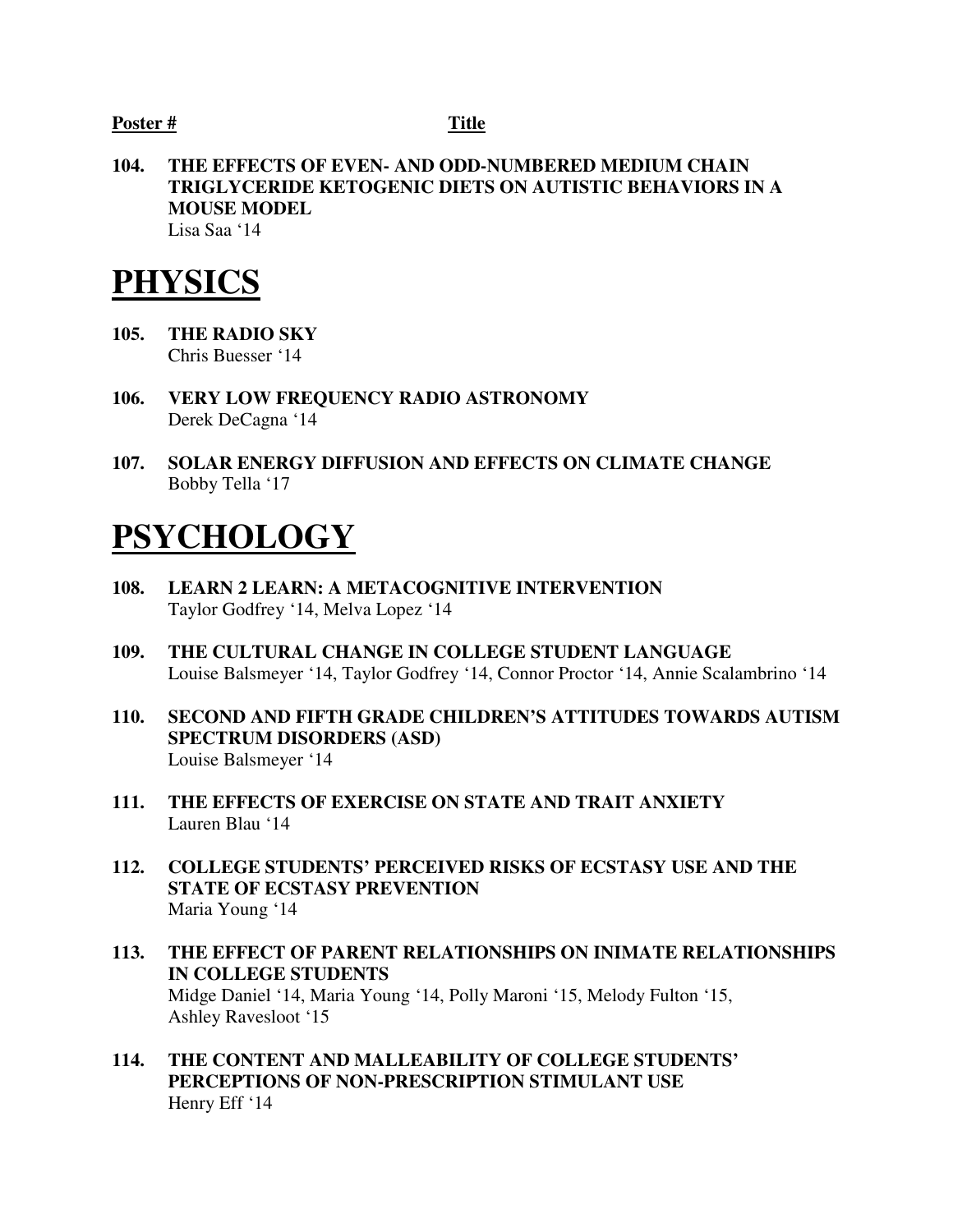- **115. ROMANTIC RELATIONSHIPS AND CULTURAL IDENTITY** Moe Khine '15, Daniel Luke '14, Malcolm Williams '14
- **116. MINDFULNESS AND ITS ABILITY TO ALLEVIATE STATE AND TRAIT ANXIETY IN COLLEGE STUDENTS**  Kaity Mascioli '14
- **117. PSYCHOLOGICAL AND DEMOGRAPHIC PREDICTORS OF NON-PRESCRIPTION STIMULANT EXPECTANCIES AND MISUSE IN COLLEGE STUDENTS**  Constance Minot '14
- **118. DO STATISTICS COURSES AFFECT CRITICAL THINKING ABILITY AND USE OF HEURISTICS AND BIASES?**  Mitchell Mirtil '14
- **119. EFFECT OF GENDER AND TYPE OF GAMING ON AGGRESSIVE AND PROSOCIAL BEHAVIOR**  Valerie Scelsa '14, Nikita Singhal '14
- **120. BICULTURALISM AND PSYCHOLOGICAL ADJUSTMENT IN COLLEGE STUDENTS**  Nikita Singhal '14, Valerie Scelsa '14, Sara Bess '14
- **121. GENDER DIFFERENCES AMONG COLLEGE STUDENTS WITH RESPECT TO WORK-PARENTING BALANCE**  Sara Bess '14
- **122. AN EXPLORATORY STUDY OF COLLEGE STUDENTS' ATTITUDES ABOUT ECSTASY**  Rachel Reingold '14
- **123. GENDER ROLES AND CAREGIVING PRACTICES IN TRINITY COLLEGE FACULTY**  Berkley Singer '15, Rachel Reingold '14, Nikita Wadhwa '15, Alexis Deschenes '15
- **124. CULTURAL VARIATIONS IN DISTRESS TOLERANCE: INFLUENCE ON SEEKING SOCIAL SUPPORT**  Melissa Sital '14
- **125. REDUCING PROACTIVE INTERFERENCE THROUGH A SEREIES OF DISTRACTOR TASKS**  Jeffrey Smullen '14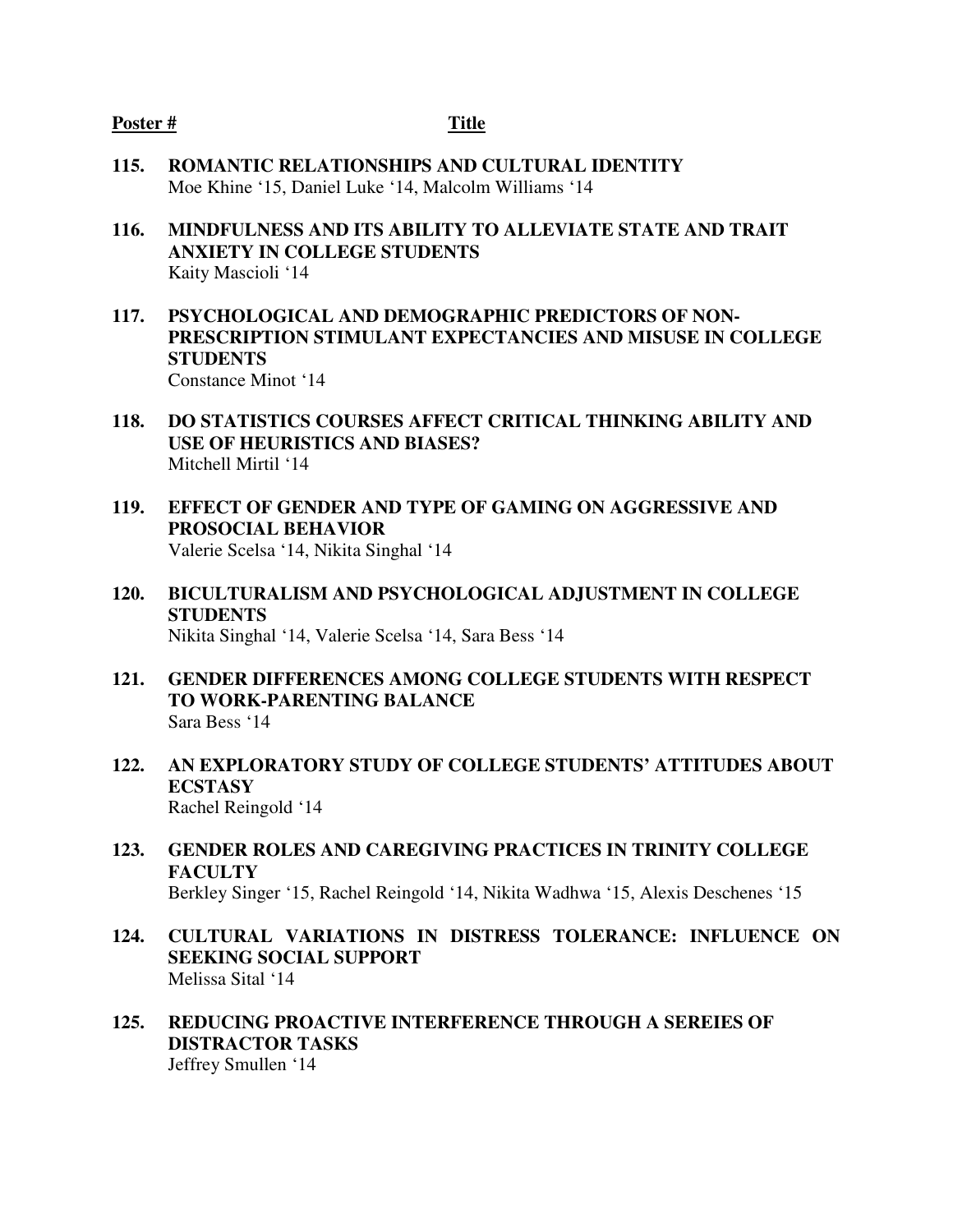**126. DIFFERENCES IN EMPATHY BETWEEN HIGH AND LOW SCHIZOTYPAL COLLEGE STUDENTS**  Allison Cazalet '14

## **SOCIOLOGY**

- **127. EXAMINING THE EFFECTS OF GENDER EQUALITY ON COUPLE SATISFACTION**  Lara Abiona '16
- **128. MEDIA AND SELF-ESTEEM**  Missy Aja '15
- **129. THE RACE TO SUCCESS: THE AFFECT OF RACE ON EDUCATIONAL ATTAINMENT**  Bianca Brenz '15
- **130. CLASS ACTS: HOW SELF-DEFINED CLASS IDENTIFICATION IMPACTS VIEWS ON ABORTION**  Victoria DaMore '16
- **131. SEASONS OF SUCCESS**  Lauren Fitzgerald '15
- **132. THE EFFECT OF MEDIA ON BODY IMAGE** Rebecca Levy '16
- **133. A CROSS SECTIONAL STUDY: HIGH RATES OF TEENAGE PREGNANCY AMONG LOW-INCOME WOMEN**  Claudia Malaga '15
- **134. HOW DIFFERENCES IN GENDER MAY AFFECT WHETHER A PERSON FINDS THE SUBJECT OF MATHEMATICS TO BE ENJOYABLE OR NOT**  Molly Malloy '16
- **135. MAJORITY IN THE WORKPLACE, MINORITY IN PAY: INEQUALITY IN PAY FOR THE SAME WORK**  Walter McElrath '15
- **136. THE EFFECT OF SOCIAL CLASS ON EDUCATIONAL EXPECTATIONS**  Emily Meehan '16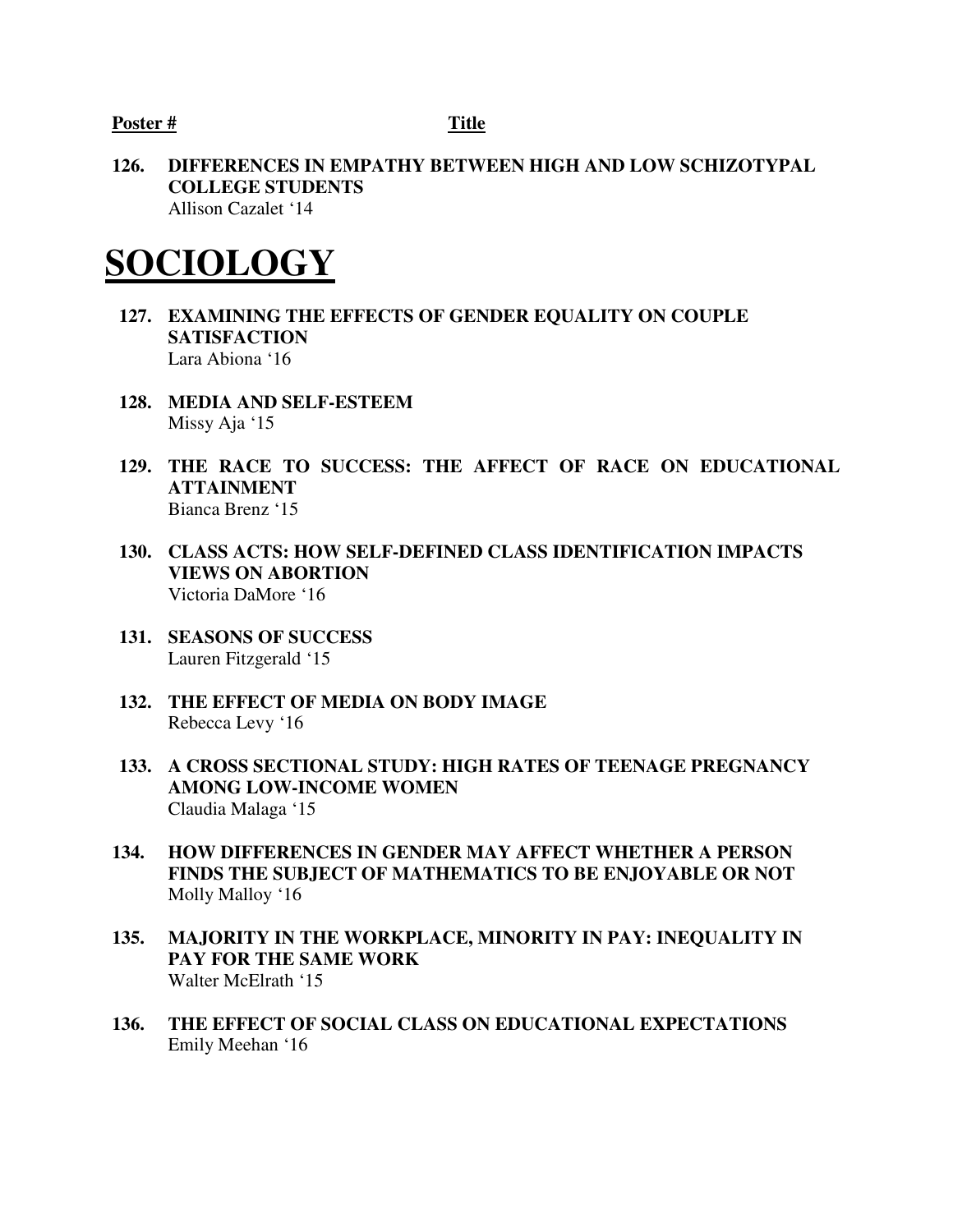- **137. HOW MUCH IS TOO MUCH: AN IN-DEPTH STUDY OF THE RELATIONSHIP BETWEEN ALCOHOL CONSUMPTION AND ACADEMIC PERFORMANCE.** Al Nejmeh '17
- **138. MINIMUM WAGE: A CASE OF CLASS INTEREST**  Michael G. Newkirk '14
- **139. PAYING COLLEGE ATHLETES: THE ANSWER IS BLACK AND WHITE…** Kyle Pulek '16
- **140. INTERSECTIONAL RELATIONSHIP OF BREASTFEEDING OUTCOMES AND SOCIOECONOMIC CLASS**  Olivia Reny '16
- **141. EDUCATIONAL DISPARITIES: DOES RACE INFLUENCE A SUDENT'S CHANCE OF GRADUATING FROM COLLEGE?**  Malaine Thorpe '15
- **142. MEDIA'S INFLUENCE ON RELATIONSHIP SATISFACTION**  Tessa van der Meer '16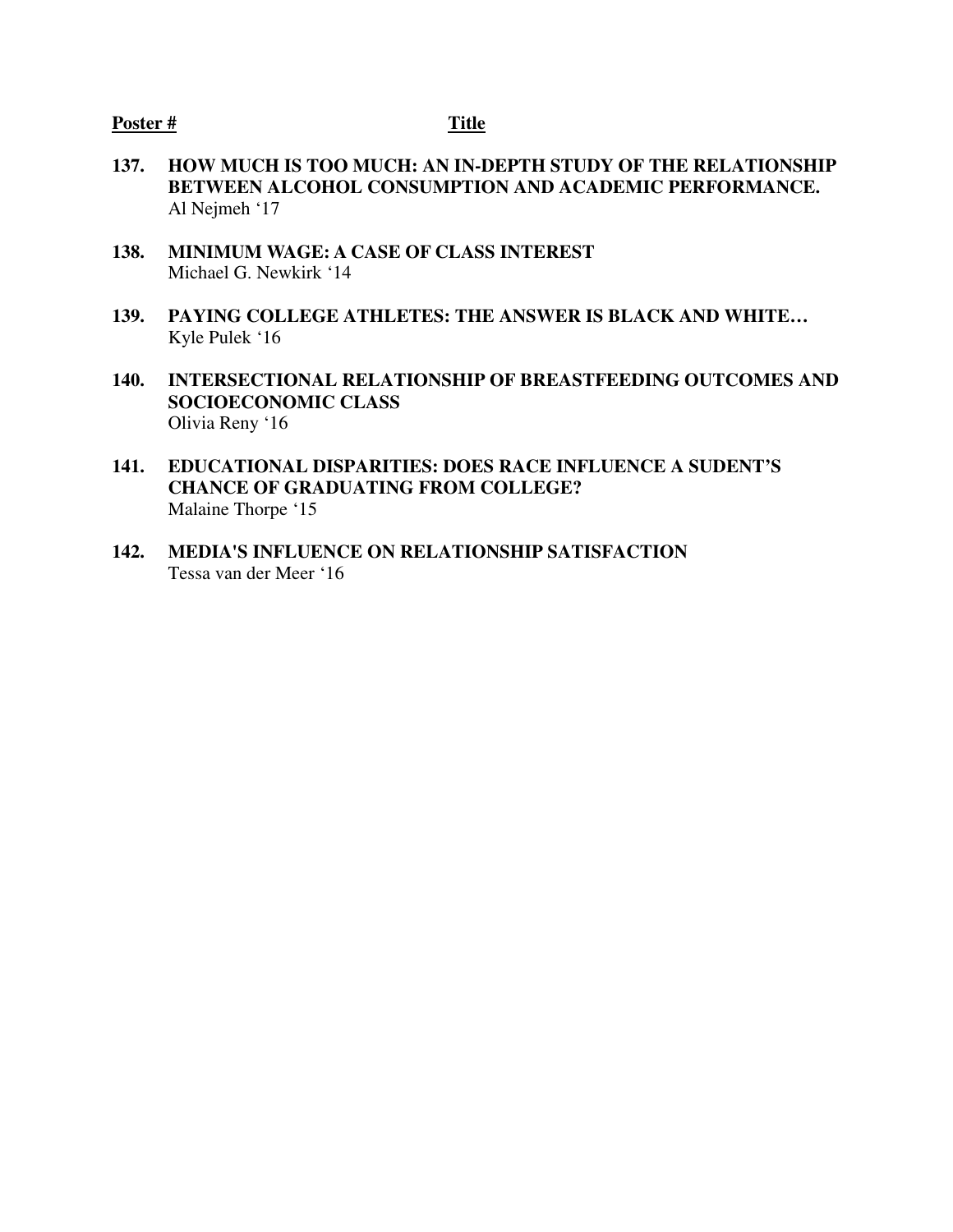# **BIOLOGY**

#### **1.**

#### **THE EFFECT OF SALINITY AND LIGHT INTENSITY ON GREEN ALGA**  *MONORAPHIDIUM ARCUATUM* **(CHLOROPHYTA, SPHAEROPLEALES)**

Sadichhya Adhikari '14, Jessica Smith '14 Faculty Sponsor: Craig Schneider

The population growth of unicellular algae can be attributed to many factors, including light intensity and salinity. Salinity is important because many physiological processes involve the use of sodium, and photosynthesis requires light. Changes in these factors can lead to a change in the growth rate of unicells. Using *Monoraphidiumarcuatum*, a freshwater green alga isolated from Lower Bolton Lake and cultured in Bold's Basal medium, we conducted a 5 da experiment in triplicate, with varying concentrations of NaCl to test salinity tolerance and window screening to test light shading tolerance. Our solutions were tested using a fluorometer for relative chlorophyll a levels. For analysis, the trials were averaged and standard deviations found. *Monoraphidiumarcuatum* grew better overall in the reduced light grouping and the zero salinity treatment was statistically higher on the last three days. In the full (high) light grouping, all the treatments were grouped together, however none of the salinity treatments grew as well as the control. Our results demonstrate that increased salinity does affect the growth of an isolate of this freshwater species negatively with reduced sunlight, and in particular, that in high light, no salinity condition was optimal.

#### **2.**

### **RAPTORS ON THE EAST COAST: A SHIFT IN THE TIMING OF AUTUMN MIGRATION**

Jason Baird '14 Faculty Sponsor: Joan Morrison

My research aims to test whether or not raptors on the east coast are shifting the timing of their autumn migration. I analyzed 38 years of passage data at three count sites across New England: Hawk Mountain, Quaker Ridge, and Lighthouse Point. We studied four raptors with diverse natural history traits: Buteo jamaicensis (Red-tailed Hawk), Buteo platypterus (Broad-winged Hawk), Accipiter striatus (Sharp-shinned Hawk), and Circus cyaneus (Northern Harrier). I also investigated possible factors associated with any documented shift, including climate, distance of migration, diet, and population trend. I predicted that species in decline would show little or no shift in timing; species unable to adjust to climate change are likely at a disadvantage. Longdistance migrants should delay their migration and short-distance migrants should advance their migration, as seen in numerous other taxa in America and raptors in Europe. I also predicted that raptors that feed primarily on birds will advance their migration. Finally, species advancing their migration should advance it further in warm years, while species delaying their migration should delay it further in warm years. The Red-tailed Hawk and Northern Harrier have delayed their autumn migrations, while the Sharp-shinned Hawk has advanced and the Broad-winged Hawk has not shifted its phenology. Some of these results match our predictions based on the raptors' life history traits, but some do not, suggesting that American raptors are responding to climate change differently than European raptors. The Broad-winged Hawk is the only raptor among the four that is not shifting and the only raptor among the four that is currently declining in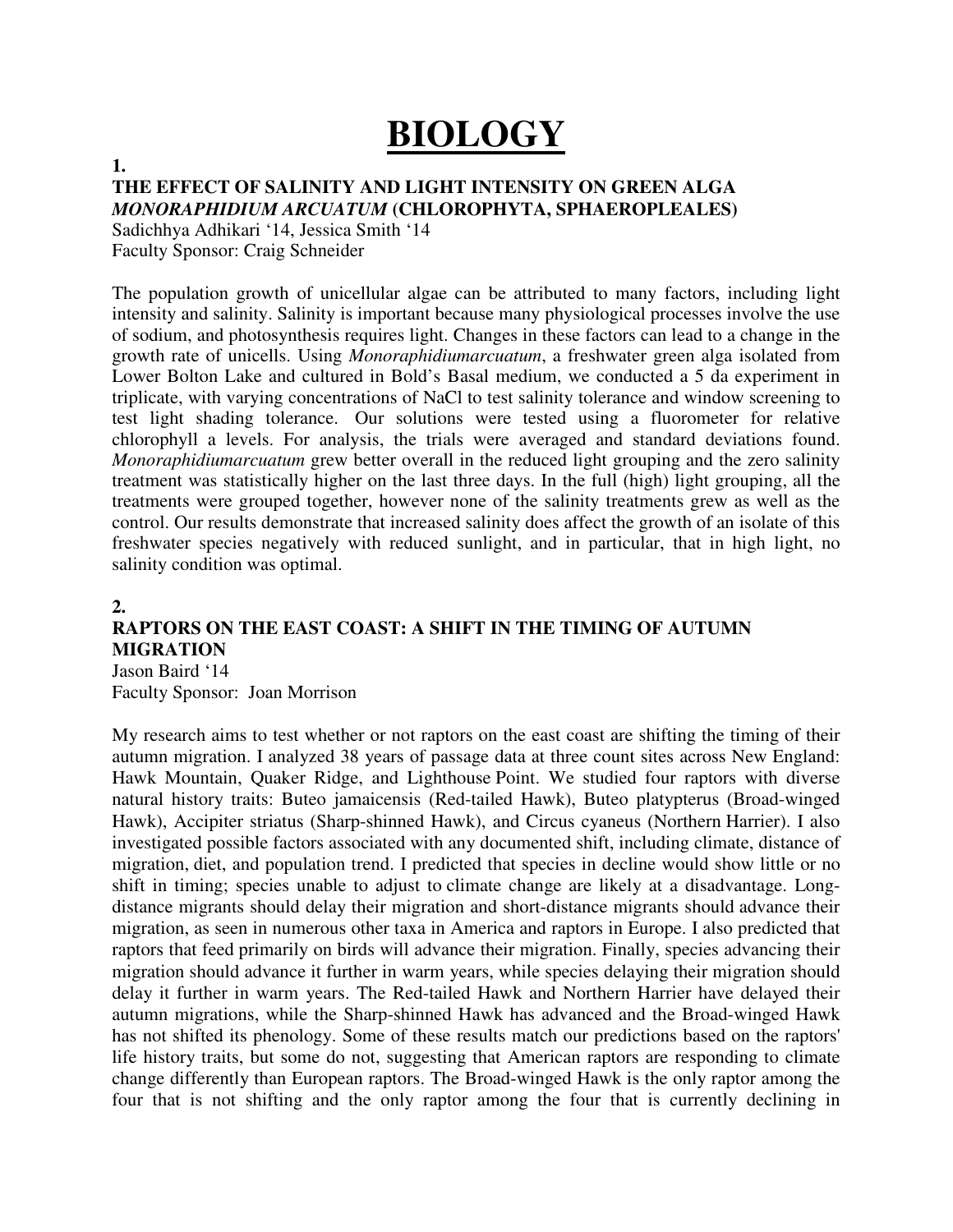population; it may be more "hard-wired" to migrate at a certain date every year, and that inability to shift may cause it to decline in the coming years.

#### **3.**

#### **THE EFFECTS OF PREDATION RISK AND THERMOREGULATION COST ON THE FORAGING BEHAVIOR OF THE EASTERN GRAY SQUIRREL (***SCIURUS CAROLINENSIS***)**

Anne E. Collier '14 Faculty Sponsor: Michael O'Donnell

In this study, the effects of predation risk and thermoregulation cost on the foraging behavior of the urban eastern gray squirrel were examined. There were two objectives in this study. The first was to determine if either thermoregulation cost or predation risk had a more significant effect on foraging behavior. The second was to find out if foliar cover or distance to refuge was a more important cue of predation risk. To accomplish these goals, giving-up density and temperature data were collected at feeding trays both under the canopy and outside of the canopy at two deciduous trees and two evergreen trees. It was found that there was no difference in temperature between areas under canopy cover and areas in the open, and therefore, thermoregulation costs did not affect foraging in terms of giving-up density. Also, giving-up density was always lower under the canopy than in the open no matter how much foliar cover was available. This indicated that distance to refuge is a more important cue of predation risk than canopy cover. Therefore, the affect of microhabitat on foraging behavior should be taken into account when considering urban wildlife management and conservation.

#### **4.**

#### **DEVELOPMENT OF SERRATE GENE CONSTRUCTS FROM SYNTHESIZED SEQUENCE FOR THE ACTIVATION AND INHIBITION OF THE NOTCH PATHWAY**  James Curlin '15

Faculty Sponsor: Robert J. Fleming

The Notch signaling system is an important developmental pathway responsible for key developmental changes that take place in a wide variety of organisms, including humans and fruit flies. In *Drosophila melanogaster*, the Notch pathway is controlled by two different ligands. Known as Delta and Serrate, these molecules act to inhibit or activate the Notch receptor, depending on their relative locations to the Notch receptor. Serrate activates Notch when located on adjacent cells, but inhibits Notch when located within the same cellular membrane. Serrate has 14 EGF-like repeats in its extracellular domain, each of which has a unique amino acid sequence. Inhibition of Notch appears to be controlled by EGF-like repeats 4, 5 and 6. Removal of these repeats results in a lack of inhibition with no affect on Notch activation. Interestingly, when these three repeats were relocated to a position after repeat 12, this form of Serrate resulted in a retention of activation ability, but a loss of inhibitory capabilities. This suggests that the position of repeats 4-6 relative to the N-terminal regions responsible for Notch activation may be critical. Construction of a new Serrate construct is currently ongoing, and will attempt to relocate EGF-like repeats only a single repeat over, right after repeat 7. Whether or not this new construct will be able to inhibit Notch will provide help determine the role of location in inhibition. **5.**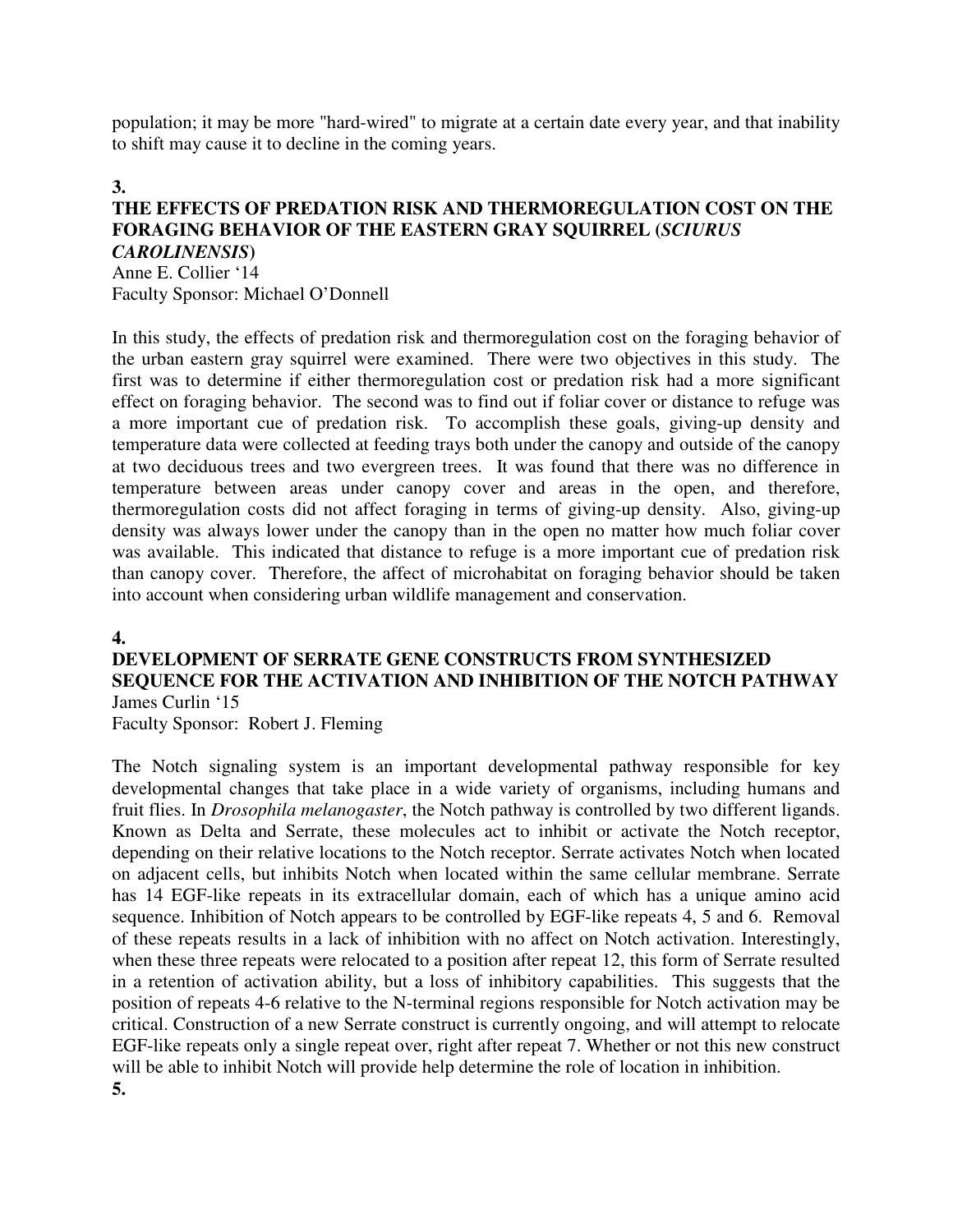#### **THE EFFECTS OF VARYING CAFFEINE CONCENTRATIONS ON THE BIOMASS OF THE GREEN ALGAE** *SPHAEROCYSTIS SCHROETERI* **(CHLOROPHYTA, SPAEROCYSTIDACEAE)**

James Fifer '14, Walter Jongbloed '16 Faculty Sponsor: Craig W. Schneider

Caffeine is an organic wastewater contaminant that has recently been observed in effluent of water treatment facilities. Caffeine is likely to stay in the water column for an extended time because of its high solubility. Because this chemical is not found in these environments naturally, small concentrations may have an effect on cell maintenance and growth. Caffeine has been found in a variety of different concentrations near water treatment facilities in the United States with some reporting up to 42 µg/L and others reporting lower than 10 µg/L. Caffeine has been associated with algal blooms, but also with a decrease in algal biomass leading to speculation of its toxicity. In order to test the effects of caffeine on algal growth, we exposed varying concentrations to a common freshwater alga, *Sphaerocystis schroeteri*, isolated in culture from Lower Bolton Lake in Tolland County, Connecticut. The alga was grown in 20 ml of Bold's Basal medium with caffeine concentrations of 0 mg/L, 5 mg/L, 25 mg/L, 50 mg/L, 100 mg/L, 150 mg/L & 500 mg/L and stored for seven days at 15°C in 16L/8D conditions. Using a fluorometer, fluorescence units (chlorophyll a) were measured at day 0, 1, 3, 6, 7, 8, and 9. Results will be reported.

#### **6.**

### **INVESTIGATION OF THE NORMAL FLORA AND THE PREVALENCE OF ALPHA-HEMOLYTIC STREPTOCOCCI IN THE UPPER RESPIRATORY TRACT OF ASTHMATIC AND NON-ASTHMATIC CHILDREN**

Catherine Guariglia '14

Faculty Sponsors: Lisa-Anne Foster, Connecticut Children's Medical Center

Asthma is a chronic inflammatory disease that affects almost 20 million adults and 8 million children in the United States. This disease can be very serious and debilitating and currently has no cure. This study was aimed at investigating the relationship between asthma and the normal microbial communities present in the upper respiratory tract of children. The normal flora of the human body has been found to play an important in protection against diseases and in the modulation of inflammation. Specifically, alpha-hemolytic streptococci have been show to protect host mucosal membranes as these species compete with other organisms in their environment. An allergic condition, such as asthma, can be seen as a disturbance to the normal flora that is found in the upper respiratory tract. Therefore, it was hypothesized that there would be a less abundant and less diverse microbial population in the upper respiratory tract of asthmatic children. It was also suggested that there would be a lower prevalence of alphahemolytic streptococcus species.

To investigate the hypotheses, throat swab samples were collected from asthmatic and nonasthmatic children at Connecticut Children's Medical Center. Terminal restriction fragment polymorphism (tRFLP) was used to analyze the abundance and diversity of 18 samples from asthmatic children and 10 samples from non-asthmatic samples. A combination of tRFLP analysis as well as a virtual digestion process was used to investigate the prevalence of alpha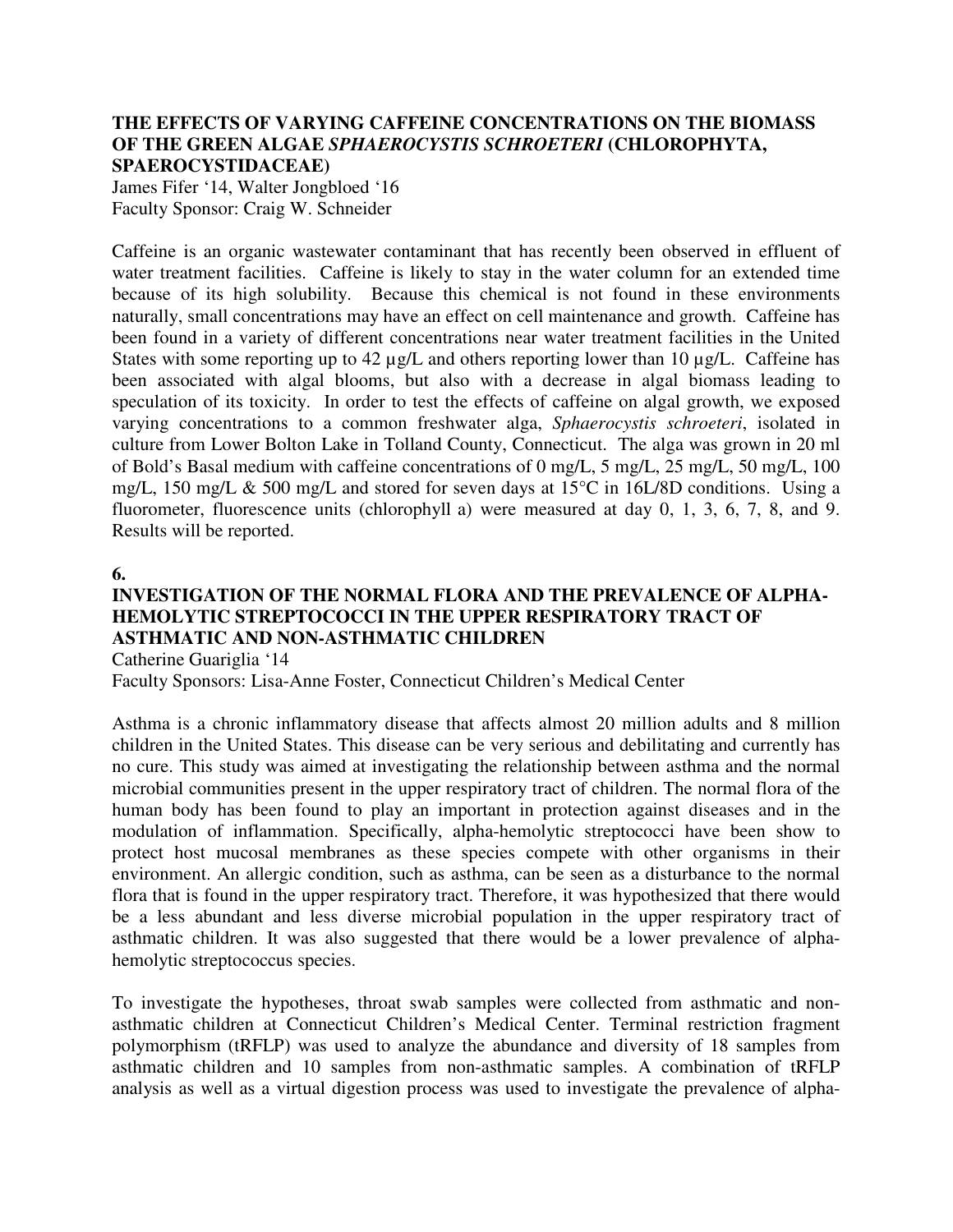hemolytic streptococci in the samples. The analysis led to insignificant p-values. A larger sample size as well as deeper analysis is needed to further investigate this problem.

#### **7.**

#### **EFFECTS OF ANIMAL-BASED FOOD WASTE IN COMPOST PILES: ANNUAL TRENDS IN WILDLIFE VISITATION**

Ben Jaffee '15, Riley Risteen '17 Faculty Sponsor: Scott R. Smedley

Household composting is an increasingly popular practice, promoting sustainability by recycling organic waste. However, animal-based food waste has typically not been composted, as it has been claimed that including animal-based food waste would increase scavenger visitation to the compost pile, however this claim has never tested experimentally. We sought do so by setting up three compost treatments: a control pile, a typical compost pile with plant-based food waste, and an experimental compost pile with plant and animal-based food waste. The experiment was carried out in Andover, Connecticut, during 2013. Heat-in-motion camera traps were used to monitor animal visitation to the piles. We examined how animal visitation differed among three piles, as well as how visitation differed during replicates in different seasons throughout a year: winter/spring (2 Feb-5 May), summer (5 Jun-23 Aug), and fall (21 Sep-20 Dec). For each replicate, we found a significant difference overall in pile visitation, with the most visitation at the mixed pile. Also, we found different animals occurring in different rates throughout the year, with coyotes the most frequent visitors in winter/spring, opossums the most frequent in summer, and opossums and squirrels the most frequent in fall. Based on 2013, the highest frequency of visitation occurred in fall, followed by summer, then winter/spring. Thus, the addition of animalbased food waste did attract scavengers at a higher frequency, and the frequency and identity of the visitors varied throughout the year. This study has led to a greater understanding of the effects of adding animal-based food waste to compost, as well as how scavenger ecology varies throughout the seasons.

#### **8.**

#### **ULTRASTRUCTURE AND CHEMICAL COMPOSITION OF CORN SNAKE EGGSHELLS**

Glory Kim '17, Kathryn Powers '17, Cionna Rosenthal '17 Faculty Sponsors: Daniel G. Blackburn, Ms. Yunming Hu

Corn snakes are oviparous and lecithotrophic species; they lay eggs and use a yolk sac to provide nutrients to their developing offspring. Corn snakes serve as valuable models for studies that track the development of embryos with scanning electron microscopy (SEM). SEM relies on the use of secondary electrons, scanning the surface of a sample by releasing electrons, causing them to scatter upon impact with the surface of the sample. These electrons are then collected by the machine and used to produce detailed, three dimensional images of the sample's surface and composition. Energy-dispersive X-ray spectroscopy (EDS) is another feature of SEM. In our preliminary studies, we have utilized this feature in order to obtain graphs depicting the elemental characteristics of calcium levels and distribution in corn snake eggshells. We have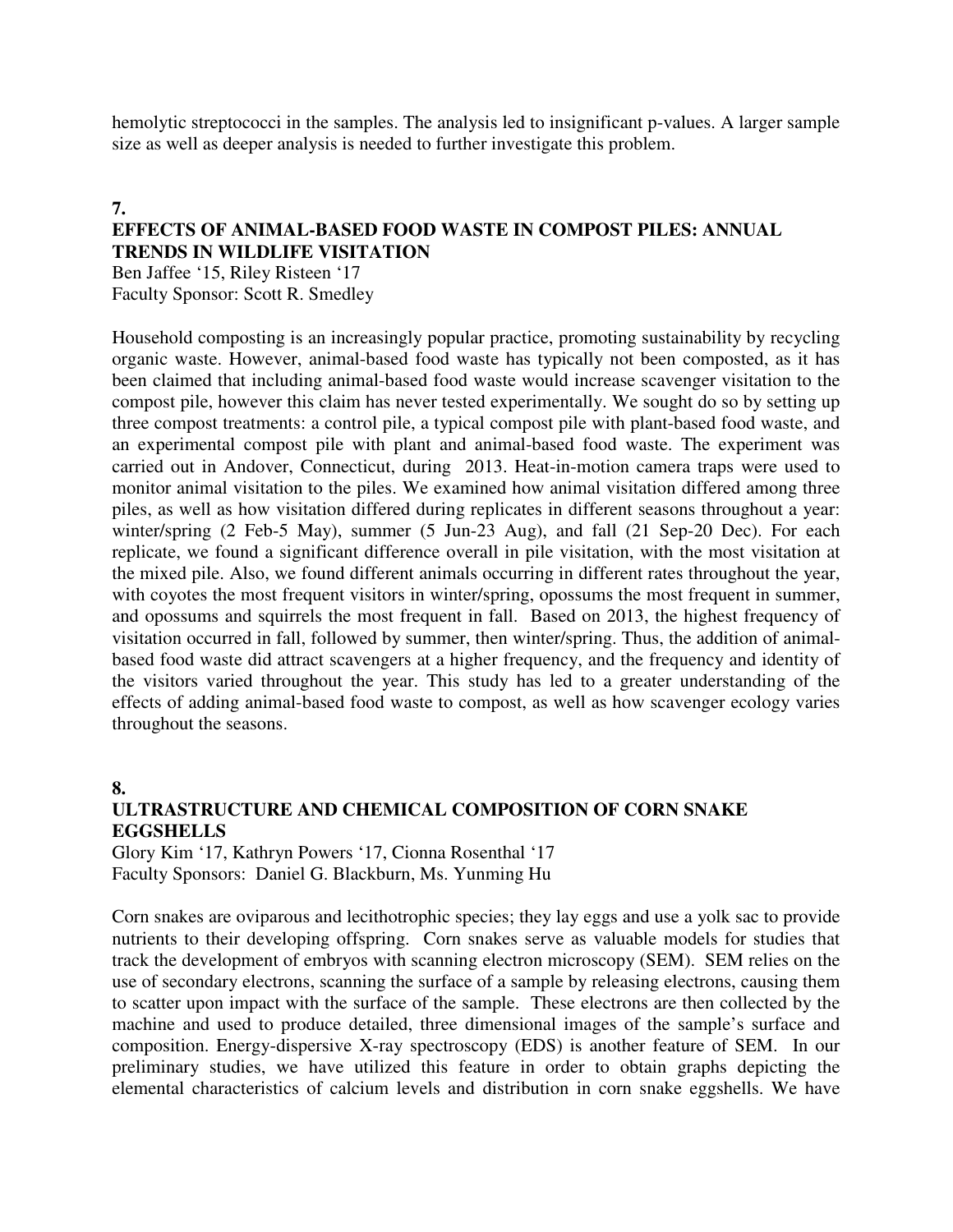discovered differences in the amount of calcium from the outer and inner regions. These disparities raise questions about how calcium is provided to the developing embryo. Eggshell studies contribute to an understanding of the evolutionary history of reptiles as they help reveal the specializations in viviparous species and ancestral patterns from which viviparity has evolved (Blackburn, Johnson, and Petzold, 2003).

#### **9.**

### **THE ECOLOGY OF FEAR: DOES THE POTENTIAL OF PREDATION AFFECT SQUIRREL CACHING BEHAVIOR?**

Heidi Pi '14

Faculty Sponsor: Scott Smedley

Residential composting is becoming more popular as a method of disposing food waste. A longheld view associated with composting is that the addition of animal-based kitchen scraps will increase scavenger visitation. However, this has never been tested experimentally. Beginning in 2008, a compost experiment has been conducted to observe the effects that composting may have on scavenger ecology. Three compost pile treatments were used: control (no food scraps), vegetable (vegetable-based scraps), and mix (vegetable and animal-based scraps). Analysis of data from the initial year showed an increase in visitation during autumn at the control pile. This increase contradicts the typical observed pattern of greatest visitation at the mix pile, followed by the vegetable pile, and with the control pile encountering the least number of scavengers. Further investigation showed an increase in squirrel activity at the control pile during the fall. This raises the question of the ecology of fear possibly playing a role in scavenger visitation. The ecology of fear involves the indirect effects that predators may have on prey, resulting in behavioral changes. These non-lethal effects on prey may in turn have large-scale effects on ecosystems. Many of the scavengers encountered in the compost experiment are potential squirrel predators, including canids that frequently scent mark (urinate) on piles. We hypothesized that squirrels may avoid piles based on predator scent, and prefer to cache nuts in the pile with the least predator visitation (the control pile). Analysis of five years of data suggested that squirrel activity peaks in the fall, specifically at the control pile. To investigate potential effects of the ecology of fear further, experimental testing of the influence of heterospecific urine on squirrel caching behavior will be conducted.

#### **10.**

#### **ANALYSIS OF INVERTEBRATE VISITATION TO COMPOST PILES WITH VARIED CONTENTS THROUGH TULLGREN FUNNEL SAMPLING**  Bridget Tevnan '15

Faculty Sponsor: Scott Smedley

Composting is a common, environmentally sustainable method of organic waste disposal. Many composters add only vegetable-based scraps to their piles, believing that adding animal-based scraps will increase wildlife visitation. Surprisingly, no experimental data exist to examine this claim. Beginning in February 2008 in Andover, Connecticut, seasonal replicates have been conducted in which three types of compost piles (vegetable products only – VEG, vegetable and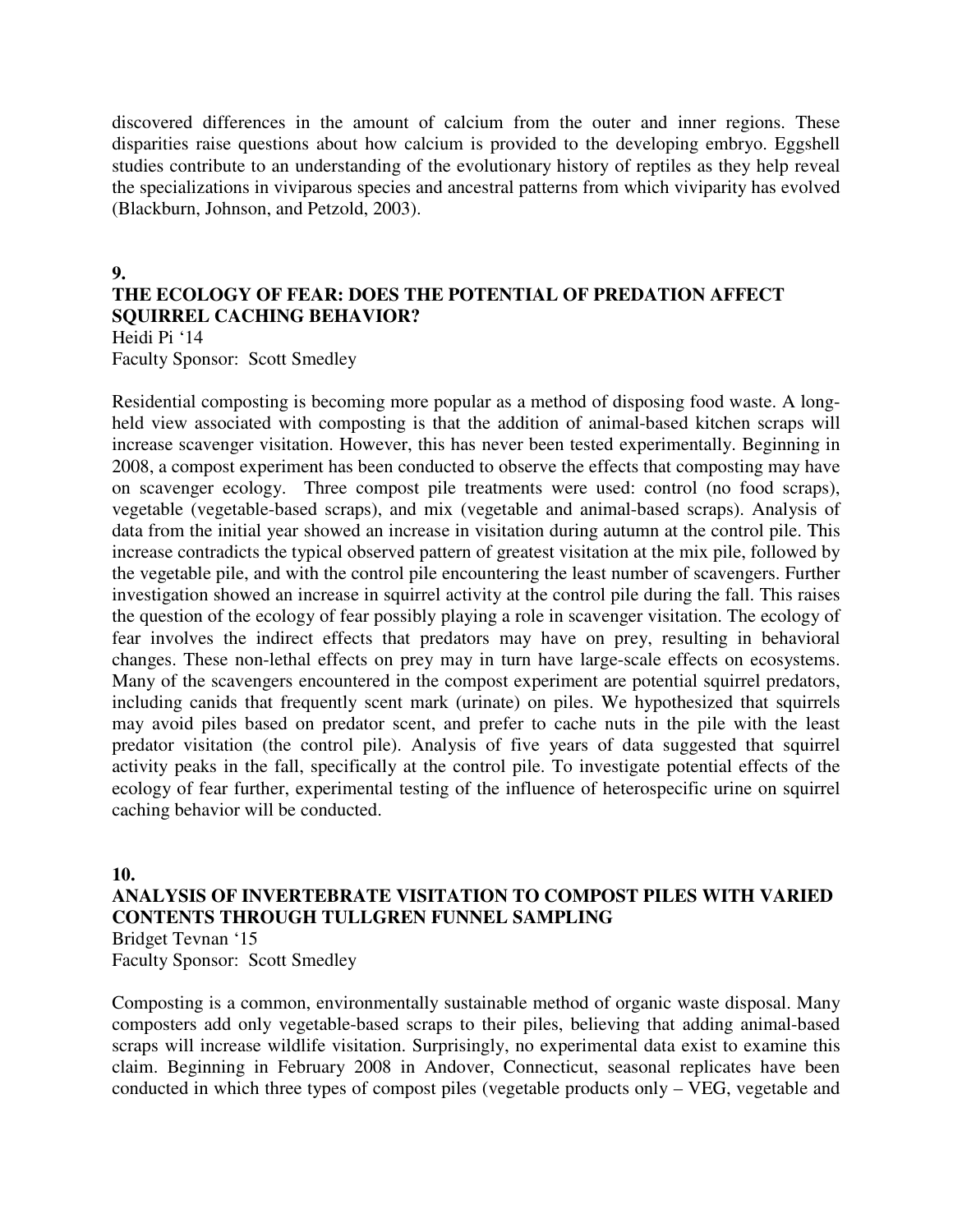animal product mix  $-$  MIX, and control  $-$  CON) have been monitored using heat-motion sensitive cameras to record wildlife visitors. Compost piles also offer resources and habitat to invertebrates. Subsequently, an invertebrate survey was conducted during the summer of 2009. Every ten days, samples were collected from the straw and leaf mulch substrates of the three piles. Tullgren funnels were used to extract and preserve the specimens. Specimens were sorted, often to the order level, and their frequency among pile substrates was analyzed using chi-square (goodness-of-fit) tests. Sixteen invertebrate taxa were identified, twelve of which had sufficient sample sizes ( $n \geq 5$ ) for statistical analysis. Preference for pile type (VEG, MIX, or CON) within the two substrate types varied among taxa. Seven taxa, including adult ant, beetle, diptera, earthworm, larva, potworm, and rove beetle, showed a significant preference in both the leaf mulch and straw substrates. One taxon, millipede, showed a significant pile type preference in the mulch substrate, while one taxon, pseudoscorpion, showed a significant pile type preference in the straw substrate. Three taxa, feather-winged beetle, isopod, and spider, showed no pile type preference in either substrate. We speculate that invertebrates may preferentially inhabit pile types and substrates due to scavenging habits and predation-prey relations. Pile location and microclimate may also influence visitation. Identification of beetles (order Coleoptera), to the family and species level will be conducted to further examine how pile content influences that community.

#### **11. THE EFFECTS OF CAFFEINE ON THE FRESHWATER DIATOM TABELLARIA FLOCCULOSA (TABELLARIACEAE, FRAGILARIOPHYCEAE)**  Nikolaus E. Schultz '14

Faculty Sponsor: Craig W. Schneider

The final effluents of sewage and water treatment facilities are known to contain pharmaceuticals not regulated by environmental protection agencies. Non-organic caffeine is one such compound and is designed to induce biological responses in humans at very low doses. Some aquatic biota are affected by the compound, yet at present very few studies have been performed to observe their effects on phytoplankton. An earlier experiment determined the minimum growth inhibitory concentration of caffeine began at 30 ppm for a coral's symbiotic dinoflagellate. Few, if any algal growth studies have been performed using freshwater species, species native to where water treatment facilities are stationed. In this study, the effects of varying levels of caffeine were investigated on the freshwater diatom, *Tabellaria flocculosa*. A unialgal culture isolated from Clough Brook, Tolland, Connecticut was grown using Bold's basal medium at 20°C and was used for experimentation. *T. flocculosa* was subjected to five different caffeine treatments (10, 30, 50, 100 and 200 ppm) in triplicate cultures and incubated at 20°C with a 16:8 L:D cycle. Growth within each treatment was measured through chlorophyll a absorbance every 24 hours, for 7 days. At the end of the experiment all cultures with caffeine treatment resulted in cell death.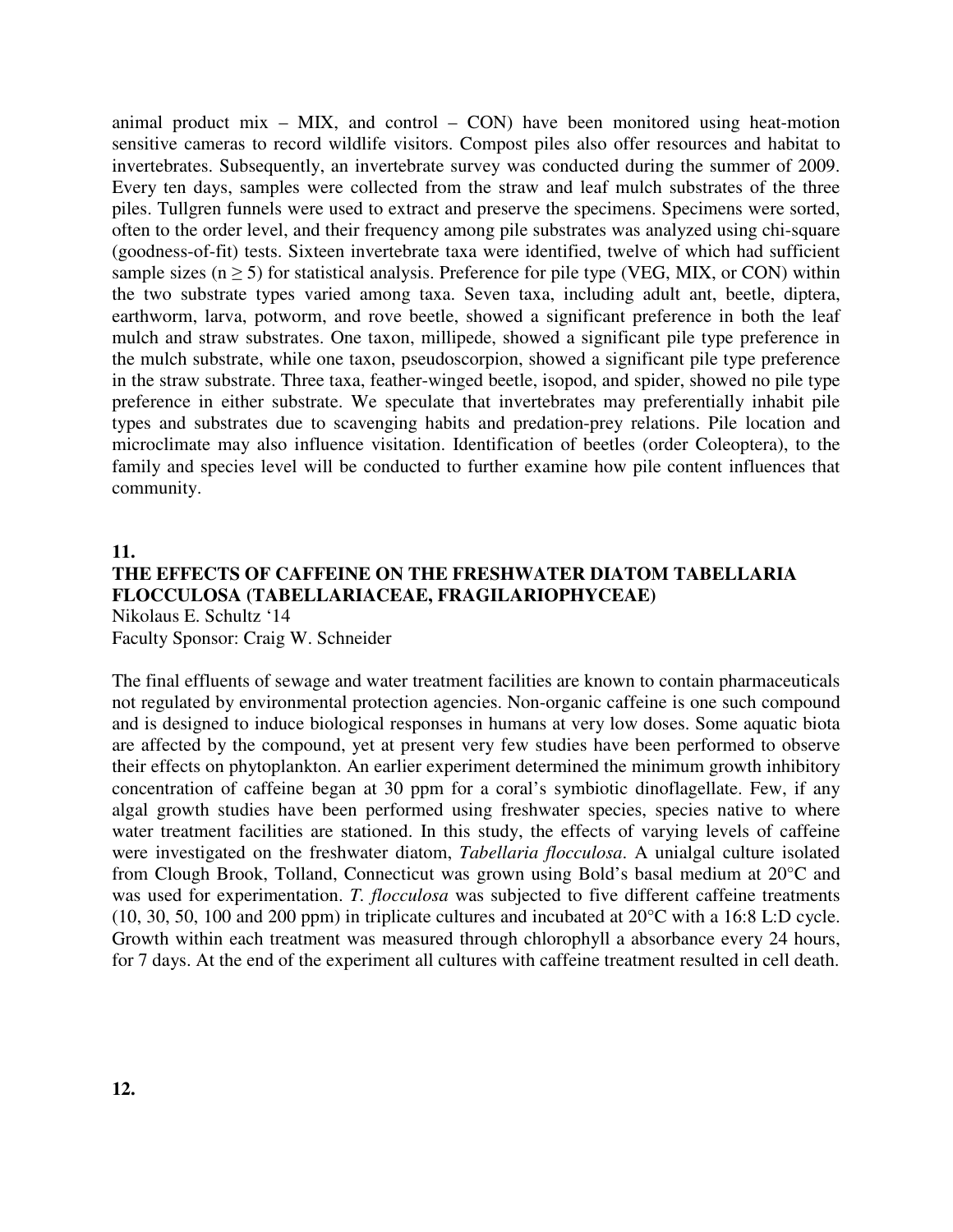#### **A MORPHOLOGICAL AND MOLECULAR STUDY OF THE GENUS** *LOBOPHORA* **(DICTYOTALES, PHAEOPHYCEAE) IN THE WESTERN ATLANTIC, INCLUDING A CLARIFICATION OF** *L. VARIEGATA* **(J.V. Lamour.) EX E.C. Oliveira**

Nikolaus E. Schultz '14, Dylan S. Spagnuolo '17, Phong K. Quach '17 Faculty Sponsors: Craig W. Schneider, Christopher E. Lane (Department of Biological Sciences, University of Rhode Island), Line Le Gall Florence Rousseau (Institut de Systematique, Evolution, Biodiversite, Museum National d'Histoire Naturelle), Bruno de Reviers ((Institut de Systematique, Evolution, Biodiversite, Museum National d'Histoire Naturelle)

In the western Atlantic Ocean, the brown algal genus *Lobophora* is currently represented by a single species, *L. variegata,* with a type locality given by Lamouroux as 'Antilles.' In this study, we use molecular-assisted alpha taxonomy (MAAT) to assess species diversity of *Lobophora* in Bermuda, the Florida Keys and Guadeloupe (Lesser Antilles). Using COI-5P sequences as a genetic marker, at least four genetic species of *Lobophora* have been identified from these areas, all being identified in the past as forms of *L. variegata*. Our morphological and habitat studies have revealed unique characters for each of these genetic species, including cellular arrangements, as well as different depth ranges for some species. Finally, we have been able to utilize Lamouroux's holotype of *Dictyota variegata* to reassess a detailed anatomy for this species and align this early taxon to one of our genetic species from the western Atlantic.

#### **13.**

#### **THE EFFECT ON THE NORMAL FLORA OF THE UPPER RESPIRATORY OF CHILDREN IN CERTAIN AGE GROUPS WITH ASTHMA**

Abigail Whalen, '15, Catherine Guariglia '14 Faculty Sponsor: Lisa-Anne Foster

Normal flora is the diverse microbiota that inhabits the human body: it can be found across mucosal membranes and the skin. Normal flora is quite important to the human body because it acts as a protectant to external pathogens. It forms layers across mucosal membranes, creating protection so that incoming pathogens cannot pass into the epithelial cell layers. The normal flora also has seen to play a role in the modulation of inflammation, where a relationship forms in which the greater diversity and abundance of the normal flora causes less inflammation. It is interesting to study the normal flora of the upper respiratory tract because it is often the first site where inhaled external pathogens come in contact with the body.

Asthma is a chronic inflammatory disease that affects the upper respiratory tract significantly. Asthma causes inflammation and restriction of the bronchial tubes, which causes shortness of breath, wheezing, and chest tightness. Asthma affects people of all ages, but most often begins in early childhood and is also quite prevalent in urban areas.

This study was conducted to see if there were any differences in the normal flora of the upper respiratory tract in children with asthma compared to healthy children. Throat swabs were collected at Connecticut Children's Medical Center in Hartford, Connecticut. Eighteen asthmatic and nine non-asthmatic patients, ages 5 to 17, were interviewed and a physician collected a throat swab sample. The samples were analyzed using 16s rRNA gene amplification, digested with restriction enzymes (HaeIII and MnII) and separated by capillary electrophoresis. tRFLP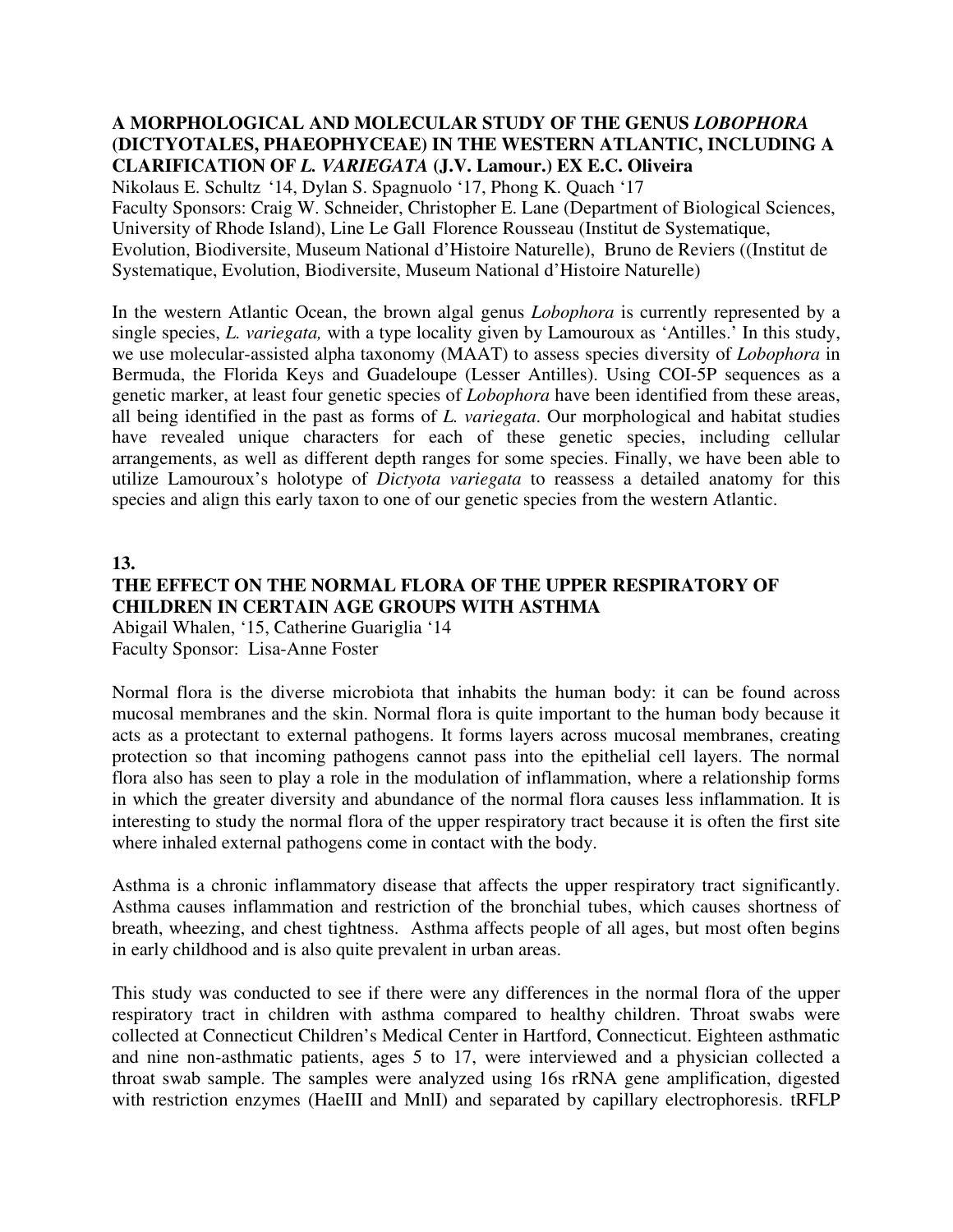chromatographs were analyzed to determine the abundance and diversity of the microbes in the samples.

Analysis of the data suggests that children with asthma have significant changes to the normal flora of the upper respiratory tract when diagnosed with severe persistent asthma in the later age group of 11 to 17 years of age.

#### **14.**

#### **THE ANNOTATION OF MYCOBACTERIOPHAGES FUNSTON AND WHABIGAIL7**

Sara Bunker '17, Elizabeth Craig '17, Sasha DiNitto '17, Haley Rafferty '17 Faculty Sponsor: Kathleen Archer

We annotated mycobacteriophages Funston and Whabigail7 to determine gene location and function. This information adds to the current database for SEA-Phages, and can be utilized for future research on *Mycobacterium tuberculosis.* We used DNA Master to facilitate the annotation. Phamerator, HHpred, Aragorn, NCBI, and DNA Master Blasts provided more detailed information about gene functions as compared to other A cluster phages. Approximately half of each genome was composed of reverse genes, similar to other annotated A cluster phages. It was interesting how similar these A cluster phages matched with other phages in their respective subclusters.

#### **15.**

### **EXPLORING THE FUNCTIONS OF A CLUSTER C1 BACTERIOPHAGE**

Melindy Dorcin '17, Laura Nee '17, Luke Maynard '17 Faculty Sponsor: Kathleen Archer

Although numerous unique phage genomes have been sequenced, little is known about the relationship between the mycobacteriophages in each cluster or about the proteins coded for by their DNA. The goals of this research endeavor were to isolate genes exclusive to cluster C1 phages, to determine functions for C1 phage Tortoise16 gene products that had not yet been identified, and to test the theory that "sets" of genes close to each other on a genome may code for complementary proteins that contribute to a larger function. Potential exclusive C1 genes were located via comparison of Phamerator genome maps of numerous phages, and verified using protein BLAST software to ensure exclusivity. Unknown gene functions were determined by cross-referencing amino acid sequence analysis results returned from several open-source bioinformatics programs. We found two possible candidates for exclusive C1 phage genes and determined functions for three Tortoise16 gene products, two of which exist in a 'set', having related functions and located within close proximity of each other on the genome. A more comprehensive collection of known gene functions helps to better our understanding of C1 mycobacteriophages and the biological mechanisms through which they interact with their hosts and reproduce themselves.

### **16. TIME OF DIVERGENCE**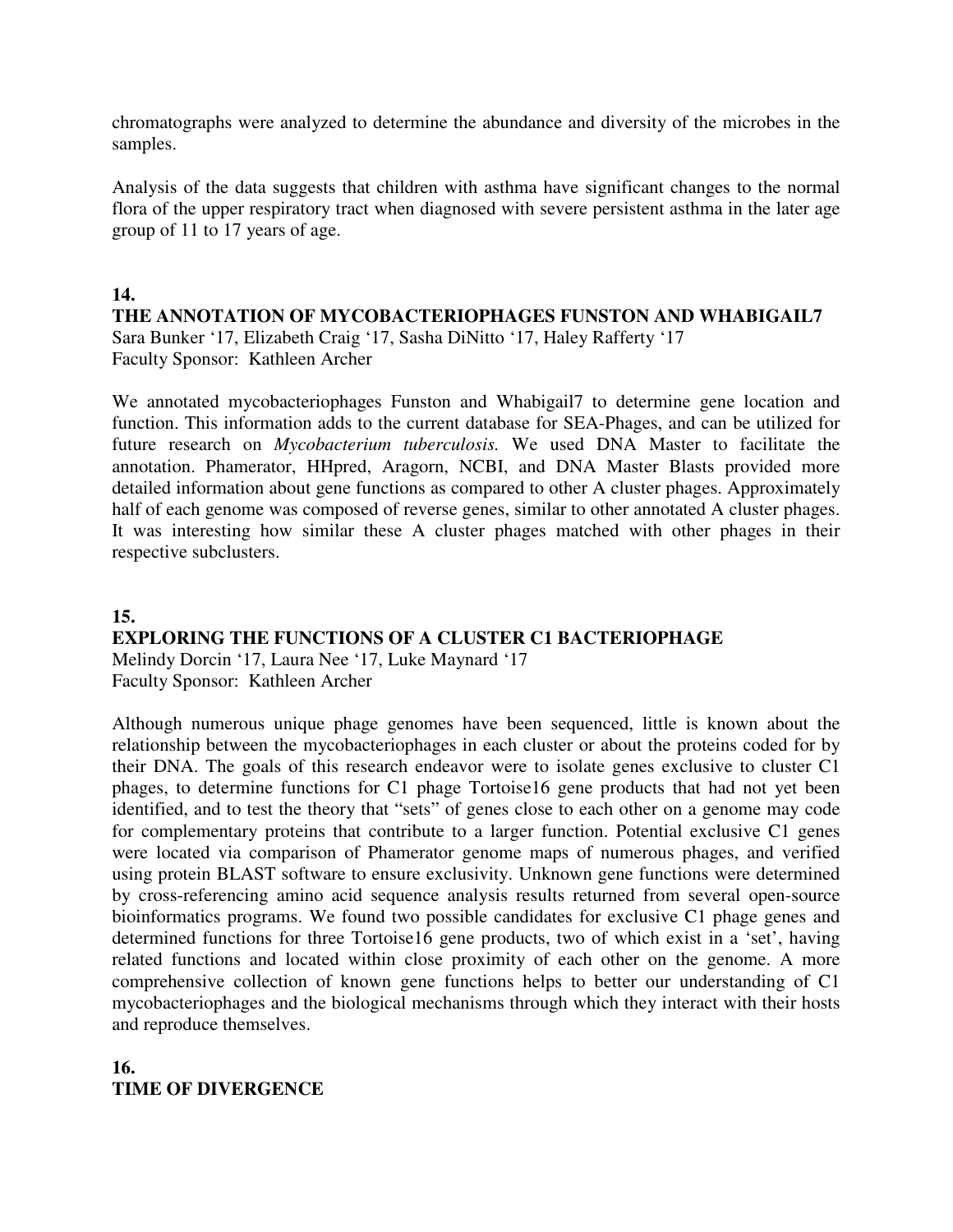Maura Griffith '17, Glory Kim '17, Elliot Pollack '17 Faculty Sponsor: Kathleen Archer

The evolutionary history of cluster C phages has been unknown; however, such information can show how related different phages are to each other. The average relatedness score of fully annotated C phages, based on the alignment score of portal and major capsid proteins, was determined by using the program CLUSTALW. The C2 phage Myrna was most distantly related, with an average relatedness score of 79.375, the C1 phage Pio had the next lowest score of 88.958. All other phages were within the range of 93 - 98. From the relatedness of cluster C phages, we determined which phage was the most closely related to the recently discovered C1 phage Tortoise16. The result of our findings was that fellow C1 phage ArcherS7 is Tortoise16's closest relative. Sequence alignment and molecular analysis was then utilized to establish the evolutionary relationship between these two cluster C1 mycobacteriophages. The data from two unique mathematical tests suggested that Tortoise16 and ArcherS7 diverged relatively recently from a common ancestor approximately 1,741-4,258 years ago.

#### **17. PUTATIVE INTEIN IDENTIFICATION IN C1 MYCOBACTERIOPHAGE TORTOISE16**  Peter Jung '17

Faculty Sponsor: Kathleen Archer

Protein splicing is a posttranslational process that involves the self-excision of an internal protein segment called an intein. Interest in the biotechnological implications of using inteins to selectively modify proteins has led to the discovery of over 500 unique inteins across all three domains of life. In this study, I searched for putative inteins and intein alleles within the C1 mycobacteriophage Tortoise16. Based on the high prevalence of previously identified inteins located in the genomes of C1 phage, Tortoise16 is a very likely candidate for an intein. Prespliced gene products in Tortoise16 were compared to their intein-containing homologues in other C1 phage, using the basic local alignment search tool (BLAST) of the National Center for Biotechnology Information protein database. Three putative intein-containing gene products were found in Tortoise16, but none of them exhibited close alignments with their known inteincontaining homologues. Further analysis of the amino acid sequences for intein motifs proved inconclusive. Notably, all three of the putative intein-containing gene products had sequences less than 300 residues. Thus, if Tortoise16 does in fact contain an intein, it must be a "miniintein" (no homing endonuclease domain).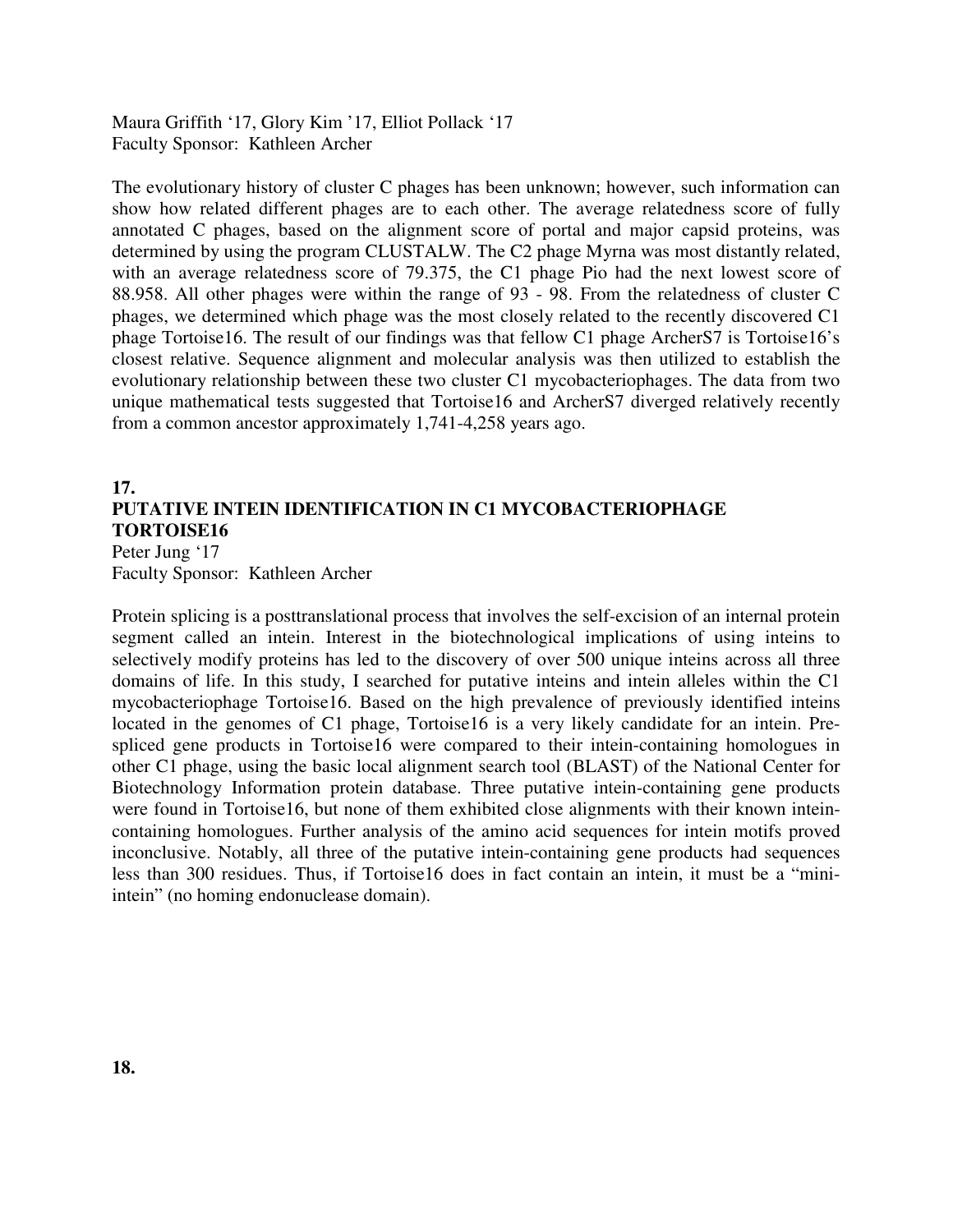#### **THE RELATIONSHIP BETWEEN CODON BIAS IN CLUSTER C1 MYCOBACTERIOPHAGE AND VARIOUS** *MYCOBACTERIUM* **SPECIES**

Tom McNamara '17 Faculty Sponsor: Kathleen Archer

Codon bias, or the tendency of an organism or virus to use certain synonymous codon at higher frequencies than others, differs significantly between biological entities. Viruses are unique in that they frequently exhibit codon bias similar to that of their host, most likely due to the dependence of viruses on their hosts for DNA synthesis and translation. This property suggests that if a virus has a similar codon bias to another host, it may be possible for the virus to also infect this other host. In this study, I investigated whether there were any cluster C1 mycobacteriophage that violated the tendency towards the codon bias of their host, *Mycobacterium smegmatis*, and had codon bias more similar to another member of the genus *Mycobacterium*. The relative synonymous codon usage of several *Mycobacterium* species and twenty-five C1 phage was calculated and analyzed to determine if significant differences existed between the codon biases of *Mycobacterium smegmatis* and cluster C1 phage. The similarity in codon bias of C1 phage to other *Mycobacterium* species was also examined. For a few amino acids, such as serine, there was a sizable difference between the codon bias of C1 phage and *Mycobacterium smegmatis*. However, for the majority of amino acids, the results showed that the difference between the codon biases of *M. smegmatis* and C1 phage was not significant (P>0.05). It was also determined that the difference in codon bias between other *Mycobacterium*  species and C1 phage was significant (P<0.05). The data collected does not allow us to conclude with confidence that it is possible for a C1 phage to infect a *Mycobacterial* species other than *M. smegmatis.*

#### **19.**

#### **STRUCTURAL AND FUNCTIONAL DIFFERENCES IN C-CLUSTER PHAGES WITH CONTRACTILE TAILS**

Christopher Mulhern '17, Josh Knopf '17, Scott Buchanan '17 Faculty Sponsor: Kathleen Archer

C cluster phage are unique among bacteriophage because they have contractile tails. This distinction lead us to question whether their tails have structural elements unique from those that are common in other mycobacteriophage. To investigate, three different tail-associated proteins, lysozyme, tapemeasure, and D-ala D-ala Carboxypeptidase, were studied to find differences of their structure in C1 phages. Software programs used were: NCBI BLAST, Phamerator, HHPred, and PredictProtein. They enabled researchers to study the structure, locations, applications and origins of the three proteins, often comparing the results from C phages to non-C phages. There were no lysozyme domains found within the tape measure protein because the lysozyme protein was found to be a completely separate gene from the tape measure protein which is consistent with all other C-cluster phages but no other clusters. There were several significant structural differences between tape measure protein structure and sequence in C phages when compared to non-C phages shown by BLAST results and PredictProtein structures. Nucleotide sequences and the amino acid sequences of the D-ala D-ala Carboxypeptidase gene were determined and BLAST was used to compare against a database of other viral and bacterial genes. This yielded a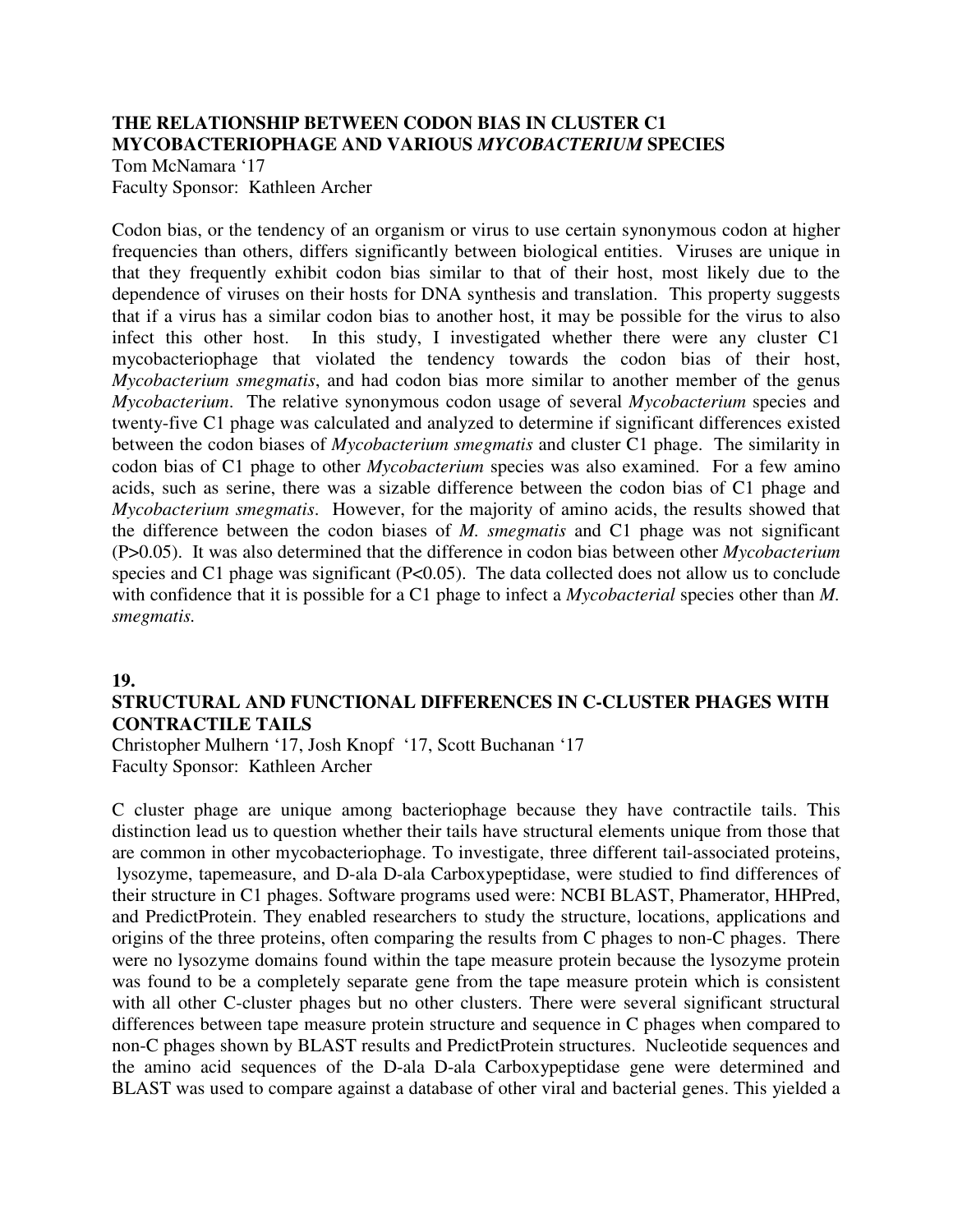group of matches with high similarity to the gene in Tortoise 16. The BLAST results of the D-ala D-ala Carboxypeptidase gene yielded a group of matches with high similarity to the gene in Tortoise 16. These results were then analyzed to draw conclusions about the origin of the gene, as well as the application in phage. These results suggest that there are significant differences in tail-associated proteins in C cluster phages.

#### **20. SUBCLUSTER C1 MYCOBACTERIOPHAGES: DETECTING ADAPTIVE EVOLUTION BY EXAMINING AMINO ACID REPLACEMENT IN NRDC-ENCODING GENE AND A PHAMILY 565-ENCODING GENE**  Kathy Rodogiannis '17 Faculty Sponsor: Kathleen Archer

Adaptive evolution in viral genomes was investigated. In the last half century there has been debate as to whether evolutionary changes at the molecular level are largely driven by natural selection or random genetic drift. The selection on the NrdC-encoding gene and a Phamily 565 encoding gene in three C1 cluster phages: Tortoise16, Bxz1, and ArcherS7 was explored. In order to search for evidence of mutations that alter the function of a protein, and thus affect the phenotype of the organism, the Yang and Swanson analytical method comparing the number of nonsynonymous base pair substitutions (dN) to the number of synonymous substitutions (dS) was implemented. Nonsynonymous base pair substitutions can be advantageous or deleterious to the organism, while synonymous substitutions (dS) often do not result in an altered phenotype in the organism and are assumed to be neutral. For the NrdC gene, there is no significant difference between the dN and dS ( $dN/dS=1.024$ ,  $Z= 0.23$ ,  $P=0.8181$ ). For the gene that codes for a Phamily 565 protein, there is no significant difference between the dN and dS ( $dN/dS = 0.99$ ,  $Z =$ -0.113, P=0.91). Adaptive evolution does not appear to be the mechanism driving the evolution of these genes. These results suggest that both the NrdC encoding gene and the structural-protein encoding gene undergo neutral selection, possibly indicating that the genes are conserved.

## **CHEMISTRY**

**21.** 

**ALKYNYL** β**-SHEET PEPTIDOMIMETICS RETAIN THEIR ANTI-PARALLEL SHEET CONFORMATION WHEN CORDINATED TO TUNGSTEN**  Adam N. Boynton '12, Shawna M. Berk '13, Elena-Marie C. Pedro '17 Faculty Sponsor: Timothy P. Curran

β-sheet proteins are widespread in the body, however the structural features that stabilize or destabilize a β-sheet are not yet fully understood. Aggregations of β-sheet proteins are possible causative agents in neurodegenerative diseases such as Alzheimer's disease. Therefore, understanding the stabilization or destabilization of β-sheet proteins might provide knowledge about these diseases. The research objective was to determine if peptide derivatives of 2-amino-2'-carboxydiphenylacetylene maintained their β-sheet conformation when the alkyne bond in the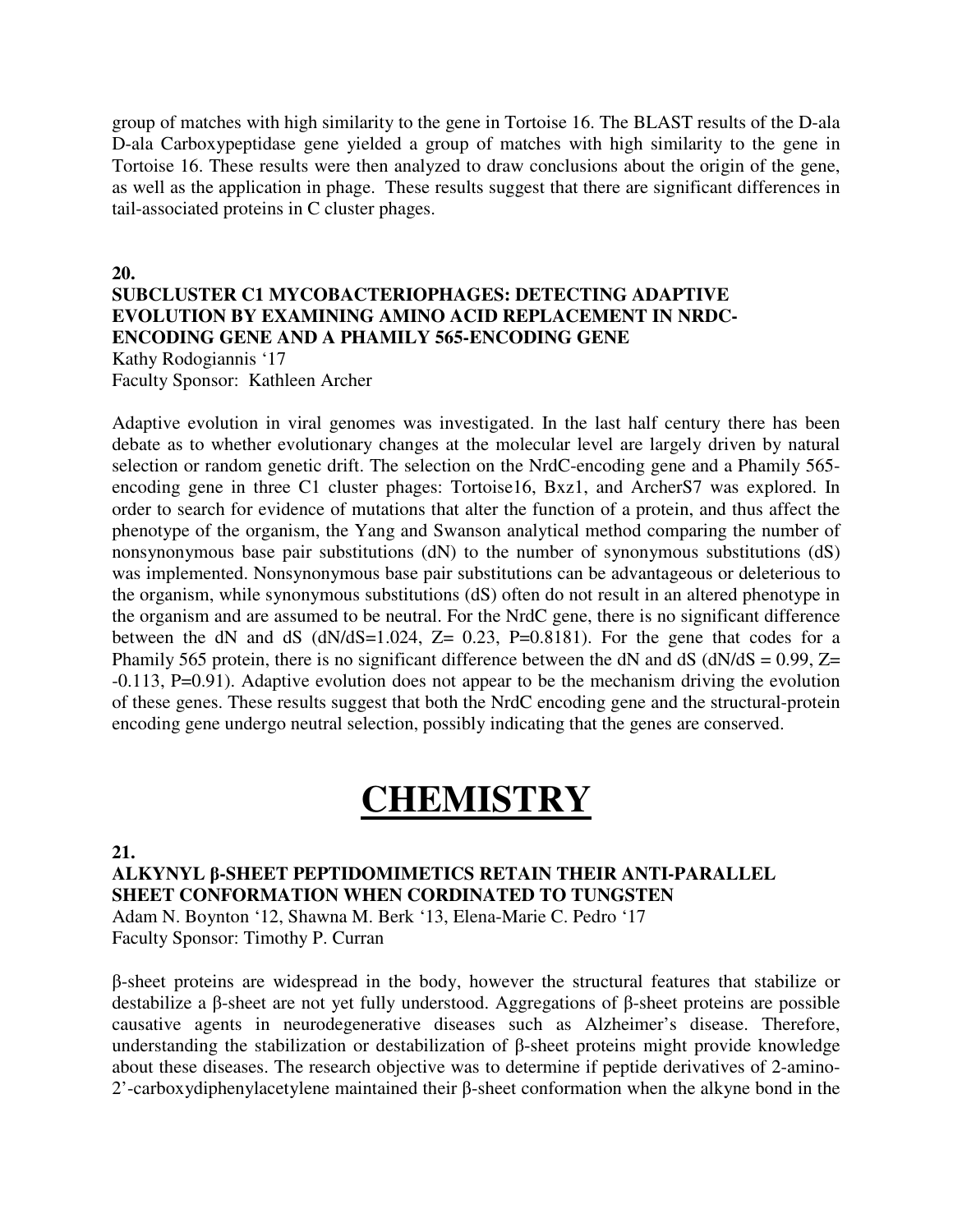diphenylacetylene was coordinated to the transition metal tungsten. Previous work by the coauthors Adam N. Boynton and Shawna M. Berk revealed that the peptide portions of the monoalkyne complexes synthesized maintained their β-sheet conformation. Consequently, these compounds were re-synthesized to confirm their structure and purity. Following the re-synthesis of the compounds, the authenticity was determined through purification by flash chromatography, and then characterization by mass spectrometry and <sup>1</sup>H NMR spectroscopy. These results proved that the compounds previously studied by Adam N. Boynton and Shawna M. Berk were the proposed compounds. Future work will entail displacing a CO ligand from these monoalkyne complexes and replacing it with a ligand (for example an alkynylcarbohydrate) that would make the anti-parallel β-sheet soluble in aqueous solutions.

**22.** 

### **CONSTRUCTING A SYSTEM FOR MICROCHIP ELECTROPHORESIS LASER-INDUCED FLUORESCENCE (LIF)**

Eleanor Clerc '17 Faculty Sponsor: Michelle L. Kovarik

Microchip electrophoresis laser-induced fluorescence (LIF) is an effective method for the analysis of single cells. The microchip allows for precise fluid control, as well as a confined space in which to analyze small volume samples such as lysed single cells. Once the sample has been loaded into the microchip, electrophoresis is an efficient method to separate the contents of the cell. Electrophoresis uses voltages applied to the chip to separate the contents of the cell based on their charge and size. Since the sample volume is limited, a sensitive detection method, such as LIF is required to analyze the sample. In order to make the microchips, a master was made through photolithography with the design of the channels for the chip raised on its surface. Soft lithography was then used to create the microchip itself, which was made of polydimethylsiloxane (PDMS) cast against the master, siloxane reservoirs to hold the samples and buffers, and a glass coverslip bonded together using an oxygen plasma. In order to apply the desired voltages at the appropriate time intervals for electrophoretic separations, a LabView program was written to program the power supply to perform a single injection or multiple injections. Additionally, four high voltage leads were soldered to platinum wire electrodes for electrophoresis. The detector for the LIF, a photomultiplier tube, needed an adaptor plate in order to be attached to the microscope. This adaptor plate was designed using the SolidWorks software and sent to an off-campus machine shop to be fabricated. Ongoing work includes alignment of the detection optics necessary for LIF detection. The next step in this experiment will be to run chips using fluorescein standards to determine the limit of detection of this system. In the future, this newly-built system will be used to conduct enzymatic assays of lysed single cells containing a fluorescent reporter peptide.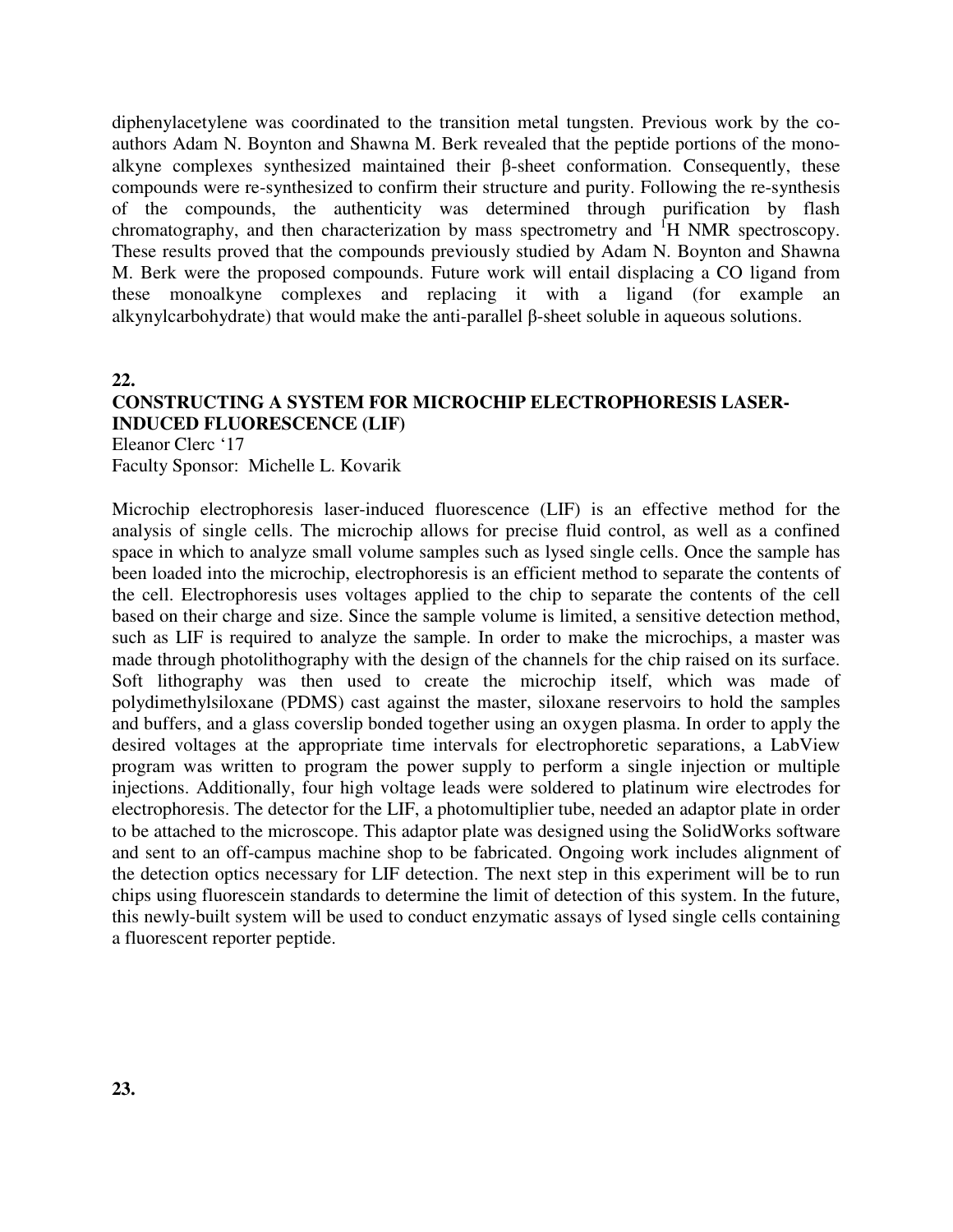#### **DISCOVERY OF A DIMERIC BY-PRODUCT IN THE PREPARATION OF A TUNGSTEN BIS-ALKYNYLPEPTIDE COMPLEX**

Lauren Davidson '16 Faculty Sponsor: Timothy P. Curran

Forming tungsten bis-alkynylpeptide complexes involves attaching two alkynylpeptides to a tungsten center. In order to create a metallacyclicpeptide two alkynes in the same molecule are attached to the tungsten center. The alkyne component, in this work Boc-Phe-NHCH<sub>2</sub>CCH, is reacted with the tungsten complex,  $W(CO)_{3}(dmc)_{2}$ , under reflux. In order to analyze the products for purity, thin layer chromatography, flash chromatography, NMR spectroscopy, and mass spectrometry were utilized. In previous years, these reactions were conducted in refluxing methanol. However, reactions in methanol were yielding small amounts of the bis-alkyne product  $W(dmc)_{2}(Boc-Phe-NHCH_{2}CCH)_{2}$ , or failing. This research originally sought to answer the question of whether tungsten bis-alkyne complexes could be better prepared in a solvent other than methanol, but methanol produced higher yields and purer product than toluene and chloroform. The reactions in methanol also produced an interesting and novel side product, a dipeptide (Boc-Phe-Phe-NHCH<sub>2</sub>CCH) formed from condensation of two molecules of Boc-Phe-NHCH<sub>2</sub>CCH. Formation of the dipeptide likely occurred as a result of an intramolecular reaction following the coordination of either one or two the Boc-Phe-NHCH<sub>2</sub>CCH molecules. The production of this dipeptide could explain the low yields in synthesizing tungsten metallacyclicpeptides. The structure of the dipeptide was confirmed by NMR spectroscopy and mass spectrometry, and results have been replicated in multiple reactions with Boc-Phe-NHCH<sub>2</sub>CCH. Reactions with other alkynes (Boc-Ala-NHCH<sub>2</sub>CCH and Boc-Phe-Ala-NHCH<sub>2</sub>CCH to date) have yielded neither the tungsten complex nor a dipeptide. Research is now directed toward probing the mechanism that creates the dipeptide, which might have applications in peptide synthesis, and whether different alkynylpeptides will form dipeptide by-products when coordinated to tungsten. In order to efficiently separate and analyze the products of the reactions, looking for evidence of dipeptide by-products, an LCMS assay will be developed.

#### **24.**

#### **SYNTHESIS OF A PHOSPHONAMIDITE FOR FUTURE SOLID-PHASE OLIGONUCLEOTIDE SYNTHESIS**

Florence Dou '16 Faculty Sponsor: Richard Prigodich

Organic and inorganic cations bind to the anionic phosphate groups of nucleotides, oligonucleotides and nucleic acids. In fact, an increase in metal cation concentration can induce the right-handed B-DNA helix to change conformation into a left-handed Z-DNA helix. This cation-DNA interaction can be studied by monitoring the  $31P$  NMR chemical shifts. However more detailed information can be obtained if at a single site on the oligonucleotide, the 3'-O of the ribose ring is changed to a methylene group. This will produce a distinct, unique signal in the  $31P$  NMR spectrum that can be used to monitor cation binding at that site in the oligonucleotide. In order to make this change, a phosphonamidite will be synthesized by a seven-step reaction sequence. The phosphonamidite can then be used in standard oligonucleotide solid-phase synthesis. In the first step, the 5'-hydroxyl group of thymidine was protected with tert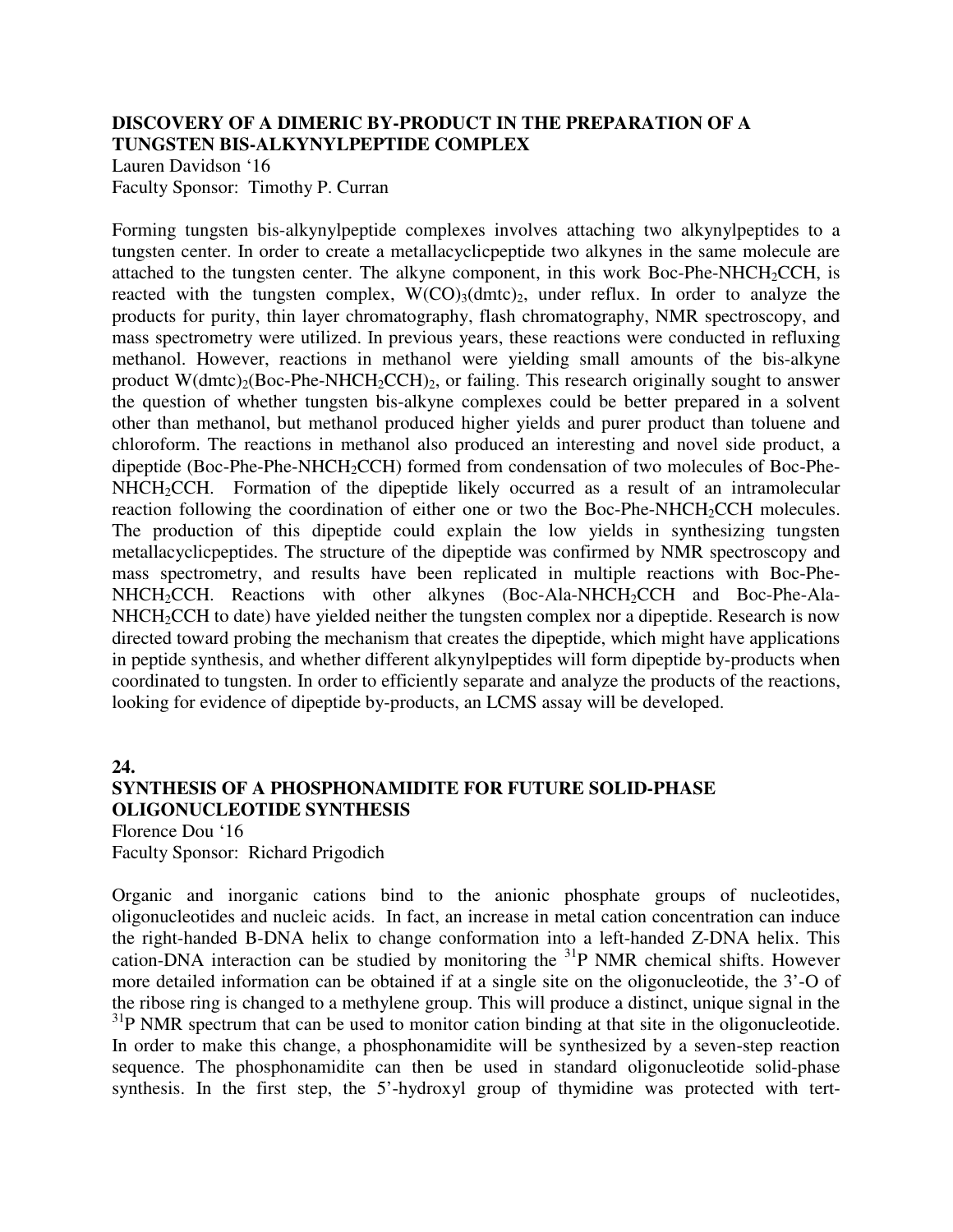butyldiphenylsilyl chloride. In the second step, the 3'-hydroxyl group was substituted by an iodine atom. The third step will be a Grignard reaction to displace the iodine atom with a vinyl group.

#### **25.**

#### **THE DEVELOPMENT OF A SYNTHETIC ROUTE FOR A DI-SUBSITITUTED DIPHENYLACETYLENE AND ITS CONFORMATIONAL CHARACTERISTICS UPON COORDINATION TO TUNGSTEN: A PROSPECT FOR BETA-SHEET STUDIES**

Francis Herman '14 Faculty Sponsor: Timothy P. Curran

The study β-sheet mimetics represents an important step in understanding the structural and function of β-sheets. The purpose of this report was to develop a β-sheet mimetic through a diphenylacetylene backbone, coordinate the complex to tungsten and determine the structural and conformational characteristics of the complex. In order to characterize the different compounds ESI-MS, <sup>1</sup>HNMR, COSY NMR, NOESY NMR, and ROESY NMR were employed. The diphenylacetylene backbone contained two phenyl substituents with a peptide chain of two amino acids. The β-sheet mimetic **1** was successfully synthesized utilizing peptide coupling reactions and a Sonagashira coupling reaction. Previous research by the Curran group has illustrated the ability of alkynylpeptides and dialkynylpeptides to be constrained to specific conformational arrangements upon coordination to tungsten. Compound **1** was successfully coordinated to tungsten and the conformational characteristics of the complex are currently under review. The thesis will detail the synthetic steps taken to create compound **1** and **15** and study the structural characteristics of the β-sheet mimetic.

#### **26.**

### **ANALYSIS OF SYNTHESIZING CAROLACTON**

Hamilton Herr '14 Faculty Sponsor: Cheyenne Brindle

Dental caries, or tooth decay, is a bacterial infection that degrades the hard tissues of the teeth. Carolacton is a macrolide ketocarbonic acid that can reduce this biofilm formation. A synthesis of carolacton was reported by Michal S. Hallside, Richard S. Brzozowski, William M. Wuest, and Andrew J. Phillips. Some important reactions used are Steglich esterification, Leighton crotylation, and the enolization of an Evans β-ketoimide aldol. The following report analyzes the mechanisms behind these key reactions.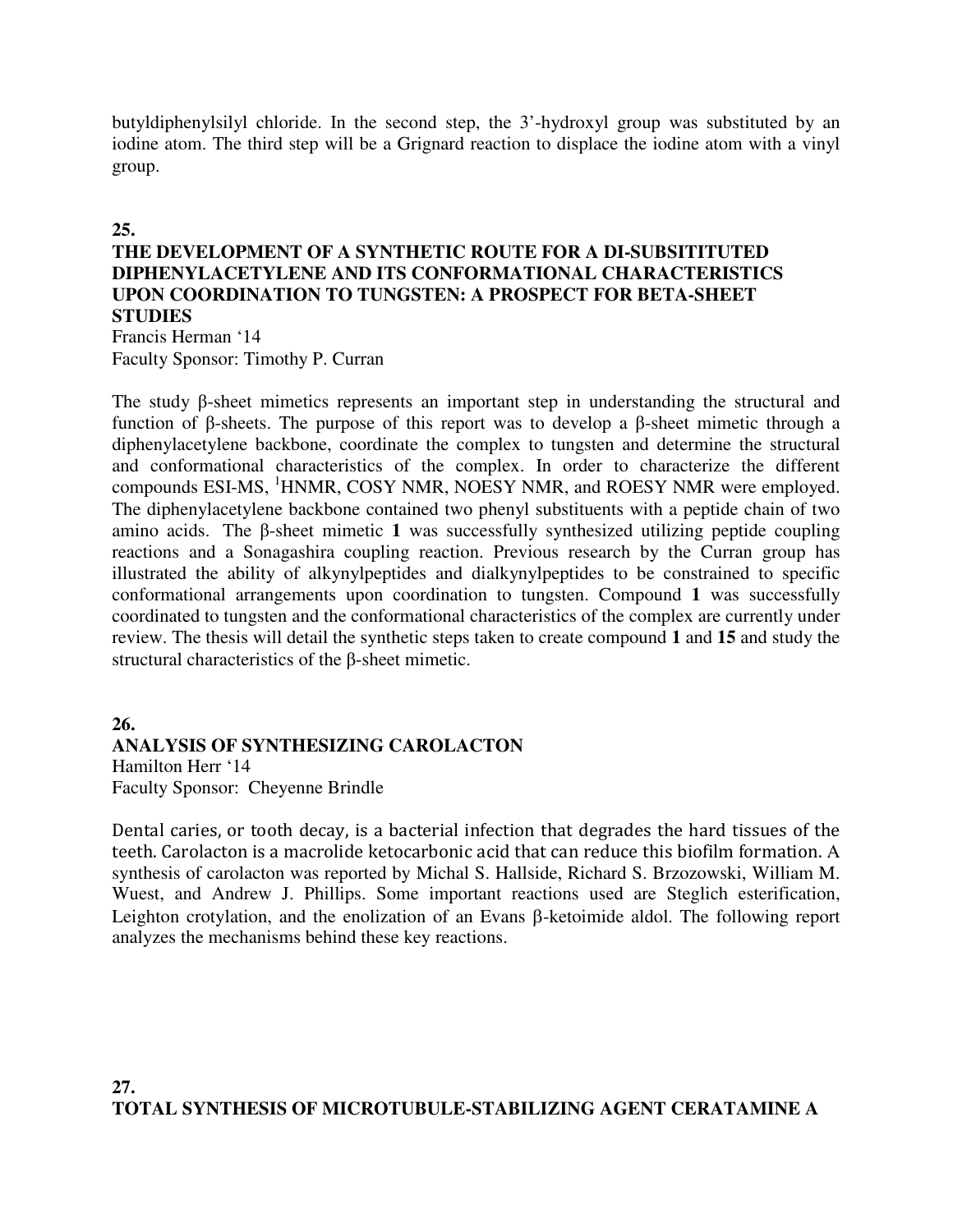Woojung Ji '15 Faculty Sponsor: Cheyenne Brindle

The Organic Chemistry paper reported the total synthesis of ceratamine A, a natural microtubulestabilizing agent with unusual cellular effects. In this paper, Ceratamine A was synthesized starting from 5-methoxybenzimidazole in 10 steps in an overall yield of 12.7 %. The key steps in the synthesis involved the Schmidt rearrangement to construct the azepine ring, the alkylation of lactam to introduce the C-5 benzylic side chain, and the highly economical  $S<sub>N</sub>Ar$  reaction to install the C-2 methylamine residue. The details of this work will be presented.

**28.** 

### **PROBING RIDITY IN CYCLIC TUNGSTEN-FERROCENE DIALKYNYLAMIDE COMPLEXES**

Woojung Ji '15 Faculty Sponsor: Timothy P. Curran

The goal of this research was to investigate the fluxionality of a cyclic tungsten-ferrocene dialkynylamide complex, and to discover whether there was any intramolecular hydrogen bonding between the amide NH on one chain and the amide C=O on the other chain. The cyclic tungsten-ferrocene dialkynylamide was prepared as followed. First, the ferrocene dialkynylamide was synthesized by reacting 1,1'-ferrocenedicarboxylic acid and 4-butyn-1-amine using 1-ethyl-3-(3-dimethylaminopropyl)carbodiimide (EDC coupling reagent); and second, structures of the ferrocene dialkynylamide and cyclic tungsten-ferrocene dialkynylamide complex were obtained using  $\mathrm{H}$  NMR spectroscopy and positive ion electrospray mass spectrometry. The terminal alkyne hydrogens in tungsten-bisalkyne complexes are observed around 11 ppm, making them an excellent diagnostic tool for examining fluxionality. The  ${}^{1}H$  NMR spectrum of the complex showed multiple singlets for the two alkyne hydrogens. This indicated that the complex is flexible and exists as a complex mixture of conformational isomers that differ in the orientation of the ligands around the tungsten metal center. Then, the validity of intramolecular hydrogen bonding of the tungsten complex was examined by performing DMSO titration on the amide NH protons in the complex. The results from the DMSO titration showed that the NH protons were not involved in intramolecular hydrogen bonding. These results, coupled with other results from our laboratory, show that rigidity in tungsten-alkyne complexes is determined by the size of the ring.

#### **29. THE CONTINUED SYNTHESIS OF TRIARYLMETHYL CATIONS**

Mazin Khalil '15 Faculty Sponsor: Cheyenne Brindle

This research is a continuation of the project that was done the previous semester to find an effective method to synthesize the precursors of the triarylmethyl cation and the cation itself, which is the end result of our research. The original starting reagent used was the 3-fluoro-2 bromotoluene because the methyl group provides steric hinderance about the aromatic central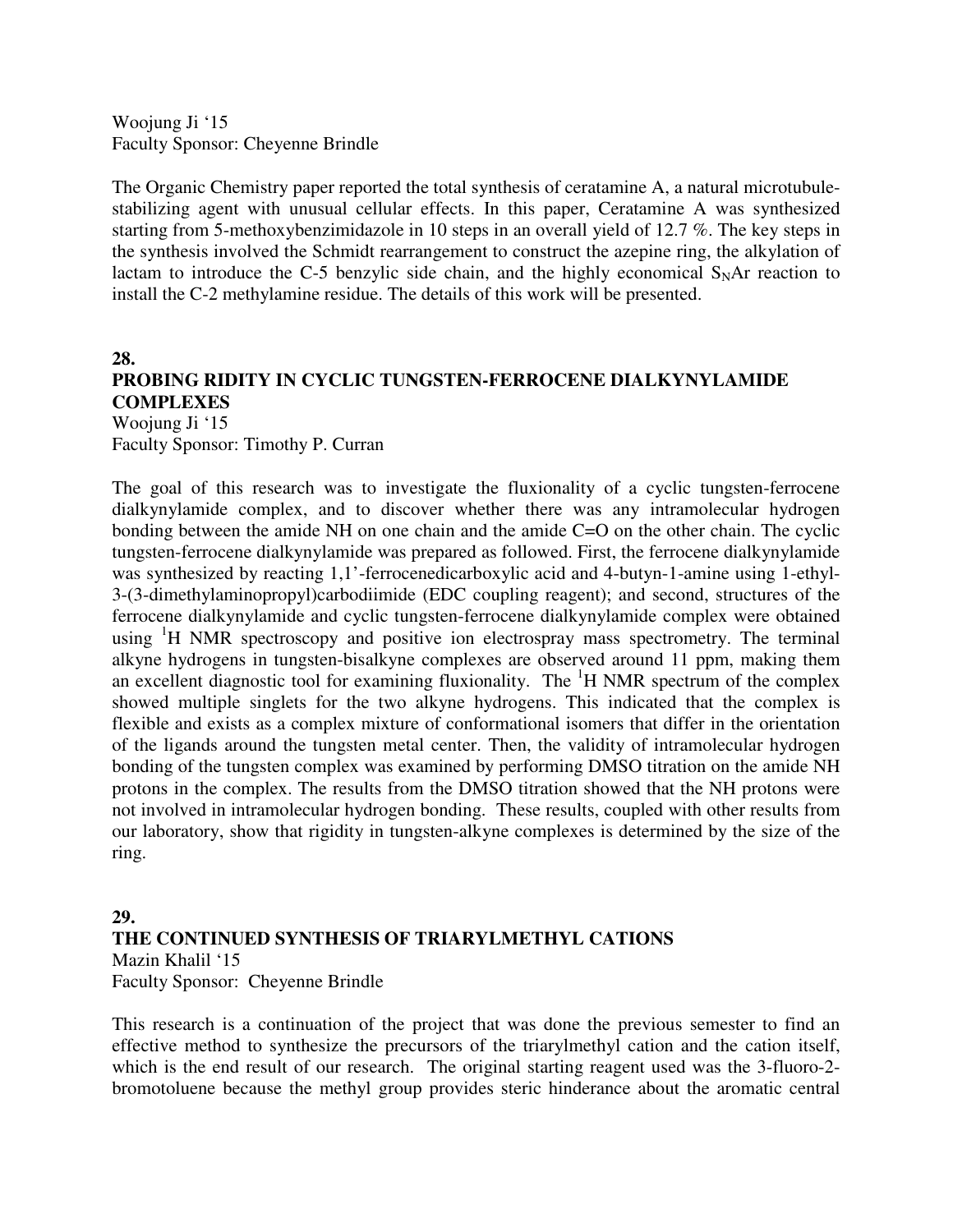carbon bond, while the fluorine group increases rotational barrier electronically. Throughout this semester, several different starting materials for reactions were used, such as the carboxylic acid compound that was synthesized by the reaction of 3-bromo-2-flourotoluene with THF and  $CO<sub>2</sub>$ gas, and the acyl chloride compound that was made from the resulting reaction using the carboxylic acid compound with oxalyl chloride in DCM and DMF. Various solvents were used including THF, and DCM. We were able to successfully synthesize the carboxylic acid compound and the acyl chloride compounding, with both being reaffirmed via comparison to literature values and <sup>1</sup>H NMR.

**30.** 

### **THE TOTAL SYNTHESIS OF BREVISAMIDE**  Mazin Khalil '15

Faculty Sponsor: Cheyenne Brindle

Olugbeminiyi O. Fadeyi and Craig W. Lindsley

After Satake, Tachibana and Wright were able to synthesize brevisamide, a compound made by a special type of algae called *Karenia brevis,* in 28 steps with a longest linear sequence being 21 steps and a 0.23% yield, Fadeyi and Lindsley sought to simplify the synthesis. In this article, Fadeyi and Linsley explain their synthesis of brevisamide using three key steps, the Horner-Wadsworth-Emmons Reaction, the Curtis Rearrangement, and SmI<sub>2</sub> Reductive cyclization to give a total yield of 5.2% in 21 steps.

#### **31.**

#### **THE APPLICATION OF DIRECT ANALYSIS IN REAL TIME – TIME OF FLIGHT MASS SPECTROMETRY IN THE DETECTION AND CHARACTERIZATION OF SYNTHETIC CATHINONES**

Heather S. Loring '15 Faculty Sponsor: Janet F. Morrison

Cathinones are an emerging class of designer drugs that are often sold as "bath salts." These illicit drugs are similar to amphetamines and cocaine in that they produce euphoric and stimulant like effects. Recent work in our laboratory has focused on the development of methods based on headspace solid phase microextraction (HS-SPME) coupled with gas chromatography-mass spectrometry (GC-MS) for the detection of cathinones in saliva. A limitation of this work has been the difficulty of analyzing both secondary and tertiary amine cathinones in a single run. The recent acquisition of a Direct Analysis in Real Time/time of flight mass spectrometer (DART/TOFMS) in our department makes possible the detection and characterization of a wide range of cathinones, including both secondary and tertiary amines, in a single analytical step. With the development of the revolutionary DART ion source, samples can be analyzed in real time in the open air with no sample preparation. DART is used in conjunction with a time of flight mass spectrometer, in which the ion velocities and times of arrival at the detector are correlated with their mass-to-charge ratios. The TOFMS allows for exact mass measurement, enabling accurate detection and characterization of synthetic drugs without the necessity of prior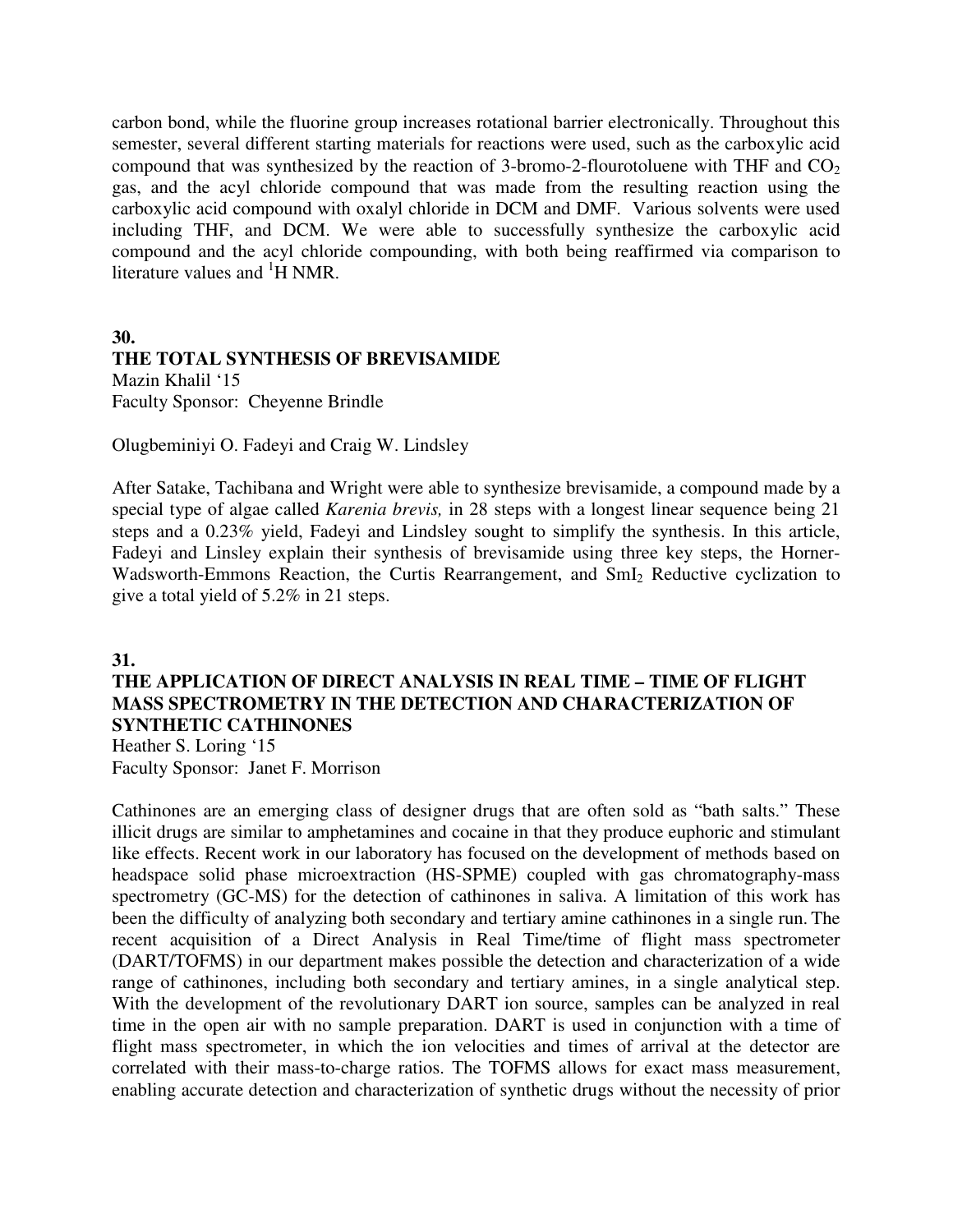chromatographic separation. Initial results for the DART-TOFMS analysis of mixed aqueous solutions of cathinones from glass dip tubes and cotton swabs will be presented.

#### **32. EFFECT OF SAMPLE PRE-TREATMENTS ON THE SOLID PHASE MICROEXTRACTION OF DESIGNER DRUGS FROM AQUEOUS SOLUTIONS**  Matthew Lucas '17, Sarah Talcott '17

Faculty Sponsor: Janet F. Morrison

The past decade has seen an eruption of abuse across the world of designer drugs such as synthetic cathinones and synthetic piperazines. These drugs have become popular "legal highs" because they are designed specifically to bypass DEA legislation; therefore, authorities have peaked their interest in developing rapid and reliable analytical methods to detect and characterize these synthetic drugs so that they can ultimately halt their production. This research project focuses on optimizing the performance of one of these trending methods of analysis called Solid Phase Microextraction (SPME). SPME extracts the analytes from an oral fluid sample and injects them into the coupled gas chromatography-mass spectrometry (GC-MS) system to obtain a chromatogram portraying the ions present in the drug sample. The optimization of SPME includes various derivatization schemes with alkyl chloroformate reagents, such as ethyl chloroformate (ECF), as well as multiple types of sample pretreatments. These sample pretreatments include different combinations of base and salt in effort to determine which combination increases analyte volatility and extractability to the highest degree. The primary amine analytes were detected in the presence of ECF, but without fragmentation into multiple ions. Additionally, it was determined that tertiary amine analytes were converted to salts in the presence of ECF; thus, the MS was unable to detect these compounds because of their decreased volatility. Lastly, in the presence of ECF a piperazine was not detected by the MS. Further investigations are necessary to determine the most effective combinations of pretreatments and/or derivatizing reagents in order to optimize sample detection by the method of SPME coupled with GC/MS.

#### **33. OXIDATION OF TURBOMYCIN SUBSTITUTED COMPOUNDS**  Brooke Moore '15 Faculty Sponsor: Cheyenne Brindle

This project focused on the oxidation of previously synthesized turbomycin analogues precursors. These analogues will be tested on various strains of bacteria, and analyzed for their anti-cellular proliferation activity. Oxidation was achieved by reacting each precursor with dichlorodicyanoquinone (DDQ) in ethanol. The products were purified and analyzed by  ${}^{1}H$  NMR in order to determine the success of the oxidation reaction. Unfortunately, successful oxidation of the central carbon proved challenging. Unexpected results were obtained for the oxidation of an alkyl-substituted analogue derived from valeraldehyde. Promising results have been achieved with a methoxy-substituted aryl analogue, suggesting that the oxidation process is highly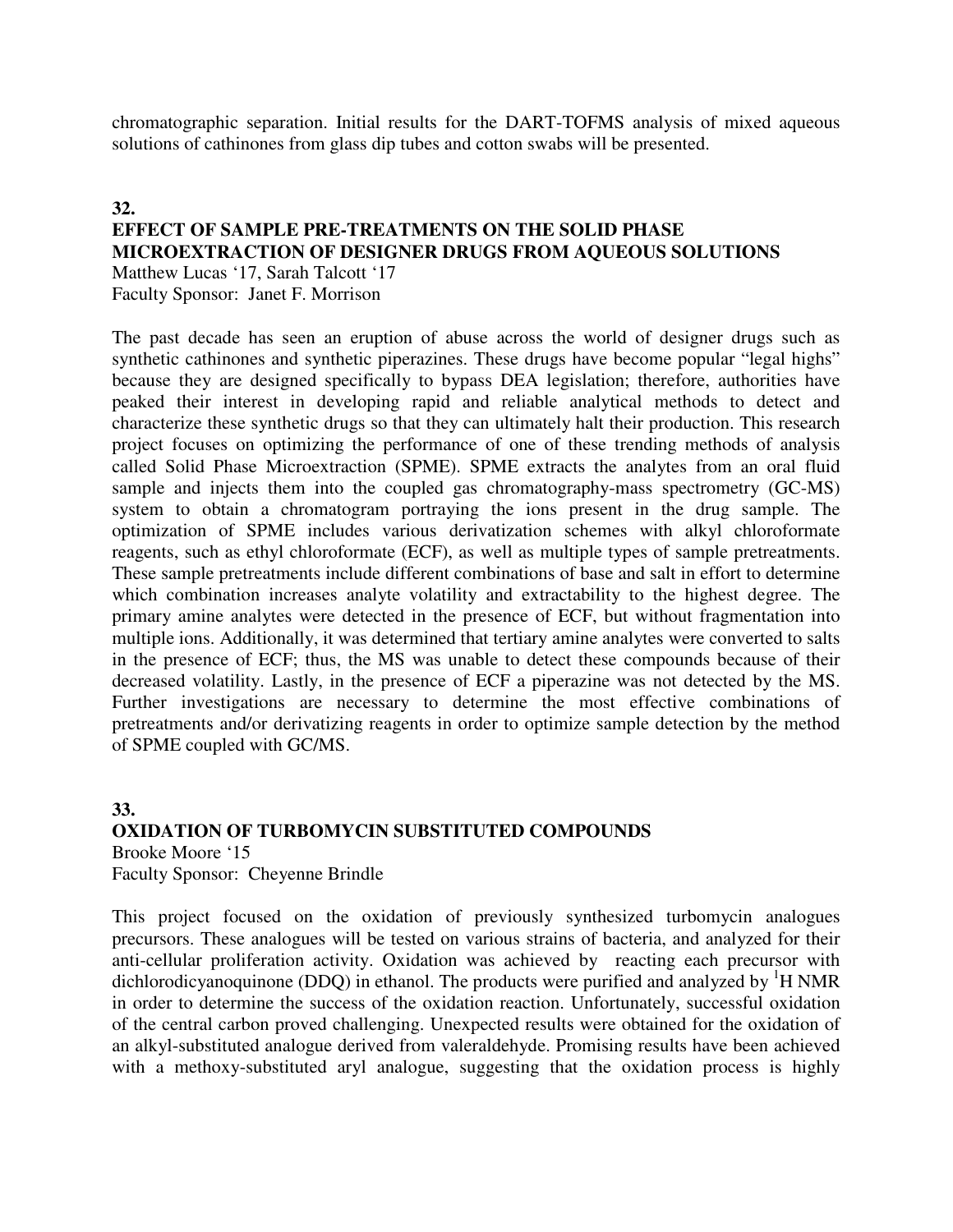substrate dependent. In the future, these analogues will be tested on bacterial colonies in collaboration with Professor Foster's lab.

#### **34.**

### **SYNTHESIS AND STUDY OF A CYCLIC TUNGSTEN BIS-ALKYNE COMPLEX DERIVED FROM A 1,1'-FERRPCENEDOALKYNYL ESTER**

Niranjana Pokharel '15

Faculty Sponsor: Timothy P. Curran



In prior work in our laboratory, dialkynylpeptides were complexed to tungsten, forming novel metallacyclicpeptides featuring a cyclic tungsten bis-alkyne complex. The conformational behavior of these metallacyclicpeptides was studied using NMR spectroscopy. It was found, in every case studied, that the complexes were flexible about the tungsten-alkyne bonds, and that the complexes equilibrated between the different orientations of the two alkyne ligands. This posed the question of whether all cyclic tungsten bis-alkyne complexes would be flexible. In recent work in our laboratory, a rigid, cyclic tungsten bis-alkyne complex (**1**) was discovered. This complex incorporated a ferrocene moiety and two dialkynylamides. It adopts one solution conformation and that there is an intramolecular hydrogen bond between one of the amide NH protons and the C=O of the other amide. To uncover the reasons for the rigid behavior of **1**, derivatives of **1** are being prepared and examined. In the present work, the synthesis and study of **2** is being undertaken. Complex **2** has a larger ring size than **1**, and with the two esters there is no possibility for an intramolecular hydrogen bond. The ferrocene dialkynyl ester was prepared in two steps. First, 1,1'-ferrocenedicarboxylic acid was reacted with oxalyl chloride to yield red crystals of ferrocenedicarbonyl chloride. Then, the purified 1,1'-ferrocenedicarbonyl chloride was reacted with 3-butyn-1-ol to produce the dialkynylester. Coordination of this dialkynylester with tungsten by reaction with  $W(dmc)_{2}(CO)_{3}$  to produce 2 is under investigation. Results from this work will be presented.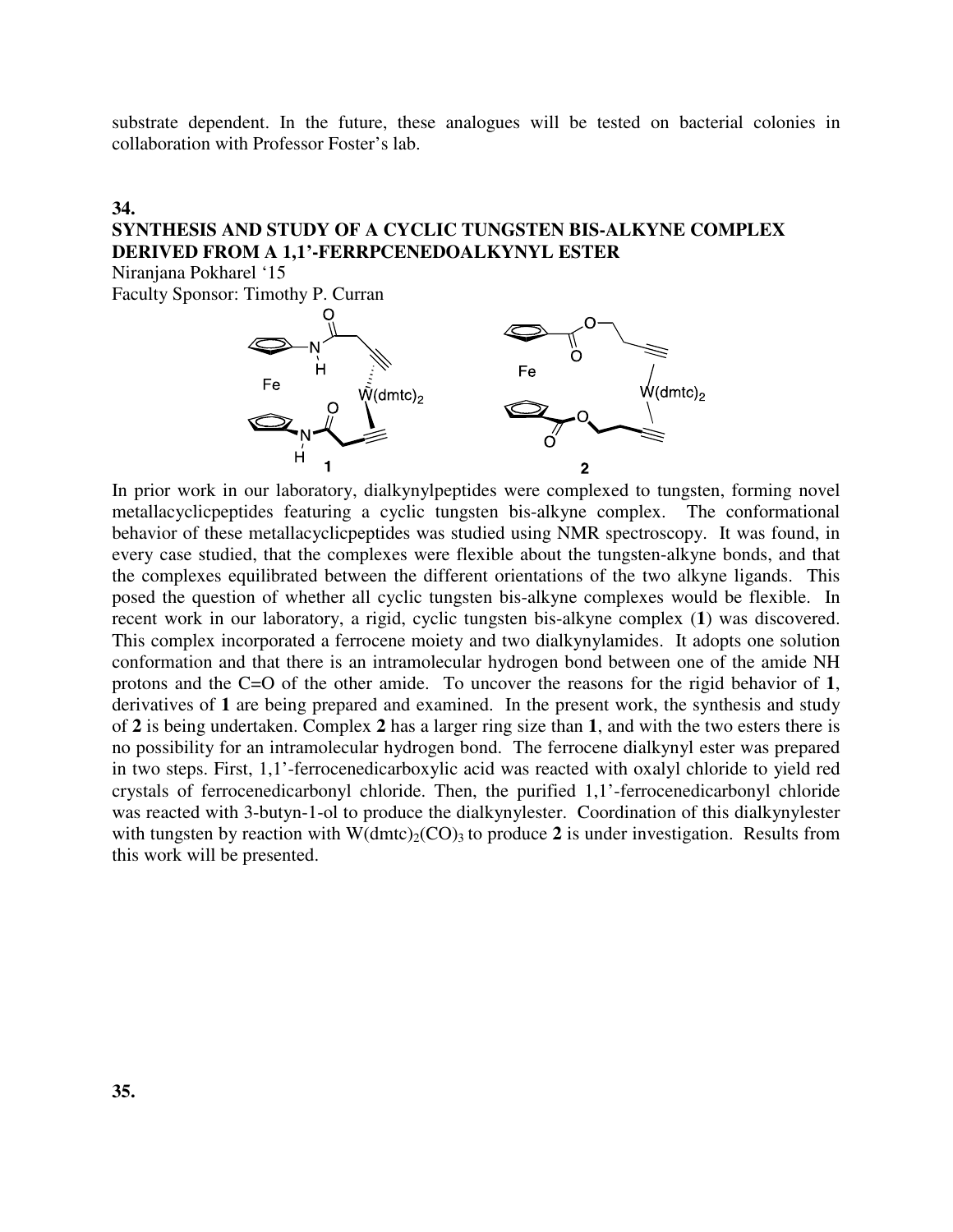#### **COMPARING MEASUREMENTS OF THE FORMIC ACID, WATER, AND SODIUM CHLORIDE LIQUID-VAPOR INTERFACE**

Jeff Pruyne '15

Faculty Sponsors: Maria Krisch, Matthew A. Brown (Institute for Chemical and Bioengineering, ETH Zürich, CH-8093 Zurich, Switzerland), Ming-Tao Lee, Markus Ammann (Paul Scherrer Institute, CH-5232 Villigen PSI, Switzerland)

The liquid-vapor interface has experienced renewed interest from physical chemists in the last two decades as techniques to study it have become more accessible and reliable. We compare two different methods of examining the liquid-vapor interface for a ternary (water, formic acid, and sodium chloride) system. An important property of the interface is the surface excess of a compound relative to its concentration in the bulk solution. Wilhelmy plate surface tension measurements from which the surface excess can be derived were compared with ambient pressure x-ray photoelectron spectroscopy (AP-XPS) measurements of the composition of a surface layer of the solution. We found that sodium chloride acts as a weak salting out agent for the formic acid with a very small concentration dependence of surface excess on salt concentration. Our data are consistent with the surface tension measurements accessing a more surface selective region than XPS spectra. A simple model of the XPS experiment allowed us to replicate the XPS results under the assumption that the top nanometer of solution contributed most of the experimental signal.

#### **36. INVESTIGATION OF THE COMPOSITION OF ALKALI METAL HALIDES' CRYSTAL**  Phong Kim Quach '17

Faculty Sponsor: Ralph Moyer Jr.

Two alkali metal halides, NaCl and KBr, were dissolved in water giving one molar solution each. The solution then was left to completely evaporate in air and solid crystals were collected. Under the optical microscope, the product showed nice crystal structures. A small sample of the product was heated in the Muffle furnace at 803ºC for 15 minutes to create fused crystals. A control experiment was concurrently conducted by dissolving NaCl, KBr, NaBr and KCl each in separate beakers with one molar concentration. The control solutions were also left to evaporate in air and the product crystals were retrieved. Follow up experiments will use powder X-ray diffraction to ascertain the chemical composition of the residue product and the fused crystal form at 803ºC.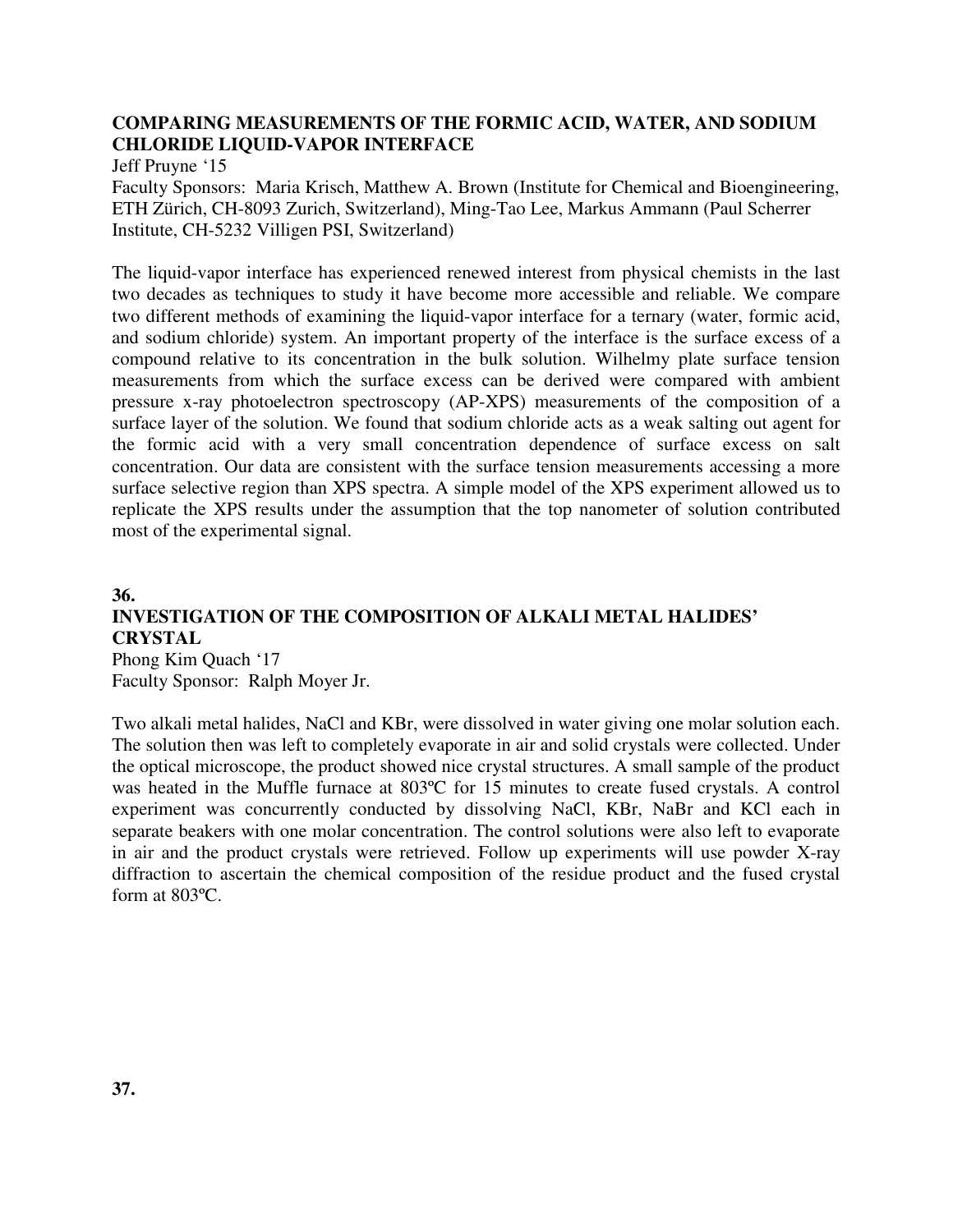#### **SYNTHESIS OF TURBOMYCIN ANALOGUES FOR THE DEVELOPMENT OF NEW ANTIBIOTICS: VARIATION OF THE INDOLE COMPONENT**

Christine Reavis '15, Phong Kim Quach '17, Abigail Whalen '15 Faculty Sponsors: Cheyenne Brindle, Lisa-Anne Foster

The world has recently entered an antibiotic crisis due to increased bacterial resistance. This necessitates the development of novel antibiotics. Turbomycin B is a naturally occurring compound that has been isolated from microorganisms found in soil and has shown antibiotic effects. Our research focuses on altering the structure of turbomycin B, specifically the indole portion to determine the consequences of such changes. Thus far, we have synthesized N-methyl and allyl derivatives precursors. We are currently optimizing the oxidation of these substrates to improve their solubility properties for application to our biological model systems. In the future, we plan to further alter the indole portion with tosyl, acetyl group and other substituents.

#### **38. TOTAL SYNTHESIS OF (-)-PRZEWALSKIN B**  Alex Shea '14

Faculty Sponsor: Cheyenne Brindle

Przewalskin B is a novel terpenoid found in *Salvia przewalskii*, a plant commonly used in traditional Chinese medicine. It was first isolated in 2007 by Zhao *et al*., and has since been found to exhibit mild antiviral activity, specifically towards the HIV-1 virus<sup>1</sup>. In this paper, Zheng *et al*. discuss their total synthesis of (-)-Przewalskin B from starting material 4,4 dimethyl-2-cyclohexenone. Key steps in the synthesis include the intramolecular nucleophilic acyl substitution (INAS) reaction performed on 4, the intramolecular aldol condensation of 13, and the lactonization of 15. Using  ${}^{1}$ H NMR (and  ${}^{13}$ C NMR) to confirm the final structure, it was ultimately concluded that (-)-Przewalskin B was synthesized in 8.1% overall yield. In my presentation of this paper, I will be examining this synthesis of (-)-Przewalskin B, focusing on the mechanisms of the key reactions.

#### **39.**

<u>.</u>

### **CHARACTERIZATION OF THE STABILITY OF SUPPORTED BILAYER MEMBRANES IN POLYDIMETHYLSILOXANE MICROFLUIDIC DEVICES**  Livia Shehaj '15

Faculty Sponsor: Michelle L. Kovarik

Microfluidic devices consist of a system of channels with dimensions from 5-500 µm. Their small size makes them an optimal tool in studying individual cells; therefore they are promising tools for biomedical research. One of the main obstacles in using microfluidic devices in biological and biomedical applications is the tendency of biological molecules (especially proteins and DNA) to adhere to the walls of the channels. The accumulation of these molecules over time can clog the channels, making the collected data inconsistent and the devices unusable. One way to overcome this obstacle is to coat the channels with self-assembling lipid bilayer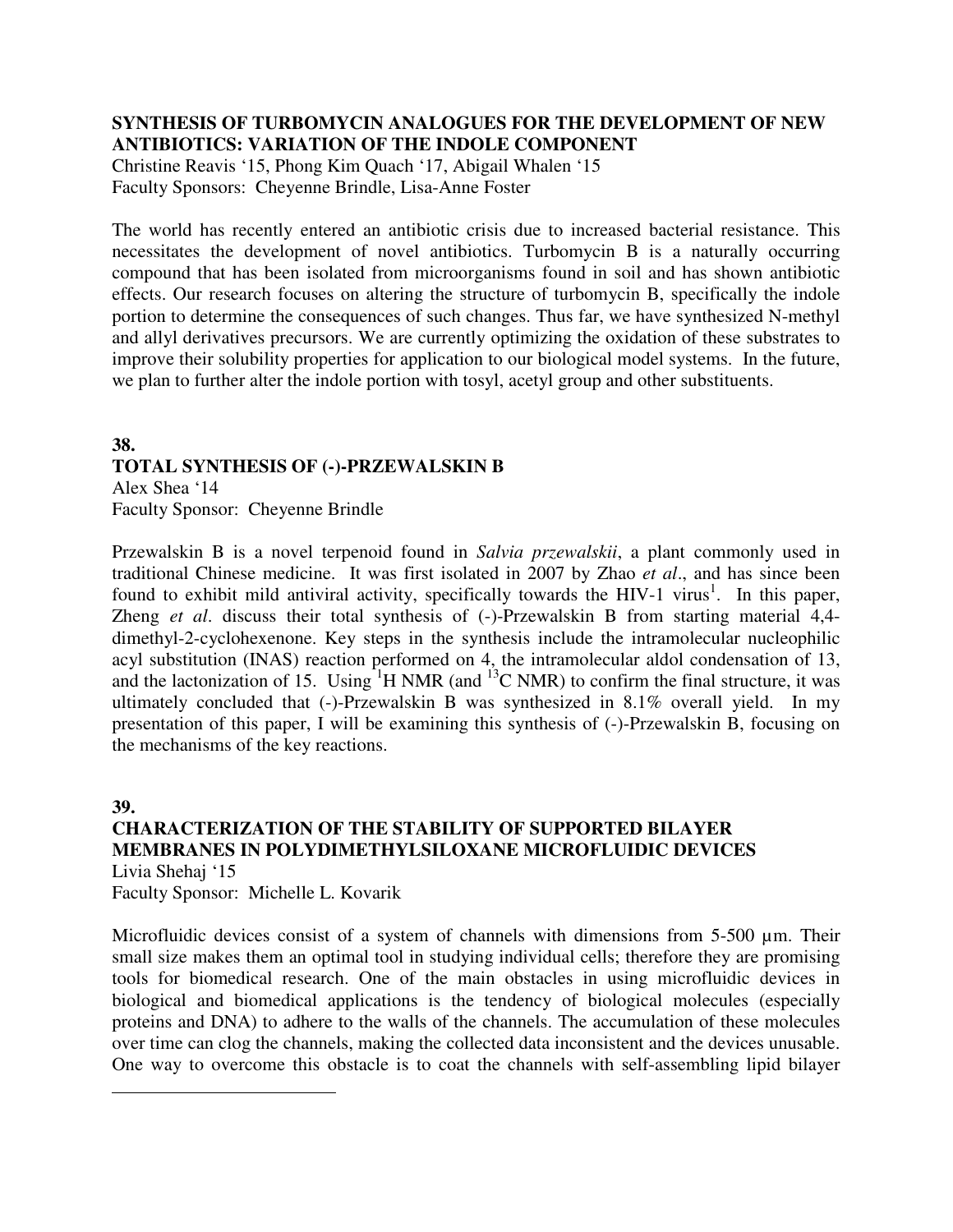membranes. These lipid coatings are very similar to cell membranes; therefore they prevent proteins and DNA from adsorbing to the surface. However no study has been done on the stability of these membranes. To characterize the stability of these lipid coatings, we prepared hybrid microfluidic devices containing straight, 3 cm long channels through photolithography and soft lithography. For coated devices, the channels were filled with small unilamellar vesicles (SUVs), which self-assemble into supported bilayers. Conductivity measurements of the electroosmotic flow were used to characterize the presence and stability of the supported bilayer membranes. These conductivity measurements were performed and recorded using a custom LabView program and high voltage power supply. To validate the experimental set-up, measurements were conducted on a bare (uncoated) channel, and the results confirmed the literature value known for  $\mu_{\rm eo}$  of plasma-treated PDMS. Additionally, preliminary results showed that, as expected, the application of a phosphatidylcholine bilayer coating lowered the EOF, meaning that the coating was successfully formed in the device. For future goals we will use these established techniques to characterize the stability of the supported bilayer membranes as a function of time, composition, and electric field strength.

#### **40.**

# **THE PATH TOWARDS A CYCLIC TUNGSTEN BIS-ALKYNE COMPLEX DERIVED FROM m-XYLENEDIAMINE**

Edgar Soto '15 Faculty Sponsor: Timothy P. Curran

In prior work, this lab has demonstrated an ongoing interest in the formation of constrained tungsten-bis(alkyne) complexes (Lawrence, 2010) formed from the coordination of dialkynylamides to tungsten. In an effort to generate constrained analogs the conformational rigidity of alkynes derived from m-xylenediamine where probed. (. The dialkynylamide derivatives of m-xylenediamine were formed via acylation of propargylchloroformate or 4 pentynoic acid. The dialkynylamide was then reacted with  $W(CO)_{3}(dmc)_{2}$  in order to try and form a bis(alkyne) complex. NMR spectroscopy experiments indicate that the propargylchloroformate dialkyne derivative of m-xylenediamine does not form the bis(alkyne) complex. To investigate this further the results of the propargylchloroformate derived mxylenediamine were contrasted with the 4-pentynoic acid dialkyne derivative of the mxylenediamine. In this presentation details about this work will be discussed.

#### **41.**

#### **SYNTHESIS OF ASPARTIC ACID AND GLUTAMIC ACID DIPEPTIDES AND COORDINATION TO TUNGSTEN VIA ACYLATED SIDE CHAINS**

John Stiller '14

Faculty Sponsor: Timothy P. Curran

Two amino acids, aspartic acid and glutamic acid were used as foundation for the creation of dialkyne dipeptides with acylated side chains. Synthesis was done with the intent of coordinating the dialkyne molecules to tungsten to form bisalkyne complexes and analyze the overall complex's flexibility. The derivatized Glu-Glu molecule was formed and successful coordinated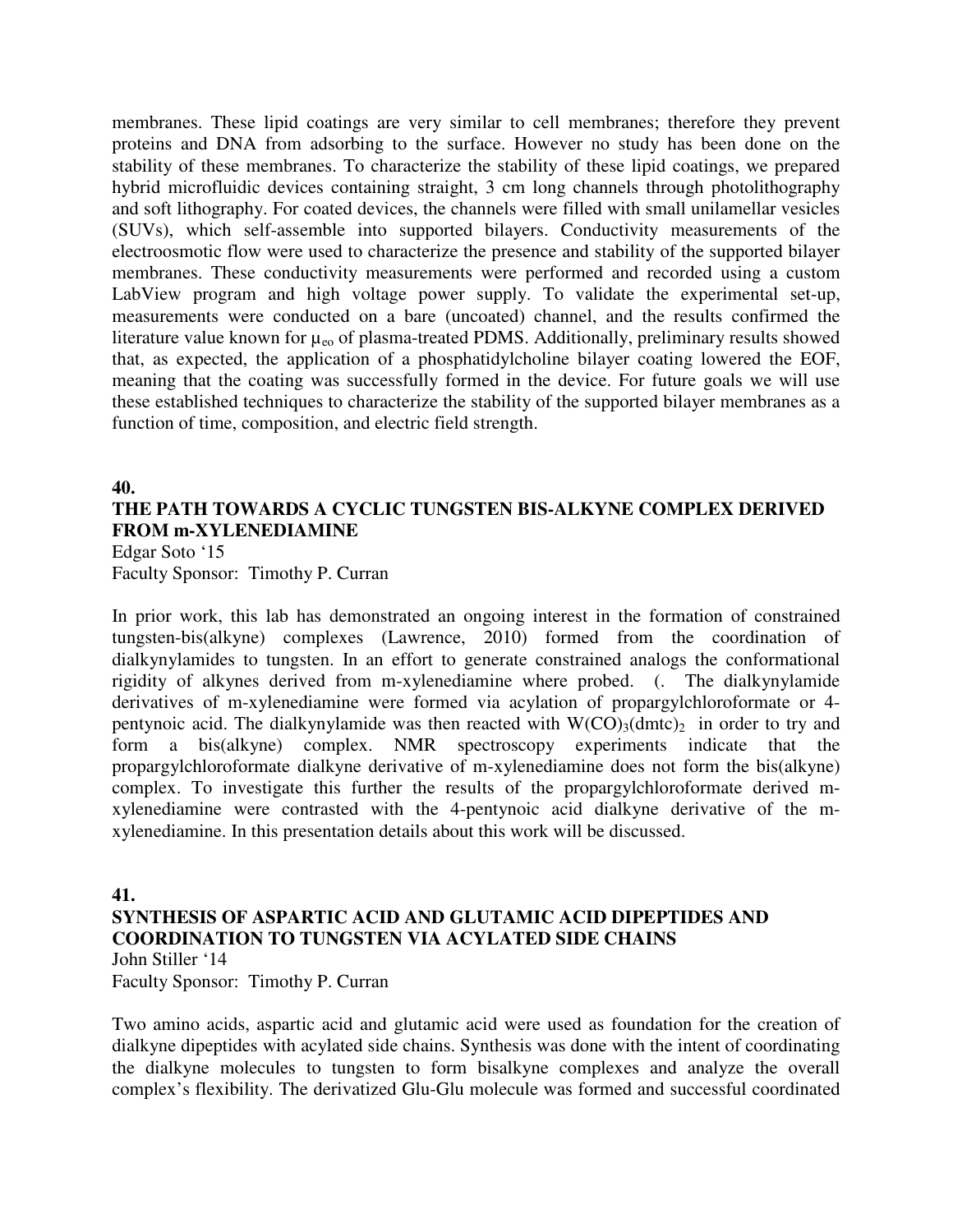to tungsten. H-NMR was used to determine the flexibility of said complex. Synthesis of the derivatized Asp-Asp complex was unsuccessful due to intramolecular cyclization problems.

## **42.**

#### **HS-SPME/GC-MS METHOD DEVELOPMENT FOR THE ANALYSIS OF PIPERAZINES IN ORAL FLUID:** *On-Fiber vs. In-Matrix Derivatization*

Alexandre X. Zhang '14, Matthew Lucas '17 Faculty Sponsor: Janet F. Morrison

Piperazines are a class of synthetic drugs which are often marketed as a legal alternative to 3,4 methylenedioxymethamphetamine (MDMA or 'Ecstasy'). At low doses many piperazines have very similar stimulant effects to MDMA, while hallucinogenic effects may be experienced at higher doses. For this reason 1-benzylpiperazine (BZP) has already been classified as a Schedule I controlled substance by the Drug Enforcement Agency under the Federal Controlled Substances Act. Despite their prevalence, there is a lack of analytical data for the piperazines, which has made detection and identification of these compounds difficult.

The overall goal of this research project is to develop an analytical method based on headspace solid-phase microextraction (HS-SPME) and GC-MS for the detection and quantification of BZP, 1-(3-trifluoromethylphenyl)-piperazine (TFMPP), and *meta*-chlorophenylpiperazine (mCPP) in oral fluid. Previous work in our laboratory has focused on characterizing the mass spectrometric fragmentation of these piperazines using liquid injection gas chromatography-mass spectrometry (GC-MS). This semester on-fiber and in-matrix derivatization methods were investigated for improving chromatographic performance and mass spectrometric selectivity.

GC-MS data for on-fiber and in-matrix derivatization of synthetic piperazines with ethylchloroformate (ECF) and on-fiber derivatization with n-methyl-n-(trimethylsilyl) trifluoroacetamide (MSTFA) will be presented. Preliminary results indicate that derivatization with both reagents show improved chromatographic characteristics compared to underivatized analytes. In-matrix derivatization only allowed for the extraction of TFMPP and mCPP, while on-fiber derivatization resulted in the extraction of all three piperazine analytes.

# **COMPUTER SCIENCE**

# **43.**

**DEVELOPMENT OF A MACHINE LEARNING ALGORITHM TO PREDICT NATIONAL HOCKEY LEAGUE GAME WINNERS**  Alexandre X. Zhang '14

Faculty Sponsor: Takunari Miyazaki

Over the last few decades sabermetrics and statistics have infiltrated into the world of professional sports. Many baseball organizations have begun employing mathematicians to analyze their team data in order to increase their chance of winning games. The most notable example is Moneyball: the art of winning an unfair game by Michael Lewis. This project focuses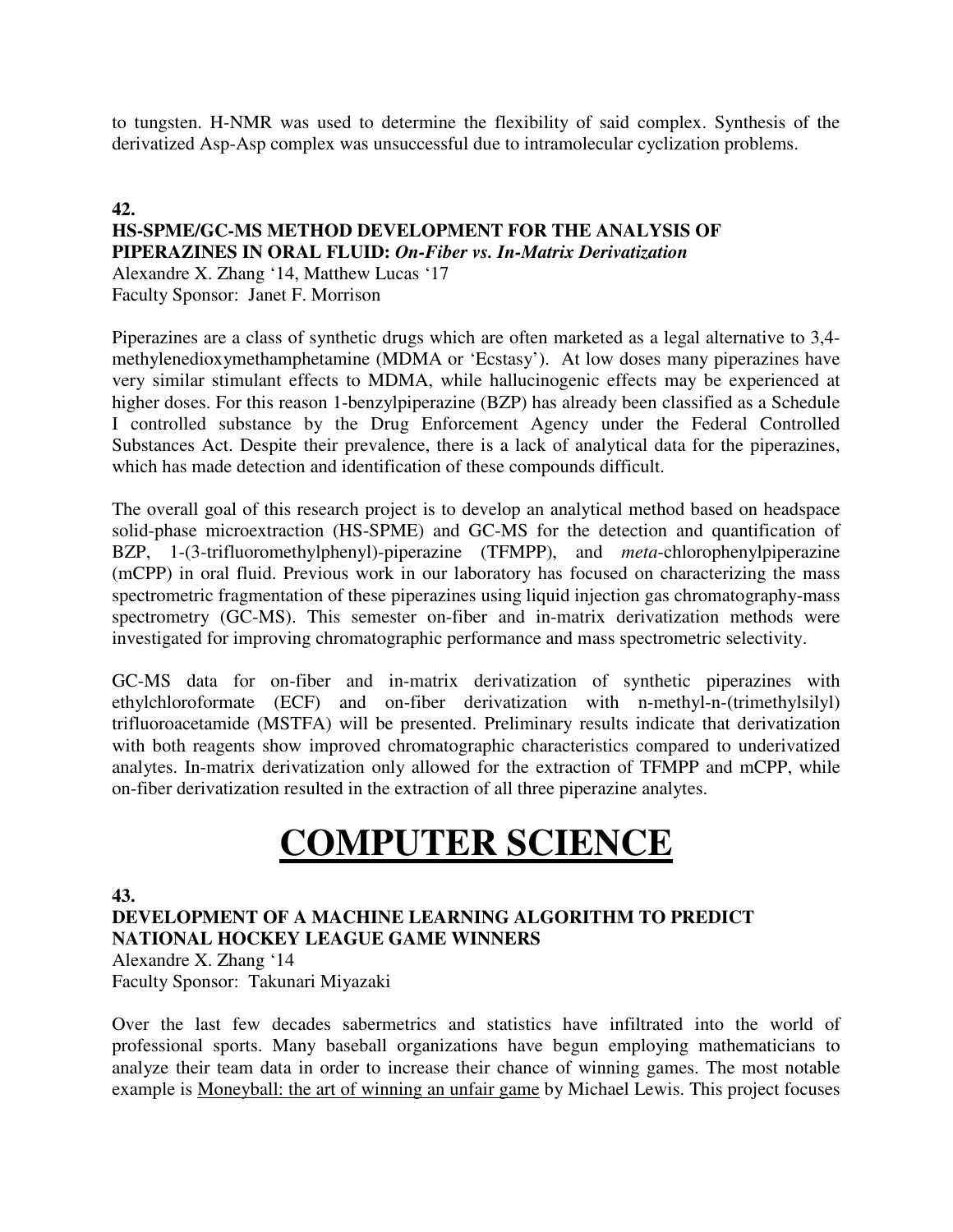on the analysis of hockey statistics because there has been a limited amount of advanced statistical research done and the statistics which are currently talked about are usually ignored when piecing a team together.

The overall goal of this senior project was to develop a model using a support vector machine and to use this model to successfully predict more than 50% of NHL game winners. This was accomplished using two key resources, Web Scraper, a Google Chrome extension, and *libsvm*, a support vector machine library package. The overall architecture of this project begins with data collection using the Web Scraper extension from NHL.com, followed by data preprocessing to alter the data into values acceptable by *libsvm*. The majority of the data set is then used to train a model, through which the rest of the data will be tested to determine the accuracy of the model.

The results of different models will be presented. The model based on goals per game and goals against per game was determined to be the best at 68% accurate, 18 percentage points greater than the target value.

# **44. ACQUIRE ONLINE** Marin Abernethy '14 Faculty Sponsor: John V.E. Ridgway

Acquire Online cohesively incorporates the economic strategy of the classic board game, Acquire, in a web based multiplayer version of the game. As a authenticated user, one can enjoy as many games with as many friends as desired. Acquire was designed by Sid Sackson and first published by 3M in 1962. The objective of the game is to earn the most money by developing and merging corporations. When a larger corporation acquires a corporation in which a player owns stock, players earn money based on the size of the acquired corporation. At the end of the game, all players liquidate their stock in order to determine which player has the most money. This economic simulation game is consistently rated one of the best economics board games, however, people these days turn to their technological devices for entertainment rather than sitting around a game board. This projects aims to convert the fun of the board game to the Internet. While there are two notable, existing online versions of this game – NetAcquire and Game Table's Acquire – they require the user to download their software or pay a fee to play others. Acquire Online requires neither and allows the user to play from their local web browser. This application is built in Ruby on Rails, a server-side web framework, alongside front-end web languages such as HAML (HTML Abstracted Markup language), and SASS (CSS Compiler). Additionally, Ember.js, a client-side JavaScript framework helps to make the game dynamic, with its Handlebars templates that update automatically when the underlying data changes. The design is simple so that gameplay is easy and enjoyable.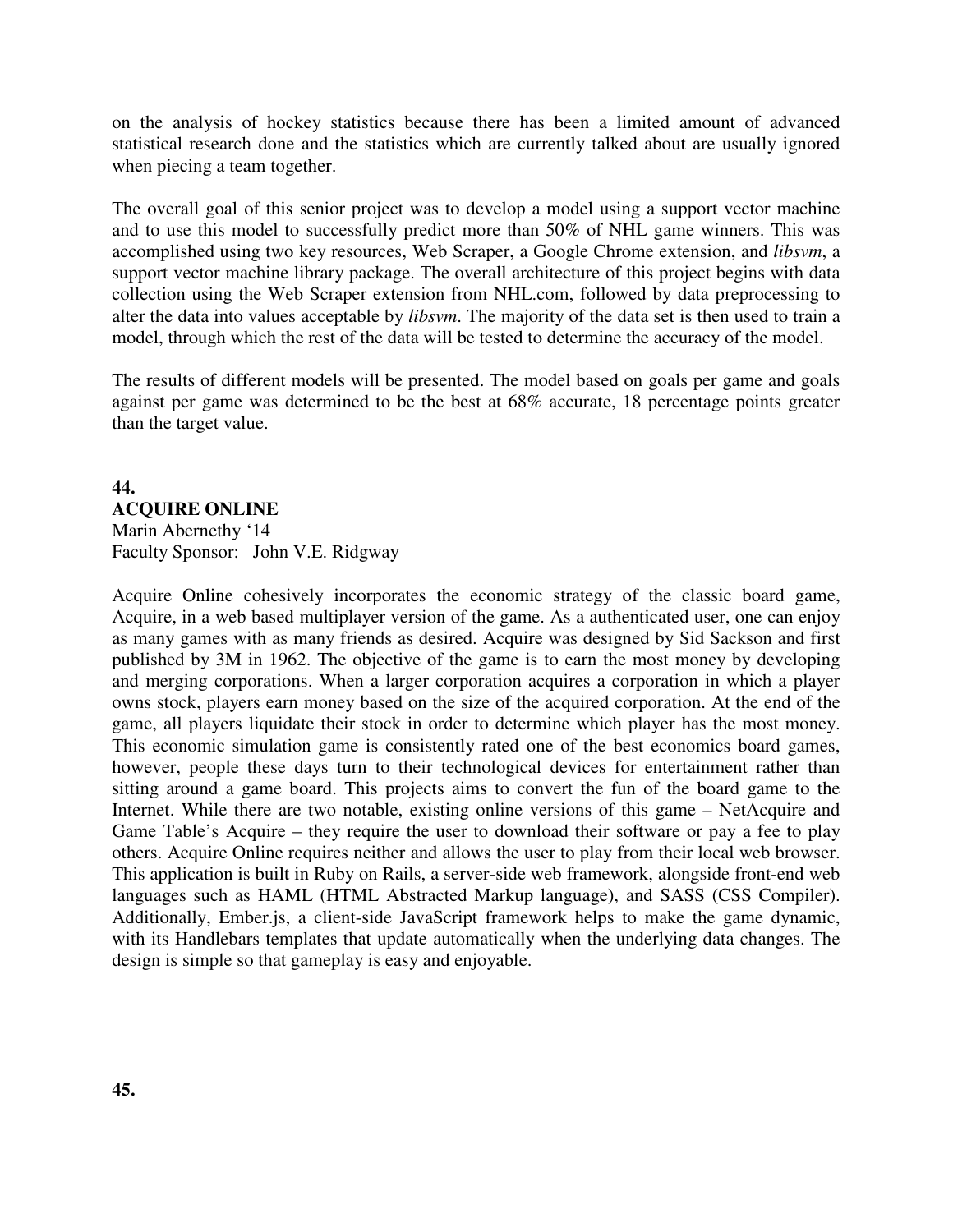#### **CONSTRUCTION ALGORITHMS FOR EXPANDER GRAPHS**

Vlad Burca '14 Faculty Sponsor: Takunari Miyazaki

Graphs are mathematical objects that are comprised of nodes and edges that connect them. In computer science they are used to model concepts that exhibit network behaviors, such as social networks, communication paths or computer networks. In practice, it is desired that these graphs retain two main properties: sparseness and high connectivity. This is equivalent to having relatively short distances between two nodes but with an overall small number of edges. These graphs are called *expander graphs* and the main motivation behind studying them is the efficient network structure that they can produce due to their properties. We are specifically interested in the study of *k-regular expander graphs*, which are expander graphs whose nodes are each connected to exactly *k* other nodes. The goal of this project is to compare explicit and random methods of generating expander graphs based on the quality of the graphs they produce. This is done by analyzing the graphs' spectral property, which is an algebraic method of comparing expander graphs. The explicit methods we are considering are due to G. A. Margulis (for 5 regular graphs) and D. Angluin (for 3-regular graphs) and they are algebraic ways of generating expander graphs through a series of rules that connect initially disjoint nodes. The authors proved that these explicit methods would construct expander graphs. Moreover, the random methods generate random graphs that, experimentally, are proven to be just as good expanders as the ones constructed by these explicit methods. This project's approach to the random methods was influenced by a paper of K. Chang where the author evaluated the quality of 3 and 7-regular expander graphs resulted from random methods by using their spectral property. Therefore, our project implements these methods and provides a unified, experimental comparison between 3 and 5-regular expander graphs generated through explicit and random methods, by evaluating their spectral property. We conclude that even though the explicit methods produce better expanders for graphs with a small number of nodes, they stop producing them as we increase the number of nodes, while the random methods still generate reasonably good expander graphs.

#### **46.**

# **SYM A DYNAMIC APPROACH TO THE 0-1 KNAPSACK PROBLEM USING THE DISCRETE SHUFFLED FROG LEAPING ALGORITHM**

Rahul Chandrashekhar '17 Faculty Sponsor: Peter A. Yoon

The Knapsack Problem is a popular combinatorial optimization problem which is of the type NPhard. It assumes a case where there is a knapsack which can hold a maximum weight *W* and there is a set of items N provided from which each item  $n_i$  has a certain weight  $w_i$  and a value  $v_i$ . The task is to pack the knapsack with the maximum possible value while staying under the weight limit of *W*. The 0-1 Knapsack Problem is a unique case of the classic Knapsack Problem in which each item from the set either goes in or out of the knapsack in entirety. Fractional portions of items are not allowed. The conventional method to tackle the problem is the brute force method in which all the subsets of the set  $N$  which equals to  $2^n$  are compared from which the one with the highest value under the weight limit  $W$  is considered the optimal solution. But as *n* increases, the number of subsets also increases exponentially making this conventional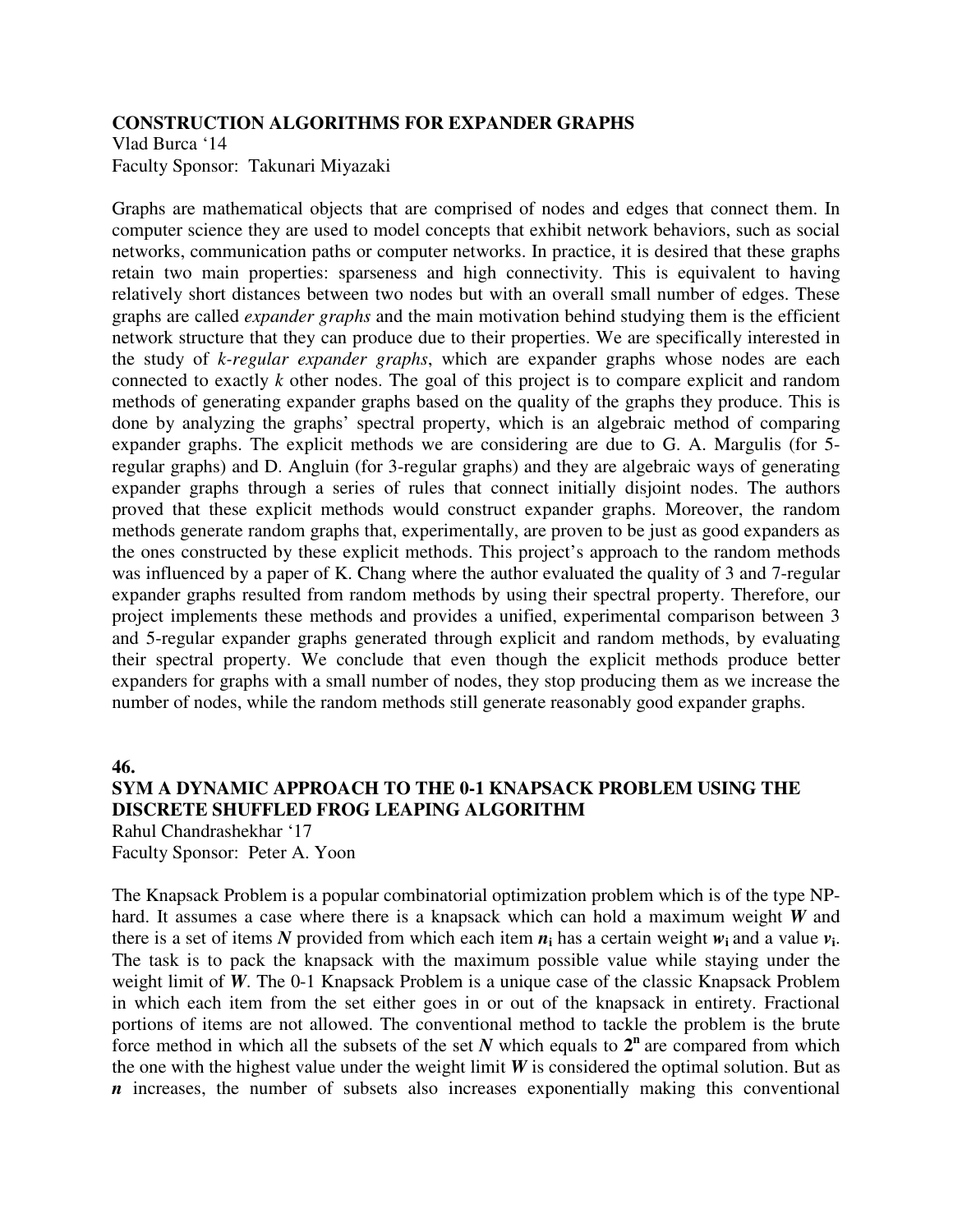approach computationally impractical. We use the Discrete Shuffled Frog Leaping Algorithm to solve this problem which employs the use of dividing the problem into multiple sub-problems hence making it more suitable for parallel computation. The dynamic approach is theoretically a much more efficient alternative for a large scale implementation of the Knapsack Problem. We further aim to undertake a GPU based approach to this algorithm using CUDA, a parallel computing platform by NVIDIA.

#### **47.**

# **METRIC TRIDIAGONAL EIGENVALUE PROBLEM ON MULTI-GPU SYSTEMS**

Hyunsu Cho '15 Faculty Sponsor: Peter A.Yoon

**Divide-and-conquer algorithm** is a numerically stable and efficient algorithm that computes the eigenvalues and eigenvectors of a **symmetric tridiagonal matrix**. A major challenge in implementing the algorithm on multiple GPUs is the **low compute intensity** at the bottom of the divide-and-conquer tree, where the subproblem size is small. Conventional implementations on multi-GPU systems fall short of addressing this issue, leaving GPUs idle much of the time. We overcome the problem by merging multiple pairs of subproblems in parallel. Preliminary runs show promising results. Our implementation running on 4 GPUs shows a 12x speedup over the sequential counterpart. Furthermore, it exhibits a meaningful degree of scaling with respect to the number of GPUs, running 2x as fast on 4 GPUs as on 1 GPU.

### **48. NOTEWORKS – TAKE NOTES BETTER** Liam Doran '14

Faculty Sponsor: John V.E. Ridgway

Note-taking is an incredibly common practice that, for many people, hasn't changed much since the advent of personal computing. Physical notes are severely limited by their medium, and for the most part, digital notes suffer many of the same weaknesses. As a result, they can be difficult to maintain, and even more difficult to study from. To resolve this, I created Noteworks, a web application designed to let users take cleaner, better organized, and more usable notes. The application works by allowing a user to type in notes with a simple markup language I designed. The backend then parses these notes, breaks them down, and allows the frontend to present the user with a graph of their data, which is generated by a force-directed graph drawing algorithm. The user is able to interact with this graph by moving its elements around as necessary, and can update it in real time by simply modifying the notes that they've taken. The computation for the app was written in Ruby (with the Ruby on Rails web framework) on the backend and JavaScript on the frontend. Noteworks works, turning notes that may have otherwise been unusable into an easy to engage with, dynamic, and well organized network of information.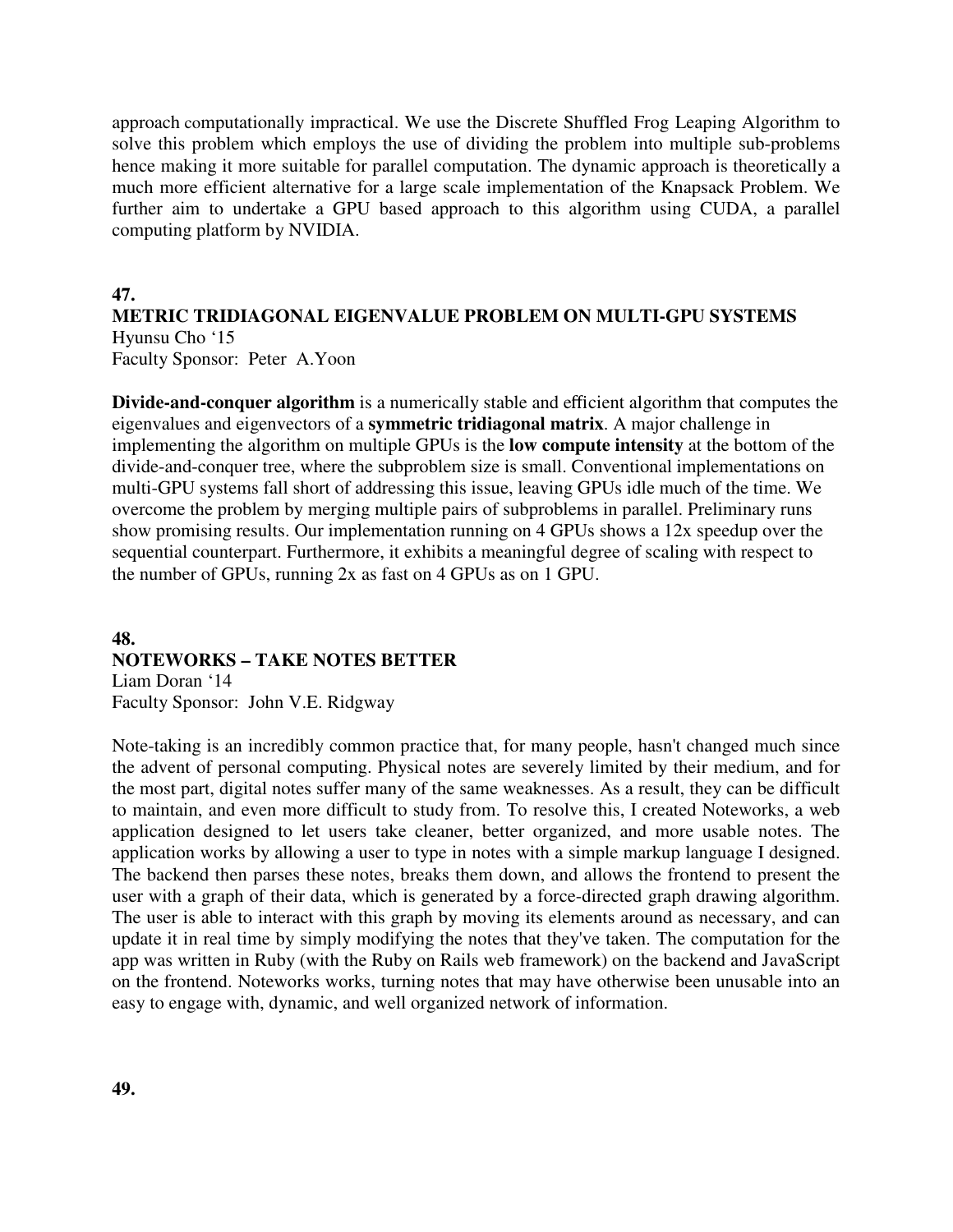## **USING DECISION TREES WITH FINANCIAL MOMENTUM TO CLASSIFY COMPANIES' FUTURE GROWTHS**

Zach Freedman '14 Faculty Sponsor: Takunari Miyazaki

The goal of this software package is to predict companies' future performances based off of current momentum factors. Our goal is to look at a company's growth over the past yearlong period, and based on that growth, project how the company's share price will be valued one year from our current date of examination. The predictive classifiers chosen for this machine learning task are decision trees, which perform attribute tests on data objects to classify the objects into predefined classes. To complete this task, the project was broken up into three distinct modules: data scraping performed through Python using BeautifulSoup, data preprocessing written in R, and, also programmed in R, decision tree growth and model valuation. First, financial statement data and pricing history are scraped from NASDAQ and Yahoo Finance, respectively, into .csv files indexed by the companies' ticker symbols. Once data is collected and organized, the .csv files are read into the data preprocessing module, where key attributes can be analyzed, refined, and selected for dimensionality reduction. After choosing the key attributes that truly define financial growth and momentum, data is rewritten to .csv files to be fed into the predictive model for decision tree growth, testing, and valuation of predictive classification accuracy. The predictive model produces a 60% predictive accuracy for a binary classification of Buy and Sell, and a 40% predictive accuracy for a ternary classification of Strong Buy, Buy, and Sell.

#### **50.**

#### **GROUP STEINER PROBLEM ON THE GPU USING CUDA IMPLEMENTATION**

Basileal Imana '17, Suhas Maringanti '17 Faculty Sponsor: Peter Yoon

Previous literature on VLSI routing and wiring estimation typically assumes a one-to-one correspondence between terminals and ports. In practice, however, each terminal consists of a large collection of electrically equivalent ports, a fact that is not accounted for in layout steps such as wiring estimation. In this research, we address the general problem of such minimumcost routing tree construction in the presence of multi-port terminals, which gives rise to the Group Steiner problem (GSP). The minimal tree problem states that given a weighted undirected graph *G*, a minimum spanning tree is a sub-tree that contains all the vertices in *G* and minimizes the sum of the weight of the edges. Our research focuses on an extension of the problem where we are allowed to introduce special Steiner nodes with zero weight as junctions in order to minimize the cost of the tree. Common approach to the Group Steiner problem, known as the strong connectivity version, allows all the nodes of a group to be implicitly connected with each other which allows the solution to the problem to be a forest. However, the version of the problem that we are working on involves weak connectivity whose solution must strictly be a tree. The problem of interconnecting a net with multi-port terminals is a direct generalization of the NP-hard Steiner problem, and is therefore itself NP-hard which means that, theoretically, it cannot be solved in polynomial time. To that end, our research will be focused on developing an efficient algorithm of the GSP on the GPU (Graphical Processing Unit) using CUDA programming and compare the results with the serial implementation of the GSP on the CPU.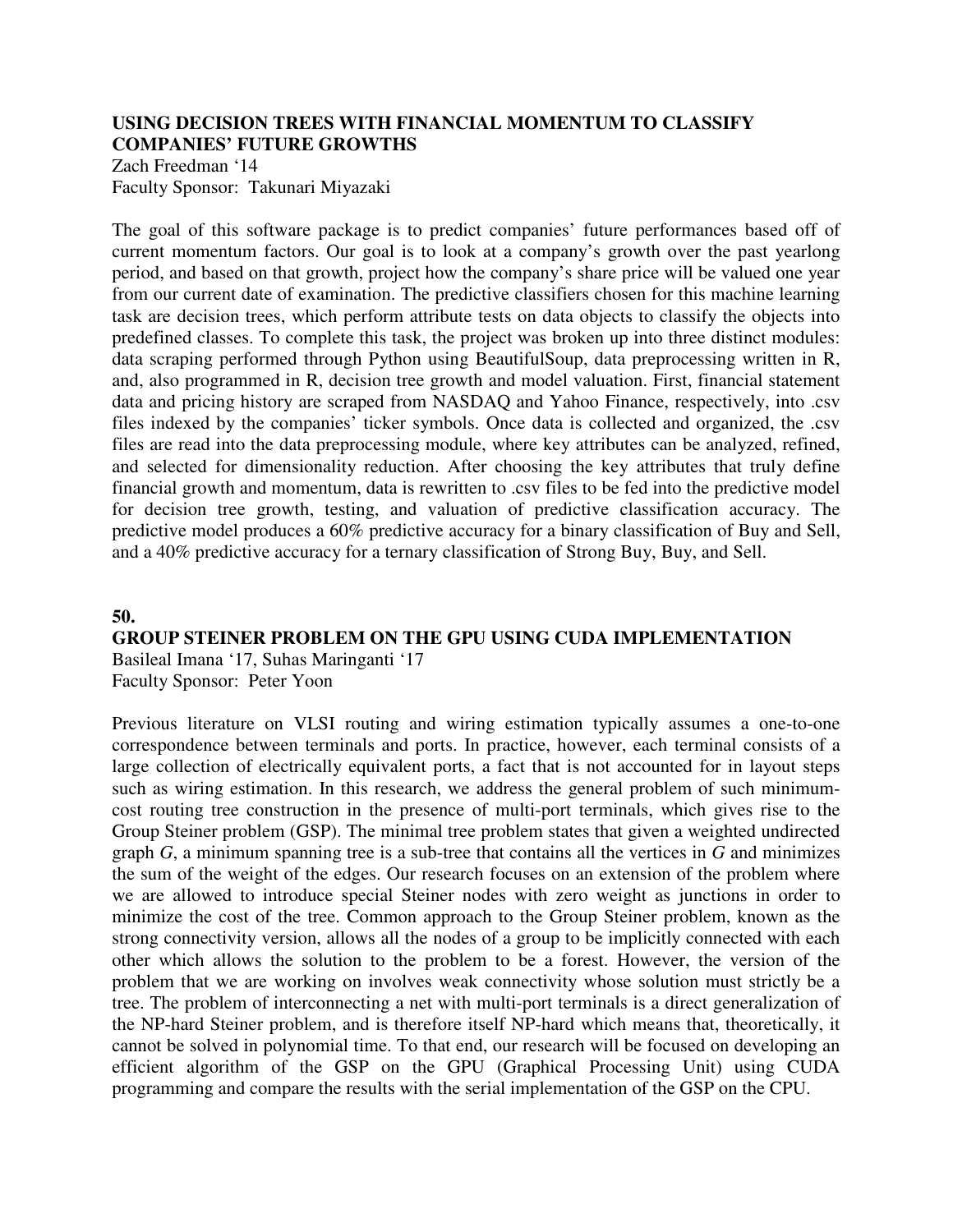#### **51. MUSICIAN'S TOOLBOX**  Christina Lipson '14 Faculty Sponsor: John V.E. Ridgway

As a longtime musician, I have accumulated a list of tools that I believe would help me in my musical endeavors. For the culmination of my studies in Computer Science and Music at Trinity College, I wanted to make these tools a reality. The web application I have developed provides a space with a cohesive set of tools for users to train themselves in various musical skills, create their own music, analyze music, and reference musical information. These four components (Train, Create, Analyze, Reference) act as categories and each contain different musical functions. The "Train" category improves the user's musical brain by letting them practice interval training, pitch training and sight singing. The "Create" category provides the user with a creative outlet through the "note playground", which contains a grid of music that they can design. The "Analyze" category gives the user the ability to turn live audio input into a musical score. The "Reference" category contains chord chart generation and a musical dictionary to help the user with musical diagrams and terminology. The application was built using Ruby on Rails and other assisting web development languages. Since most of the application consists of temporary audio and visual generation, much of my coding was done in the front-end, with backend storage used in cases such as storing musical terms as objects in the database. I utilized open source code for the sound and visual components of my application in order to move quickly and effectively through all of the material I wanted to cover. Using a real-time audio JavaScript library and a music notation rendering API as my building blocks, I created algorithms for advanced chord generation, interval generation/classification, live audio analysis, and optimal audio-visual connection. The resulting application is a space with musical functions that incorporate the visual and auditory components of music.

## **52. SOCIALMINIMAP** Nathaniel Maynard '14

Faculty Sponsor: John V.E. Ridgway

Event advertisement is difficult on college campuses, the main media being Facebook and flyers. These can often be ineffective with people not stopping to read the flyers or ignoring the event requests component of Facebook. The goal of the SocialMiniMap is to be a tool that students can use as a public posting board for events. The project uses the open source web application framework Ruby on Rails in combination with the Google Maps JavaScript API v3 to display upcoming events, your location and the location of your peers on a map that helps the user gain a better perspective. Ruby on Rails uses a Model-Views-Controller software pattern that allows for the creation of many different objects that add functionality to the map. Users will log in and be able to manage their connections to friends and send messages along with all the Google Maps functionality. Three of the major components in this project are the Users, Events and Locations on the map. These Ruby models work with the JavaScript via Embedded Ruby where Ruby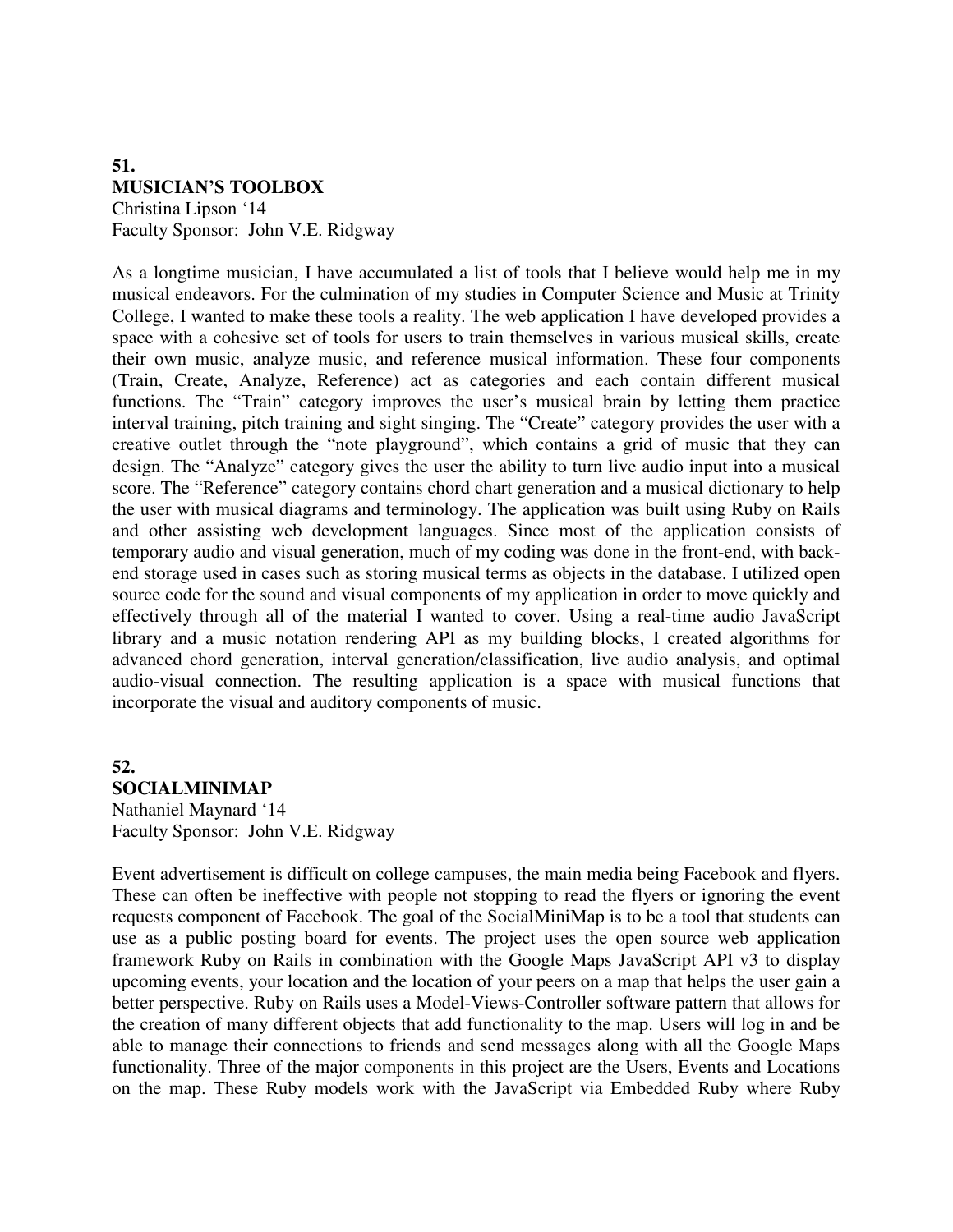expressions can be inserted in to the JavaScript. User and Event models store information such as names and location data that are used with the Google Maps API to help display the information that the user is looking for. Location models hold data used to create Google Maps latitude and longitude bounds objects. These are then used with click listeners that notify the user when a new event location is in the area of a predefined building or dorm.

#### **53.**

#### **NULI XUEXI: A MOBILE PHONE APPLICATION FOR STUDYING CHINESE** Tanya D. Nongera '14 Faculty Sponsor: Ralph Morelli

Mobile phone quiz apps are commonly being used as a studying tool by students, and their use as language learning tools is no exception to this trend. Hence, the mobile phone application proposed, to help students grasp the Chinese language, specifically by improving their vocabulary recall. *Nuli Xuexi* permits a user to create multiple quizzes, and retrieve them if and when they want to test their knowledge of learned vocabulary. The ultimate goal is to aid them in committing the new vocabulary to long term memory in an attempt to obtain a better grasp on the language. With the use of App Inventor, a database created that stores this information for each user, and due to the importance of communication when learning or studying a language, *Nuli Xuexi* incorporated features that allow communication between users via email or text. Additionally, it contains a voice recognition tool that provides a platform for users to practice their intonation of different words as they work through the quiz; an extremely useful tool for mastering the Chinese language, as the meaning of a word can change if incorrectly pronounced.

## **54. WHATSON: A MOVIE RECOMMENDATION SYSTEM FOR MOVIES ON REDBOX AND IN THEATRES**

Jamie Recas '14 Faculty Sponsor: John V.E. Ridgway

WhatsOn, a web application built with Ruby on Rails, that seeks to answer the question of "what's on" by suggesting movies on redbox and in theaters based on the users calculated preferences. It accomplishes this using a popular unsupervised learning technique, collaborative filtering. The type of collaborative filtering used was user-user collaborative filtering also known as K-NN collaborative filtering. K-NN collaborative filtering is a straightforward algorithmic interpretation of the core premise of collaborative filtering, which is the grouping of similar users and using their average ratings for a particular item as an indicator of the expected rating for other similar users. K-NN collaborative filtering was implemented by creating a vector for each user that corresponds to their ratings of an ordered set of movies. Using this vector as a position in space, the K-Means algorithm then clusters users together according to Euclidean distance. To generate a movie rating for a user *j* and movie *k* the recommendation algorithm is run. This searches within the cluster that *j* belongs to and finds all the users that have rated movie *k*. The algorithm then uses a weighted average (weighted on similarity) of all the ratings of movie *k*,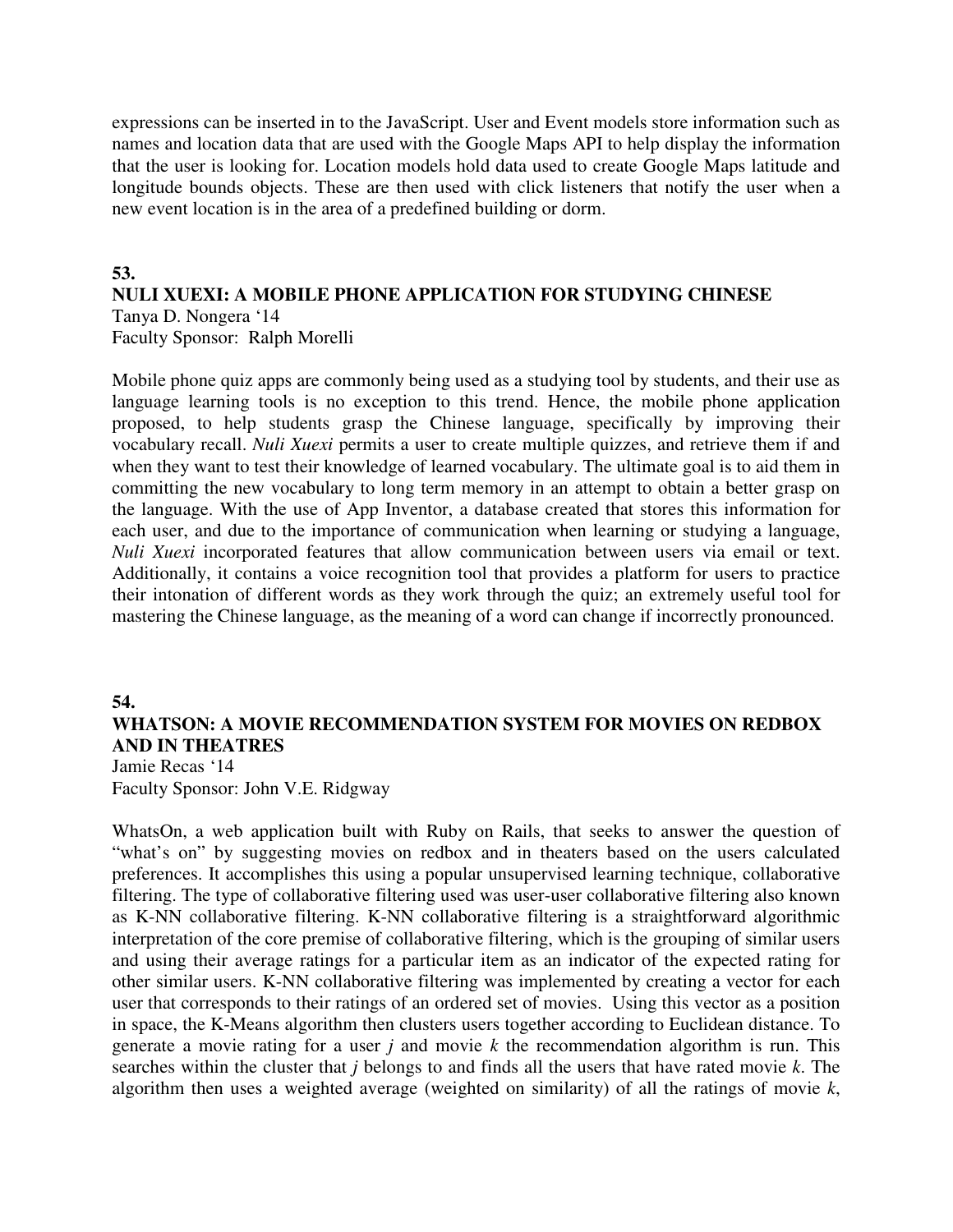within the cluster, as the projected rating for user *j*. WhatsOn manages to predict, with reasonable accuracy, the expected ratings for users of the application. It does, however, suffer from the "cold starting" problem that plagues many collaborative filtering applications and the K-Means algorithm needs to be optimized. On the other hand, these problems diminish as the number of users of the application increase.

## **55.**

# **A CALENDAR WEBSITE FOR ROWERS TO TRACK PROGRESS**

Lauren Yianilos '14

Faculty Sponsor: John V.E. Ridgway

For my senior project I've created a website for athletes, more specifically rowers, to document their workouts and track their progress. Athletes will be able to join their team (example: Trinity College Women's Rowing Team) and record their workouts. There are two places where a user can record information – on the team page and on their personal page. The team calendar will consist of workouts that its teammates have deemed, 'public.' If a user chooses to make a workout 'private' it will only be visible on his/her personal calendar. In other words, a public workout will be visible on both calendars, whereas a private workout will only show up on the user's personal calendar. Users can choose to be notified by text, email, or both about certain information. My project is implemented using Ruby on Rails. The two main models in my project are 'Exercise' and 'Calendar.' To update the calendar, the user can pick from a list of exercises. The user inputs information about their workout in these tables and the information is displayed on a calendar with the help of the ruby gem, 'event\_calendar.' To track progress, the user can compare a current workout to one completed a week, month, or year ago.

# **ENGINEERING**

#### **56.**

## **SUTURE GRASPER FOR LAPORASCOPIC PORT SITE CLOSURE**

Meredith Apfelbaum '14, Shea Kusiak '14, Mark Yanagisawa '14 Faculty Sponsors: Joseph Palladino, Scott Prior, Jaroslaw Malkowski, Covidien

Covidien, a biomedical instrumentation company, needed to develop a port site closure suture grasper. This device is used to drop off (pass) and pick up (grasp) a suture through the incisions (ports) made during laparoscopic surgery to ensure complete closure of the tissue layers. Current devices on the market risk port site herniation, have inconsistent capture of tissue layers, are difficult to use and expensive. A team consisting of three engineering students and two sponsors from Covidien was formed to develop a device capable of delivering optimal performance while minimizing cost relative to the current competitive devices. Covidien has defined the following specifications: effectiveness, low cost, ergonomics and safety. After researching current devices and methods of closure, a design process was executed to create a working model that was tested to evaluate its efficacy. This senior design project enhanced the current design of port site closure devices in the market ensuring effective closure and safe use at a competitive price.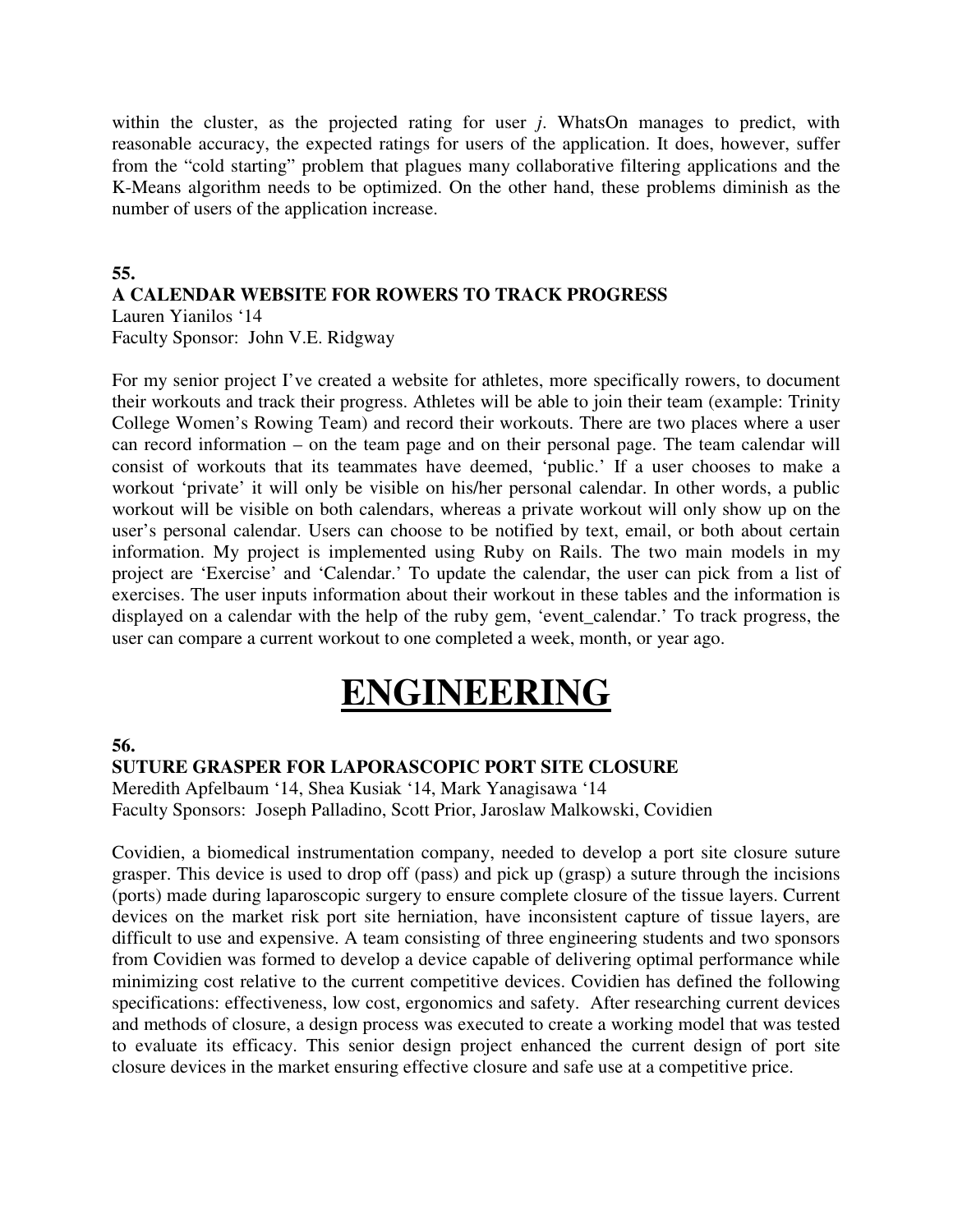# **57. APPLICATION OF HIGH-LIFT WINGS FOR R/C MODEL AIRCRAFT**

Sydney Doolittle '17, Tristan Peirce '17, Catherine Poirier '17, Phillip Winser '17 Faculty Sponsor: Joseph Palladino

The impact of new engineering technologies can be studied by examining their intersection with the hobby of remote controlled (R/C) aircrafts. Technologies such as wind tunnels, computeraided design programs, and 3D printers can be used to study these aircraft and the fundamental physics of how they fly. Aerodynamics, or the study of flow and motion of air, is a particular area of interest, as the motion of air is directly altered when it encounters solid objects such as modern aircrafts. R/C models typically have basic airfoils (wing cross-sections). Two airfoils the Whitcomb-il and Selig-1223 - were specifically analyzed to apply high lift wings to a modern aircraft. These airfoils were fabricated in a Computer Aided Design (CAD) software called SolidWorks. Then, these prototypes were printed using the Stratasys uPrintSE 3D Fused Deposition Modelling (FDM) printer. The aerodynamic properties of these wings were measured using an Aerolab Educational Wind Tunnel (EWT). In this subsonic wind tunnel, the two airfoils were analyzed at 100 mph by measuring the lift force at different angles of attack and calculating the nondimensional lift coefficient. Data collected was analyzed to determine the optimal angle of attack for the higher lift airfoil. According to the results, the integration of this airfoil in R/C models will hypothetically yield a higher lift force for lower speeds, and an increase in maximum payload.

## **58.**

#### **EARTHQUAKE SIMULATOR DESIGN AND SEISMIC ISOLATION TESTING** Marco R. Eberth '14

Faculty Sponsor: Joseph Palladino

During the first semester the team [Marco Eberth & Claire Anderson] designed and constructed a shaker table for earthquake simulation. Prior to construction, the team consulted articles and Trinity's own earthquake enthusiast, Professor Geiss, and determined that horizontal ground motion was only necessary for testing the failure of buildings. The team determined a jigsaw would be sufficient in the driving mechanism of the shaker table, and at lowest speeds the finished shaker table was able to create a 2g earthquake. This was determined sufficient in testing considering a 1.24g earthquake typically results in "very heavy" damage. During the second semester Marco worked independently and constructed a seismic isolator: a system below the super structure of a building that creates a barrier between the ground movement and the movement the building experiences. Through dimensional analysis it was determined that the building and table were not dynamically similar; meaning that the earthquake was unrealistically violent for a light-weight scaled building. An accelerometer was utilized to determine the efficiency in performance of the seismic isolator. Using bearings as isolators, the top floor acceleration of the building was measured while the ground acceleration was measured simultaneously. There was an average of a 75% decrease in acceleration experienced by the building in comparison to the ground acceleration during the same simulated earthquake.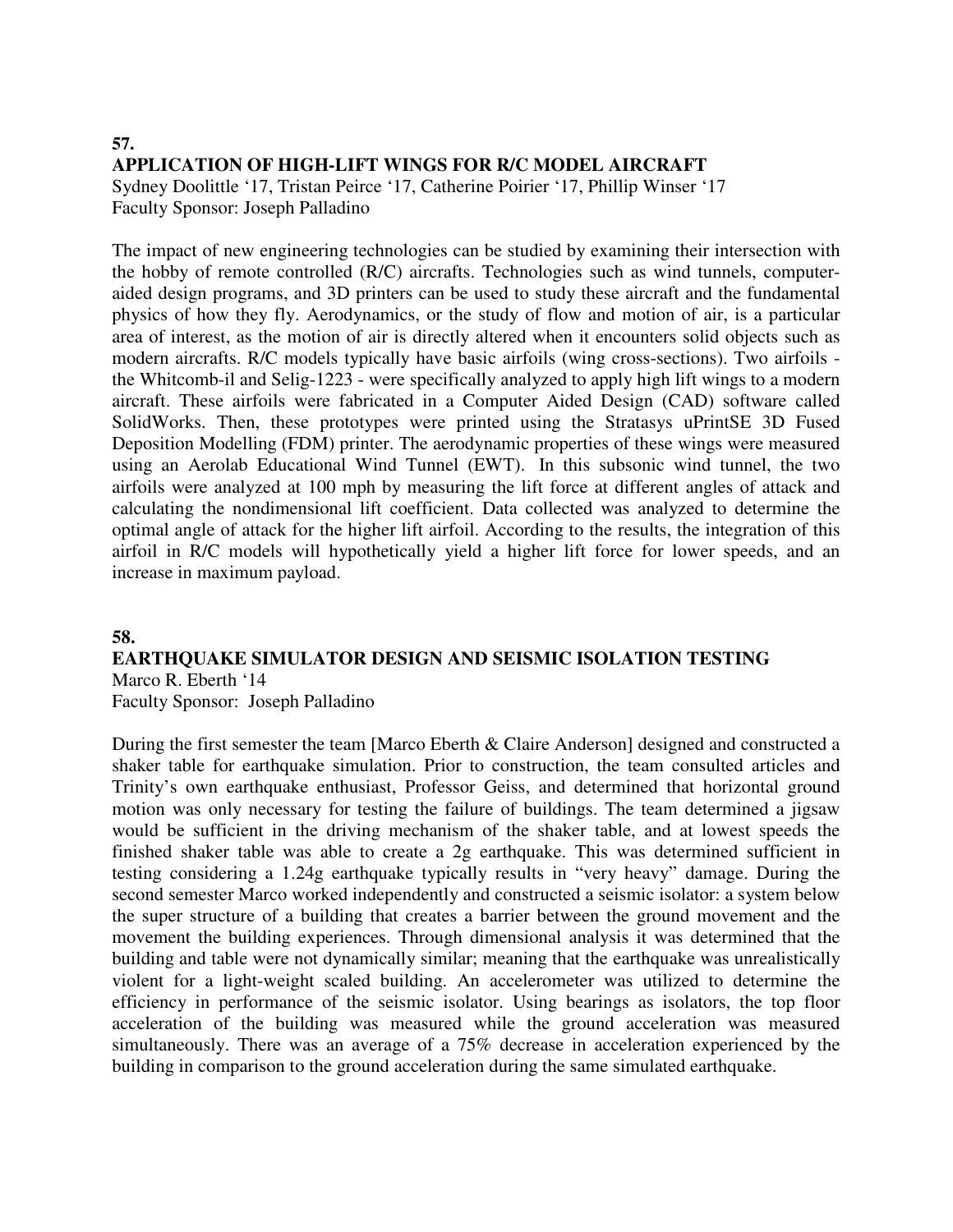#### **59. ROBOBOAT**

John Fasano '14, Bach Nguyen '14, Alexa Pujol '14, Jonathan Rothendler '14, Arbaaz Tanveer '14 Faculty Sponsor: David J. Ahlgren

As we progress further in to the 21st century, an increasing amount of tasks and actions, which were previously controlled by humans, are now being done so by sophisticated robots in conjunction with software and clever engineering. Our project explored the aspects and possibilities of an autonomous boat capable of traveling to destinations and avoid obstacles without any human input. The boat was designed around the guidelines for the AUVSI foundation and ONR's 7th annual international RoboBoat competition held in Virginia Beach. These guidelines included tasks such as obstacle avoidance, speed testing, and autonomous travel. The competition guidelines also included strict rules on boat manufacturing, putting the design teams into constraints that truly test the team's ingenuity. Our team decided to go with a pontoon design with two parallel motors. The software and electrical parts are all controlled by an Arduino Uno microprocessor. Along with the autonomous control, we also installed a Bluetooth remote control per competition guidelines, as well as a webcam complete with image processing for detecting obstacles. Although our boat does not reflect a competition-winning craft, we believe that it is a solid work of labor given our time and budget constraints. We hope that our boat will be built upon by future engineering students, helping to instill the creativity and drive that we as engineers felt during this past year.

#### **60.**

## **ROTATIONAL FIXTURE DESIGN FOR FRONT FUSELAGE OF THE F4U-4 CORSAIR AIRCRAFT**

Elizabeth Gerber '14, Renzo Hidalgo '14, Lucas Knight '14

Faculty Sponsors:John Mertens, Craig McBurney, Connecticut Corsair, Connecticut Corsair, Sikorsky Aircraft, Pratt & Whitney, Trumpf, Stratasys, Bolton Works LLC, CAPINC Environmental Tectonics Corporation (ETC), Reno Machine Company, Connecticut Innovations, Service Steel Aerospace Corporation

Connecticut Corsair is restoring to flight-condition a Chance Vought F4U-4 Corsair. In partnership with this organization, our Trinity College Capstone Design team seeks to design the fixture that will be used to construct the F4U-4 Corsair front fuselage. The fixture must be a rigid structure that can withstand the weight of the front fuselage throughout its assembly and have a rotational feature about the plane's roll-axis. It must also maximize the operator's productivity and safety, while minimizing their fatigue and discomfort. In order to complete this task, we must first reverse-engineer the bulkheads at the front and rear ends of the front fuselage (Bulkheads 91¾ and 186) and model the necessary skeleton of the front fuselage in SolidWorks. Then, we will identify the attachment points for the fixture, and where these points are located on the two bulkheads. We would also have to keep in mind the eventual detachment of the front fuselage from the fixture. Our team will study the design of existing F4U-4 Corsair fixtures, both rotating and static systems, to come up with the most suitable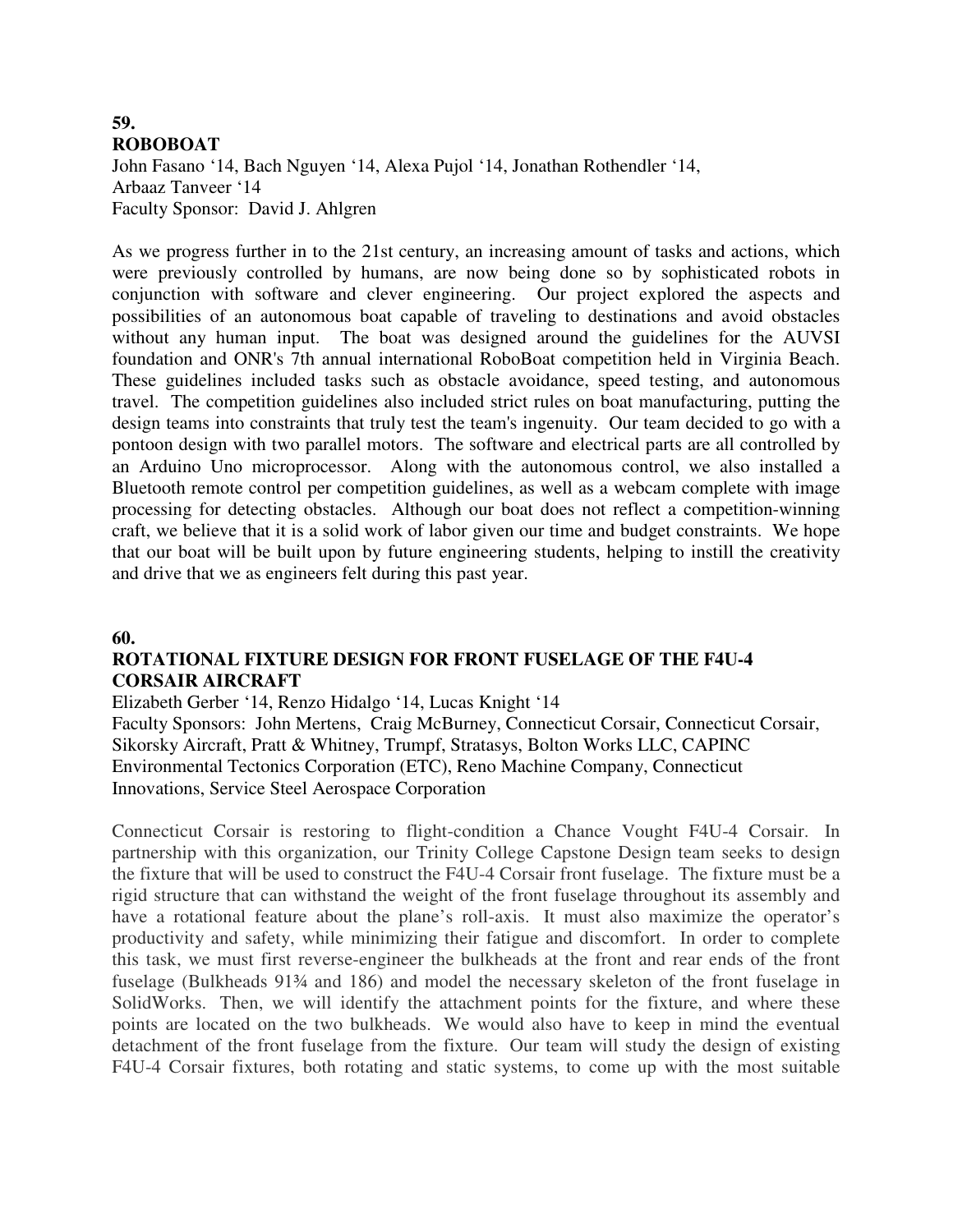hybrid solution. All research, progress reports, pictures, and documents are to be recorded on Connecticut Corsair's organizational portal at CTiHub.com.

Building this rotating fixture will provide future hands-on design opportunities for studentinterns at Connecticut Corsair who will join and contribute to this project. By reviving this historic plane, our Capstone project will help contribute to research opportunities for prospective mechanical and aerospace engineers.

#### **61.**

## **DIGITAL IMAGE PROCESSING FOR DIAGNOSTICS OF MIDDLE EAR INFLAMMATION**

Jessica L'Heureux '14, Georgia McAdams '14, Joanna Wycech '14 Faculty Sponsor: Lin Cheng

Otitis Media, a common ear infection present in children, is one of the most commonly misdiagnosed infections in the country; a large contributing factor to this is the use of otoscopes with the naked eye for diagnosis. Recently, digital otoscopes have been created that give the doctor the option of taking digital images that can then be examined more closely and in greater detail. The objective of this senior design project was to develop a program in MATLAB using already existing image processing kernels and techniques, which would determine if an infection is present and whether it is Acute Otitis Media or Otitis Media with Effusion. This will provide a reliable second opinion for a physician to make his diagnosis. Images taken by Dr. Tulio Valdez from Hartford Children's Hospital with digital video otoscopy devices were used in this project. Filtering techniques, segmentation, light levels, analyzing several biological landmarks that are characteristic of this infection were all used to create a final product that can detect Otitis Media with reasonable accuracy.

#### **62.**

# **DESIGN OF DATA COMPRESSION EMBEDDED SYSTEM USING DISCRETE-WAVELET TRANSFORM (DWT)**

Jin Feng Liu '14 Faculty Sponsor: Lin Cheng

Data storage is becoming more of a concern as huge data begin to accumulate in various applications. This capstone project used a novel approach that combines data acquisition and compression into a single embedded system. The project can be divided into three major parts. First, it involves data acquisition system with signal conditioning circuit design that matches the application requirement for target transducers. Secondly, data compression algorithm using DWT and Huffman and Run-Length Effect (RLE) coding algorithms must be developed with proved performance. Lastly, the developed algorithm will be implemented using a 32-bit ARM-Cortex microprocessor development board.

# **63. DYNAMIC STRESS REDUCTION SYSTEM**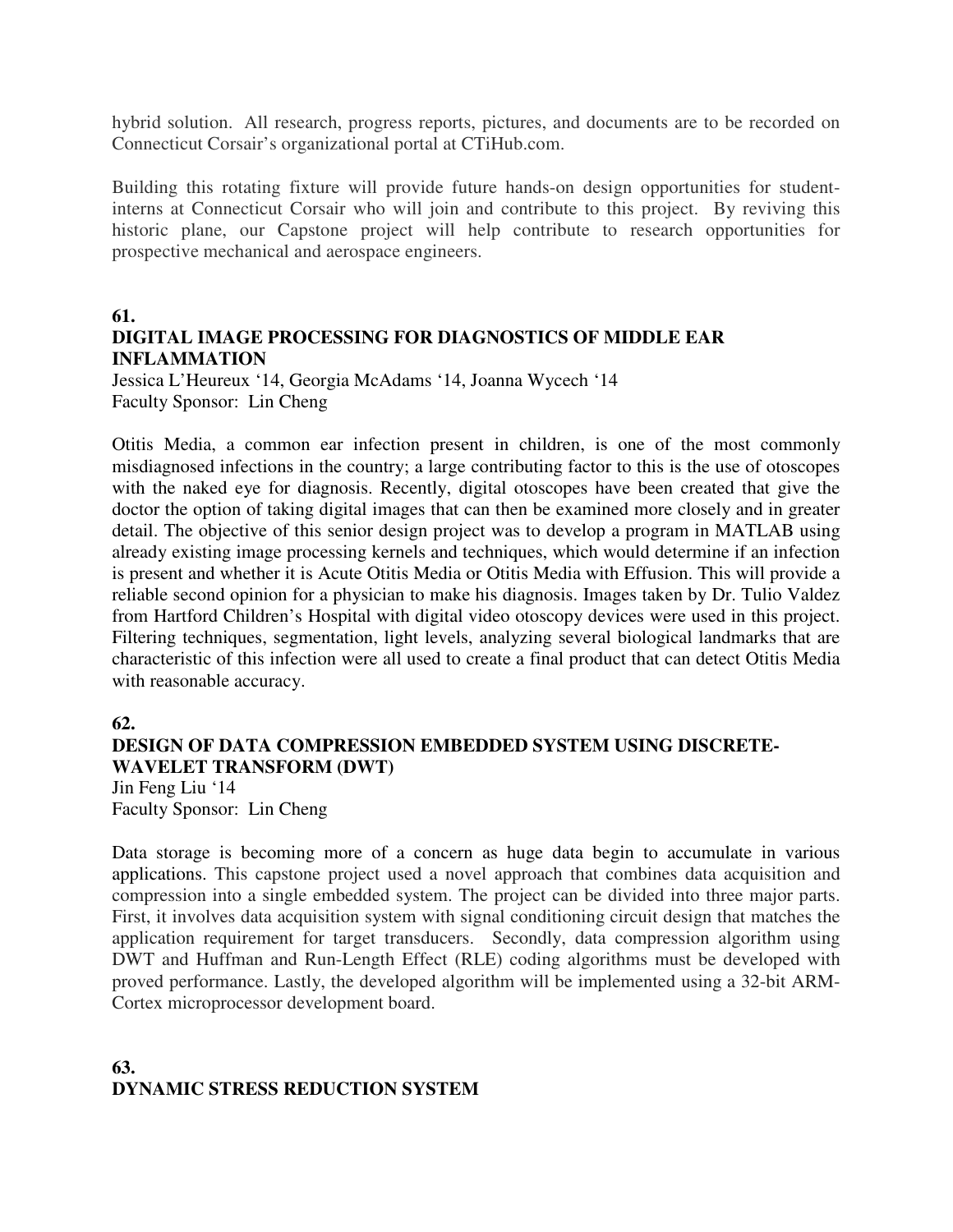Junius Santoso '14, Stacy Sodergren '14, Erik Quiñonez '14 Faculty Sponsors: John Mertens, NASA and Travelers Companies

By utilizing a piezoelectric device as the actuator system in a feedback control loop we demonstrate a reduction of stress concentration on a cantilever beam with a *k* value of 1.24. The stress reduced is shown to be in the order of 24 MPa for an aluminum beam using strain measuring techniques. The piezoelectric actuator and its capability to reduce stress concentration provide evidence to support its potential use as an actuator system to regulate stress in a dynamically loaded member. Finite Element Analysis models were used to predict the response of the beam to the inverse piezoelectric effect from the actuator. These models show promising results in predicting the effects of piezoelectric actuator on structural members. We compare the performance of various types of controllers such as a proportional integral derivative (PID) and proportional integral (PI).

**64.** 

## **DEVELOPMENT OF AN ELECTROLARYNX CAPABLE OF SUPPORTING TONAL DISTINCTIONS IN MANDARIN**

Bicky Shakya '14, Vishal Bharam '14, Alexander Merchen '14 Faculty Sponsors: David J. Ahlgren, Dr. James Heaton (Massachusetts General Hospital), Mark Robertson (Griffin Laboratories, California)

Tone distinction is a vital part of languages such as Mandarin, where the same words said in different tones could mean vastly different things. For people who have lost their voice box, usually due to the cancer of the larynx, making this tone distinction becomes impossible with currently available Electrolarynxes which are limited to monotones. Further, due to a lack of tone distinction, the resulting voice sounds 'robotic' and unnatural. Wan et. al recently developed an electrolarynx capable of tonal control using a trackball, and TruTone® from Griffin Laboratories is another EL that features tone modulation via capacitive buttons. These designs feature userinterfaces which make it hard for pitch-changing during speaking, especially for tonal languages. This senior design project focuses on developing an Electrolarynx-based system capable of modulating vocal frequencies so that tonal distinctions can be made for Mandarin. We have developed a novel user interface using a gyroscope so that an electrolarynx user might be able to select and produce the tones necessary to converse in Mandarin. The gyroscope is embedded into a custom-made electrolarynx body along with a microcontroller (ATMEGA328) and additional circuitry for digital-to-analog conversion, voltage-controlled oscillation and amplification. Our system is capable of accurately reproducing the four tones in Mandarin, along with the fifth 'non-tone' as well as taking care of tone transition rules in Mandarin. Initial results have shown as much as 90% accuracy in the identification of the four individual tones produced by our Electrolarynx system and understandable speech with multiple syllables.

**65.** 

# **A ROUTING PROTOCOL DESIGN AND IMPLEMENTATION FOR VEHICULAR AD-HOC NETWORKS (VANETS)**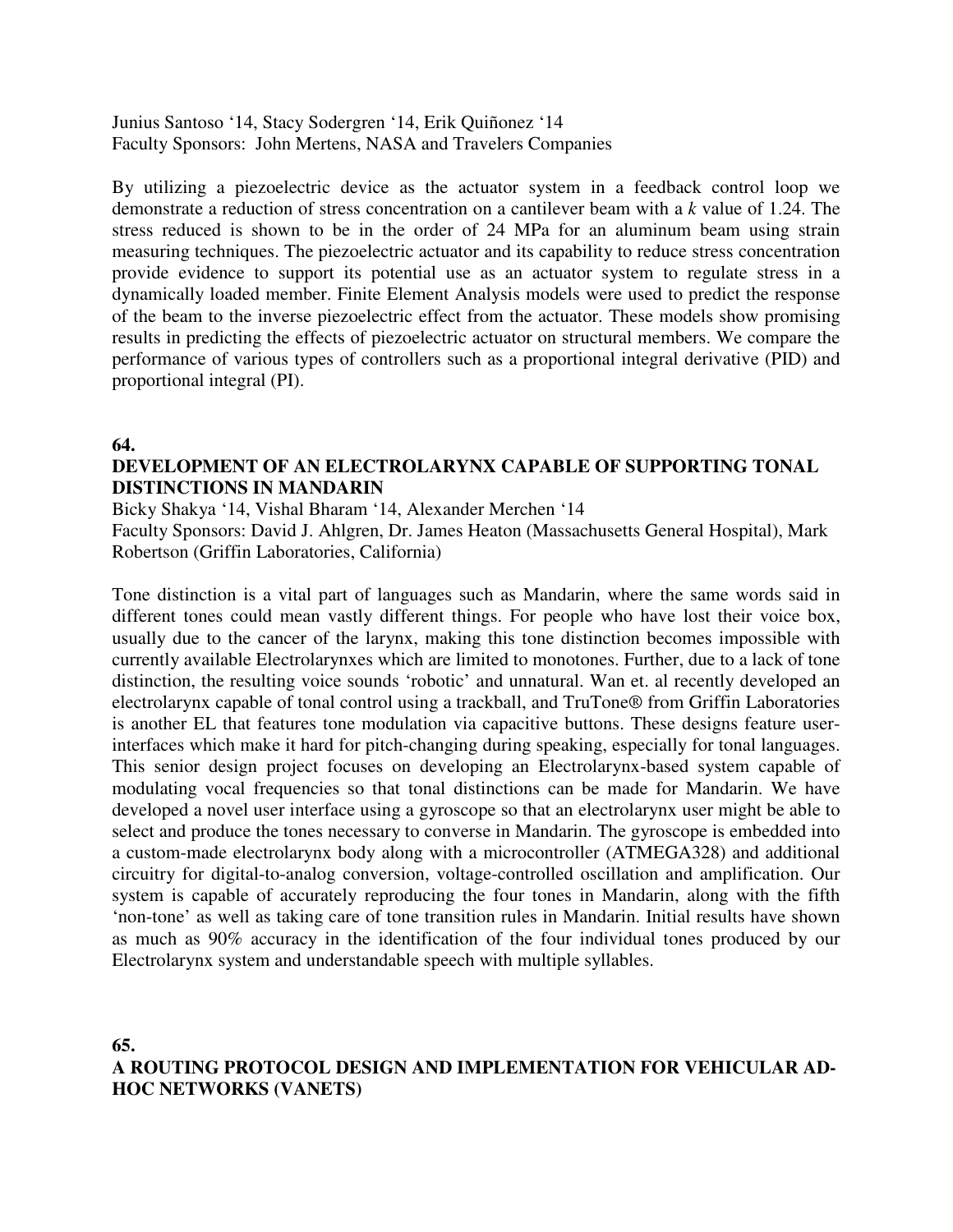Hokchhay Tann '14, Peter Burrows '14 Faculty Sponsors: Lin Cheng, NASA CT Space Grant Consortium

Vehicular Ad-Hoc Networks (VANETs) rely on routing protocols to disseminate traffic information efficiently and effectively throughout the network. In this study, we examine the performance of the Subzone routing protocol using realistic traffic models and empirical highway traffic data. We develop and use probability models to test parameter settings within the protocol. Based on the results, we construct a model that optimizes the Subzone protocol for different circumstances. Following the optimization process, we introduce our implementation of the protocol, which begins with the design of a software framework capable of carrying out the basic logical operations of the protocol. Finally, we test the framework using a network of transceiving nodes.

# **ENVIRONMENTAL SCIENCE**

**66.** 

**MEASURING VEGETATION GROUND COVER: VISUAL ESTIMATES VERSUS ANLAYSIS OF DIGITAL IMAGERY** 

Jacob Ammon '17 Faculty Sponsor: Cameron Douglass

Vegetation cover is a measurement of the percentage of the ground covered by plants. This quantity can be assessed as overall cover of vegetation, or on an individual species basis. Vegetation cover is important in the analysis of ecosystem health because it describes vegetation density, and can be used to quantitatively measure changes in plant community composition over time. In order to estimate vegetation cover, visual estimates are normally made of the proportion of a given area. In an effort to avoid the observer bias that frequently influences visual estimations, we experimented with quantifying vegetation ground cover in digital photographs. Digital images of six vegetation sampling plots at Knox Preserve (Mystic, CT) were taken over 8 days in September 2013. Images were imported individually into ImageJ, a free NIH-developed program. Selecting different hue and brightness threshold levels allowed for the selection of particular color ranges in the imagery, in this case, that of plant leaves. Images were then processed and the area consisting of green leaves measured.

Mean vegetation cover from visual estimates of the plots was 79.75%, and mean cover from digital imagery analysis was 80.19%. Variability was lower in digital imagery analysis data (± 1.66%) than in visual estimate data  $(\pm 2.99\%)$ . Two plots - both photographed by the same observer - had significantly higher discrepancies between digital imagery analysis and visual cover estimates. Overall variability among plot-level digital cover data was very low, except for two subplots from a single plot that had very high grass cover. Overall, digital and visual estimates agreed very well, but digital estimates were much less variable. The limitation of this technology proved to be for plots with mixed grass and broadleaf plant covers, which digital analysis was unable to assess without unacceptably large variability. Finally, our findings suggest that better training and calibration of observers in both visual estimates and techniques for acquiring digital plot images are called for.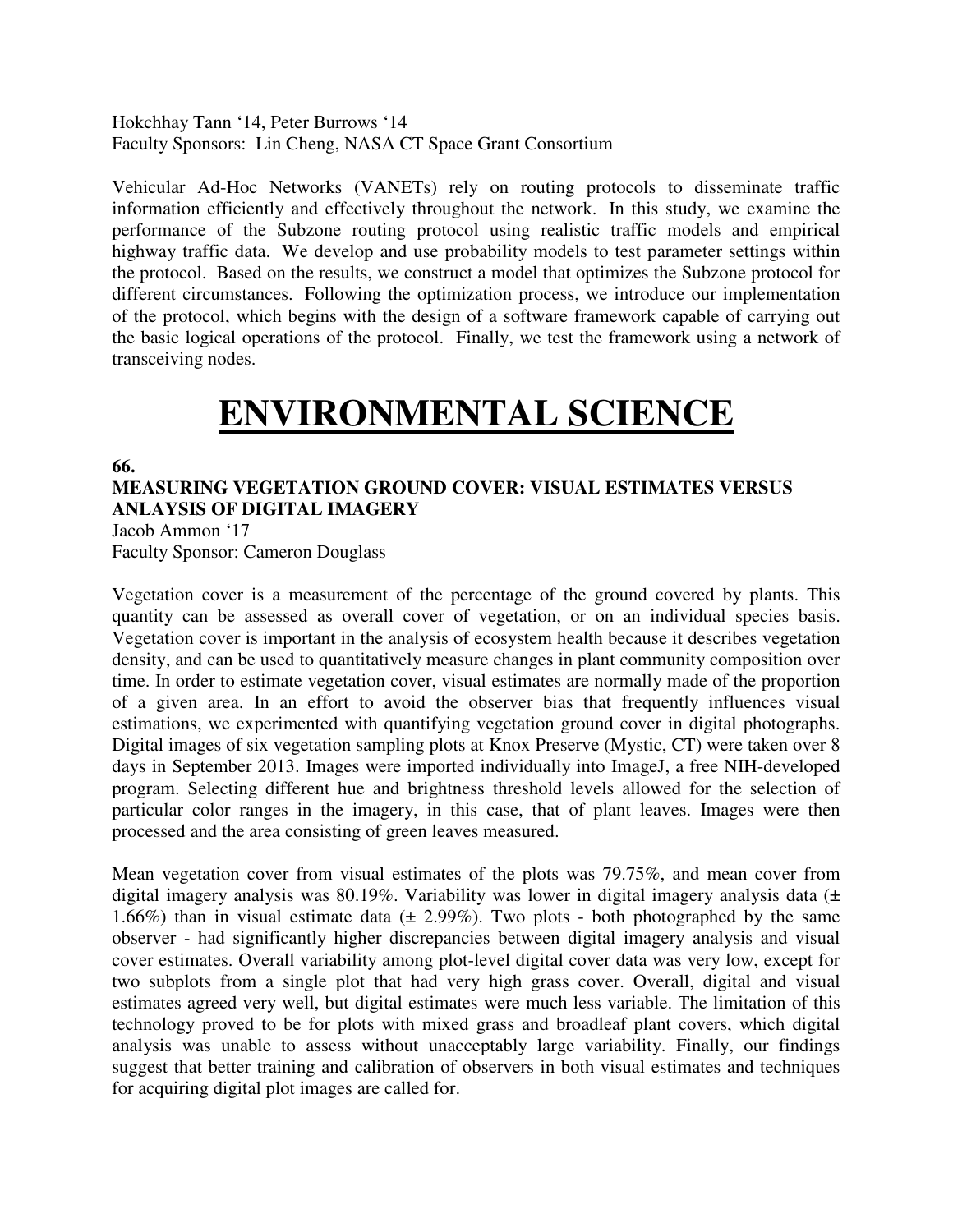#### **67.**

## **THE EFFECT OF CLEAR CUTTING ON SUB-ALPINE FOREST SOIL NUTRIENT CONCENTRATIONS OF ALUMINIUM AND CALCIUM WITHIN THE WHITE MOUNTAIN NATIONAL FOREST, NEW HAMPSHIRE**

Justin Beslity '15, Lauren Tierney '16, Jack Agosta '17

Faculty Sponsors: Jonathan Gourley, Robert A. Colter (Soil scientist from USDA Forest Service, White Mountain National Forest)

Clear-cutting is the most popular and economically profitable method of logging and has been in use for centuries to provide lumber. However, there are several negative side effects which may lead to an increase in soil erosion and nutrient loss. Aluminum and calcium have been found to be critical nutrients for forest ecosystems. Aluminum is an important nutrient for plant growth, especially for trees, and calcium plays a large role in the construction of the cell wall. Collaborating with the USDA Forest Service, three small timber sales were selected for a long term study, which would be sampled for measurements of aluminum and calcium in the O and B layers of soil. Samples were collected prior to the cutting of the timber sales to measure the baseline soil nutrient content of the three plots in the summer of 2013, and the next samples will be collected several months after each plot is cut. The Inductively Coupled Plasma-Optical Emission Spectrometer (ICP-OES), is used to measure the concentrations of aluminum and calcium in the soil and GIS to provide an interpolated map of each timber sale. In order to confirm the accuracy of results and to compare future nutrient concentrations, samples with high deviations or concentrations observed to be orders of magnitude higher or lower than expected, were reprocessed. The reanalyzed samples were then selected based off of precision and accuracy.

#### **68.**

# **ANALYSIS OF MAGNETIC SEDIMENTS AT OTSEGO LAKE, NY**

Matt D'Andrea '17, Hadley Merrill '17, Celeste Popitz '17, TJ Sherman '17 Faculty Sponsor: Christoph Geiss

In this study, variations in magnetic susceptibility were measured on sediment cores from Otsego Lake, New York (42.7564° N, 74.8961° W), in order to reconstruct prehistoric sequences of large storm events. Large storms are known to erode massive amounts of sediments from inland areas into the lake. The carbonate sediments, found in the inner part of the lake, are less magnetic than the shale, found in the lake's watershed. Consequently, a period of numerous large storm events can be characterized by a greater amount of magnetic material (i.e. more shale eroded into the lake), and therefor a larger susceptibility value. Because magnetic susceptibility reflects the amount of magnetic material in the lake sediment, we propose that periods with high storm frequency will be characterized by high values of magnetic susceptibility (Χ). 21 meters of sediment were analyzed for variations in magnetic susceptibility, using an Agico KL44 Kappabridge susceptibility metter. Five radiocarbon dates established that the first 5 meters of sediment core corresponded to approximately 10,000 years. Our data show that there were periods of high values of K, and therefor storm frequency, approximately 2,000 years ago, 6,000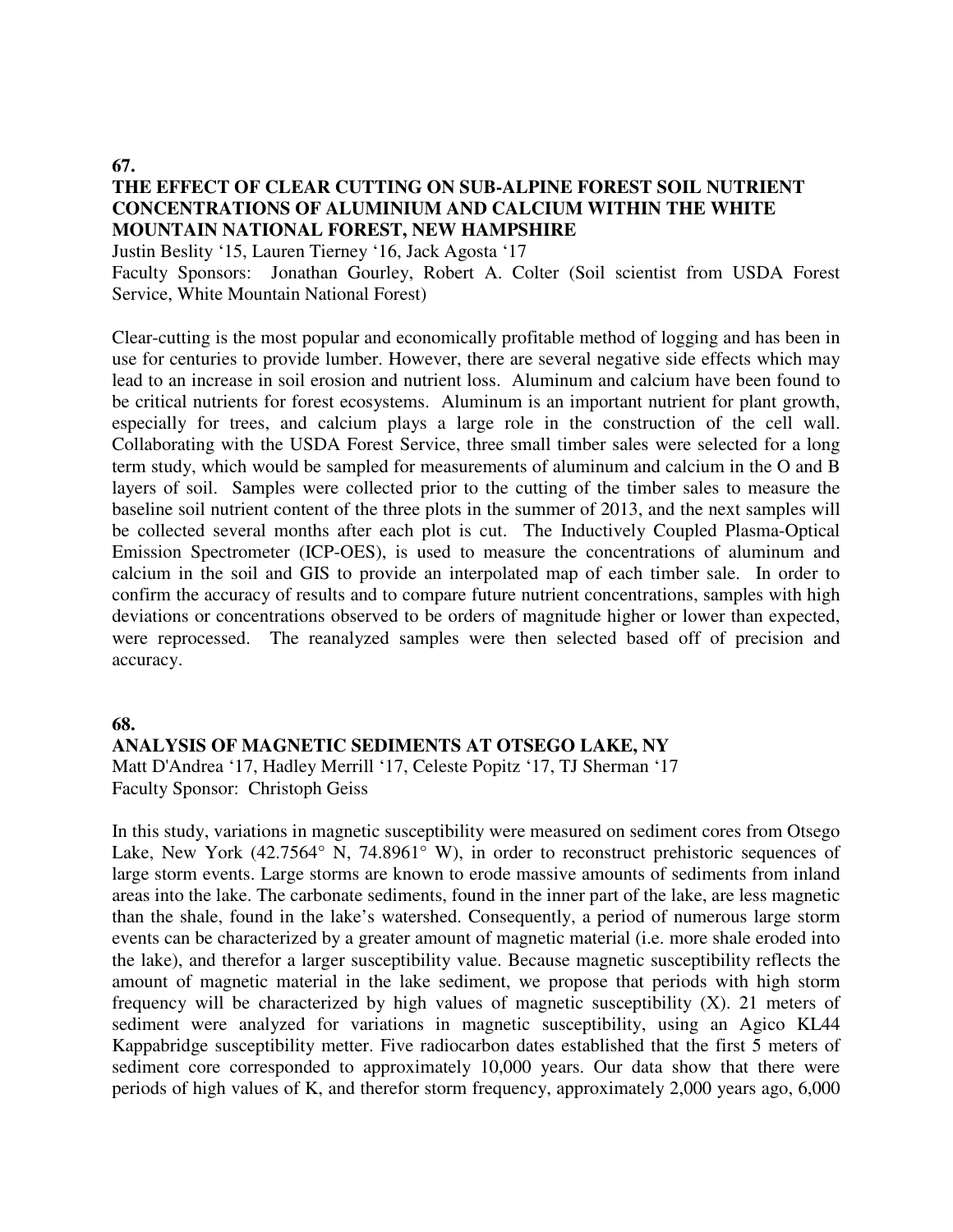years ago, and 8,00 years ago. Comparison of our data to a similar study (Noren et al., 2002) shows significant correspondence in the dating of periods of high storm frequency.

### **69.**

## **SOIL CARBON GRADIENTS AT KNOX PRESERVE, MYSTIC, CONNECTICUT**

Jordan Fisk '17, Tracy Keza '17

Faculty Sponsor: Cameron Douglass

Invasive plants are known to cause widespread ecological disturbances that lead to reductions in biodiversity and also change soil properties. For example, invasive plants frequently alter soil carbon-nitrogen ratios due to their abundant biomass production and tissue chemistries. This project focused on the analysis of soil carbon gradients across an early successional field at Knox Preserve, near Mystic, CT. The field represents gradients of several relevant environmental parameters - including elevation and physical disturbance - in addition to varying invasive plant densities. In fall 2013 soil samples were collected every 2.5 meters along four 100 meter transects following the prevailing elevation and disturbance gradients. Samples were analyzed in the laboratory for carbon content using the loss-on-ignition method, in which sub-samples are burned at precise high temperatures for prescribed periods of time to determine carbon content. The distinct ignition temperatures of organic and inorganic carbon in the soils allowed us to determine the amount of each compound in each sample. Soil moisture and organic carbon content appeared to be somewhat correlated, so that samples at lower elevations closer to the pond generally had slightly higher levels of organic carbon. However, this relationship was inconsistent, and overall the predictors we measured in this study – in particular soil moisture – do not by themselves appear to strongly determine soil carbon content. The driving factor is more likely to be plant community type, which would better explain organic inputs into the sampled soils, and will be characterized in further studies to be carried out this coming summer.

#### **70.**

#### **SOIL SALINITY GRADIENTS AT KNOX PRESERVE, MYSTIC, CONNECTICUT**  Kate Furgueson '15

Faculty Sponsor: Cameron Douglass

Open grasslands are rarely found in coastal areas of New England, and are therefore a conservation priority. These types of habitats are vulnerable to plant invasions and environmental stressors, such as salt spray from seawater and periodic flooding. To study the interaction of soil salinity and invasive species, we sampled transects in an old field at Knox Preserve – on the shores of Long Island Sound - in Mystic, Connecticut. In October 2012, Hurricane Sandy inundated roughly 70% of the area. Due to this flood, and the presence of a perennial marsh at the northern edge of the project area, we expected that the soils closest to the marsh would have higher salinity levels than those at higher elevations. During the summer of 2013, we collected soil samples every 2.5 meters along four transects that bisected the field to characterize soil salinity along an elevational gradient. Wet field soil was combined with deionized water in a 1:5 ratio (vol:vol) and stirred thoroughly. The samples were left to sit for an hour to allow the soil to settle to the bottom. Following this resting period, the conductivity of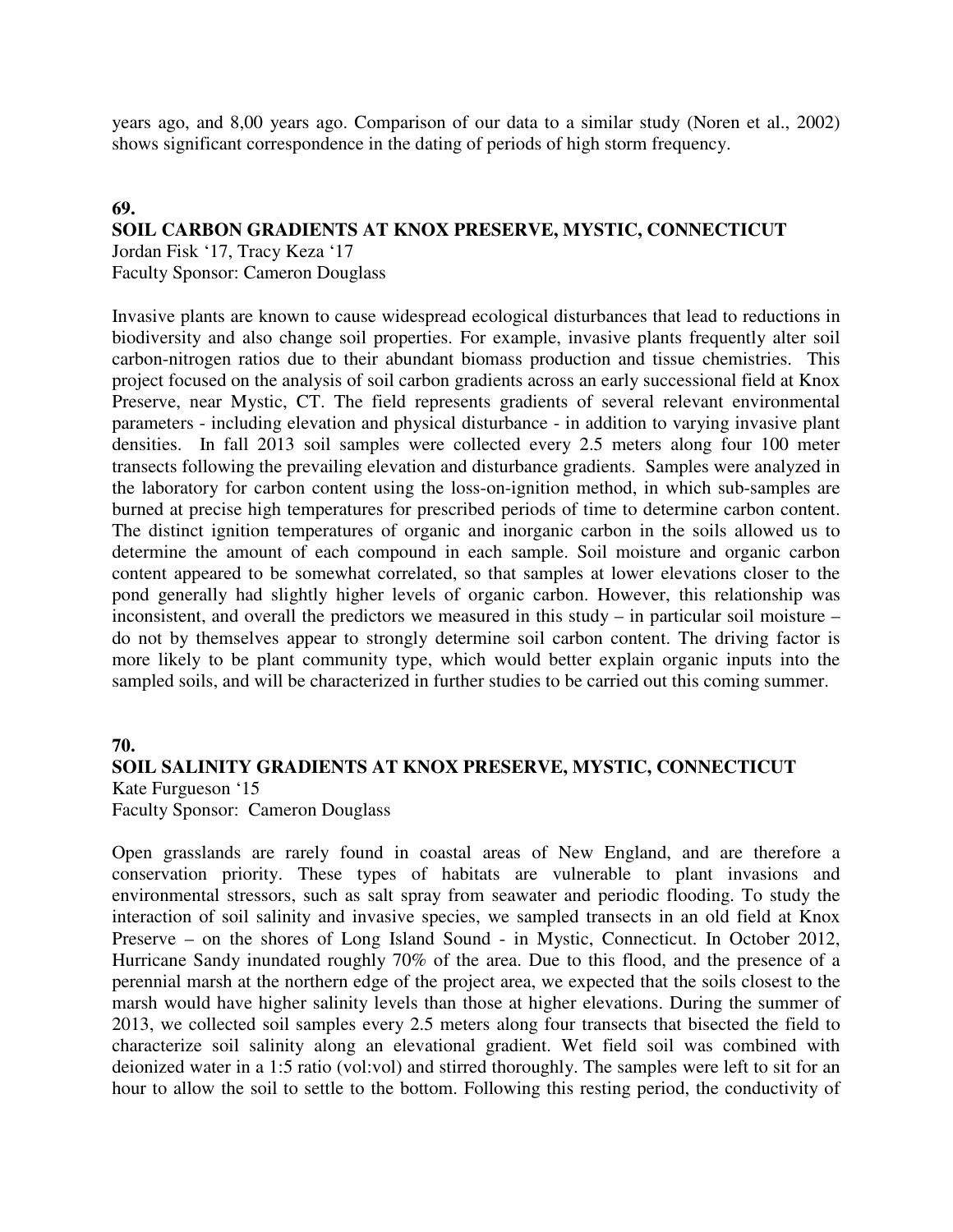each soil was measured and recorded three separate times. The average salinity concentration across the sampled area was 430  $\mu$ S/cm, with a range of 26  $\mu$ S/cm - 6.5mS/cm. Soil salinity concentrations were greater at high moisture and low elevation plots closer to the marsh. These data will be used to characterize how soil salinity affects vegetation, and specifically whether successional trajectories in the old field have been altered by elevated salinity levels.

#### **71.**

## **ASSESSING TRACE METAL CONCENTRATIONS UNDER BRIDGES IN THE PARK RIVER WATERSHED, CT**

Linnea Gotberg '14, Bridget Kitchen '15, Simona Fried '16 Faculty Sponsor: Jonathan Gourley

The Park River watershed is a tributary to the Connecticut River. The watershed has been affected by urbanization including pollution of trace metals due to runoff, deposition, point sources and industrial companies. The focus of this study is to analyze how runoff from bridges may be polluting the underlying rivers. Our study quantified the concentrations of lead, zinc, chromium and copper in the stream and bank sediments at four sample sites. Samples of finegrained sediments were taken upstream of the bridge, under the bridge, and downstream of the bridge. Results from each location were compared to determine if sediment concentrations increased downstream of the bridge. The concentrations were also compared to sediment quality guidelines and probable effect concentrations to determine if the trace metals have a negative impact on the rivers. Lead and copper had elevated concentrations at two of the locations. Preliminary results suggest that more analysis of the location of the bridge must be done in order to determine the source of pollution.

## **72.**

### **THE EFFECT OF CLEAR CUTTING ON SUB-ALPINE FOREST SOIL MERCURY (Hg) AND ORGANIC MATERIAL WITHIN THE WHITE MOUNTAIN NATIONAL FOREST, NEW HAMPSHIRE**

Daniel Hong '15, Lupita Barajas '17

Faculty Sponsors: Jonathan Gourley, Robert A. Colter (Soil scientist from USDA Forest Service, White Mountain National Forest)

Clear-cutting has been practiced for centuries to provide lumber for our societal need. It is the most economically profitable method and proven to be renewable when practiced responsibly. However, clear-cutting vast parcels of land can have adverse effects on the quality of the soils, which involve increased likelihood of erosions, loss of nutrients due to rapid runoff, disruption of habitats and wildlife, and the cost of aesthetic values. Moreover, with large parcels of trees cut, the soils are more exposed to direct airborne fallout of trace metals such as mercury (Hg). Hg, which comes from the burning of coal, is found throughout the northeast as winds carry airborne Hg eastward from the coal burning power plants of the upper mid-west. In the summer of 2013 with a collaboration of Andy A. Colter from USDA Forest Service, soil samples were collected at three pre-determined sites prior to clear-cut in order to obtain the baseline concentrations of Hg and organic material. The three sites were Millbrook (ME), Douglas Brook (NH), and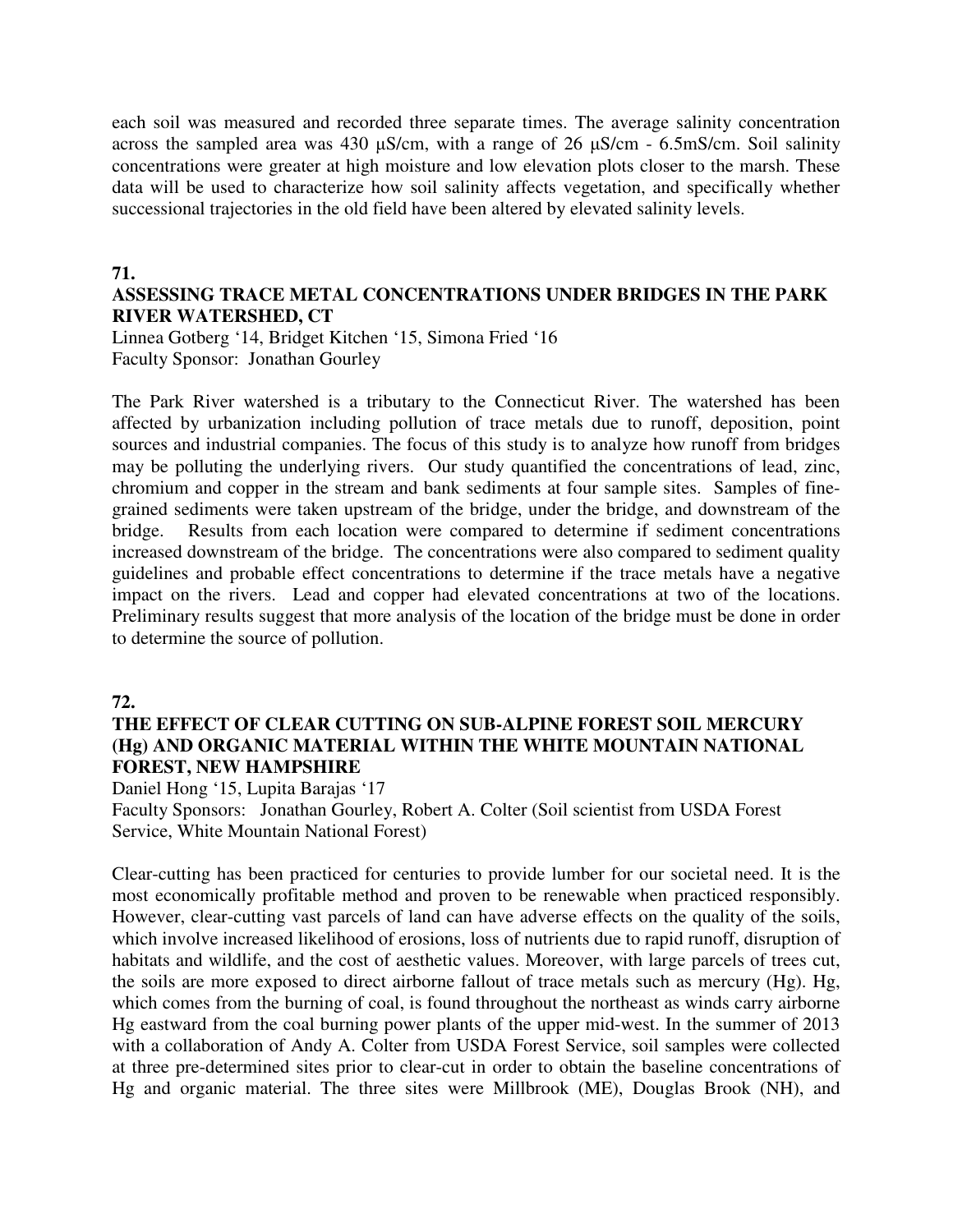Hogsback (NH). A positive correlation between Hg and organic material from our baseline data was observed due to the particulate organic matter fraction accumulating more Hg per unit of organic carbon. In the fall of 2014, we will return to these sites to collect soil samples after the clear-cut. The purpose of this six-year-long study is to observe and analyze the effect of clearcutting on Hg, organic material, and the relationship between the two in the soils before and after the clear-cut. Milestone's Direct Mercury Analyzer (DMA-80) will be used to quantify the concentrations of mercury, Loss on Ignition to calculate the percentages of organic material, and ArcGIS to map out the distributions of mercury and organic material in the soils.

## **73. ANALYSIS OF GROUND TEMPERATURE DATA ON THE TRINITY COLLEGE CAMPUS**  Lia Howard '15

Faculty Sponsor: Jonathan Gourley

Global temperature has been rising for the past 150 years. These increasing temperatures have begun to affect earth's delicately balanced climate and ecosystems. To determine if these global trends have begun to alter the local environment, Trinity College's ground temperature data was analyzed in this study. Beneath the soccer fields on campus there are six temperature probes that measure ground temperature. Since June 2007 these probes have recorded the temperature, at six different depths, every hour of every day. Graphs of the average monthly temperature and the maximum and minimum monthly temperature display a slightly increasing linear trend over the past seven years. Graphs of the averages of the first and last quartiles of temperature data per month have also shown increasing trends. The trend lines of the average monthly temperature and monthly minimum temperature steepen with the increasing depths of the probes. These results suggest that the changing global climate has had an increasing, warming effect on local ground temperature. Through graphing and analyzing this data, I have begun to measure climate change on campus.

### **74.**

# **EDUCATIONAL SIGN PROJECT, KNOX PRESERVE, MYSTIC, CONNECTICUT**  Eunice Kimm '14

Faculty Sponsor: Cameron Douglass

The Avalonia Land Conservancy's Knox Preserve near Mystic (CT) has a number of critically important ecological habitats that have fluctuated in condition over time, affecting the numbers and composition of bird populations there. Many visitors come to the preserve to walk or watch birds, but many are unaware of underlying ecological issues at the site. If visitors were more thoroughly educated about these concerns, and the value of the site's bio-diversity, they may become more invested in Avalonia's volunteer land stewardship efforts at Knox. Therefore, the objective of this project was to design, illustrate and install permanent educational signage at the Knox Preserve.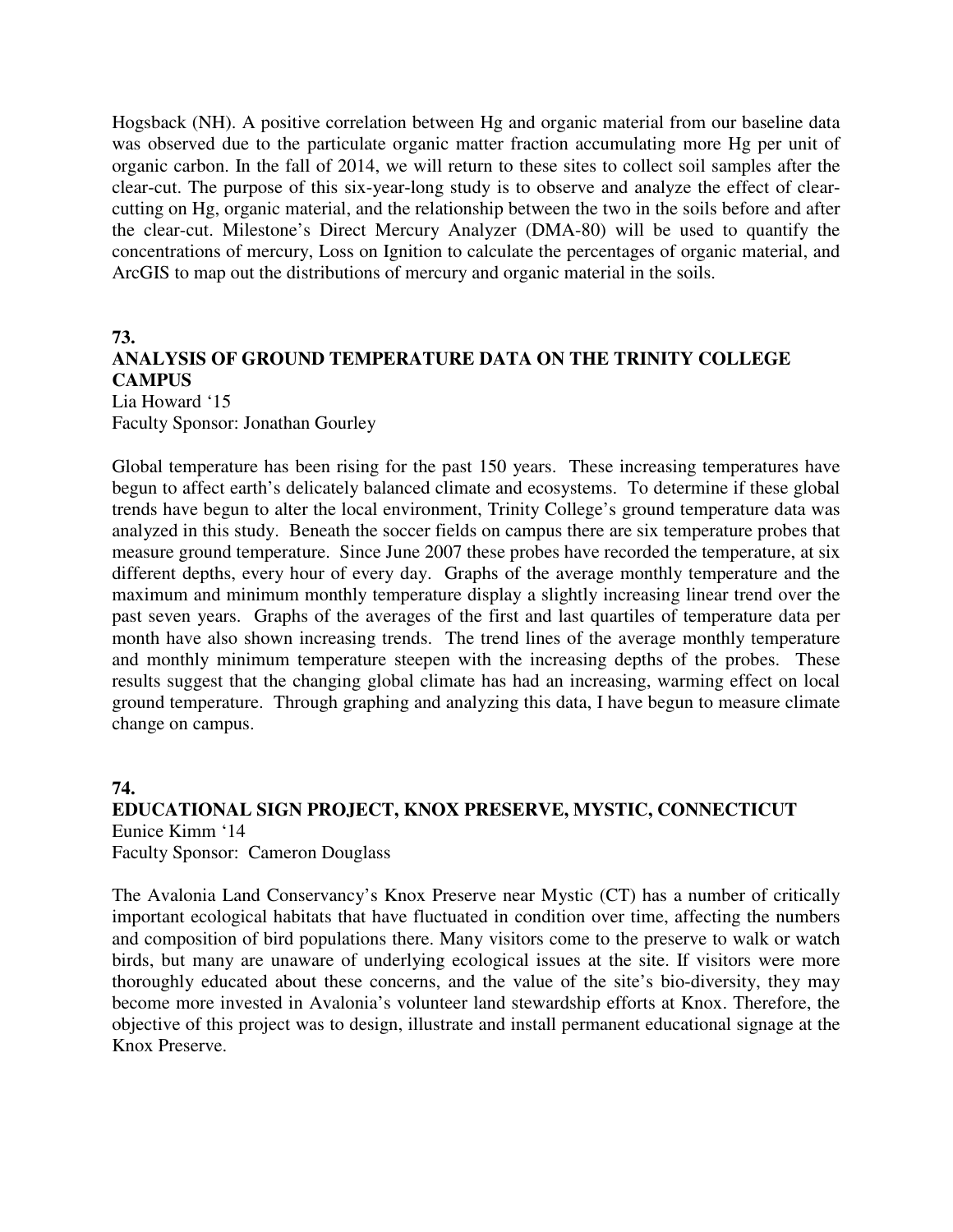The signs will inform the visiting public about specific habitats at the site, the changes that have occurred there, and the value of protecting these resources. Signs will focus on grassland, salt marsh, and forest/shrubland habitats, as well as also discussing ongoing habitat and invasive plant management activities. Signs will contain carefully researched written material that will inform visitors about common plant and insect species in each of these specific habitats, and discuss bird species that rely on the habitat. These bird species descriptions will be accompanied by one or two original, color ink drawings.

Additionally, bird-banding data collected by Avalonia and volunteers since 1990 were analyzed to identify whether bird species demographics have changed over the years in response to fluctuations in habitat type and quality. Species richness remained constant over the banding years, but species abundance (number of individuals) varied considerably, with peaks found in 1992, 2005 and 2010. Overall, species diversity was relatively consistent, but analysis of species evenness suggested that there were significant changes in bird species demographics over time at Knox Preserve. It appears that dominant species shifted over the banding period, and our next step is to identify possible environmental explanations for these population changes.

# **75. MAGNETIC PERSISTENCE SINGNAL IN SOIL**

Helen Samuels '16, Kyaw San Min'17 Faculty Sponsor: Christoph Geiss

Soil contains iron minerals that make soils slightly magnetic, and the resulting soil magnetic properties can reflect the environmental conditions during pedogenesis. One possible element to change the magnetic properties of soil is fire. An earlier study of prairie soils discovered that the fires do have effects on soil magnetic properties by increasing the abundance of very fine ironoxide particles in the topsoil. (Roman et al., 2013). However, it is unknown whether these changes in magnetic properties persist through time. This study looks at the persistence of these magnetic particles over time by analyzing samples of soil from the same sites collected over 6 months apart. We measured low-field magnetic susceptibility, frequency-dependent magnetic susceptibility and Anhysteretic Remnant Magnetization (ARM). Our preliminary results are mixed. Some of the magnetic properties within the grains in the soil samples remain over time, while the abundance of ultra-fine particles, as characterized through frequency-dependent susceptibility decreases within the studied time period.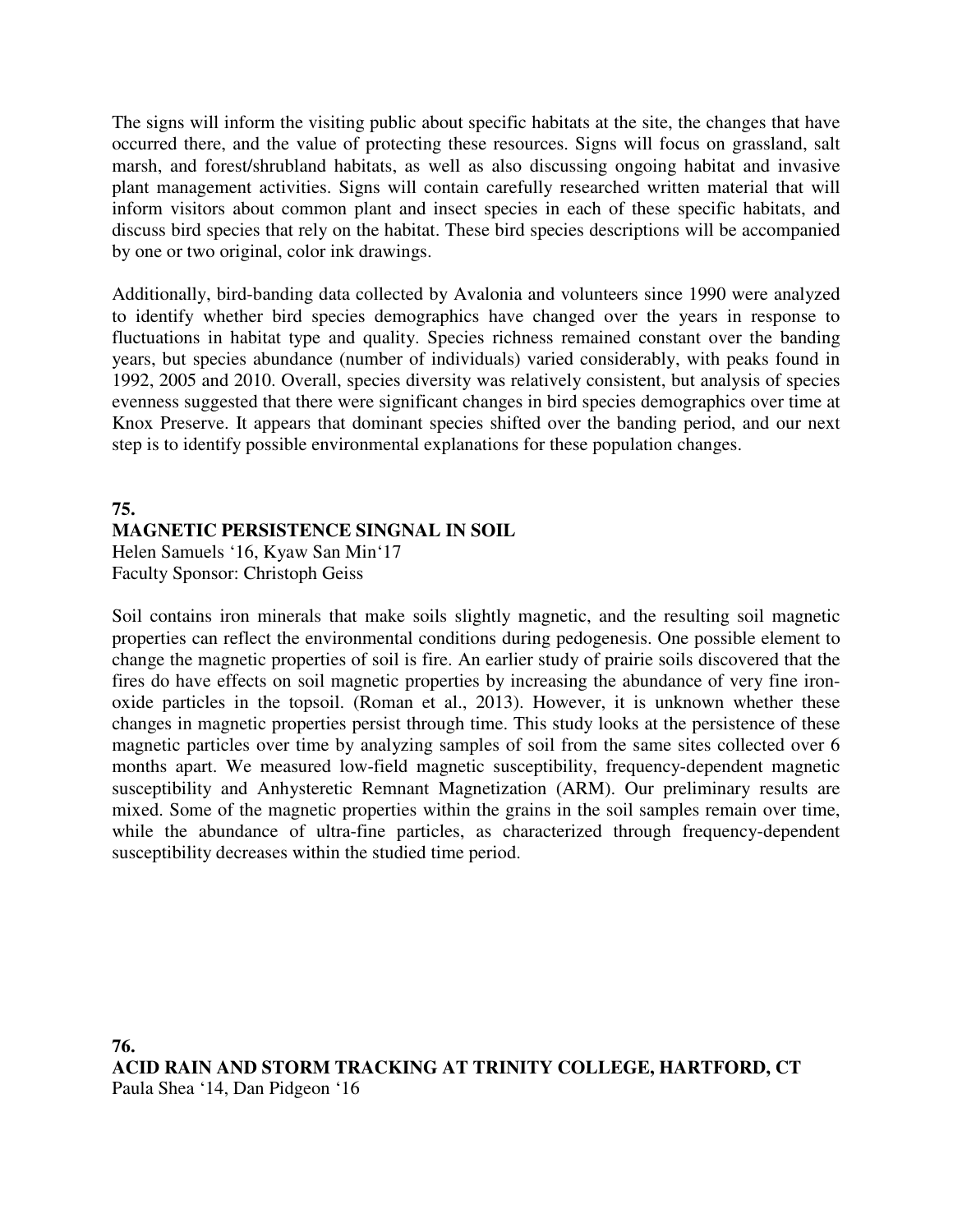Faculty Sponsor: Jonathan Gourley

Acid rain has been a serious environmental problem in recent history with the increased use of fossil fuels because combustion emits sulfur dioxide and nitrogen oxides. These gases react with water molecules in the atmosphere to form sulfuric acid and nitric acid. Acid rain destroys trees, breaks down building materials and acidifies lakes and streams, which makes them uninhabitable for organisms. Rain samples were collected during Fall 2013 and Spring 2014 from the rain bucket in the Clement Tower at Trinity College. The storms' paths were tracked using a radar tracking application from wunderground.com. Each sample was tested with a pH meter and a Digital Titrator to determine it's acid strength. The samples were analyzed using Ion Chromatography (IC) to measure anion concentrations. The anions found in the samples were chloride, nitrate, and sulfate.

Typically, the pH of rainwater is between 5.0 and 5.5. Most of our rain samples fell slightly below this range. The lowest pH sampled was 3.55 from a storm that occurred on 10/31/13- 11/1/13. The highest pH sampled was 5.55 from a rainstorm on 10/7/13. The radar data indicated the low pH storm traveled across the southern Midwest. The storm would have absorbed emissions from the factories it traveled over. The high pH storm traveled across the Great Lakes. We interpret these high pH values to be the result of dilution of atmospheric conditions from evaporation from the Great Lakes. The 10/31/13-11/1/13 storm had the highest concentrations of Nitrate and Sulfate out of all the samples, which made the rain acidic. The 10/7/13 storm had the second lowest concentrations of Nitrate and Sulfate out of all the samples so their concentrations were not sufficient to acidify the rain.

# **77. AFFECTS ON SUMMER SOLAR RADIATION LEVELS FROM 2008-2010 IN HARTFORD CT**

Tori Shea '15 Faculty Sponsor: Jonathan Gourley

Solar radiation data recorded by the Trinity College weather instruments was analyzed for yearly, monthly, and daily trends. The data of interest was radiation levels in the summer, which was defined as May  $1<sup>st</sup>$  through August  $31<sup>st</sup>$  of the years 2008, 2009, and 2010. The raw numbers were recorded in TXT files and were then translated into Excel files. The results overall indicate that the summer solar radiation levels of 2010 were the most intense of the three years. Of 132 days, 48 kWh/m<sup>2</sup>/day values were highest in 2010(40% of all days). Weekly averages were also taken, and 2010 had 60% of the highest weekly values. The highest monthly average  $kWh/m<sup>2</sup>/day$  values for May, June, and July were all in 2010. My report makes suggestions as to why the solar radiation was the most intense in 2010, taking into account weather conditions, air pollution and particulates, and the 11-year solar cycle. I also specifically analyze August of 2010 for these aforementioned characteristics that likely contributed to the month's lower solar radiation levels.

**78.** 

# **AN INVESTIGATION OF THE SUBSURFACE OF TRINITY COLLEGE USING GROUND PENETRATING RADAR**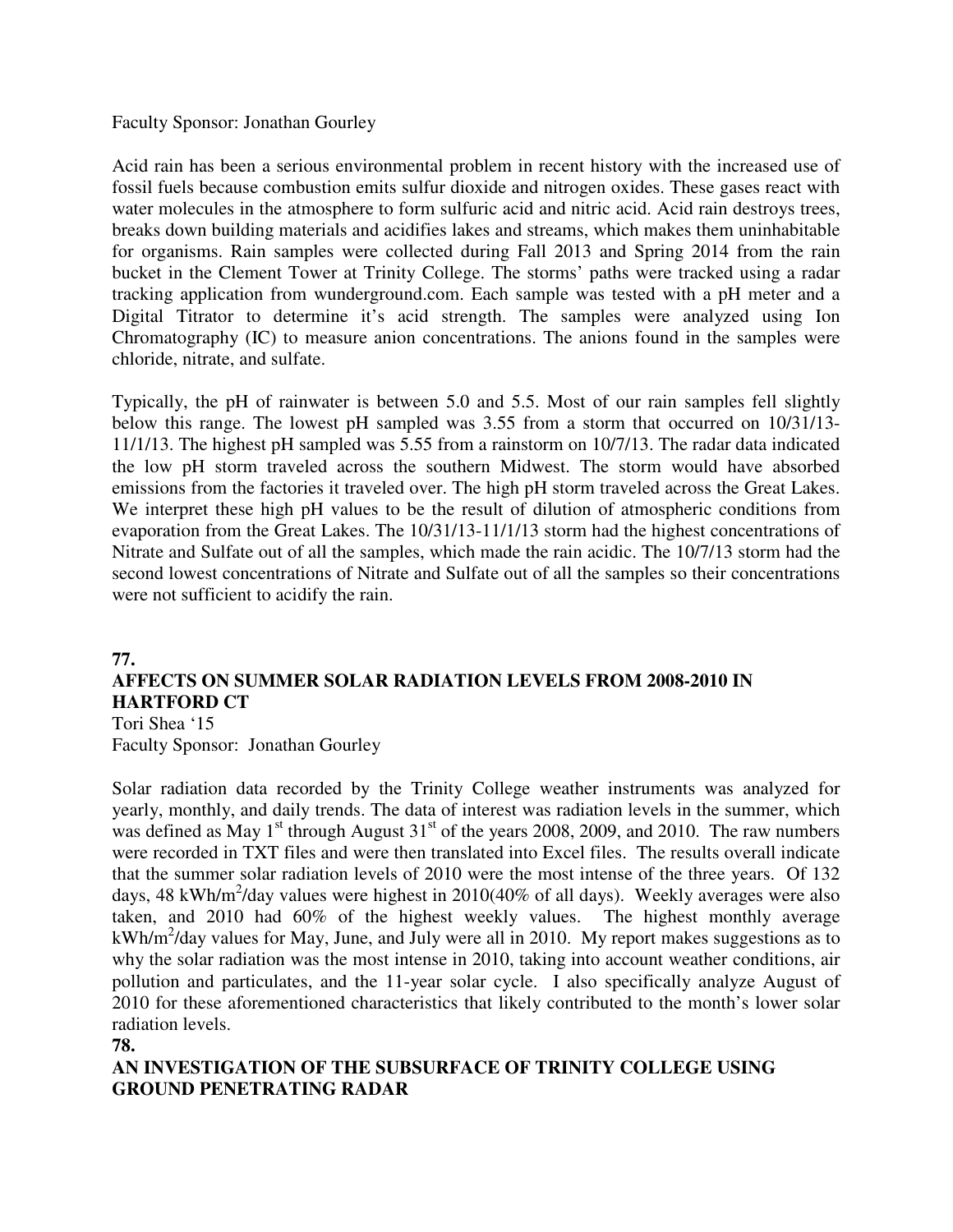Jessica Smith '14 Faculty Sponsor: Christoph Geiss

Ground penetrating radar (GPR) is a rapid, high-resolution tool that sends microwave radiation into the ground and records the waves as they return to the surface, and is a cost-effective method for imaging the subsurface. In this study, I used GPR to image some of Trinity's main upper and lower quad in order to look at the geology of the subsurface, and view any man-made features that may be placed there. Trinity College exists on some unique geologic features, next to a ridge likely caused by vertical vault slips, as well as shaping of the hill between the upper and lower campus possibly by glacier movement.

**79.** 

## **TRINITY COLLEGE (TCCT) SEISMOGRAPH ANALYSIS**

Renee Swetz '14, Sakile Broomes '16 Faculty Sponsor: Jonathan Gourley

The Trinity College Seismograph (TCCT) records seismograms from activity around the world, including some of the strongest quakes in Japan, South America, the United States, and Indonesia. While some seismic activity falls in TCCT's Shadow Zone, an area where seismic waves cannot pass through the earth's liquid core, some of the most significant seismic activity is within TCCT's reach.

A caustic point is a location 144.2° to 145.6° degrees away from a seismograph where the seismic waves meet and interfere constructively. As a result the magnitude appears much larger than it otherwise would. It is not often that a caustic point coincides with such an active location, such as TCCT's caustic point in the Indonesian region. Because of this unique location, TCCT's data works to discover information on the patterns of the earth's interior. Those patterns may point to the reason TCCT records some events within the shadow zone, while missing others.

Seismic Analysis Code (SAC) is software that can be used to analyze the data recorded by a seismograph. At TCCT, SAC is being used to interpret the data recorded. SAC is capable of producing information that can otherwise not be seen such as PKP wave arrival times, activity length, magnitude, and depth. Using SAC and Incorporated Research Institutions for Seismology (IRIS), an online seismic database, we've compared earthquakes of similar magnitudes but varying epicenters. Current research is geared towards the completion of an SAC manual that, in the future, can be used to guide caustic point data analysis.

# **HEALTH FELLOWS**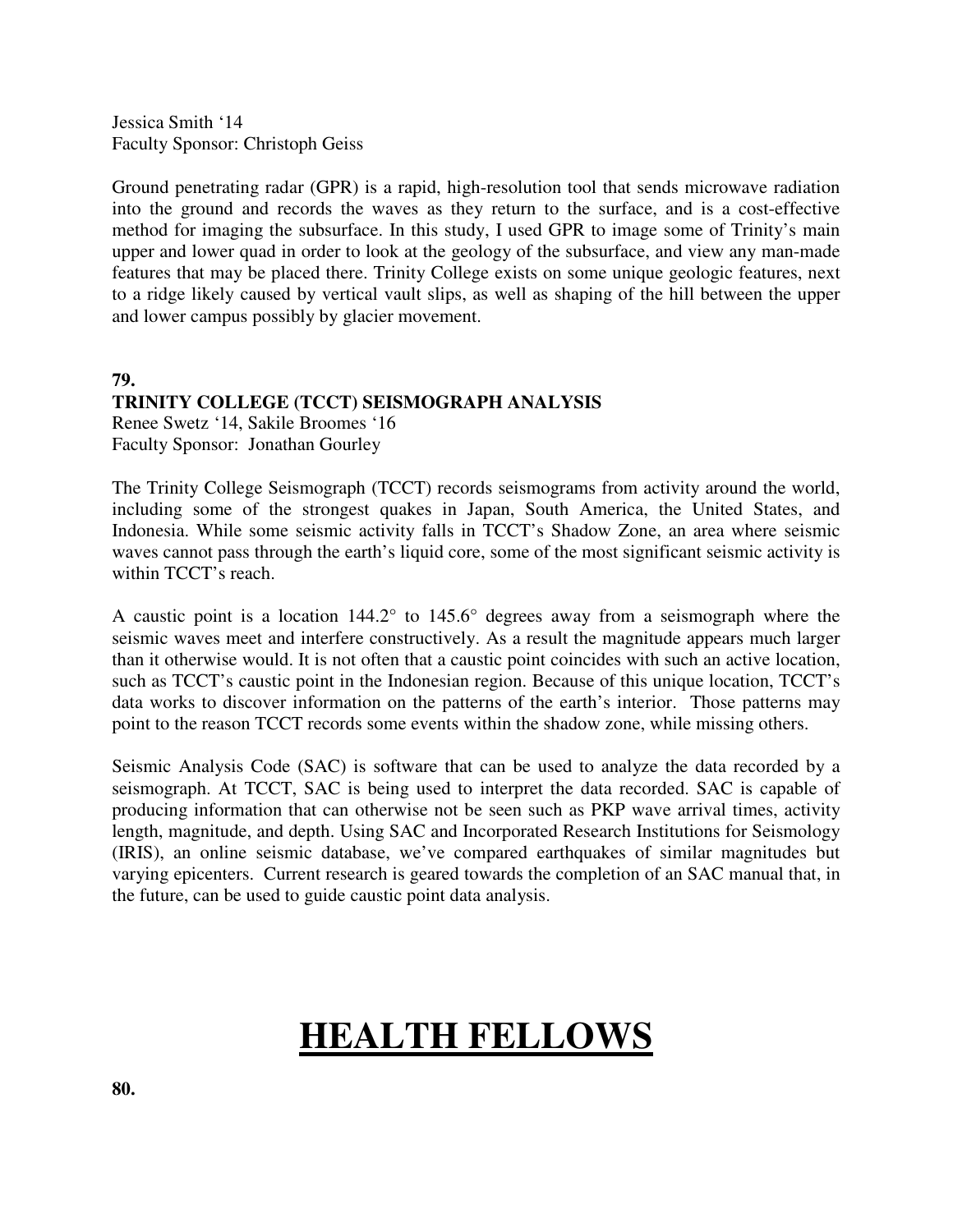# **PILOT STUDY TO DEVELOP AN INTERVIEW REGARDING PEDIATRIC BIOREPOSITORY PARTICIPATION & COLLECTION OF SAMPLES: PARENTAL OPINIONS & FACTORS INFLUENCING PARENTAL PERMISSION**

Emily Aiken '15 Faculty Sponsors: Sarah Raskin, Maryann McGuire, RN, MPH, Francis DiMario, MD, Connecticut Children's medical Center

A biospecimen is defined as a sample (urine, blood, tissue, cells, DNA, RNA, protein, etc.) collected from a human, animal or plant that is stored within a biorepository for the purposes of laboratory research (Collyar, 2011). Biorepositories hold a collection of these samples that serve as a way to compile health information from various populations and countries. Biorepositories aid in discovering a new means of diagnosing, preventing and treating various diseases and providing a means for genetic analysis to eventually individualize medical treatments (Beskow & Dean, 2008). Pediatric biobanking is of special importance in identifying genetic factors that lead to medical disorders that are often masked until later in a person's life, however that are numerous ethical questions surrounding pediatric participation in biobanking that make it quite difficult to purpose an accurate way of increasing the number of child participants. This study pilot tested an interview script that will be used for a future study that has an overall goal of understanding the limitations and opinions that parents and guardians have pertaining to providing consent for their children's participation in biospecimen collection and research. Interviews were administered to eligible parents and guardians in private conference rooms in the physical and occupational therapy department at Connecticut Children's Medical Center. Participant responses were analyzed with thematic analyses and an assessment of effectiveness in order to examine interview question clarity and ability to elicit appropriate participant responses. At the completion of the pilot study, necessary edits will be made to the interview question to ensure clarity and a low non-response rate in future studies.

**81.** 

# **PARENTAL ASSESSMENT OF SYMPTOM SEVERITY TO DETERMINE NONURGENT EMERGENCY DEPARTMENT UTILIZATION**

Alexis Benedetto '15, Tasmerisk Haught '15

Faculty Sponsors: Sarah Raskin, Maryann McGuire RN, MPH, Karen Rubin MD, Catherine Wiley MD, Jesse Sturm MD, MPH, Erin Cornell MPH, Connecticut Children's Medical Center

Overutilization of the Emergency Department (ED) by children with nonurgent concerns has become a functional problem leading to overcrowding and decreased quality of care in pediatric hospitals (Moskop, 2010). Nonurgent cases in an ED setting are based on a triage scale, which identifies patients with mild fever, cough, cold, vomiting/diarrhea and ear pain as nonurgent (Berry et al., 2008). Parents do not have a similar system of identification and often overestimate severity and worry for their child's symptoms and take them to the ED when they could wait for an appointment with a Primary Care Physician (Moskop, 2010). This study looks to further understand parents' perceptions of severity and worry for their child's symptoms in relation to the chosen treatment facility. Parents and guardians at Connecticut Children's Medical Center (CCMC) in both the ED and Primary Care Center (PCC) will be interviewed for a pilot study between March and May of 2014. The interview results will aid in understanding of the frequency of use of the ED and PCC in relation to perception of severity and worry for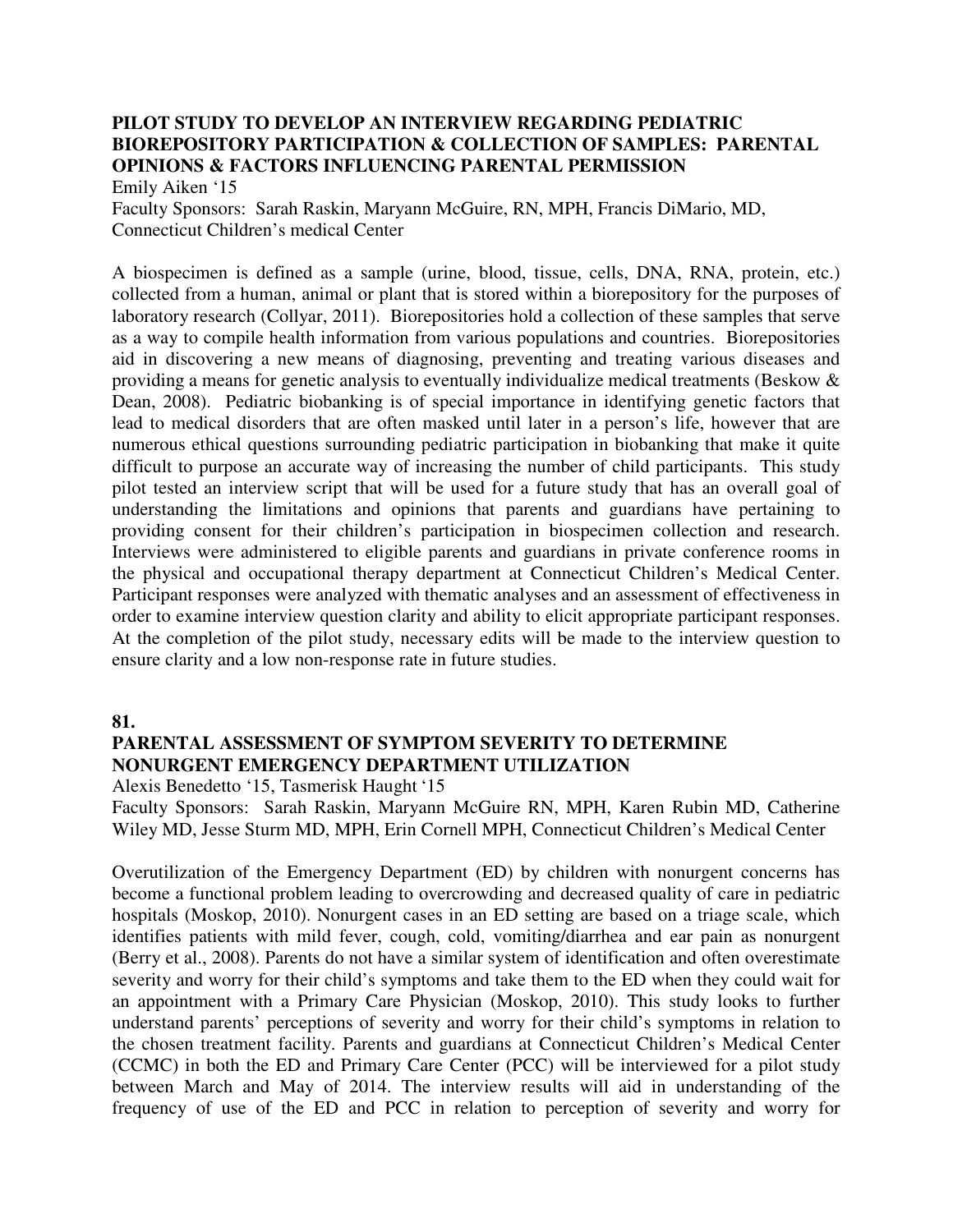symptoms in the current sample and will also be used to develop a larger scale study of nonurgent ED use.

#### **82.**

# **HEALTH LITERACY EFFECTS ON NONURGENT UTILIZATION OF THE EMERGENCY DEPARTMENT**

Tasmerisk Haught '15

Faculty Sponsors: Sarah Raskin, Maryann McGuire, RN, MPH, Karen Rubin, MD, Jesse Sturm, MD, MPH, Catherine Wiley, MD, Erin Cornell, MPH, Connecticut Children's Medical Center, Alexis Benedetto '15

The aim of this study is to develop a methodology for an interview measure that will be used to investigate the factors that influence the choice of parents to use the Emergency Department (ED) or Primary Care Center (PCC) for nonurgent concerns at Connecticut Children's Medical Center (CCMC). The Parent Health Literacy Activities Test (PHLAT-8), a validated literacy and numeracy test, was administered, in conjunction with a semi-structured interview, to ten eligible English-speaking participants in the PCC and one eligible participant in the ED. Eligible participants found in the PCC received an average score of  $5.3 \pm 2.0$  out of 8 on the PHLAT-8. The one ED participant scored 4. Ten out of eleven participants got the first question on the PHLAT-8 correct while only one out of eleven got the second question correct. The PHLAT-8 will be administered to at least nine additional participants eligible in the ED. Once the additional interviews are administered, the results will be analyzed in order to gain a better understanding of the role that health literacy plays in the continuous care of patients at CCMC.

#### **83.**

## **AN EVALUATION OF METHODS USED TO IMPROVE PEDIATRIC CRANIOCERVICAL MEASUREMENT FIDELITY**

Ryan Geelan '15

Faculty Sponsor: Sarah Raskin, Maryann McGuire, RN, MPH, Jonathan Martin MD, Connecticut Children's Medical Center

Radiologists use various measurements that demonstrate the distances between skeletal landmarks to diagnose abnormalities in the craniocervical junction (CVJ). The ability to properly make these clinical measurements on a plain radiograph can greatly influence a diagnosis. Previous research has demonstrated a low level of fidelity in these clinical measurements. This pilot study evaluated various attempts to improve the fidelity of three clinical measurements, the atlantodental interval (ADI), the neural canal width (NCW), and the basion-axial interval (BAI). Three raters were asked take these measurements on twenty radiographs of 8-16 year old patients. The raters were given standardized definitions of the measurements, and a rotational quality measurement (RQM) that was developed in order to eliminate poor quality radiographs. In comparison with average intraclass correlation coefficients from previous research, both the standardization method and the rotational quality measurement demonstrated significant improvement. The findings indicate that both attempts at improving the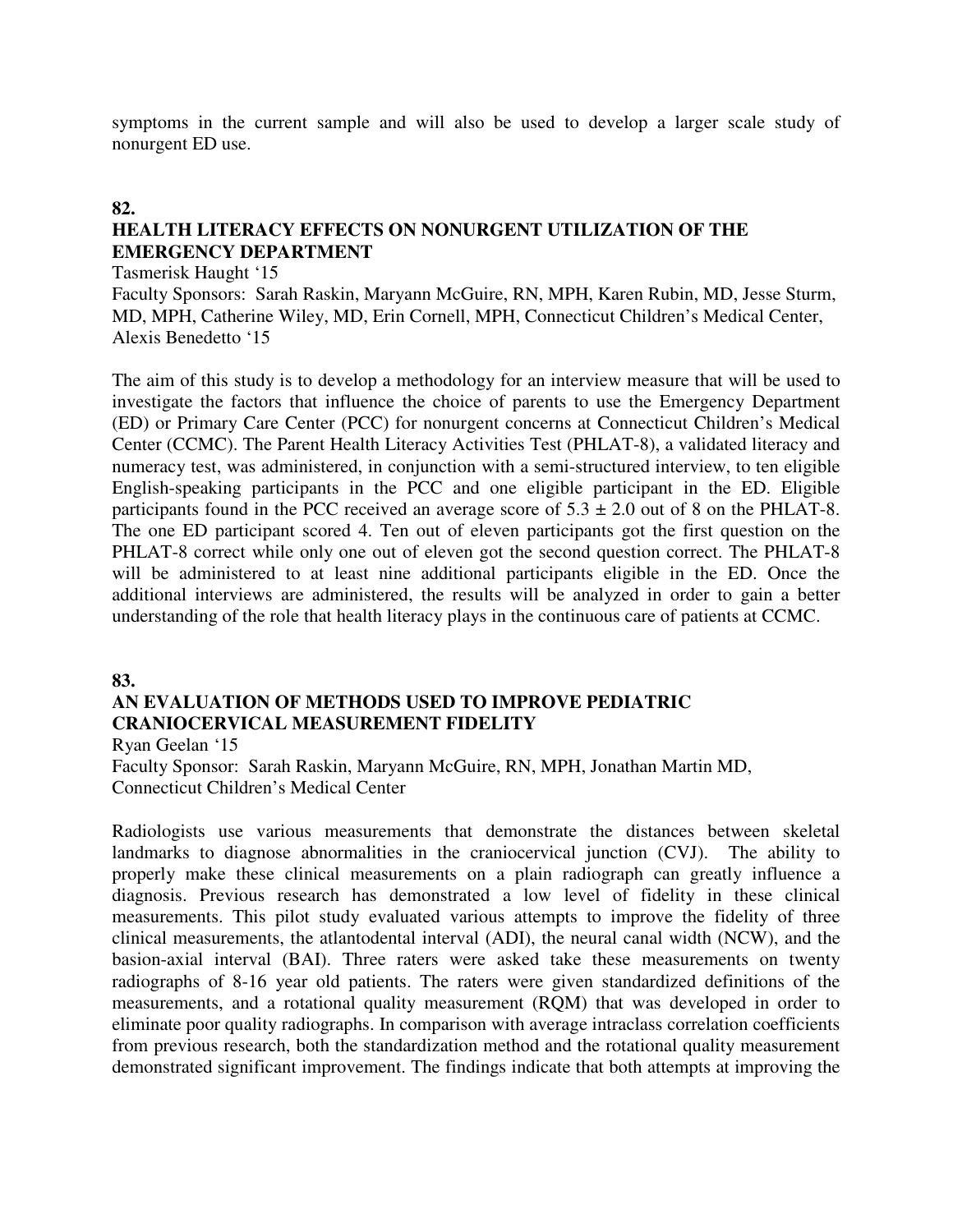fidelity of clinical craniocervical junction measurements were successful enough to warrant consideration of a full-scale study.

## **84.**

# **AN OVERVIEW OF THE SYNTHESIS OF ORGANIC NANOCARS AS ORIGINALLY DESCRIBED BY SHIRAI et al.**

Ryan Geelan '15 Faculty Sponsor: Cheyenne Brindle

Original Synthesis Described in the Article "Directional Control in Thermally Driven Single-Molecule Nanocars"

The original article aimed to develop a type of nanocar that would exhibit rolling motion, as opposed to previous versions of the molecular vehicle that relied on stick-slip or sliding translation to move. These researchers relied on fullerene-based wheels and alkyne axles to allow the vehicle to roll instead of slide. The synthetic process by which this new version of nanocar was produced is presented, along with  ${}^{1}$ H NMR and  ${}^{13}$ C data to support the proposed structure.

#### **85.**

## **AN INVESTIGATION OF THE RELATIONSHIP BETWEEN ANTIBIOTIC RESISTANT GRAM-NEGATIVE BACTERIA AND PATIENT RISK FACTORS AT CONNECTICUT CHILDREN'S MEDICAL CENTER (CCMC)**  Sara Khalil '15

Faculty Sponsors: Sarah Raskin, Maryann McGuire RN, MPH, Nicholas Bennett MBBChir, PhD, Connecticut Children's Medical Center

Bacteria are found in great abundance throughout the body and can be harmless, beneficial or pathogenic. The pathogenic role of bacteria has been exacerbated through antibiotic resistance and presents major threats to healthcare. Antibiotics inhibit enzymes that catalyze specific metabolic processes in bacteria, targeting ribosomal functions and nucleic acid, cell wall, or folate syntheses. However, bacteria have acquired specific biological mechanisms that render these antibiotics ineffective.

 The prevalence of multidrug resistant Gram-negative bacteria continues to increase globally, such that infections with these bacteria, specifically E.coli, Pseudomonas, Enterobacter and Klebsiella, have become a leading cause of mortality and morbidity worldwide. The major resistance mechanisms in Gram-negative bacteria are extended-spectrum β-lactamases (ESBLs), ampC β-lactamases and carbapenemases. To manage this problem, microbiology laboratories isolate and characterize bacterial pathogens and identify these resistance mechanisms.

Connecticut Children's Medical Center (CCMC) lacks data that correlate specific patient social and medical risk factors to bacterial resistance. As a result, the aim of this study was to describe the population of children presenting to CCMC who have drug-resistant Gram-negative infections, in terms of medical history and other patient factors.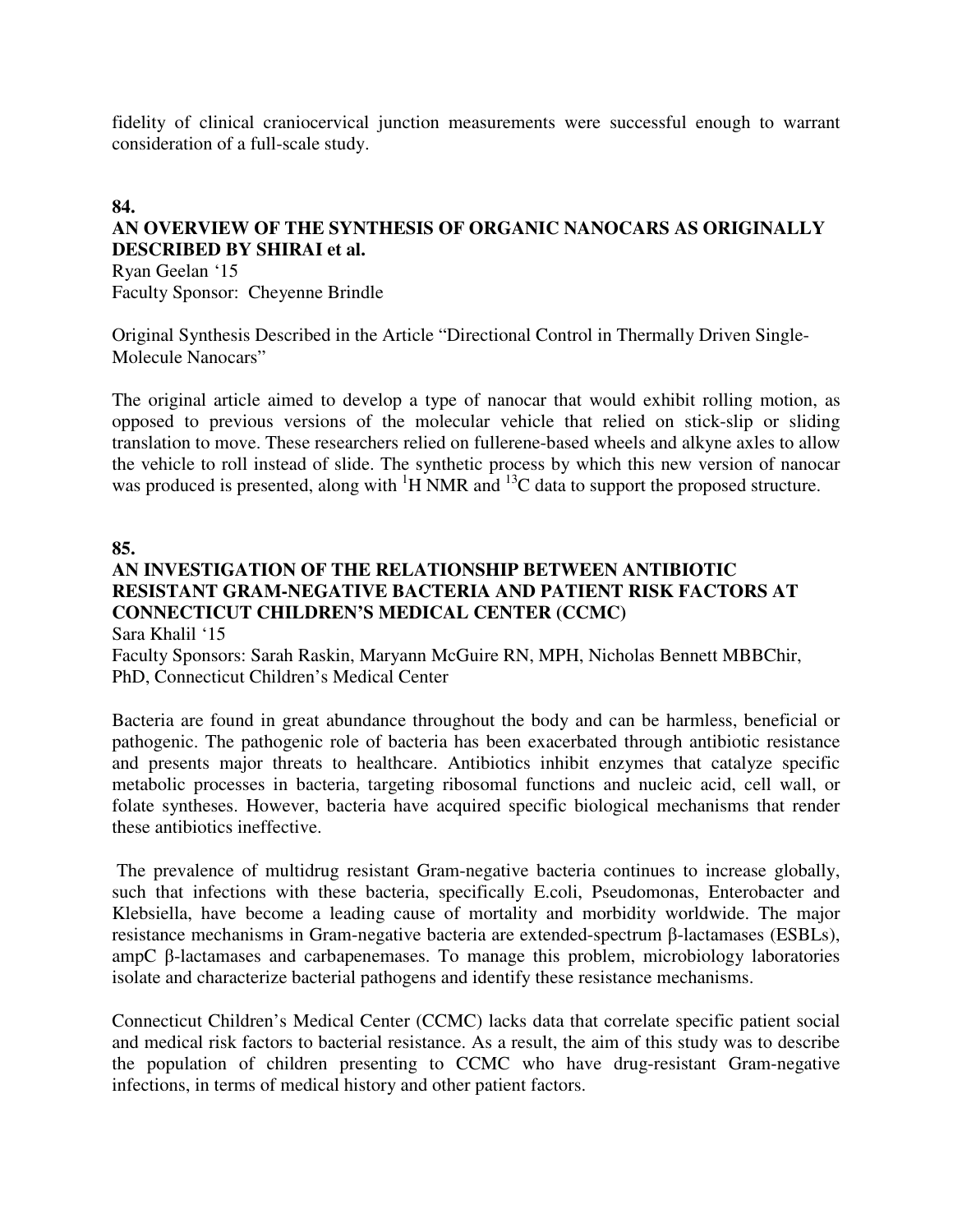We obtained historical culture results for isolates of the four Gram-negative bacterial strains E.coli, Pseudomonas aureuginsoa, Enterobacter spp. and Klebsiella spp. from the microbiology laboratory computer system and identified them for significant beta-lactam resistance. The data was then filtered according to information on the bacterial species and risk factors. Relative risk of acquiring resistance based on the various risk factors was calculated using the population, with non-resistant infections used as a control. Statistical analysis was then done using the chisquare test in order to assess significance rates. Multi-variant analysis was also performed in order to control for confounding variables and population characteristics.

Focusing on drug-resistant Gram-negative infections and looking at relationships between risk factors and antibiotic resistance patterns will hopefully encourage physicians to be more cautious in prescribing treatment for their patients.

#### **86.**

# **QUALITY IMPROVEMENT PLAN FOR INFLUENZA VACCINE ADMINISTERED TO HUMAN IMMUNODEFICIENCY VIRUS (HIV) PATIENTS**

Lorena Lazo de la Vega '14

Faculty Sponsors: Sarah Raskin, Maryann McGuire RN, MPH , Jack Ross, MD, Moneca Liz Hartford Hospital

Patients infected with the human immunodeficiency virus (HIV) need to be screened by the Health Resources and Services Administration's HIV/ acquired immune deficiency syndrome (AIDS) guidelines. One of the guidelines is to administer the influenza vaccine because these patients have a low T-cell count. However, the preliminary chart review showed that 194 out of the 453 total patients in the sample had not received the influenza vaccine during the flu season (October  $1<sup>st</sup>$  to March  $1<sup>st</sup>$ ). The following information on these patients was gathered: gender, ethnicity/race, age, reason for not getting the vaccine, and information concerning patient visits during the flu season such as the name of the provider. Results indicated that 12% had gotten the vaccine; 9% were given the opportunity but either declined or deferred; 28% did not visit the hospital during flu season and the remaining 51% did not receive the flu vaccine even though they had visited the hospital. 12% of the patients had incorrectly documented records because they had received the vaccine. The advanced practice registered nurses (APRN) had seen 21 of the 23 patients with these records. Therefore, the APRNs should focus on documenting the vaccine under the immunization section of the chart. The chi-squared test was performed to determine whether the sample population would rather decline the vaccine or have it administered. Therefore, it was shown that Hispanic males would rather decline the vaccine. More specifically, 41-60 year old African American female patients would rather decline the flu vaccine. If the patient chooses to decline, the declination section of the amended immunization consent form should be signed. To address patients who did not visit the hospital during the flu season, the staff will help with reminding patients the flu season is coming up and if they want to schedule an appointment during the season. For the patients who did not get the vaccine, a logbook will be implemented to make sure there is no shortage of vaccines. The front desk staff will also be required to ask the patient checking in for an appointment if they had gotten a flu shot. The higher the number of visits to the hospital, the fewer patients the providers missed to vaccinate. However, the providers need to decrease the number of patients who are left unvaccinated. This quality improvement plan was developed by examining the breakdown of the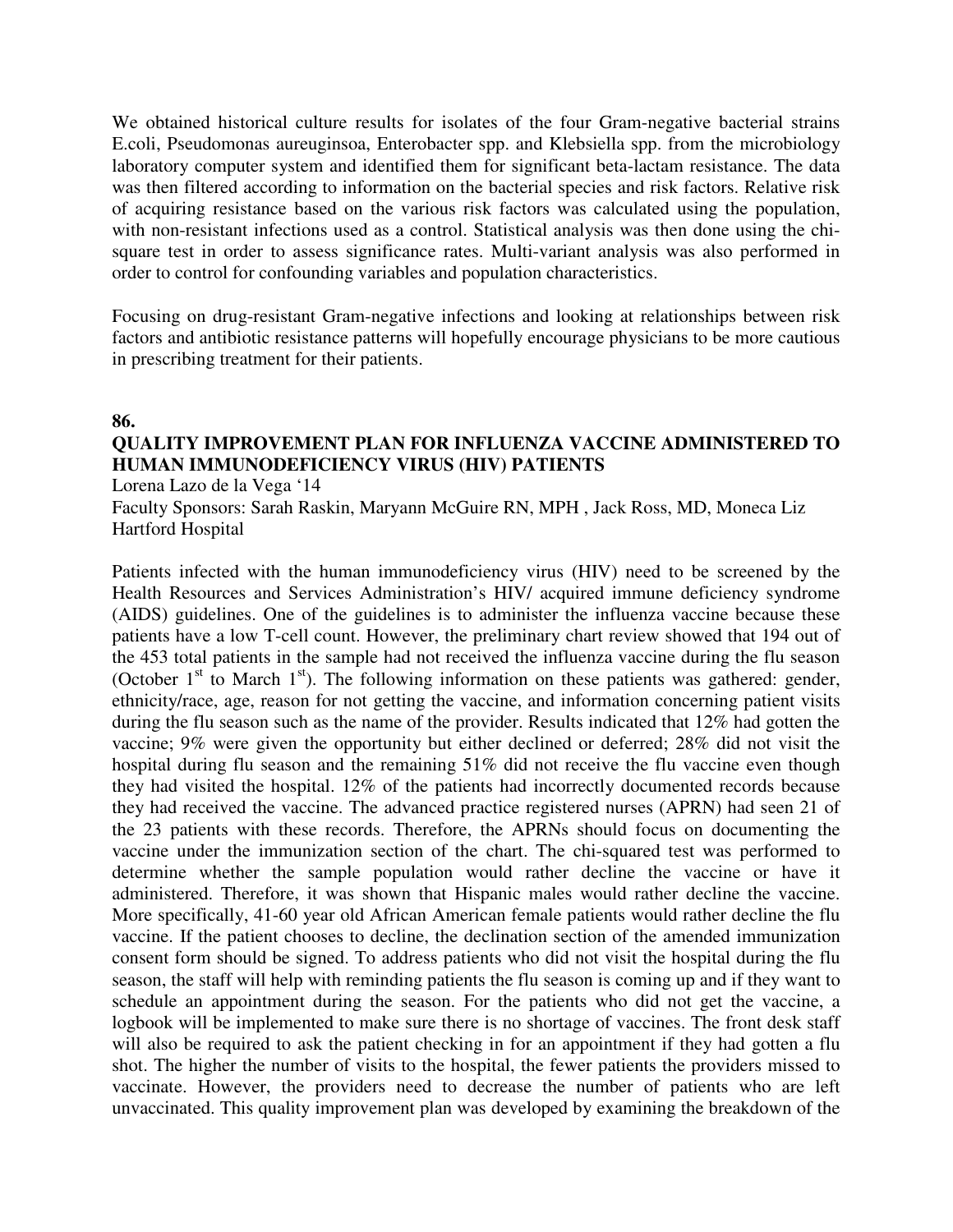patients who did not get the influenza vaccine. Therefore, if this plan increases the percent of patients who get the flu vaccine, the hospital will be able to say that the care given to each patient has not only the best interest of the patient but also addresses safety for the community.

#### **87.**

#### **LOADING PEPTIDES INTO** *DICTYOSTELIUM DISCOIDEUM* **USING PINOCYTOSIS, ELECTROPORATION, MYRISTOYLATION, AND CELL PENETRATING PEPTIDES**  Lorena Lazo de la Vega '14

Faculty Sponsor: Michelle L. Kovarik

The phospholipid bilayer of the cell is fluid and allows transport of small, hydrophobic compounds across the membrane. However, larger molecules such as peptides cannot cross the bilayer as easily. Our goal is to identify and optimize a method for loading exogenous peptides, such as reporters, hormones, or drugs, through the cell membrane. For these studies, we are using *Dictyostelium discoideum* as a model organism to test four peptide loading methods: pinocytosis, electroporation, myristoylation, and cell-penetrating peptides. Pinocytosis uses changes in osmotic pressure to load the peptides through vesicles. The cells were exposed to a hypertonic solution for 10 min, 30 min, 1 hour, 4 hours, 17 hours, or 21 hours to load the peptide. Electroporation uses an electric field to create pores in the cell membrane that allows the diffusion of the peptide into the cell. The three different buffers used were H-50, HEPES and a sucrose phosphate buffer which were tested at electric field strengths of 8.50, 1.25 or 3.13 kV/cm, respectively. To follow up on promising initial results, the HEPES and sucrose phosphate buffers were additionally tested at 0.50, 0.63, 0.88, or 1.0 kV/cm. Myristoylation takes advantage of the cell membrane fluidity; the myristoylated peptide inserts itself into the membrane to allow the peptide to flip into the inside of the cell. Similarly, the cell penetrating peptide helps transport cargo into the cell through endocytosis or direct penetration. Both methods are ongoing projects, however, the incubation times in the loading solutions will range from 10 minutes to 1 hour. These methods were tested for cell viability and highest percent of fluorescent peptide loading, which was measured under fluorescence microscopy. Pinocytosis stresses the cell through the varying osmotic pressure, and loading was very slow. Although, electroporation showed efficient loading, this method disturbs the cell membrane and stresses the cells. We expect that the methods using the myristoylated peptide or the cell penetrating peptides will load the peptides more gently but with comparable effectiveness. Once we have an optimized method for loading peptides, we will use labeled substrate peptides as reporters to learn more about enzymatic activity and better understand signaling pathways implicated in disease.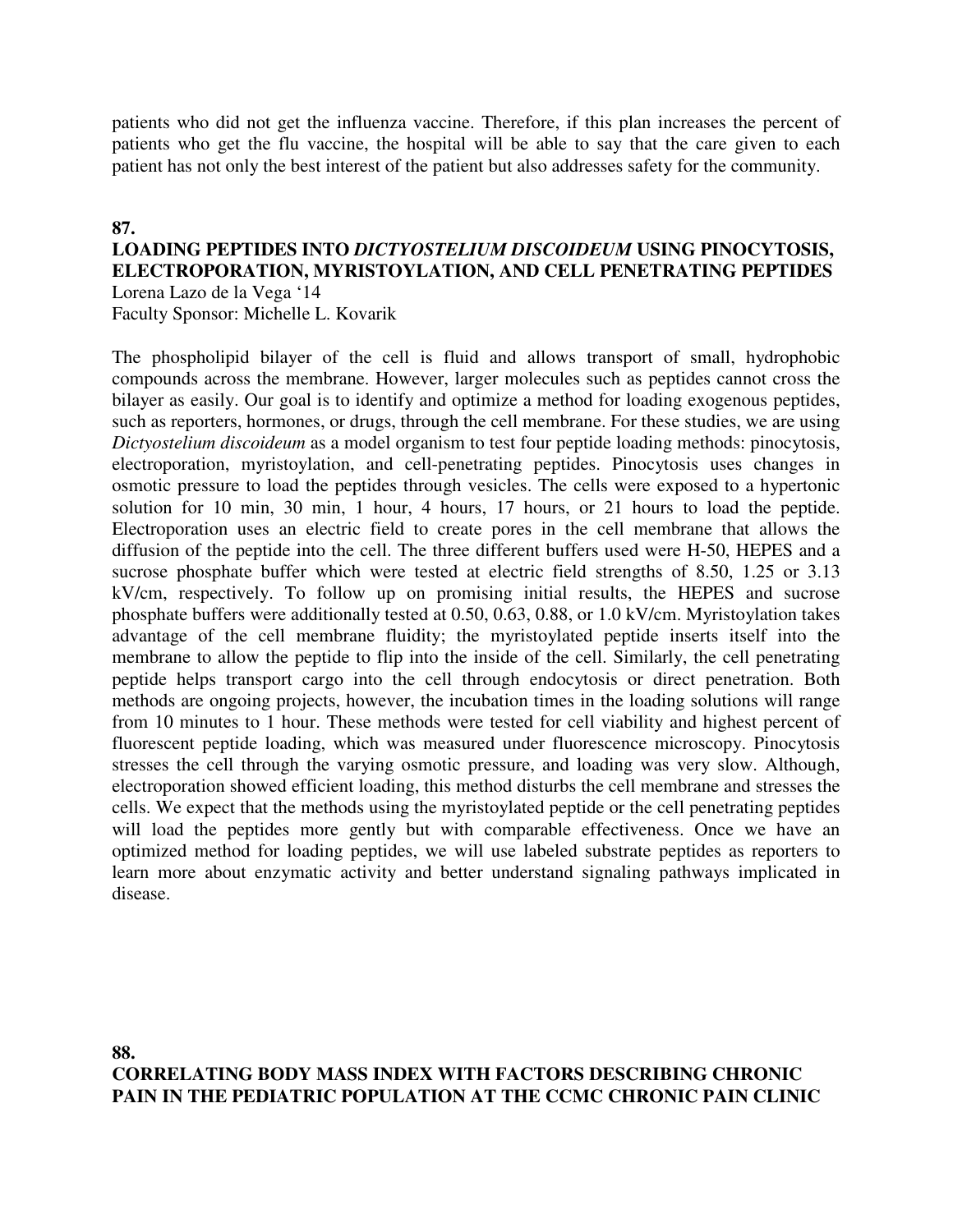Taylor Murtaugh '14 Faculty Sponsors: Sarah Raskin, Maryann McGuire RN, MPH, Jessica Guite, Ph.D., William Zempsky, MD., MPH., Ashley Panteleao, BA., James Santanelli, MPH, Connecticut Children's Medical Center

The research goal was to study the relationship between obesity and factors describing chronic pain in the pediatric population at the chronic pain clinic at Connecticut Children's Medical Center. The factors of interest included pain severity, pain frequency, pain burden, disability and catastrophizing and their correlation with obesity described through body mass index (BMI) percentiles. A retrospective chart review was done on 130 patients between the ages of 8-18 years old who received a multidisciplinary team evaluation between January  $1<sup>st</sup>$  and December 31<sup>st</sup> of 2013. Data including demographic information, height/weight/BMI/BMI percentiles, past medical history, sleep disturbance, school attendance, diagnosis, medical recommendations, and questionnaire scores was collected. Basic descriptive statistics were done in order to describe the sample population and correlations were investigated between BMI and BMI percentiles and patient's scores on questionnaires including the Pain Frequency-Severity Duration Scale (PFSDS), the Functional Disability Inventory (FDI), the Pain Catastrophizing Scale (PCS), and the Pain Burden Interview (PBI). The most common patient being seen at the pain clinic at CCMC can be described as a white adolescent female with less than one year of pain. Most patients at the clinic were experiencing head, abdominal/pelvic/flank, and back pain with 20.6% of the population experiencing widespread pain. The average BMI percentile for the population was 71.6 with 43.0% and 20.6% of the population falling greater than the  $85<sup>th</sup>$  and 95<sup>th</sup> percentile respectively. No correlations were found between BMI percentile and the pain questionnaire scores. Significant correlations were found between patients above the  $85<sup>th</sup>$  percentile and males and the Adolescent Pain Catastrophizing Scale (APCS)  $(0.310 \text{ p} < 0.05, \text{ n} = 46; 0.376 \text{ p} < 0.05)$ n=35). The percent of obese patients  $(20.6\%)$  at the CCMC pain clinic was seen to be slightly elevated in comparison to the national average (18%). It was concluded that being overweight and obese or a male in the chronic pain pediatric population may put one at risk for increased catastrophizing and clinical attention may need to be considered for this specific subset of patients in regards to catastrophizing.

## **89. SYNTHESIS OF DIBARRELANE: THE THREE MAJOR SYNTHETIC STEPS**  Taylor Murtaugh '14

Faculty Sponsor: Cheyenne Brindle

The focus is presenting the three major synthetic steps in synthesizing dibarrelane, work done by the Suzuki group in 2014. The synthesis of dibarrelane is of interest due to its highly symmetric cage similar to dodecahedrane and fullerene. In addition, dibarrelane can be used later to form other polycyclic hydrocarbons with D*5h-*symmetry and axial chirality. The first synthetic step forms the dibarrelane skeleton through an intramolecular reverse-electron-demand Diels-Alder (REDDA) reaction of a masked *o-*benzoquinone (MOB). After the skeleton is formed, a Clemmensen reduction is performed to from hydrocarbons from carbonyls. Lastly, a Barton decarboxylation is done in order to remove the primary alcohol, forming the final product of dibarrelane. The structure of dibarrelane was verified using its precursor due to the crystals of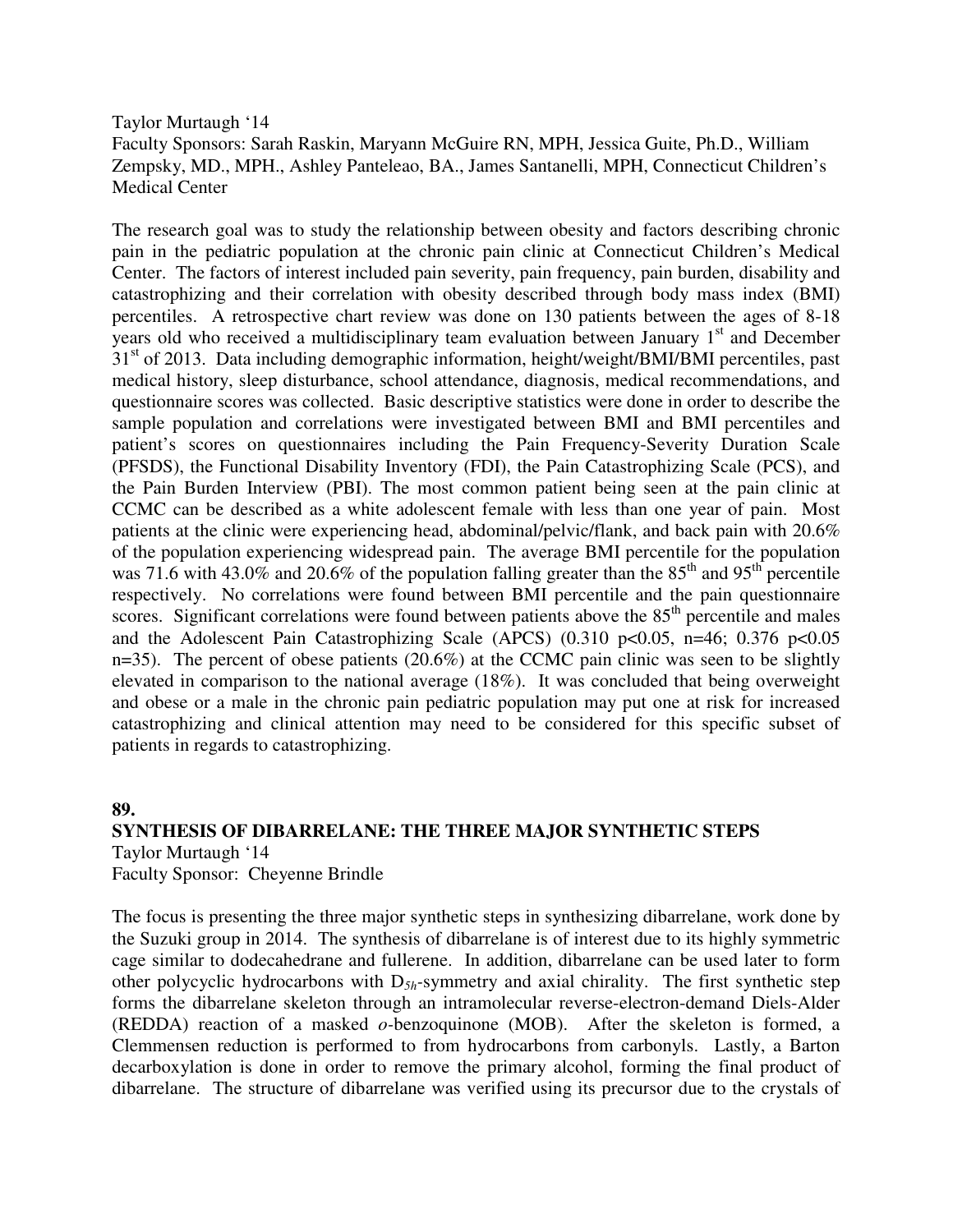dibarrelane not being suitable for x-ray analysis. Dibarrelane was determined to have a twisted skeleton due to diminished hydrogen diaxial interaction resulting in  $C_2$  symmetry rather than the expected  $C_{2v}$  symmetry. Overall, the Suzuki group was able to successful synthesize dibarrelane in three major synthetic steps in an overall scheme of eleven steps.

#### **90.**

# **IMPLEMENTATION OF ELECTRONIC HEALTH RECORDS' AFFECT ON PEDIATRIC RESIDENTS' LEARNING EXPERIENCE**

Selena Patel '15

Faculty Sponsors: Sarah Raskin, Maryann McGuire RN, MPH, Dr. Keri Wallace, MD, Rich Uluski, MD, Connecticut Children's Medical Center

The Electronic Health Record (EHR) is a technological advancement that is currently altering the delivery of healthcare worldwide. The implementation of EHR affords many benefits to both medical professionals and patients alike: EHR organizes, systematizes, and streamlines patient care. Many studies have looked at the impact that EHR has on delivery of patient care, patient satisfaction, quality and improvement in medicine; however few have looked at the impact that EHR has on the resident educational experience. The purpose of this study is to describe the impact that implementation of EHR had on the medical education of pediatric residents in the ambulatory setting.

Pediatric resident evaluations of their educational rotations are collected anonymously using the program, My Evaluations. Residents' evaluations are used that evaluate medical education and teaching of the rotations, during May 7, 2012 to October 22, 2012 (Pre-implementation Period), October 22, 2012 to April 5, 2013 (Implementation Period), or April 6, 2013 to September 22, 2013 (Post-implementation Period). Data obtained includes the responses from the following rotation evaluation questions: 1) Clinical teaching was provided by the supervising resident. 2) I was appropriately supervised by the attending. Two one-way analysis of variance (ANOVA) tests were run, for Question 1 and Question 2, to determine if there were any significant differences between the three time Periods. For Question 1's results, there was no significantly statistical difference of the resident's learning experience between the time Periods  $(F(2,133)) =$ 0.1835,  $p = 0.83$ ; for Question 2's results, there was also no significant statistical difference of the learning experiences between the time Periods  $(F(2, 133) = 0.8592, p = 0.43)$ . The reasons for insignificant changes between the Periods could be due to the small population size used and the narrow-valued scale used. Future studies should look abstract the residents' subjective "Additional Comments" (free text) for a descriptive analysis to report on more insight of their experience.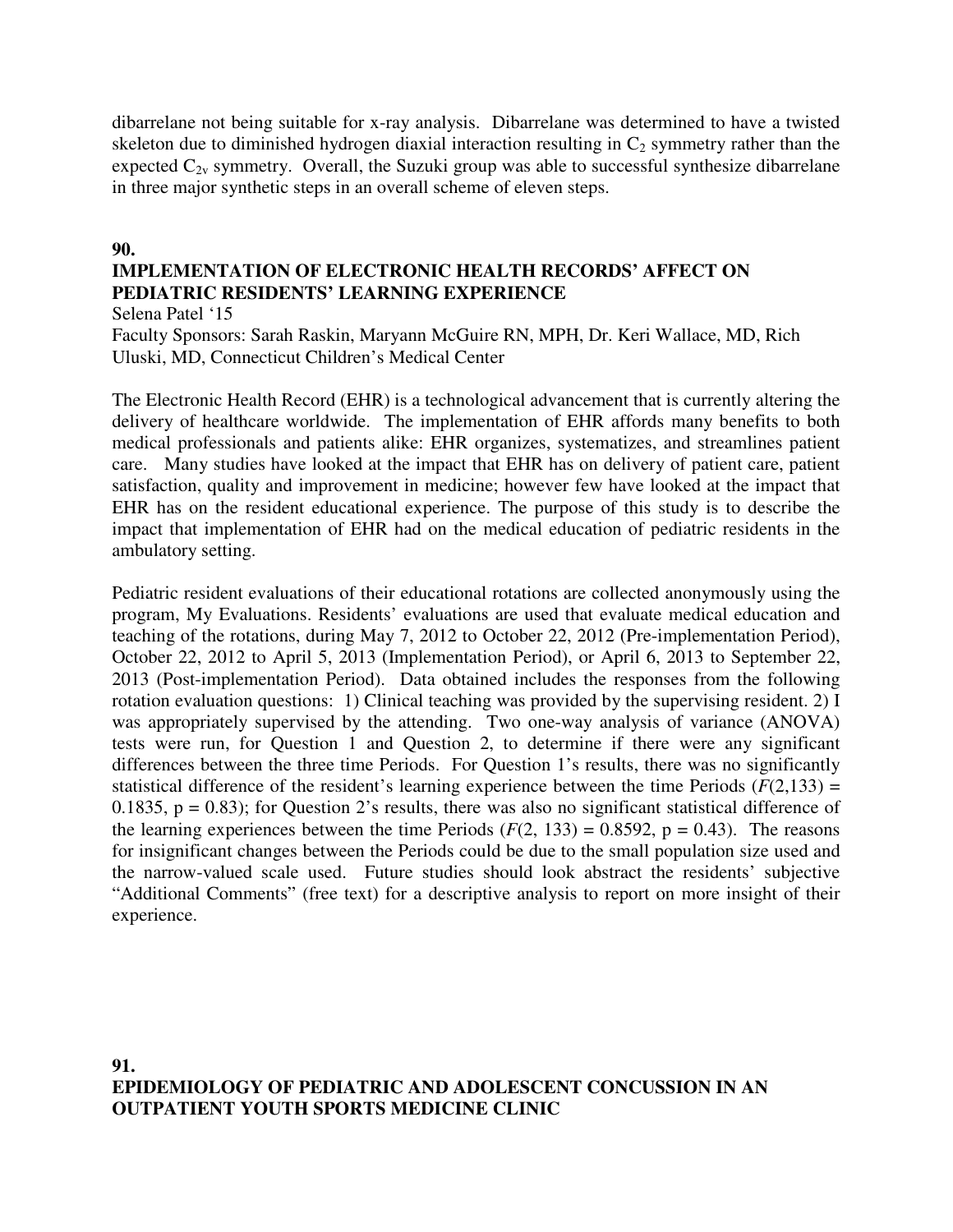Nick Pettinelli '15 Faculty Sponsors: Sarah Raskin, Maryann McGuire RN, MPH, Matthew Solomito, Connecticut Children's Medical Center

A large number of concussions, about 3.8 million, are estimated to occur in the U.S. alone from sport-related activities ranging from every experience level. While an expansive amount of literature exists regarding the nature of concussion in adults, comparably little has been done to research how these mild traumatic brain injuries manifest themselves in pediatric and adolescent athletes. This retrospective study examined 122 athletes ages 11-18 from the Elite Sport database who had received concussions from 2010-2012 playing football, hockey, lacrosse, soccer, and basketball. After comparing each sport to one another based on the symptoms present, the results suggest that youth lacrosse athletes express more difficulty with memory than soccer and hockey, while hockey players exhibited more irritability to stimuli than soccer players. Soccer players were also found to have a higher chance of developing headache symptoms post-concussion more than any other sport. These findings reveal more information about what is known of child and adolescent concussions, and may change the perspective of parents and medical professionals alike about the risks associated with select youth contact sports.

#### **92.**

# **CONNECTICUT TEEN MOTOR VEHICLE FATALITIES AND GRADUATED DRIVER LICENSING LAW NONCOMPLIANCE**

William Schreiber-Stainthorp '15

Faculty Sponsors: Sarah Raskin, Maryann McGuire RN, MPH, Brendan T. Campbell, MD, MPH, Connecticut Children's Medical Center

Motor vehicle accidents are the leading cause of death for American teenagers. The introduction of graduated driver licensing (GDL) laws has lowered fatal crash rates for teens, but thousands of teen drivers and their passengers die every year. The purpose of this study is to investigate whether, and to what extent, breaking graduated licensing laws increases the likelihood of driving fatalities for teenage drivers. Our hypothesis is that the majority of fatal crashes occur when GDL laws are broken.

We retrospectively analyzed data from all Connecticut motor vehicle deaths involving a teenage driver in the time period between August 2008 and December 2012. A master crash file was assembled based on information from the Department of Transportation, which provided the dates of fatal accidents as well as the dates of birth of those involved. In order to obtain supplementary information, records from the Office of the Chief Medical Examiner were obtained and studied in conjunction with news accounts and personal directories. Identifying information will be sent to the Department of Motor Vehicles (DMV), which in return will provide data on the licensing status of each teen driver involved in a fatal crash. Based the licensing data we obtain from the DMV, we will determine which drivers were in violation of GDL laws, which will allow us to calculate the fraction of teenage drivers subject to GDL laws who exhibited noncompliance at the time of their fatal crash.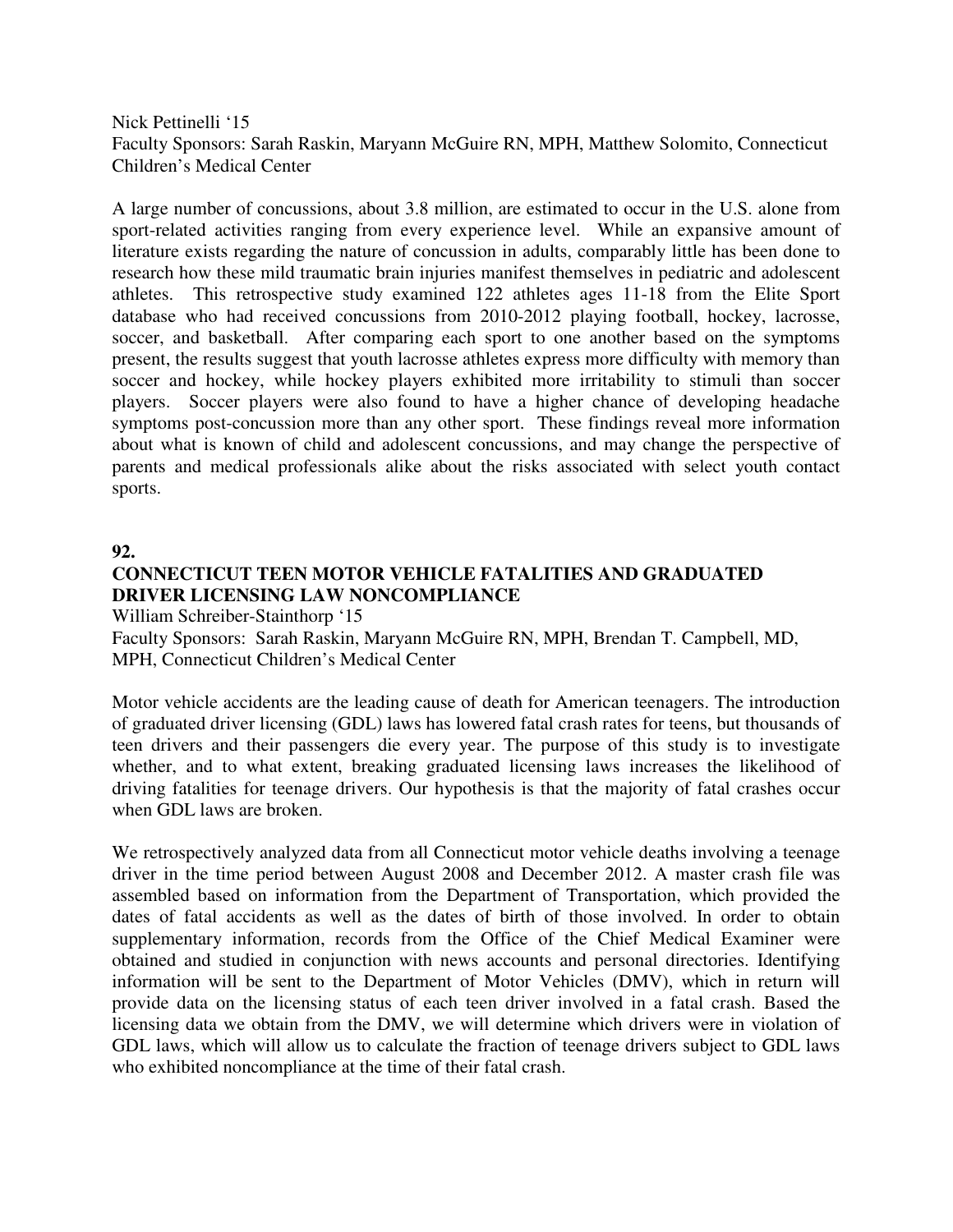#### **93.**

#### **PARENTAL OPINION ABOUT PEDIATRIC BIOSPECIMEN PERMISSION**

Julia M. Vresilovic '14

Faculty Sponsors: Alison J. Draper, Francis J. DiMario, Jr., M.D.; Pediatric Neurology, Division Chief Emeritus; Connecticut Children's Medical Center

*Background:* Patients' opinions about the informed consent process for biobank research has had limited review to determine when and how consent should be obtained from donors. The available literature has opinions predominantly from adults about their own biospecimens. This study focused on expanding the current consent opinion from a parental permission point of view. Our aim was to find whether or not one-general consent would be preferred over specific itemized permission decisions, and whether factors such as gender, race, or prior experience with consent would influence participants' opinions about obtaining biobank specimens for research. *Methods:* After IRB approval a prospective survey was completed of parents with children being treated at CT Children's Medical Center. The survey of 18 multiple choice and Likert scale questions was administered between the months of March to May of 2013, compiled and analyzed. *Results:* A convenience sample of 147 English comprehending parents volunteered to complete the survey. The majority of parents wanted to know who (79%), what (76%), where (73%), and how (74%) the sample was processed and further wanted to know to whom their child's medical history would be provided (84%). While 65% allowed general research on a blood sample, only 43% agreed to it for other tissue research, 35% for genetic-based research and 28% for stem cell research. Only half of those surveyed would allow unrestricted future research. While parent gender did not affect the consenting process both race and prior experience did. The white population compared to non-white was more likely to allow research  $(82\% \text{ vs. } 45\%, \text{ p} < 0.0001)$ , but both groups had similar concern for knowing who, what, where, and how the sample was processed. Consent for research in those who had previously given parental permission for research was  $81\%$  compared to 59% to those who had not (p < 0.003). *Conclusion:* While the majority of surveyed parents would allow for blood samples to be taken for research, the large majority of parents would prefer a more detailed consent noting what disease would be studied, who would do the research, where it would be done, and for how long the sample would be used. The survey showed both a population and experience bias. *Additional Work:* The survey of 18 multiple choice and Likert scale questions was translated into a Spanish equivalent. After IRB approval, it was administered to Spanish comprehending parents between the months of April and May of 2014. This additional data will help to target the large population of native Spanish speakers in the Hartford area. Since there was a found significance between the opinions of Hispanic and non-Hispanic parents in allowing general research (46% vs. 76%) this new data will allow for further racial comparison.

# **MATHEMATICS**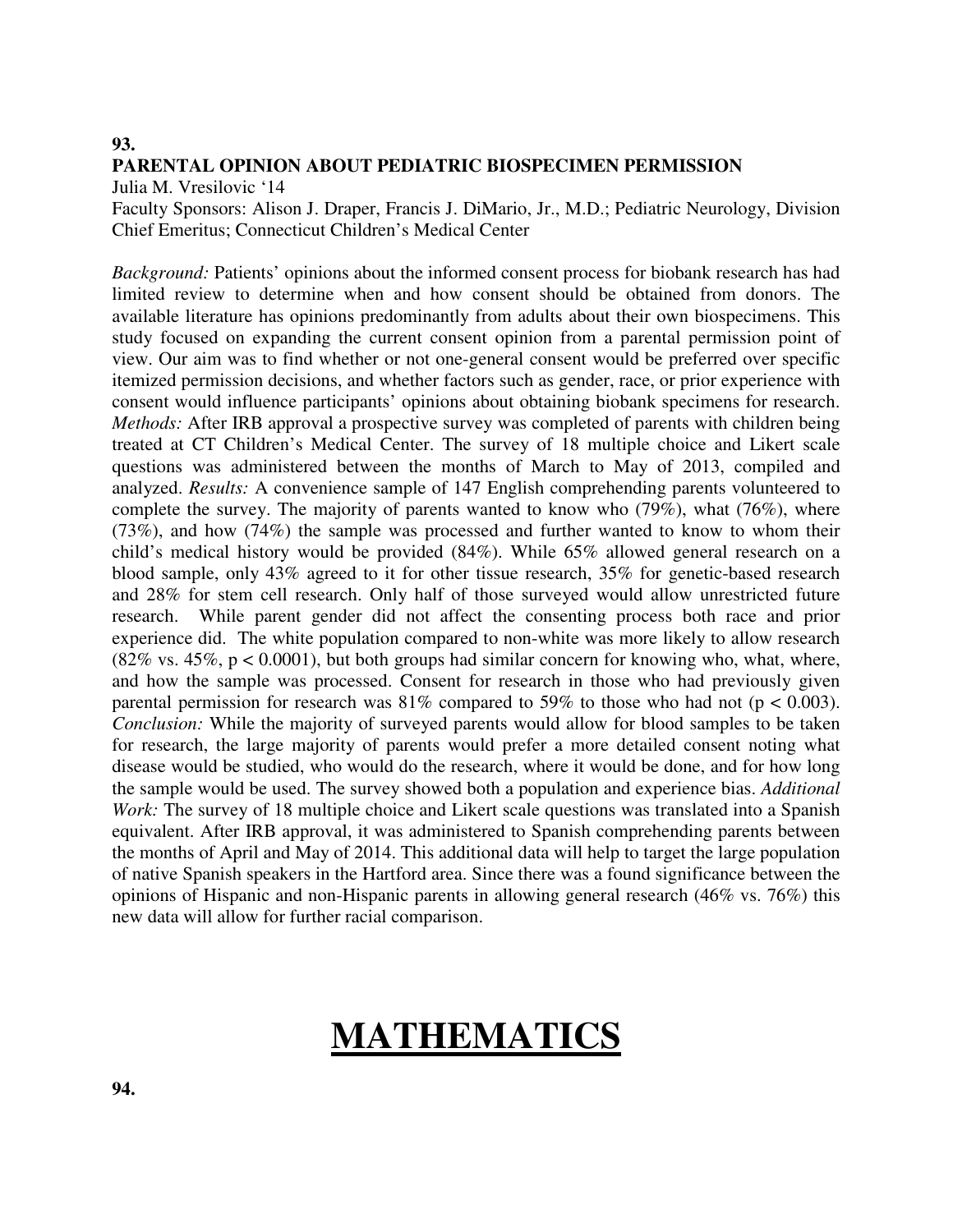#### **PRE-STORM ESTIMATION OF POWER OUTAGES USING STATISTICAL MODELS**

Pranav Bhandari '17, Subekshya Bidari '17 Faculty Sponsor: Alexandar G. Baldenko

Power outages are a major problem during the occurrence of a storm. Locations in Connecticut have experienced power outages of up to 11 days during past storms. During the power outages, the power company: Connecticut Light and Power (CL& P), has to make sure that the areas with power outages get the power back as soon as possible. For this they want to estimate the number of outages, Pre-estimation helps utility company to be prepared and maintain resources adequate for the restoration of power immediately after the storm and also finding the probability of damage to poles at some area help to relocate the poles to some other safer area. Mathematical model using regression techniques and past data can be used to predict the outages. First, a model was created to analyze the data, two different models generalized linear model and generalized additive models can be used with Poisson regression. The models were created using programming language 'R', where the accuracy of the model to analyze the data can be tested using its AIC (Akaike Information Criterion) value, which is a measure of the relative quality of the statistical model to see how accurately the model fits the data. A model with lowest AIC value was selected and used to predict the outages by dividing the data into train and test sets. The model was then developed on the train data set was used to predict and the number of outages for the test data set. The accuracy of prediction was tested using MSE (Mean Squared Error), where MSE = $\sum$ (actual outcome – predicted outcome)<sup>2</sup>. This testing is also called the kfold test where the data set is divided into k parts and each part is tested and average MSE is calculated. The model for which the average MSE is lowest is our preferred model for prediction.

# **NEUROSCIENCE**

#### **95.**

# **THE EFFECTS OF ALCOHOL CONSUMPTION ON PROSPECTIVE MEMORY IN COLLEGE STUDENTS**

Sharmy Dhaliwal '16 Faculty Sponsor: Sarah Raskin

Prospective memory is the ability to remember to perform an action at a designated time in the future. This study examines the effects of alcohol use on prospective memory in college students by looking at the correlation between alcohol consumption and students' performance on the Memory for Intentions Test (MIST). Participants answered questions regarding the frequency of consumption, the number of drinks consumed, the effects consumption may have had, and other substances used. They were also asked to provide a daily breakdown of how much was consumed to determine if they were binge drinkers and what their maximum and minimum levels of consumption were. Following these two tasks, participants completed the MIST, where they were asked to perform certain tasks at designated times. The MIST tested for their responses using time intervals, event-based cues, time-based cues, action-based cues, and verbal-based cues. Depending on the results, methods for improving prospective memory in college students may be developed and consumption levels which cause impairment may be determined.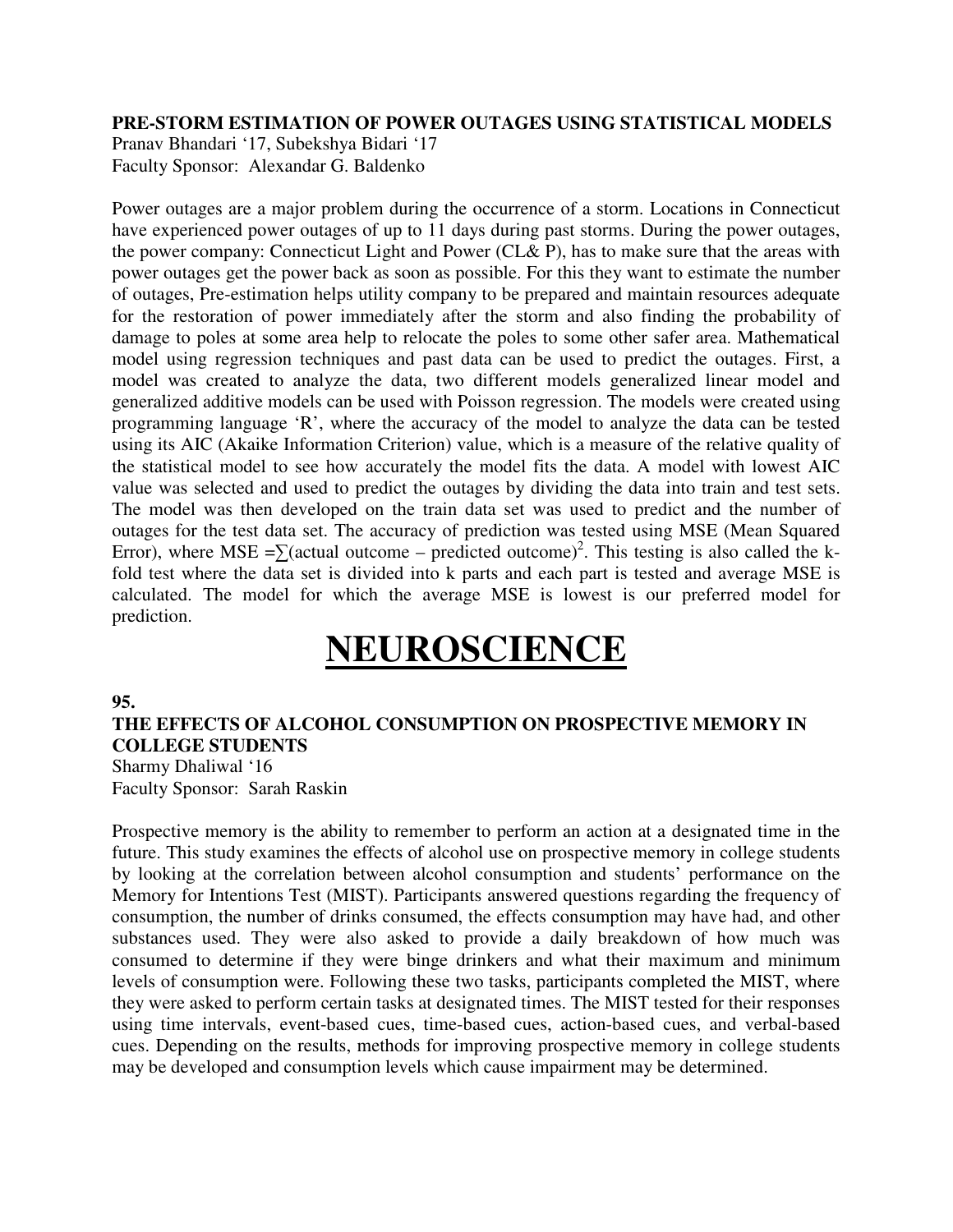# **96. SEX-DEPENDENT EFFECTS OF THE KETOGENIC DIET IN THE EL MOUSE MODEL OF AUTISM AND EPILEPSY**

Jessica Fortin '14 Faculty Sponsors: Susan Masino, David Ruskin

BACKGROUND: Autism spectrum disorder (ASD) is a developmental disorder that affects at least 1 in 88 children. The disorder is characterized by behaviors such as deficits in sociability, communication, and increased self-repetitive behavior. Children with autism often have seizures, making epilepsy a common comorbidity with autism. The ketogenic diet (KD) is a metabolic therapy high in fats and low in carbohydrates and proteins that is used in the treatment of childhood epilepsy, and previous studies of a strict KD in animal models of autism or epilepsy have elucidated beneficial effects of the diet. The effect of a KD on behavioral characteristics of autism has never been tested before in EL mice, which was recently discovered to be a model of combined autism and epilepsy. The goal of the current study was to evaluate the effect of a strict KD on weight and blood markers as well as autistic behaviors of both sexes in the EL mouse model of autism.

METHODS: We investigated the effect of a strict KD on weight and blood markers as well as autistic behaviors in male and female EL mice and a control strain of mice. We obtained weight and blood data before dietary treatment and after three weeks on the KD or control diet (CD). When the mice reached eight weeks of age we used an established battery of tests aimed at analyzing sociability (three-chamber time and social approach), communication (social transmission of food preference), and self-repetitive behavior (single and three-chamber grooming). Student t-tests and ANOVA with post-hoc analyses were used where appropriate.

RESULTS: Sex differences in blood chemistry and behavior were noted in EL mice. Both male and female EL KD-fed mice had increased ketone levels compared to their EL CD-fed counterparts. EL KD-fed females exhibited decreased glucose levels compared to EL CD-fed females but this effect was not seen in males. Female mice displayed beneficial behavioral effects of the KD in some tests, but no effects were seen in EL KD-fed males.

CONCLUSION: Our study suggests that behavioral differences in the EL strain on a strict KD could be due to sex differences in blood glucose and ketone levels. The EL mice also produced mixed results on behavioral characteristics of autism as assessed by the current battery of tests. Further study is necessary to characterize this mouse model and the effect of the KD. Other rodent behavioral studies should also take care to analyze sex differences in their data.

**97. OBJECTIVE CLASSIFICATIONS OF THE DRINKING BEHAVIOR OF COLLEGE AGED STUDENTS**  Sarah Isaac '14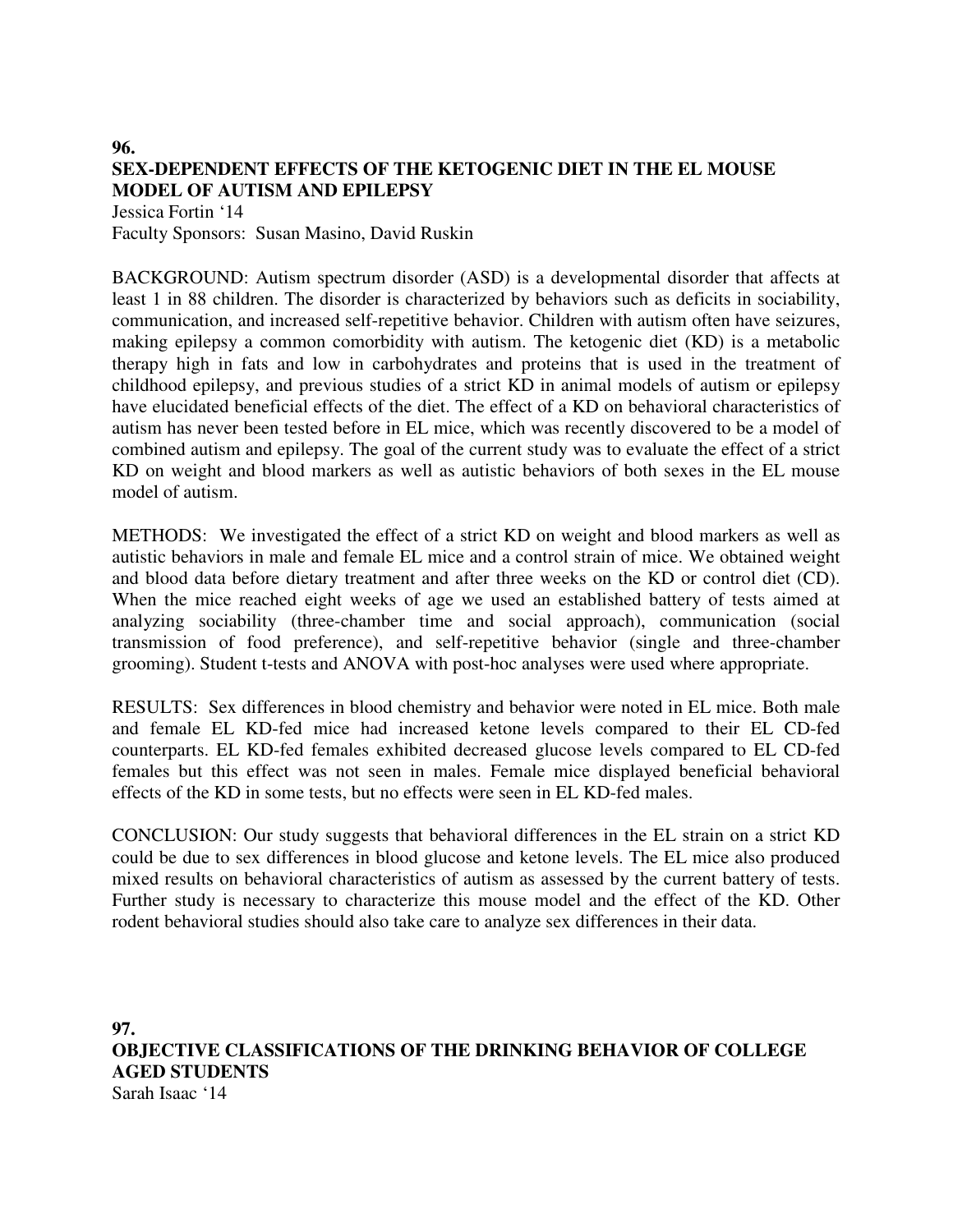Faculty Sponsors: Alexander Baldenko, Sarah Raskin

The purpose of the Brain Alcohol Research in College Students study is to evaluate drinking trends, memory and cognition in young adults, 18 to 25 years of age. As part of this study more than 1000 first year college students were tested using a battery of computerized cognitive and memory tasks. Each of these participants were retested their junior year using exactly the same battery of tests. Previously, students were categorized into subjective groups based on drinking behavior, and analyses were performed in order to determine meaningful differences between groups. In this study, a zero-inflated Poisson generalized linear model as part of the R package crimCV objectively classified individuals into new groups, which were the subject of analyses. It was determined that these groups showed significant differences on measures of impulsivity. This may be useful in determining the underlying causes of problematic drinking behavior and help to target specific groups for intervention.

#### **98.**

## **RELATIONSHIP BETWEEN PHYSIOLOGICAL AND CLINICALNMEASURE OF PROSPECTIVE MEMORY IN INDIVIDUALS WITH TRAUMATIC BRAIN INJURY AND HEALTHY ADULTS**

Navneet Kaur '12, Consuelo Pedro '15, Erin Aisenberg '16, Tessa Bloomquist '16 Faculty Sponsor: Sarah Raskin

Prospective memory (PM) requires the ability to form and later realize intentions that are delayed over time (Einstein & McDaniel, 1990). The purpose of this experiment was to examine the underlying brain activity related to PM using an event-related potential paradigm (West & Ross-Munroe, 2002) compared to a clinical measure, the Memory for Intentions Screening Test (MIST) (Raskin, Buckheit, & Sherrod, 2011) in both healthy adults (HA) and individuals with traumatic brain injury (TBI). Results revealed that individuals with TBI performed significantly worse than HA on all variables of the MIST and also showed reduced amplitude on ERPs that have been associated with intention formation and intention retrieval when compared to HA. In addition, total score on the MIST was related to variables associated with attention retrieval. Overall, these findings suggest that individuals with TBI have deficits in PM compared to HA and that the MIST may be a valid measure of underlying brain processes in PM.

#### **99.**

#### **THE MEMORY FOR INTENTIONS SCREENING TEST**

Constance Ky '17, Rey Llena '15, Jennifer Reavis '17 Faculty Sponsor: Sarah Raskin

The Memory for Intentions Screening Test (MIST) is a 24 minute long test, designed to be a clinical measure of prospective memory. It has been proven effective in discerning differences among subjects with various neurological conditions, such as traumatic brain injury and multiple sclerosis. It is able to test prospective memory through time versus event cues and action versus verbal responses. For some instances, as in a hospital clinic, 24 minutes is too long to spend on one test. Therefore, the goal of this research was to shorten the MIST in a way that was still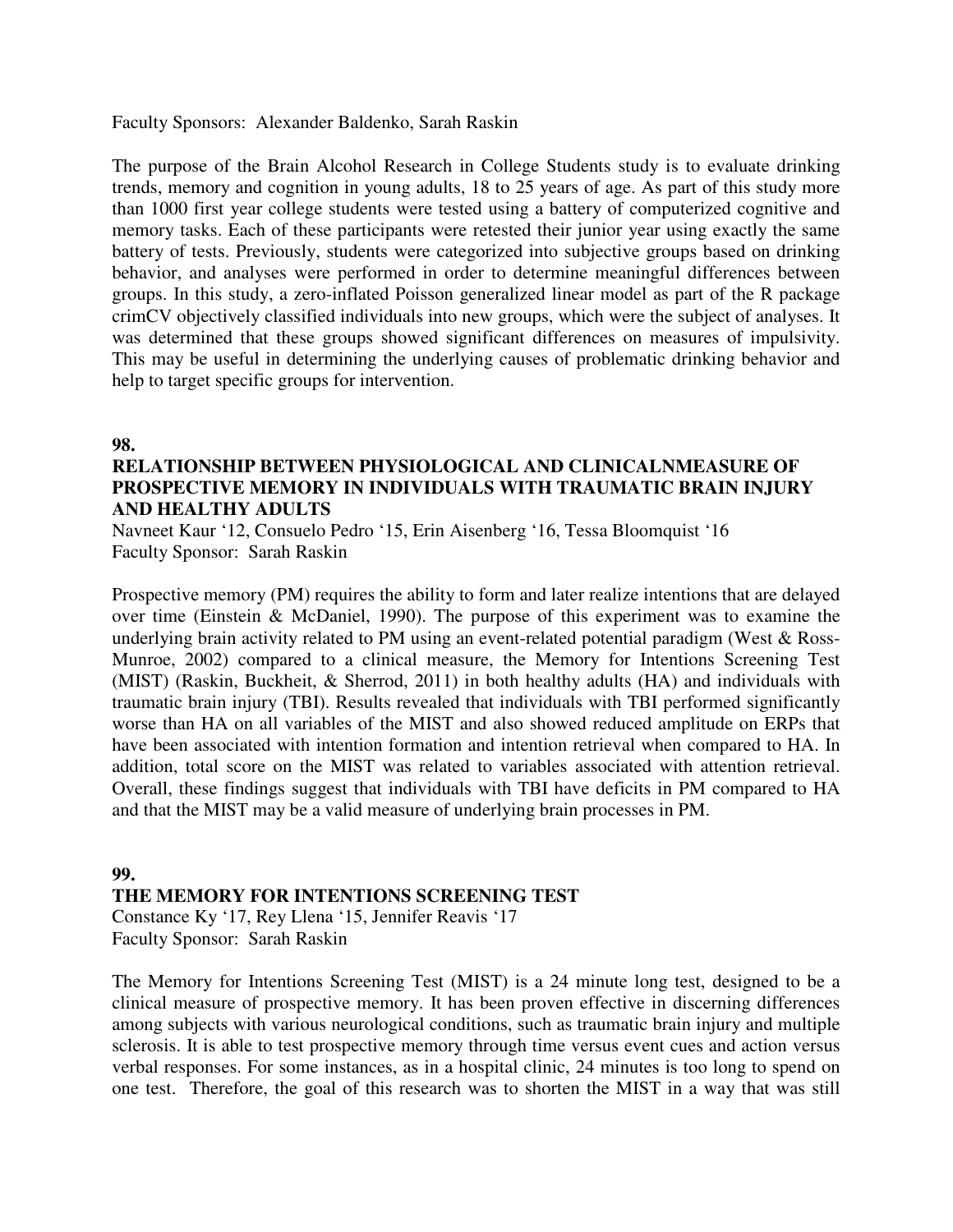effective in measuring prospective memory. The new version places a greater emphasis on comparing time versus event cues because action versus verbal responses tended to give similar results. The shortened test is twelve minutes in length, and shows promise in giving accurate prospective memory results compared to the results from the original, 24 minute long MIST.

#### **100.**

# **ANALYZING THE EFFECTS OF WILD-TYPE GLIAL CONDITIONED MEDIA MOLECULAR WEIGHTS ON SH-SY5Y CELLS**

Francesca Marino '16 Faculty Sponsor: William H. Church

Various studies have concluded that there are direct correlations between neuronal degradation and rates of neurodegenerative disorders; Parkinson's Disease is a primary example of such a disorder. Recently, astrocytes have been shown to produce a protein secretion that has been strongly associated with increased rates of neuronal apoptosis. In an effort to enhance understanding of the molecular basis of this secretion, Amicon Ultra Centrifugal Filters were used to separate the astrocyte conditioned media (ACM) based on molecular weight. The ACM was separated into fractions that contained substances less than 50 kilo-daltons  $(kD<sub>A</sub>)$ , and less than 100 kDA. SH-SY5Y human neuroblastoma cells were treated with either regular cell culture media, ACM, ACM ( $50kD_A$ ), or ACM ( $50kD_A$ ) for 24 hours. The cells were stained with a live cell/dead cell assay to establish cell viability. Cells were counted using the images observed under the Nikon light microscope. The average dead to total cell ratios were calculated for each treatment level and compared using statistical t-tests. Results showed a significant difference between the regular media, as well as the wild-type glial cell media, and the  $\langle 100 \text{kD}_A$  treatment. This suggested that the apoptosis-inducing factor in the astrocyte secretion has a molecular weight of less than  $100kD_A$ , but more than  $50kD_A$ . At this point, further studies are recommended to determine the implications of these results in Parkinson's Disease.

#### **101. ANALYZING THE POLY-(I:C) MOUSE MODEL OF AUTISM**  Michelle Murphy '14

Faculty Sponsors: Susan Masino, David Ruskin

Autism spectrum disorder (ASD), commonly referred to as autism, is a neurological disorder that is characterized by the core symptoms of impairments in sociability and communication, as well as restricted and repetitive behavior. Autism-like symptoms are seen in the poly-(I:C) mouse model, developed based on epidemiological observations that immune challenges during pregnancy increases the risk of autism in offspring. Poly-(I:C) is a synthetic analog of double stranded RNA that acts as a viral mimic to induce an immune response without an active infection. When a pregnant mouse is exposed to poly-(I:C), it causes maternal immune activation (MIA) which releases pro-inflammatory factors and activates immune cells in the decidua. These changes, along with other alterations in maternal endocrine factors, alter fetal development resulting in adult offspring demonstrating the core symptoms of autism. This study attempted to reproduce the MIA model in mice for use in dietary anti-ASD treatments. Timed pregnancies in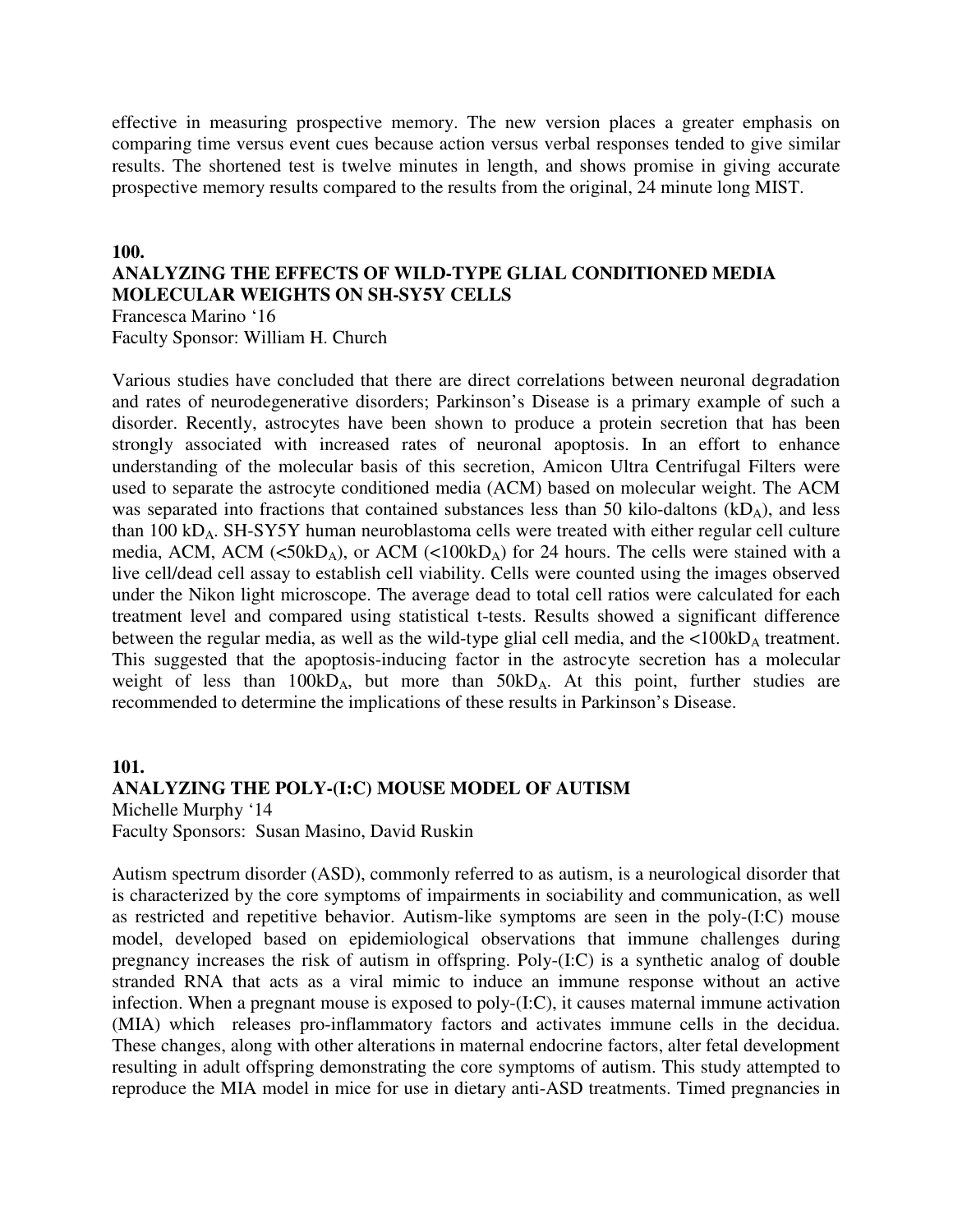C57Bl/6 mice were determined by the presence of a vaginal plug. The pregnant mouse was left undisturbed until E9-10, when pregnancy was confirmed by weight gain. Pregnant mice were injected with 5mg/kg of either poly-(I:C) or saline on E10.5, E12.5, and E14.5. Behavioral testing on MIA (n=11) and control (n=3) offspring was conducted at eight weeks of age. MIA offspring were not social and had high self-directed behavior, although they performed well in a communication test. Comparisons with control mice were hampered due to the small number of subjects. Experiments will proceed with some future MIA offspring receiving experimental diets.

#### **102.**

#### **THE EFFICACY OF VARIOUS WELL PLATE COATINGS IN CULTURING, TREATING, AND STAINING HUMAN NEUROBLASTOMA CELLS**

Sheila Njau '17, Thomas Naragon '17 Faculty Sponsor: William H. Church

A significant aspect of successful cell culture is choosing the optimum substrate onto which the cells adhere during the course of the experiment. The purpose of present experiment is to determine which type of substrate coating was most effective for culturing SH-SY5Y cells. SH-SY5Y cells (human neuroblastoma cells) were grown on Nunclon delta-coated or poly-D-lysine coated 24 well plates as well as a 6 well Biocote-coated plates. Cells were then treated with hydrogen peroxide for twenty four hours. Cell viability was determined using two different fluorescent staining methods: an ethidium bromide/calcien AM live cell/dead cell assay or the Hoechst 33342 assay. Cells were counted from three images per well from photographs taken using a fluorescence microscope and the average number of the cells was used to determine cell death ratios. Coatings were evaluated based on reproducibility of the hydrogen peroxide data as well as overall morphological of the cells at the end of the treatment period.

#### **103.**

#### **PURINE DETERMINATION BY HPLC**

Jake Rubin '15, Amina Kureshi '16 Faculty Sponsor: William H. Church

Purine neurochemistry had been implicated in the therapeutic effect of the ketogenic diet (KD). A high performance liquid chromatography (HPLC) method for determination of purine compounds in discrete brain regions was developed. Separation parameters were optimized for the quantification of adenosine, guanine, hypoxanthine, inosine, uric acid (UA). The HPLC method was evaluated based on limits of detection, sensitivity, and reproducibility. Representative samples from a KD brain sample and a control sample are presented. Knowledge of the effect of the ketogenic diet on purines levels in the brain will be used to further investigate the mechanism of the anticonvulsant effects of KD in the brain.

**104. THE EFFECTS OF EVEN- AND ODD-NUMBERED MEDIUM CHAIN TRIGLYCERIDE KETOGENIC DIETS ON AUTISTIC BEHAVIORS IN A MOUSE MODEL**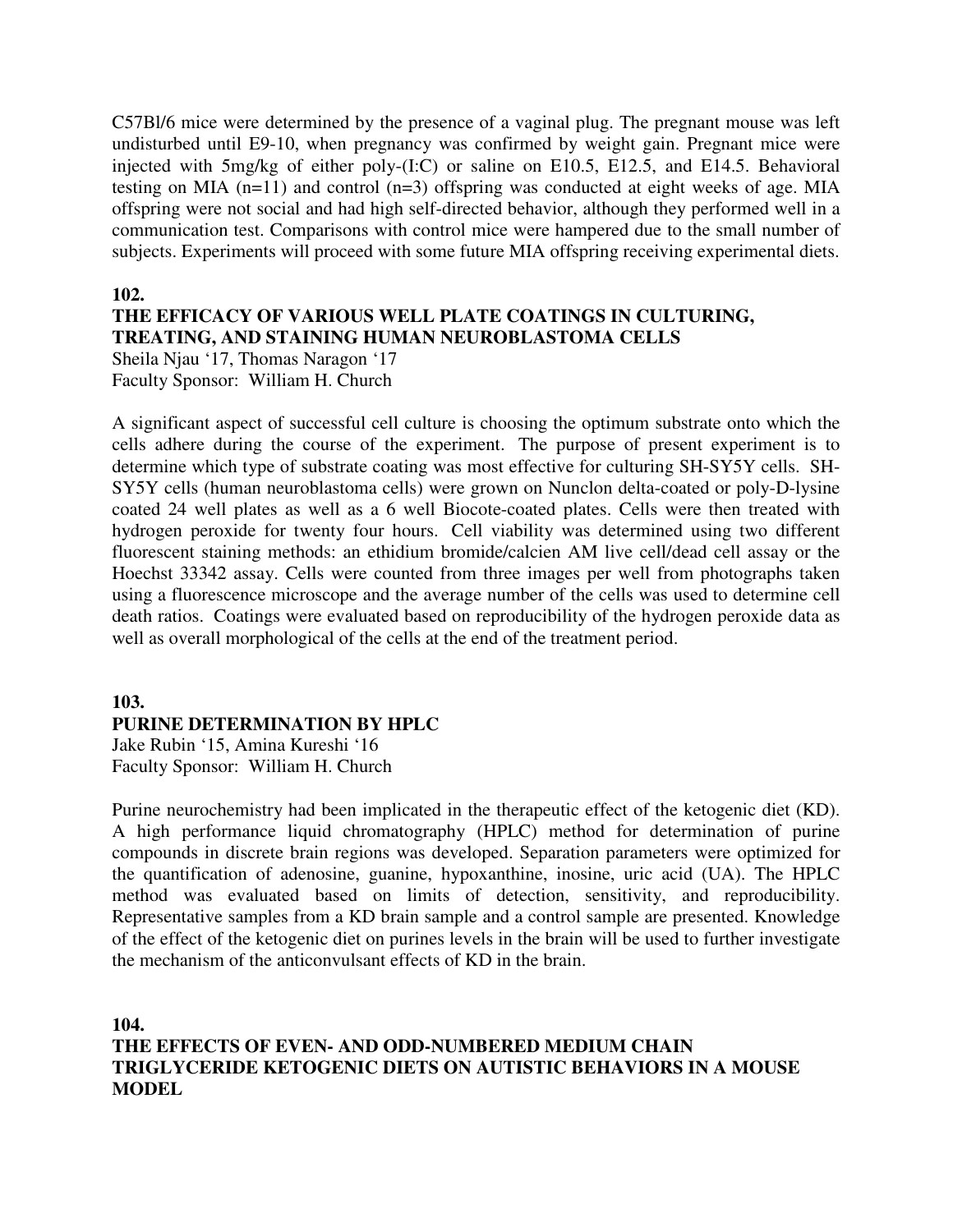### Lisa Saa '14 Faculty Sponsors: Susan Masino, David Ruskin

A ketogenic diet (KD), which has restricted carbohydrates, sufficient protein, and a very high fat content, causes the body to switch from a glucose-based metabolism to a ketone-based metabolism. The KD has been effective at reducing seizures in epileptic patients. Autism is comorbid with epilepsy and characterized by restricted and repetitive behaviors, low sociability, and deficits in communication. A strict version of the long-chain triglyceride (LCT) KD has been effective at reducing autistic symptoms in BTBR T+tf/J, an autistic model of mice. However, a more moderate and clinically relevant version of the LCT KD has been shown to be ineffective in this model. Recent studies suggest that a KD derived primarily from medium chain triglycerides (MCTs) will effectively reduce the severity of autistic symptoms. A MCT KD may cause an increase in ketone bodies, acetyl-CoA, ATP, and level of ketosis similar to a LCT KD. However, MCTs are hydrolyzed faster than LCTs and provide more kilocalories per gram of fat, allowing it to maintain clinical relevancy. Furthermore, only odd-numbered MCTs are anaplerotic substances, meaning that the metabolites of the Krebs cycle are refilled. Thus, the goal of the study was to determine a) the role of anaplerosis on ketosis and the KD and b) if either even- or odd-numbered MCTs can result in a beneficial alleviation of autistic symptoms in mice.

BTBR T+tf/J mice were given one of the following metabolic treatments for three weeks: pellet chow (control), pellet chow balanced with 17% cellulose, 17% heptanoic acid KD (oddnumbered MCTs), and 17% octanoic acid (even-numbered MCTs). A battery of behavioral tests was given in order to quantify the core symptoms of autism, including deficits in sociability, communication, and motor control as well as self-directed repetitive behaviors. Furthermore, glucose and ketone blood analysis were conducted in order to elucidate the mechanisms of the diet.

The mice in the pellet control group did not clearly exhibit autistic behaviors as expected, primarily in the three-chamber test for sociability and self-directed repetitive behavior. However, the heptanoic and octanoic treatment groups spent significantly more time engaged in frontal contact than the cellulose control.

The results of the current study are conflicting and inconclusive. The effect of even- and oddnumbered MCT KDs should be investigated and expanded further in order to understand the impact of this metabolic treatment on alleviating autistic symptoms.

# **PHYSICS**

**105. THE RADIO SKY**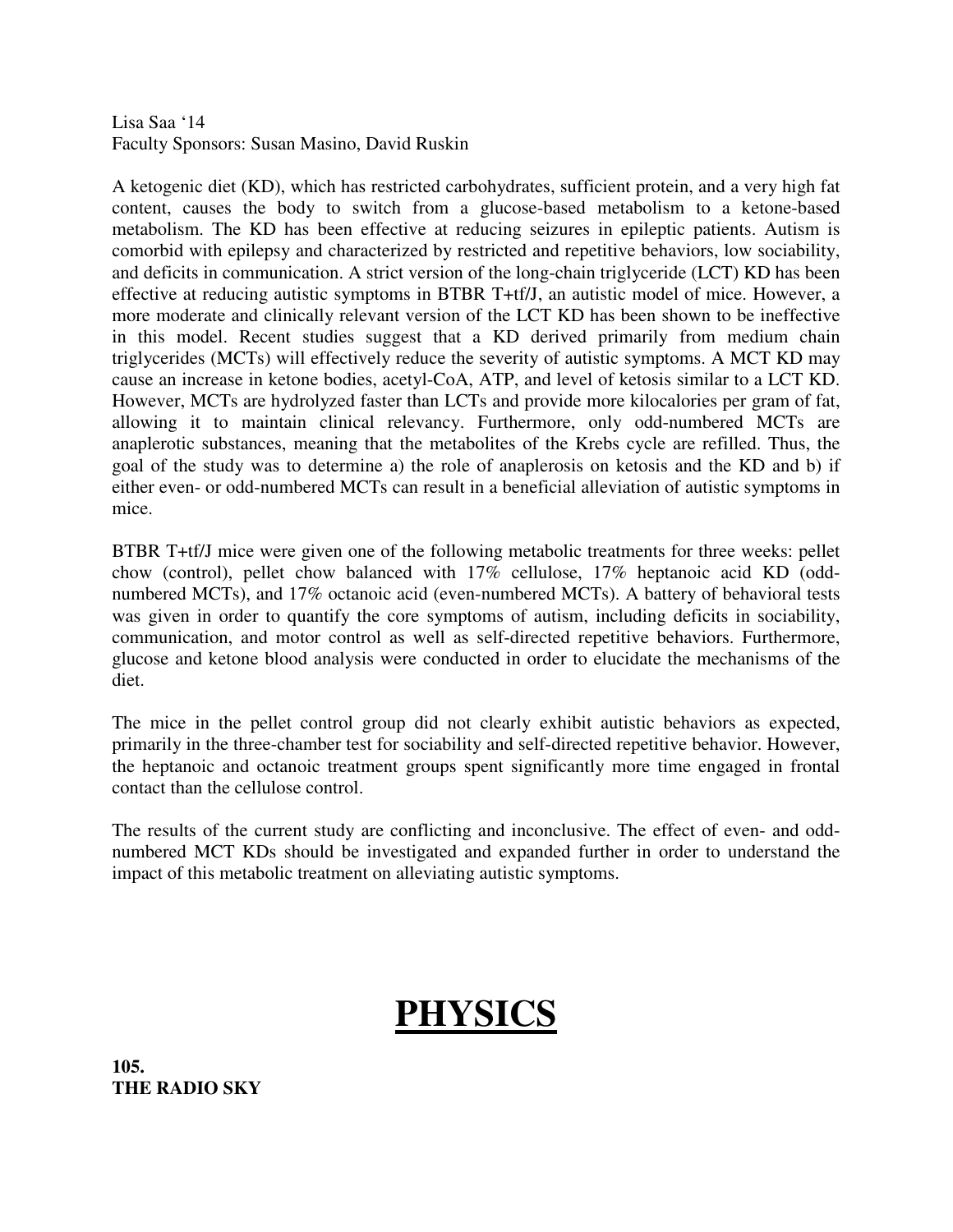Chris Buesser '14 Faculty Sponsor: Barbara Walden

We examine a number of objects in the sky with a 2.3 meter radio telescope in the 1420MHz range. We will look at emission spectra of a number of strong radio emitters in the sky and look for anything out of the ordinary. We examine the sun, Andromeda, a number of pulsars, and a number of messier objects.

# **106. VERY LOW FREQUENCY RADIO ASTRONOMY**

Derek DeCagna '14 Faculty Sponsor: Barbra Walden

Very Low Frequency (VLF) radio astronomy was explored throughout the course of this semester in an attempt to monitor solar flare activity. Our investigation began with the construction of a VLF antenna through which we were able to observe and record emitted radio signals. Methodology included Fast Fourier Transform (FFT) signal analysis through both a complex signal analyzer and standard computer sound card. Consequently, the detection limits of our VLF antenna are now known, we have tested and acquired too distinct methods of sampling and analyzing data, and have gained insight into the field of radio astronomy for future research.

#### **107.**

## **SOLAR ENERGY DIFFUSION AND EFFECTS ON CLIMATE CHANGE**  Bobby Tella '17

Faculty Sponsor: Mark P. Silverman

Compared to the past couple of millennia, the Earth's mean surface temperature has been exceptionally high in the  $20<sup>th</sup>$  and  $21<sup>st</sup>$  centuries. Much of this is due to the fact that there has been an absurd escalation of greenhouse gases in the atmosphere that trap heat energy within Earth. By studying measurements of solar energy diffusion, the trends of climate change can be viewed and analyzed. It is not useful information to just know that the average temperature is rising in a given area, therefore many directions of data analysis are taken in different regions of the world (urban and rural). The changes in both mean surface temperature and maximum surface temperature over the months and years are analyzed through line graphs and histograms. The results based on New York City data have shown that the mean surface temperature per month has, in fact, increased at a steady rate of about 0.169 degrees Celsius per year after the year 1900. In the past seven years (2007-2013) graphs showed that it has increased at an even higher rate, of about 0.360 degrees Celsius per year. The maximum surface temperature of each month in New York increased at a similar rate of about 0.179 degrees Celsius per year from 1900 to 2013. Also, many urban temperatures of large cities proved to experience larger maximum temperatures than rural areas. The data concludes that the Earth will most likely continue to warm up enough to create some severe physical geographical changes by the end of the century, but what is of the most immediate concern are the cities, which are basically oversized crucibles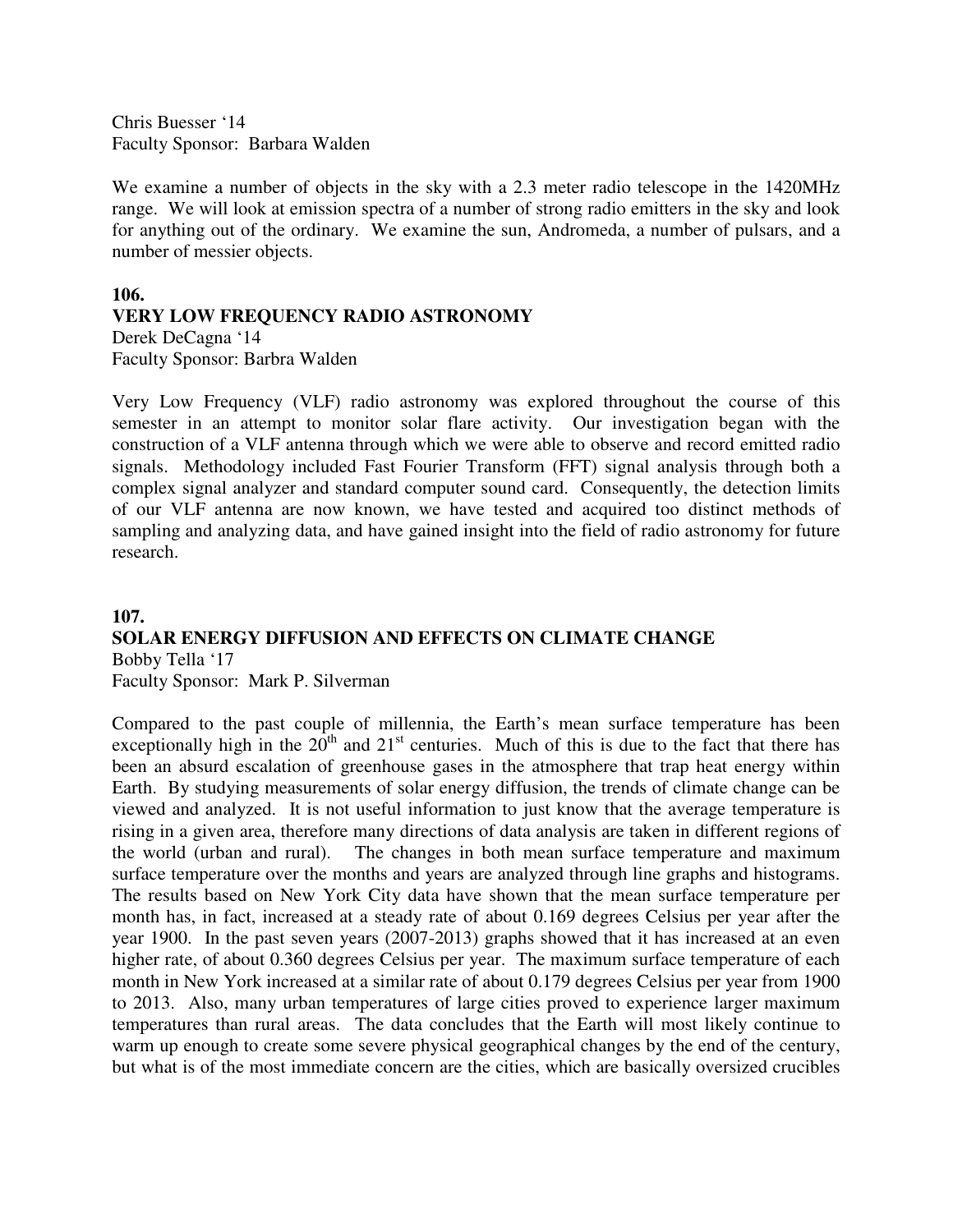with large towers, pavement and overpopulation. Immense heat waves and health concerns are expected to rise in cities and cause deaths within the next decade.

# **PSYCHOLOGY**

#### **108.**

### **LEARN 2 LEARN: A METACOGNITIVE INTERVENTION**

Taylor Godfrey '14, Melva Lopez '14

Faculty Sponsors: Dina Anselmi, David Reuman, Hartford Magnet Trinity College Academy (HMTCA)

Self-regulated learning is comprised of motivation, cognition, and metacognition. This study aimed to improve eighth grade social studies students' self-regulated learning and academic performance through the implementation of an intervention into their social studies curriculum. The intervention centered on exposing students to the different dimensions of metacognition (i.e., comprehending and being able to control one's own cognitive processes) based on research findings that showed a link between metacognition and academic performance (Dignath & Büttner, 2008; Kistner et al., 2010). The intervention was designed to foster the students' knowledge and use of metacognitive strategies through group work and cognitive discussions based on the research by Paris & Paris (2001). Four eighth-grade history sections taught by one teacher and two sections taught by a second teacher participated in the study. Three sections were randomly assigned to the intervention group and the other three to the control group. All students completed pre- and post-testing qualitative and quantitative measures of metacognition. In addition, student performance was evaluated in terms of overall changes in grades from the first to third marking period. As predicted, the experimental group showed an increase in metacognition assessed through qualitative and quantitative measures. There was no effect of the intervention on student performance; however, both the qualitative and quantitative measures of metacognition were positively correlated with course grades.

#### **109.**

#### **THE CULTURAL CHANGE IN COLLEGE STUDENT LANGUAGE**

Louise Balsmeyer '14, Taylor Godfrey '14, Connor Proctor '14, Annie Scalambrino '14 Faculty Sponsor: Dina Anselmi

Research has shown that language can define and separate subcultural groups within a single culture. Research shows that the use of language among American college students differs between social and academic terms. This study investigated the Trinity College students to see if their use of language regarding social and academic terms differed from that of Trinity College faculty. We hypothesized that students and faculty would use similar language for academic terms and different language for social terms. We surveyed 205 students and 41 faculty members about their language use and found that student and faculty language is most similar for academic terms and most different for social terms. We believe the reason there is less difference for academic terms is that faculty and students interact in a setting where those terms form a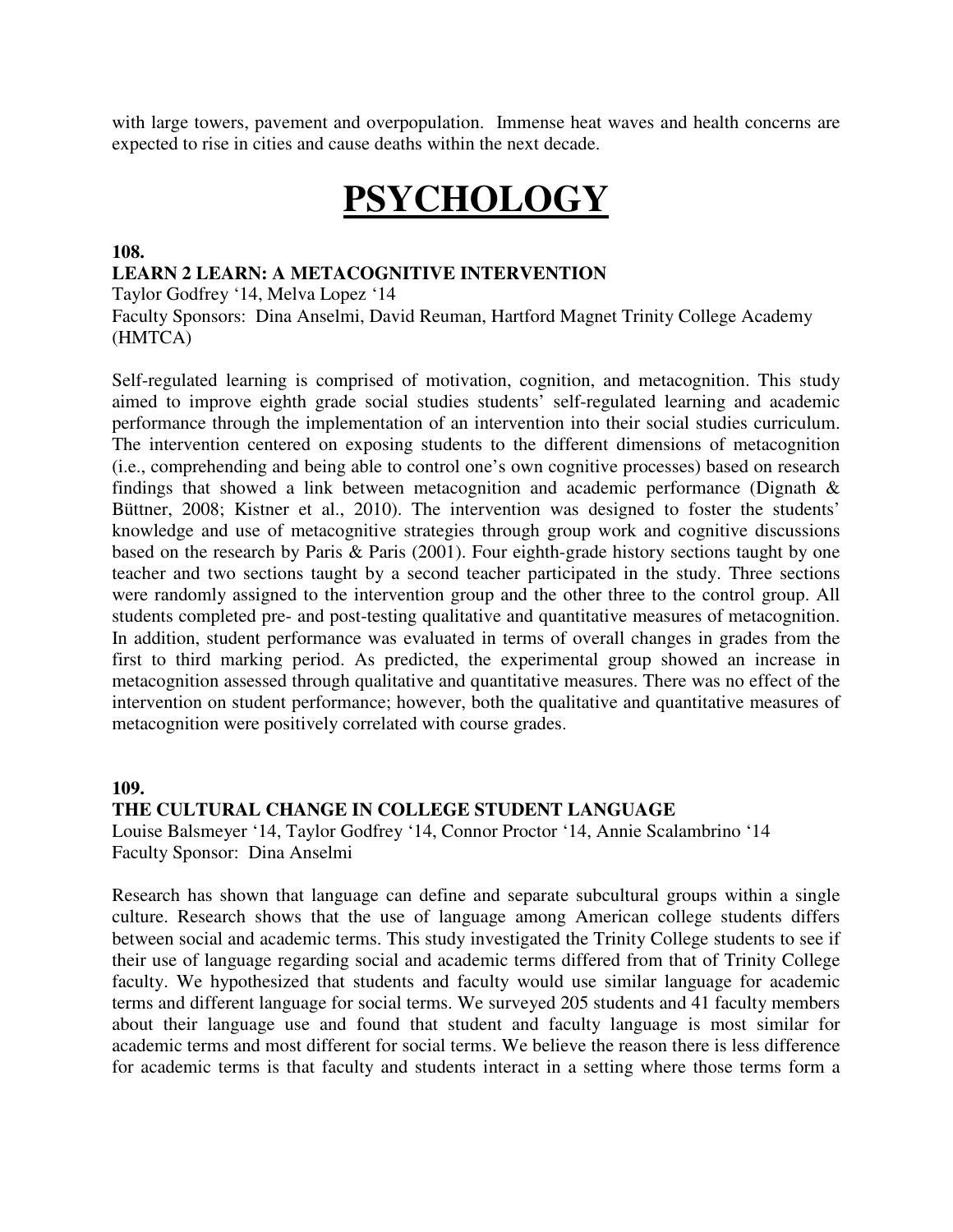common bond. On the other hand, the greater difference in social terms can be attributed to the lack of social interactions that would lead to similar knowledge of a "Trinity social vocabulary".

## **110. SECOND AND FIFTH GRADE CHILDREN'S ATTITUDES TOWARDS AUTISM SPECTRUM DISORDERS (ASD)**

Louise Balsmeyer '14 Faculty Sponsor: Dina Anselmi

Since the implementation of the Individuals with Disabilities Education Act (IDEA) in 2004, students diagnosed with mental disabilities have been mainstreamed into classrooms with nondisabled students. Research has shown that children who are diagnosed with mental disorders are subject to high rates of stigmatization and bullying. This study examined attitudes of  $2<sup>nd</sup>$  and  $5<sup>th</sup>$ grade students about autism spectrum disorders (ASD). The aim of this study was to reduce the stigma associated with autism by conducting an educational program that addressed mental health, mental disorders, and ASD. Seventy-two children enrolled in two  $2<sup>nd</sup>$  grade (35) and two 5<sup>th</sup> grade classrooms (37) from an elementary school in Hartford, CT participated in the study. All classrooms were shown a 4-minute video depicting a child exhibiting positive and negative ASD behaviors. Once participants viewed the video, they completed three measures: the Adjective Checklist (AC), Friendship Activity Scale (FAS), and the Bryant Empathy Index (BEI). Two days later, one classroom of each grade level received an educational program about autism, while the other two classrooms maintained their normal schedules. After the educational program was presented, all classrooms were again tested on these measures. Students exposed to the educational program were found to have more positive attitudes towards children with autism than the students who did not receive the program.

#### **111.**

#### **THE EFFECTS OF EXERCISE ON STATE AND TRAIT ANXIETY**

Lauren Blau '14 Faculty Sponsor: Randolph Lee

Exercise has been shown to have a significant impact on mood, anxiety, and stress as well as overall health in adults. The present study sought to determine the impact of aerobic physical activity on state versus trait anxiety in college students. Using Spielberger's State-Trait Anxiety Inventory as a measure, 18 college-aged students enrolled in the Fitness I courses at Trinity College were measured at three points in the Spring 2014 semester. The expectation was that physical activity would have a greater impact on reducing levels of state anxiety than trait anxiety, compared to a control group. The results of this study suggested that there were no significant differences in levels state versus trait anxiety over the course of the 8-week period. There was also no significant reduction in overall levels of anxiety over the 8-weeks. There was, however, a significant reduction in overall anxiety levels after one exercise session. Possible reasons for these findings and implications for future research are discussed.

#### **112.**

#### **COLLEGE STUDENTS' PERCEIVED RISKS OF ECSTASY USE AND THE STATE OF**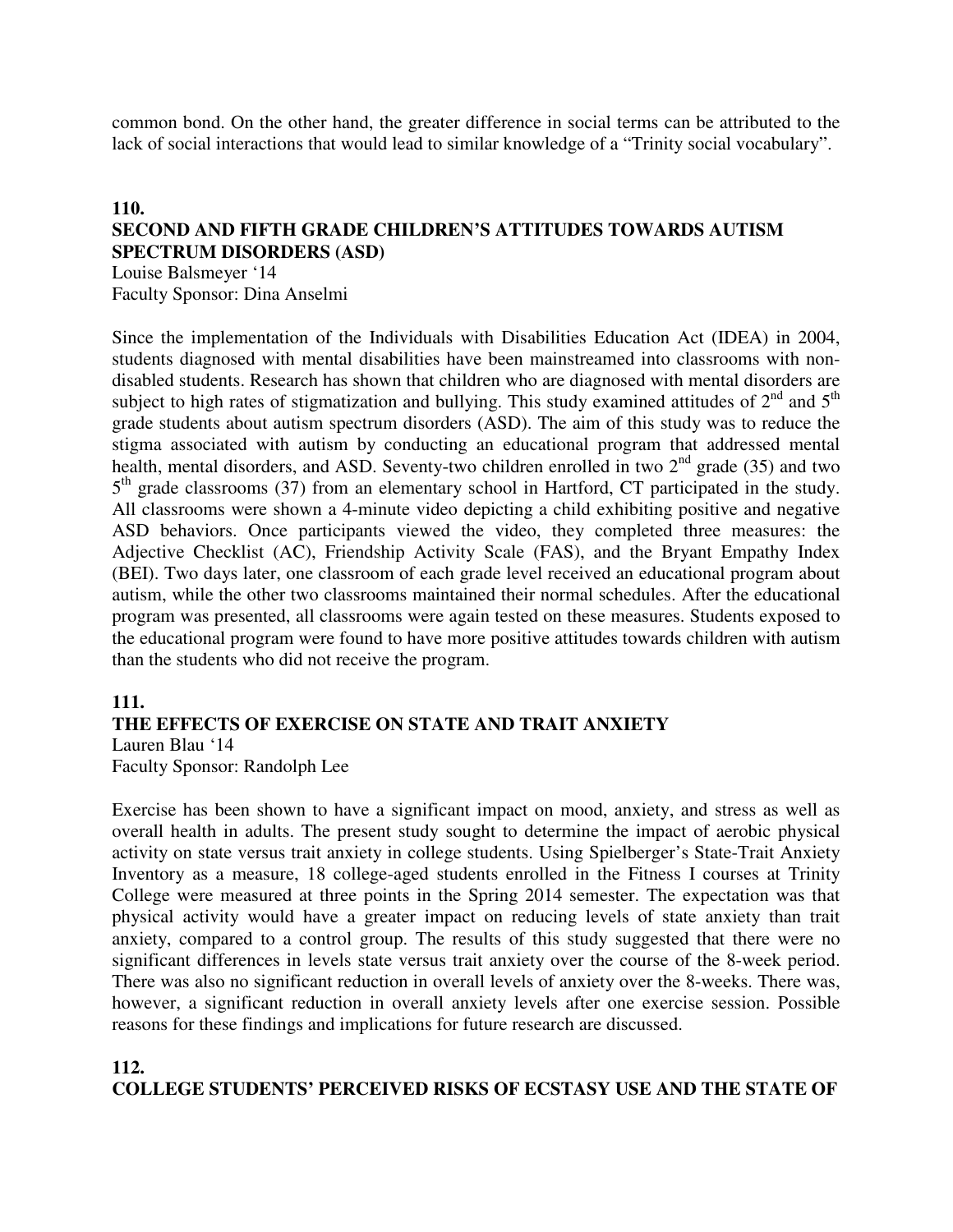#### **ECSTASY PREVENTION**  Maria Young '14 Faculty Sponsor: Laura Holt

National statistics reveal a startling trend concerning ecstasy use among high school students, with over 5% of  $10^{th}$  graders and 8% of  $12^{th}$  graders reporting lifetime use (Dennis & Ballard, 2002). Ecstasy use among college students is even higher, with some studies reporting rates up to 10% (Boyd et al., 2003). Although previous research has documented the prevalence and predictors of ecstasy use, there is a limited understanding of how college students' perceptions of risk related to ecstasy use are formed. A focus group was conducted using a sample of Trinity College students. In addition, a brief online survey was administered to high school health educators across Connecticut. Findings revealed that participants' perceptions of the risks of ecstasy were limited, nonspecific and largely shaped by their peers and media, as opposed to previous health education. In addition, only a subset of drug prevention programs taught in high schools across Connecticut addressed ecstasy and most health educators did not endorse using nationally recognized evidence based programs.

## **113.**

# **THE EFFECT OF PARENT RELATIONSHIPS ON INIMATE RELATIONSHIPS IN COLLEGE STUDENTS**

Midge Daniel '14, Maria Young '14, Polly Maroni '15, Melody Fulton '15, Ashley Ravesloot '15 Faculty Sponsor: Dina Anselmi

Parent and child relationships have long-term implications that may affect various aspects of a child's life. Research suggests that this relationship is one indicator of how well children are able to connect with others later in life. The nature of the parent-child relationship can effectively shape children's views of what constitutes a healthy intimate relationship. The current study examined students' relationships with their parents and how the nature of that relationship influences students' romantic relationships. Students were surveyed from all four classes at Trinity College. We hypothesized that those who have a more positive relationship with their parents (both mom and dad) would have a more positive view on romantic relationships. There was a positive correlation between the student's perceptions of their relationship with mom and their relationship with dad, but mom and student relationships were more positive than dad and student relationships. Students whose parents weren't divorced had higher MSIS scores than those whose parents were divorced, and additionally for those whose parents were divorced, dad and student relationships were significantly more negative.

## **114. THE CONTENT AND MALLEABILITY OF COLLEGE STUDENTS' PERCEPTIONS OF NON-PRESCRIPTION STIMULANT USE**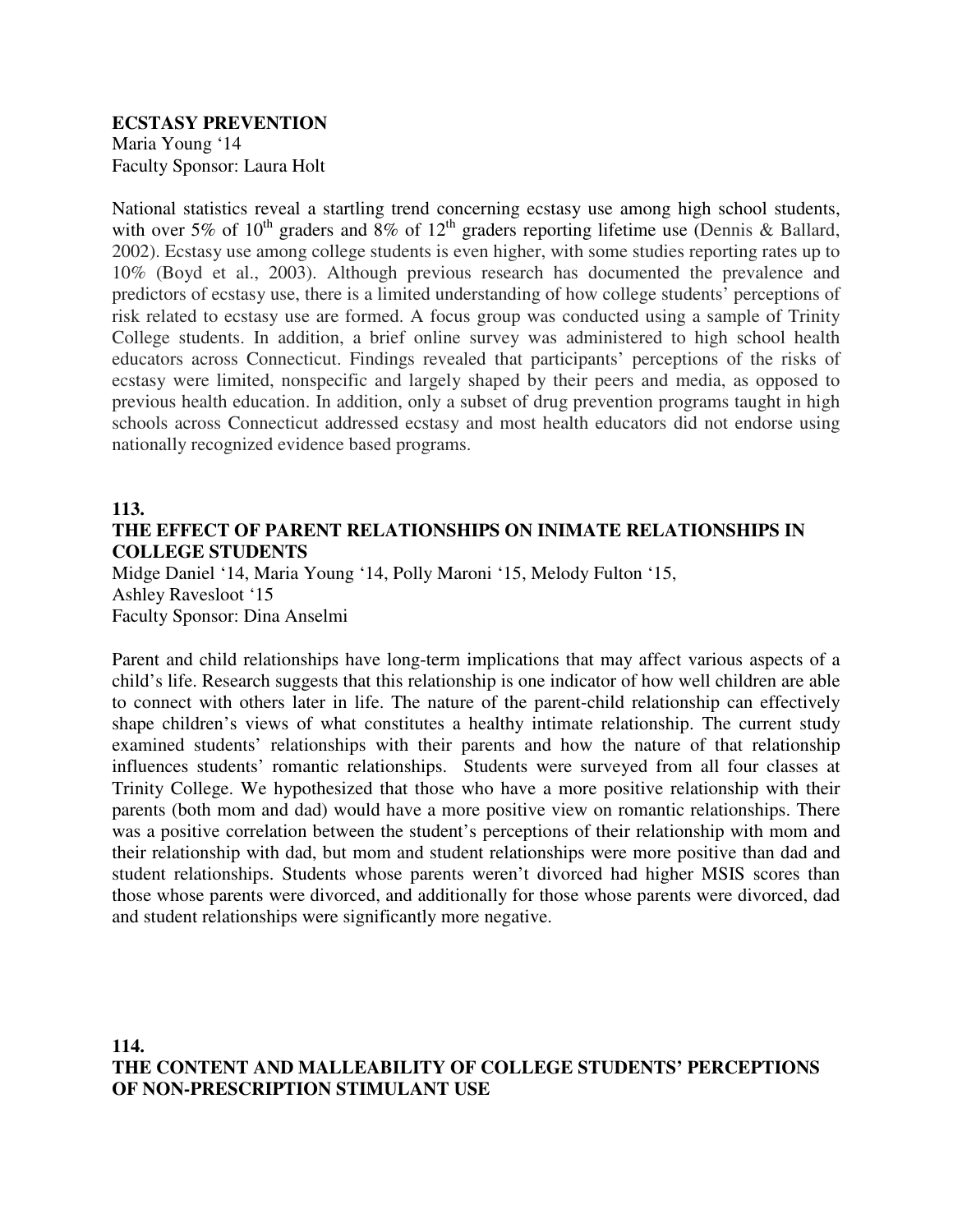Henry Eff '14 Faculty Sponsor: Laura Holt

There has been an increase in non-prescription stimulant use (NPSU) among college students over the last ten years, with prevalence rates as high as 35% in some samples (Looby et al., 2013). Despite the prevalence of NPSU on college campuses, no studies have explored students' attitudes about prescription stimulants in a qualitative manner, so as to understand students' spontaneous associations with these substances. Moreover, no previous research has explored the extent to which participating in a survey about potential negative consequences of NPSU might change students' perceptions of, and their behavioral intentions towards NPSU. 241 students (66% female) participated in our confidential, online survey. 37% of the sample endorsed NPSU; as hypothesized, this subset of the sample reported more positive associations (and fewer negative associations) with prescription stimulants compared to the rest of the sample. Although participants did not evidence more overall negative imagery for prescription stimulants at the end of the survey as hypothesized, there was a significant increase in the number of specific negative health consequences identified at the end of the survey as compared to the beginning. Future research should explore whether the identification of more specific negative consequences related to NPSU is associated with lower risk for eventual NPSU or cessation of NPSU.

# **115. ROMANTIC RELATIONSHIPS AND CULTURAL IDENTITY**

Moe Khine '15, Daniel Luke '14, Malcolm Williams '14 Faculty Sponsor: Dina Anselmi

The purpose of this study was to investigate the associations between cultural identity and the perception of parental influence on romantic relationships. Our sample was 110 Trinity College students (25 male, 81 female, and 4 no response). Ninety-seven participants were American and 16 were non-American. Our first hypothesis predicted that individuals categorized as collectivist would report higher parental influence on romantic relationships than those who were categorized as individualist. Our second hypothesis predicted that the scores of the communal orientation scale (a measure of individual's beliefs of the importance of other peoples' needs and feelings), would be positively correlated with the perception of parental influence on romantic relationships. Our third hypothesis predicted that parents would influence the romantic life females more than males. Our fourth hypothesis predicted that non-American participants would have a higher parental influence than American participants. We found a positive correlation between communal orientation and parental influence, confirming our second hypothesis. There was no significant correlation between an individual's parental influence on romantic relationships and their cultural orientation (individualism/collectivism rating), between gender, or between nationality (American/non-American). The confirmation of our second hypothesis suggests that participants who are communally oriented (take into consideration needs and feelings of others) have a high degree of parental influence on their romantic relationships.

## **116. MINDFULNESS AND ITS ABILITY TO ALLEVIATE STATE AND TRAIT ANXIETY IN COLLEGE STUDENTS**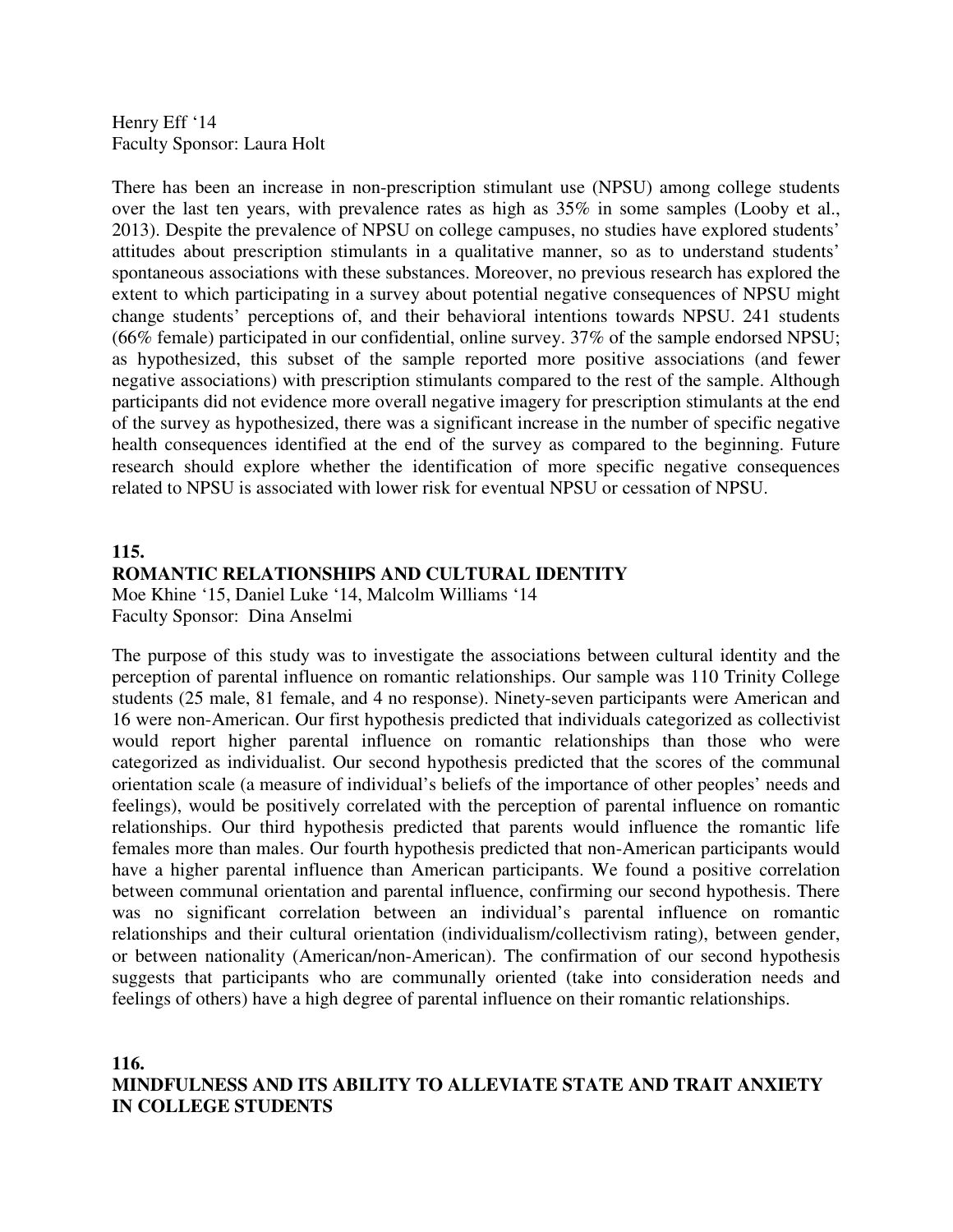Kaity Mascioli '14 Faculty Sponsor: Randolph Lee

Society today puts extreme pressure on individuals to take on a magnitude of daily responsibilities in order to be successful. We are pushed beyond our limits both mentally and physically, which results in heightened state and trait anxiety. Adopting the theory of mindfulness teaches us to live in the present moment and not criticize our thoughts (Bormann et. al, 2013). The current study tests the effects of daily mindfulness meditation on state and trait anxiety as measured by the State-Trait Anxiety Inventory. Participants were Trinity College students that engaged in formal meditation sessions twice a week, but maintained the practice on their own every day. Students completed the State-Trait Anxiety Inventory before the first session began and after their sixth session. The inventory was also given before and after the fourth session. Based on past research, it was hypothesized that the participants that engaged in daily mindfulness meditation for six weeks would have a reduction in trait anxiety when compared to the control group. It was also hypothesized that the participants would see a reduction in state anxiety when measured before and after the meditation session. If mindfulness meditation is proved to be a significant reduction method for state and trait anxiety, this easy to learn lifestyle can be an effective alternative to medication.

### **117. PSYCHOLOGICAL AND DEMOGRAPHIC PREDICTORS OF NON-PRESCRIPTION STIMULANT EXPECTANCIES AND MISUSE IN COLLEGE STUDENTS**  Constance Minot '14 Faculty Sponsor: Laura Holt

Rates of non-prescription stimulant use (e.g., Adderall, Ritalin, Concerta) among college students are increasing. Accordingly, researchers have begun to identify psychological characteristics (e.g., depression, anxiety, stress, internal restlessness, expectancies) and demographic characteristics (e.g., gender, SES, Greek life participation) that place some students at greater risk for stimulant misuse. The current study aimed to add to the existing literature by replicating previous findings showing links between certain demographic and psychological factors and non-prescription stimulant use (NPSU). We also explored a possible relation between perceived peer norms around NPSU and participants' NPSU. Two hundred and forty five college students (63% female, 80% White/non-Hispanic) completed the online survey. Results showed a positive correlation between cognitive enhancement expectancies and anxiety and arousal expectancies and NPSU. Anxiety symptoms, but not depressive symptoms or stress, were a significant predictor of NPSU. Although internal restlessness did not predict NPSU, it did predict positive expectancies (i.e., cognitive and social enhancement), suggesting that internal restlessness might be a useful construct in predicting who is at risk for NPSU. Finally, students' reported percentages of how many students they believe to be using stimulants recreationally was positively correlated not only with their positive expectancies, but also with a higher frequency of NPSU.

**118.** 

**DO STATISTICS COURSES AFFECT CRITICAL THINKING ABILITY AND USE OF HEURISTICS AND BIASES?**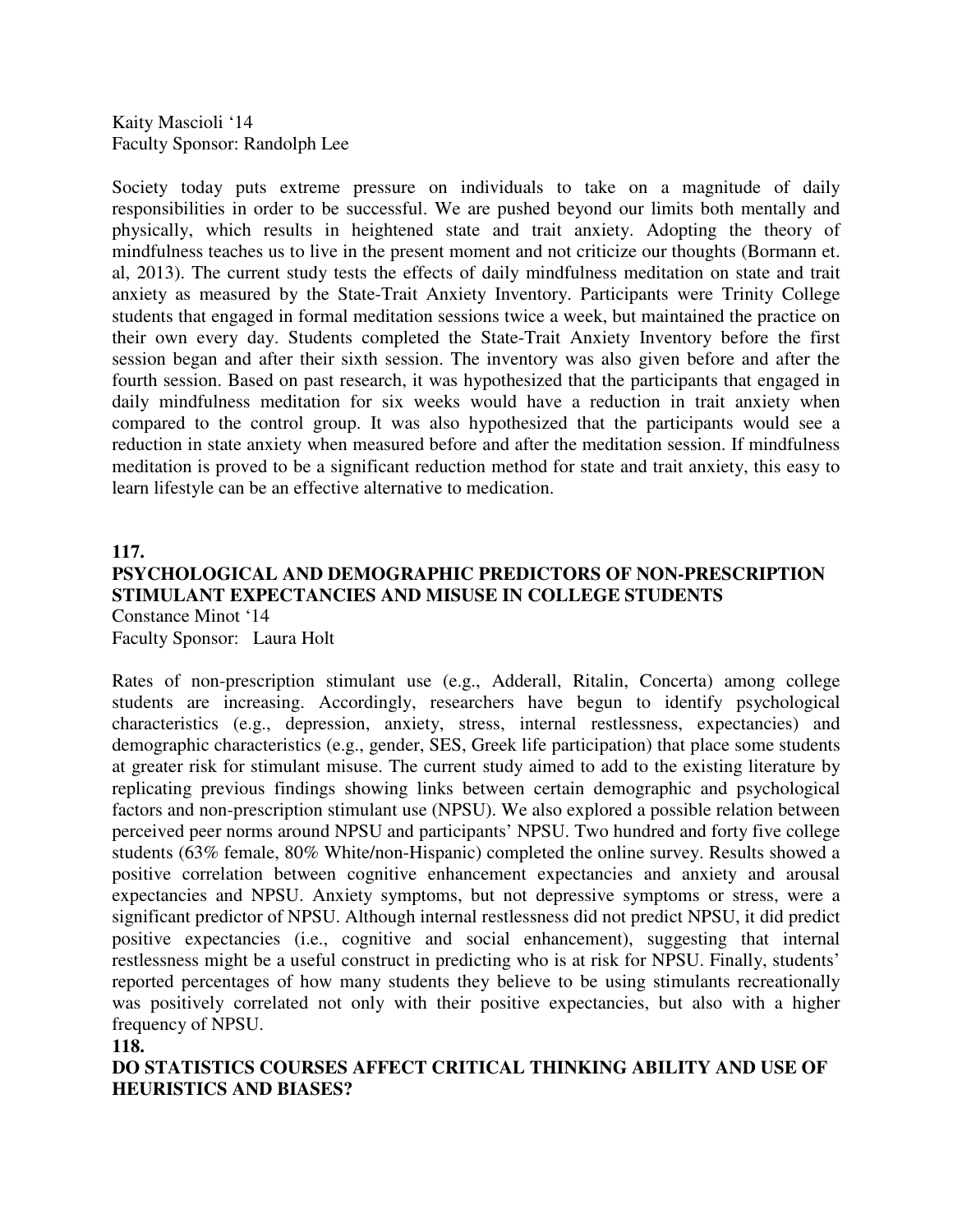Mitchell Mirtil '14 Faculty Sponsor: David Reuman

Research demonstrates that critical thinking ability is associated with the tendency to use heuristic and biases (West, Toplak & Stanovich, 2008). Given that performance in a statistics course has been found to improve critical thinking ability (Kooker, 1971; Fong, Krantz & Nisbett, 1986), I expect that statistics courses will also improve use of heuristics and biases. In study one, a random sample of 400 Trinity College students were invited to participate in an online survey that included measures of syllogistic reasoning (the Belief Bias test), the Cognitive Reflection Test, and multiple problems testing use of heuristics and biases. Of these students, responses were grouped for those who had completed a statistics course and those who had not. In study two, a group of students enrolled in an introductory statistics course were sent the same online survey, either at the end of the academic semester, or at the beginning and end of the semester. When observing pooled samples, scores on all cognitive measures were associated with one another; supporting that there is a relationship between critical thinking ability and use of heuristics and biases. There were not any significant differences in scores on cognitive measures when comparing groups of students who had taken, had not taken, or were enrolled in a statistics course; invalidating my hypothesis. Scores on the Belief Bias test and the Cognitive Reflection Test were positively associated with class year, suggesting that the general features of a liberal arts education improve critical thinking ability.

#### **119.**

## **EFFECT OF GENDER AND TYPE OF GAMING ON AGGRESSIVE AND PROSOCIAL BEHAVIOR**

Valerie Scelsa '14, Nikita Singhal '14 Faculty Sponsor: Dina Anselmi

The relationship between different types of video games and male and female adolescent behavior has been widely speculated in the recent past. Research has suggested that violent video games may increase aggressive behavior, and prosocial video games may influence altruistic behavior (Adachi, Good and Willoughby, 2012; Brauer, Greitemeyer and Osswald, 2010). In terms of gender, Barthalow and Anderson (2002) explained that men may be more influenced by violent video games than women. Interestingly, past research on prosocial video games has not found any gender differences (Gentile et al, 2009). The current study examined the effect of gender on aggressive and prosocial behavior with gaming technology. Participants were given the Buss-Perry Aggression Questionnaire and Self-Report Altruism Scale and randomly assigned to one of the following three games: Monster Shooter 2, Ants or Monkey Ball 2 (control game). After playing the designated game, participants engaged in a Prisoner's Dilemma task in order to determine the game's influence on their competitive or helping behaviors. A total of forty undergraduate students at Trinity College participated in this research. It was hypothesized that students assigned to Monster Shooter II would display more aggressive behavior in the Prisoner's Dilemma task and students assigned to Ants would exhibit more prosocial behavior. We predicted that men would generally display more aggression than women and specifically that men would be more aggressive than women after violent game exposure. Additionally, we predicted that there would be no gender difference after altruistic game exposure. Results indicated that there was no significant relationship between game type or gender on behavior.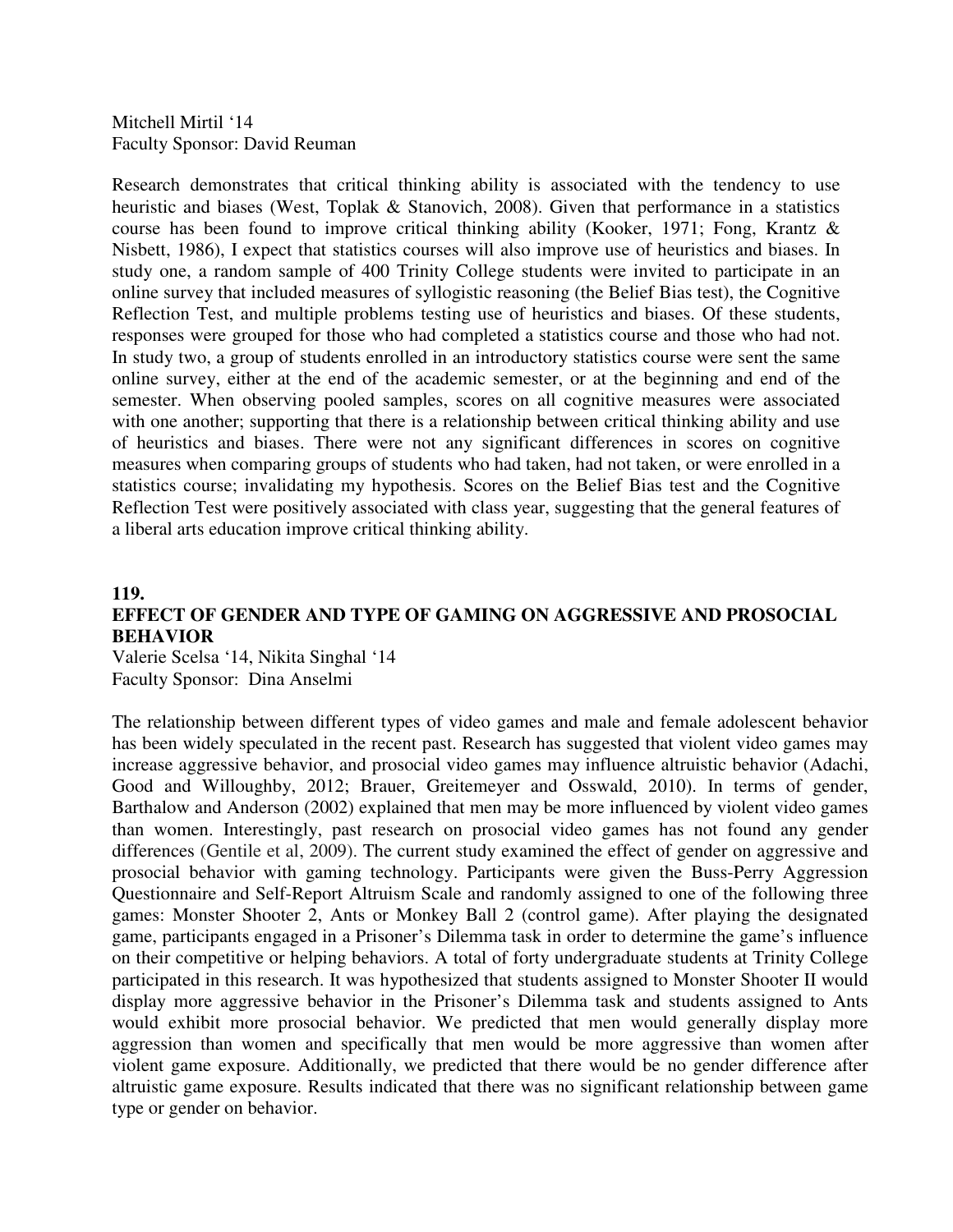## **120. BICULTURALISM AND PSYCHOLOGICAL ADJUSTMENT IN COLLEGE STUDENTS**

Nikita Singhal '14, Valerie Scelsa '14, Sara Bess '14 Faculty Sponsor: Dina Anselmi

Our research project sought to answer two research questions. Does bicultural competence and identity conflict predict psychological adjustment for bicultural students? Secondly, do factors such as quality of life and psychological adjustment differ between bicultural and monocultural students? We hypothesized that bicultural students with more cultural competence and less identity conflict would be better adjusted than bicultural students who lack these characteristics. Additionally, we hypothesized that bicultural students would have a better quality of life, lower rates of depression and better psychological adjustment than those who identify as monocultural. We distributed an online survey to a random sample of 400 Trinity students (100 from each class) that included: the Bicultural Self-Efficacy Scale (David, Okazaki & Saw, 2009), the Ethno-Cultural Identity Scale (Ward, Stuart & Kus, 2010), the Center for Epidemiologic Studies Depression Scale (CES-D) (Radloff, 1977) and the Quality of Life Scale (Flanagan, 1979). Results from 53 students indicated that there was no significant difference between bicultural and monocultural participants. There was, however, a significant correlation between a participant's bicultural self-efficacy score and reduced ethno-cultural conflict, and quality of life.

## **121. GENDER DIFFERENCES AMONG COLLEGE STUDENTS WITH RESPECT TO WORK-PARENTING BALANCE**

Sara Bess '14 Faculty Sponsor: David Reuman

Do gender differences exist among Trinity students with respect to career and parenting expectations? Do gender differences also exist with respect to hostile versus benevolent sexism (Glick & Fiske, 1996)? Is sexism associated with career and parenting expectations for oneself? From these questions, I hypothesized that women would be more likely to hold career and parenting expectations that are mutually dependent; men would be more likely to hold career expectations that are independent of parenting expectations. More sexist women would hold more dependent expectations; more sexist men would hold more independent expectations. An online survey was fielded to a stratified random sample of 200 Trinity women and 400 Trinity men. This survey included the Life Role Salience Scales (Amatea, Cross, Clark, & Bobby, 1986) and the Ambivalent Sexism Inventory (Glick & Fiske, 1996). In a Trinity College sample of 40 women and 35 men, men scored significantly higher than women with respect to occupational role commitment, but women scored marginally significantly higher on parental role commitments; there was no gender difference in marital role commitments. Trinity men scored higher than women in hostile sexism, but there was no gender difference in benevolent sexism. Results also showed that for women overall (those who demonstrated both high and low hostile sexism), occupational and parental role commitments were negatively correlated. Additionally,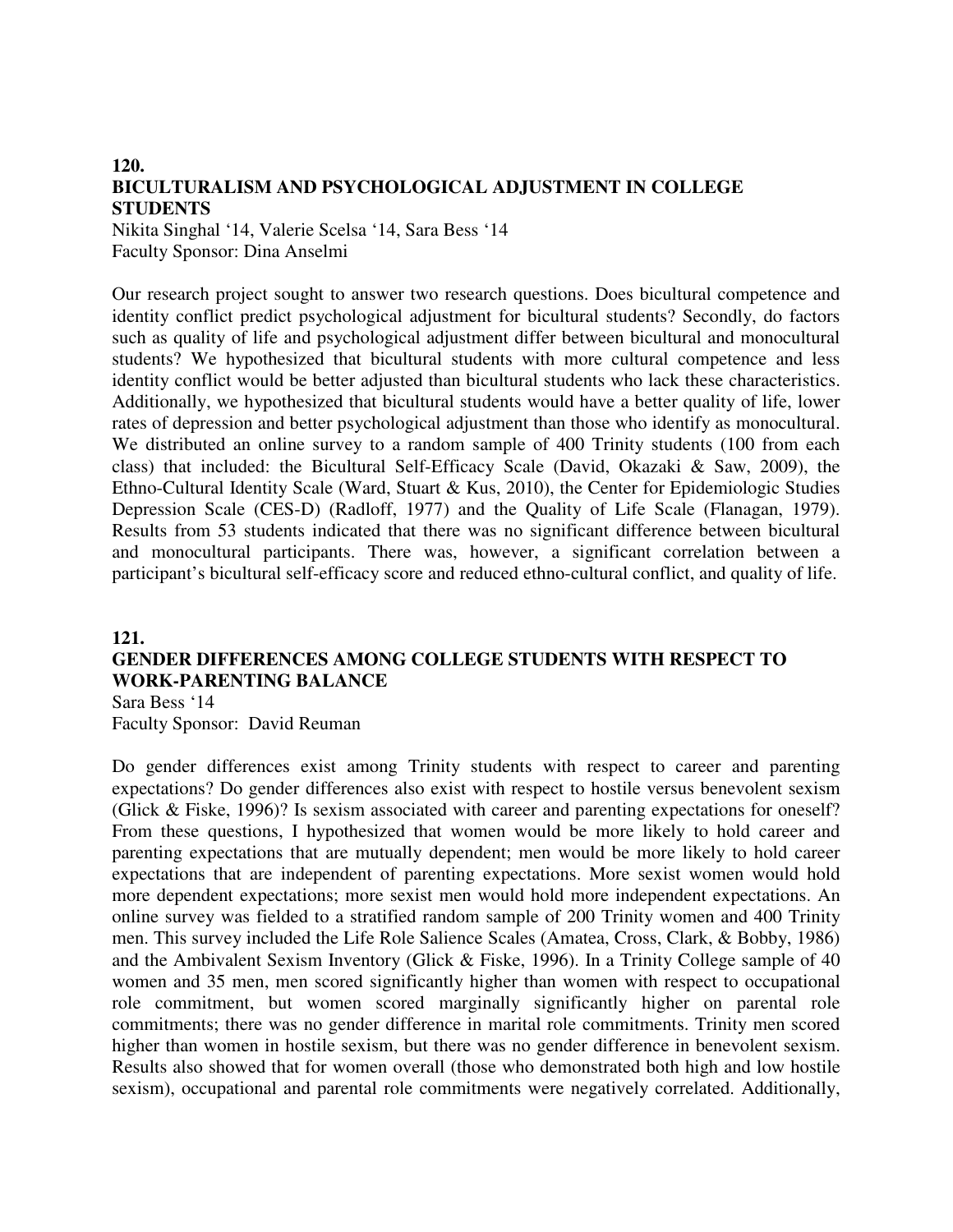occupational and marital role commitments were negatively correlated for women. For men who were high in hostile sexism, these roles were also negatively correlated – but for men low in hostile sexism, these roles were positively correlated with one another. The findings suggest that Trinity women believe families and careers require a trade-off, while Trinity men are split: more sexist men hold beliefs similar to women's, while less sexist men believe the role commitments are compatible.

#### **122. AN EXPLORATORY STUDY OF COLLEGE STUDENTS' ATTITUDES ABOUT ECSTASY**  Rachel Reingold '14

Faculty Sponsor: Laura Holt

In a recent survey of 18-35 year olds, 15% reported using ecstasy (Businelle et al., 2009) and many emerging adults view it as "safer" than other illicit drugs, with limited negative consequences (Bahora et al., 2009). Although numerous quantitative studies have explored the topic of ecstasy use in college students, there is limited qualitative research, most of it limited to users. Thus, in the current study, we used a focus group methodology to better understand users' and nonusers' knowledge, expectations, and perceived risk of ecstasy use, for the purpose of informing prevention efforts on college campuses. 24 Trinity College students participated in 3 focus groups. Results of a thematic analysis suggested that both users and nonusers of ecstasy hold specific, positive expectations related to the effects of ecstasy; this supported the first hypothesis that college students' attitudes about ecstasy would be characterized by more positive rather than negative effects. Compared to nonusers, users identified more positive and negative effects, as well as risks associated with ecstasy use. This partially supported the second hypothesis that users would view ecstasy more positively than non users; however, users also reported more negative effects and risks than non users. Results of the quantitative portion of the study showed that students regarded ecstasy to be just as risky as cocaine, but more risky than both alcohol and marijuana; interestingly, there was no significant difference in perceived risk of ecstasy between users and non users.

## **123. GENDER ROLES AND CAREGIVING PRACTICES IN TRINITY COLLEGE FACULTY**

Berkley Singer '15, Rachel Reingold '14, Nikita Wadhwa '15, Alexis Deschenes '15 Faculty Sponsor: Dina Anselmi

Deckard & Scarr (1996) studied parenting stress among dual-earner mothers and fathers and found that women in the workforce feel more parenting stress than men. A recent study examining the shift in traditional gender roles found that in dual earning households, men were less involved in routine child care compared to their spouses and less competent than their spouses in childcare tasks (Kyong-Ah, Suejung, Hyun-Joo, & Bingham, 2013). While much of the research in this area focuses on quantitative measurers of stress and amount of time spend in child-care and house related duties, fewer studies have used qualitative measures to tease out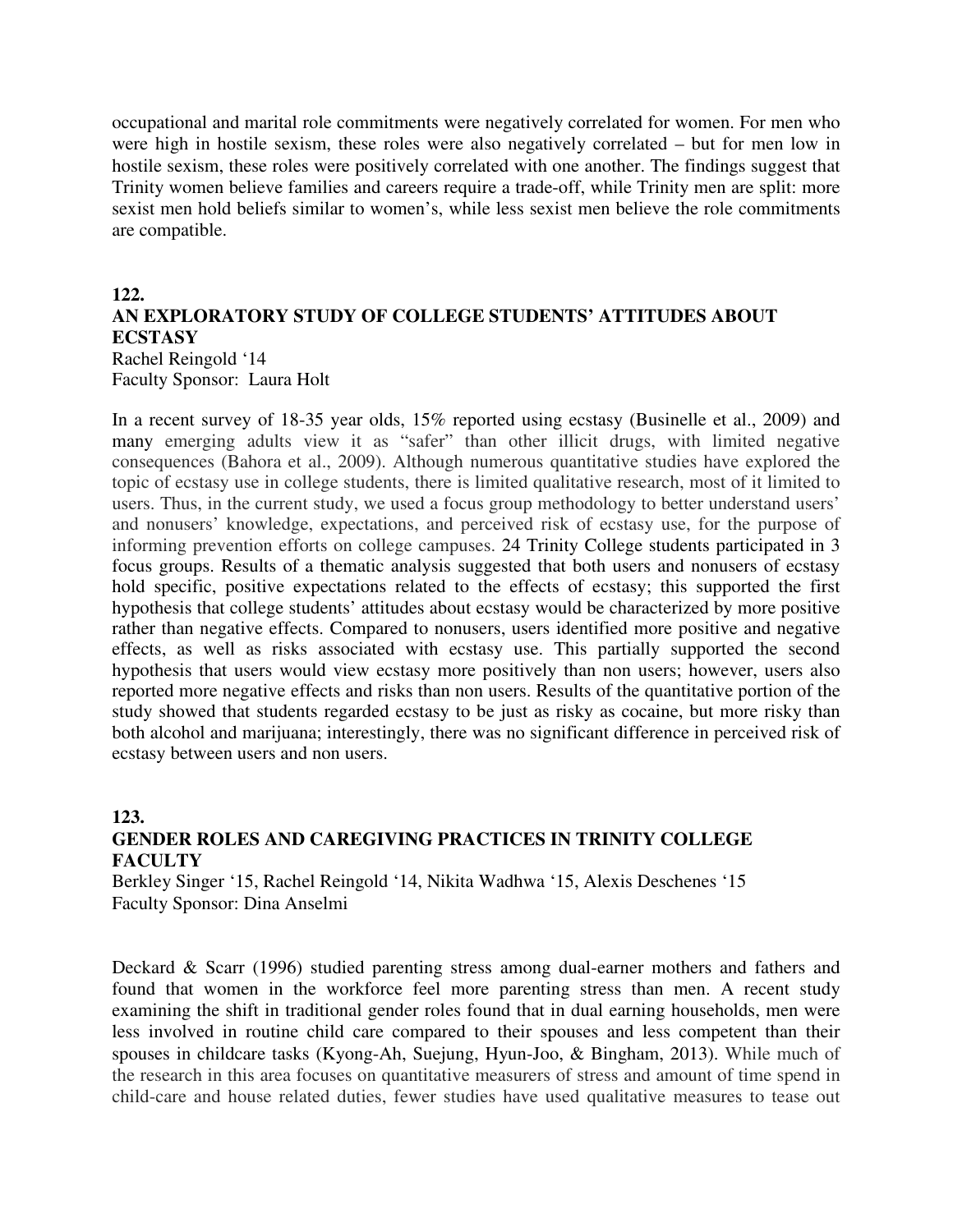male and female perceptions of how to balance career and home responsibilities. The purpose of the current study was to use an interview methodology to understand the perceptions of male and female faculty at Trinity College about gender roles and child rearing in today's society. Fourteen Trinity College faculty members participated in scripted interviews. We did not find a significant relationship between gender and stress levels for career nor for the relationship between gender and stress levels for daily household tasks. Transcripts were coded for both positive and negative themes and on several categories there were different perceptions between male and female faculty.

## **124. CULTURAL VARIATIONS IN DISTRESS TOLERANCE: INFLUENCE ON SEEKING SOCIAL SUPPORT**  Melissa Sital '14 Faculty Sponsor: Janet Chang

Past research has found that individuals with an interdependent self-construal are more likely to engage in emotion regulation than those with an independent self-construal. This difference may lead individuals with an interdependent self-construal to have a higher level of distress tolerance. Though high distress tolerance is theorized to be advantageous, those with high distress tolerance may be less likely to seek social support when distress levels are too high to cope with on one's own. Research has yet to uncover whether independent or interdependent norms regarding distress tolerance affect solicitation of social support. The objective of the current study was to examine how primed cultural values influence distress tolerance, and the association between distress tolerance and support seeking. Undergraduates were primed as either independent (*n =*  26) or interdependent (*n =* 27) before completing a manipulation check, and measures of distress tolerance, emotion regulation, social support solicitation, and demographics. Participants in the independent condition demonstrated a significant priming effect. Participants in the interdependent condition demonstrated priming in the expected direction, but this effect was not significant. High distress tolerance was not found to be significantly correlated with support seeking behaviors. However, higher emotional reappraisal was significantly correlated with higher support seeking. Implications related to the sample size of the present study, as well as suggestions for future studies, are discussed.

#### **125. REDUCING PROACTIVE INTERFERENCE THROUGH A SEREIES OF DISTRACTOR TASKS**  Jeffrey Smullen '14

Faculty Sponsor: Elizabeth Casserly

The effects of proactive interference can be detrimental to learning when multiple sets of material are being learned and each one is highly similar to another. The purpose of this experiment was to investigate the effectiveness of varying types of distractor tasks in their ability to reduce the effects of proactive interference. Participants were given two lists of words to remember and one of three tasks to complete. The accuracy of recall was compared across all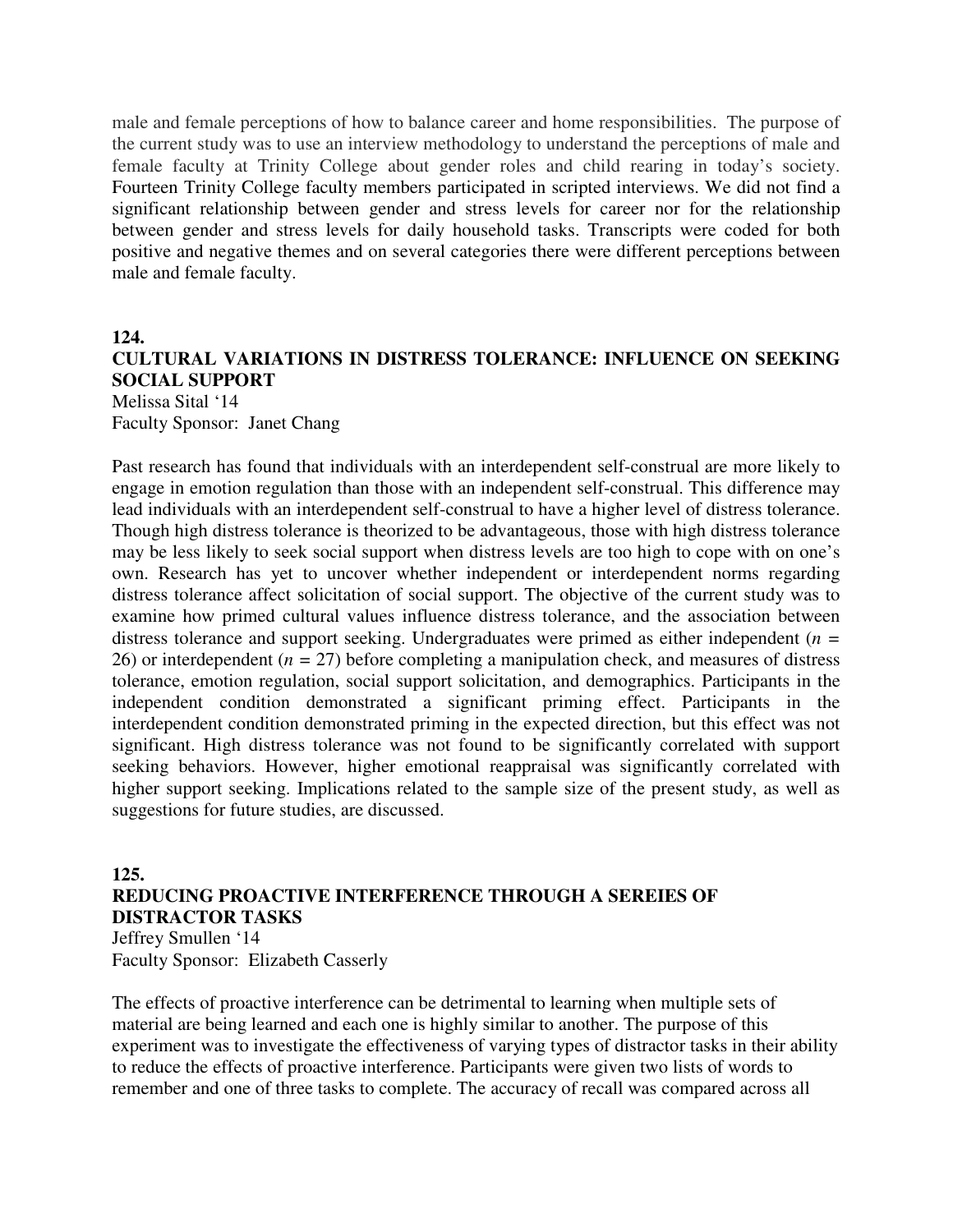groups. While there was not a significant difference between the different types of distractor tasks, there was some evidence that there was a reduction in interference. The results did show that on average Trinity College students to have better memories than the general population. Finding a way to reduce the effects of proactive interference will be beneficial to students and educators who must deal with interference daily.

#### **126.**

## **DIFFERENCES IN EMPATHY BETWEEN HIGH AND LOW SCHIZOTYPAL COLLEGE STUDENTS**

Allison Cazalet '14

Faculty Sponsors: Sarah Raskin, Silvia Corbera, PhD, Institute of Living

Past research has provided support for empathy disruptions in individuals with schizophrenia and autism, but there is limited research on the relationship between empathy and schizotypal personality traits. This study explores the relationship between disruptions in empathy, schizotypal traits, and autistic traits in a population of college students. A prescreening questionnaire that consisted of a general information form and the Schizotypal Personality Questionnaire (SPQ) was sent out to the entire student body. SPQ scores of 40 and above (high schizotypy) and 12 and below (low schizotypy) were eligible to participate in the second part of the study. 25 students completed the second part of the study, consisting of an exercise in E-Prime, which analyzed participants' reactions to people in painful and neutral emotional states. Participants also completed the Beck Depression Inventory, Interpersonal Reactivity Scale, Autism Quotient, Empathy Quotient, Questionnaire of Cognitive and Affective Empathy, and the Difficulty in Emotional Regulation Scale. Overall, students in the high schizotypy group exhibited some significant deficits in empathy. Students with high schizotypal traits were also found to have an intermediate number of autistic traits.

# **SOCIOLOGY**

#### **127.**

**EXAMINING THE EFFECTS OF GENDER EQUALITY ON COUPLE SATISFACTION**  Lara Abiona '16

Faculty Sponsor: Theresa Morris

The purpose of this research is to investigate how equality among partners in a heterosexual relationship affects their overall satisfaction with their relationship. I hypothesized that there is a positive correlation between gender equality and couple satisfaction. That is, partners who feel equally advantaged in their relationship are more likely to be satisfied with overall relationship, with gender equality as my independent variable and couple satisfaction as my dependent variable. To test my hypothesis, I used a secondary dataset titled *Couples and Well-Being Project, 1993-1995, Detroit Metropolitan Area* to find variables for gender equality and couple satisfaction and analyzed the relationship between them by doing crosstabs and conducting a chisquare analysis. I found that those who were in an equal relationship reported higher couple satisfaction than those in an unequal relationship. When I controlled for gender, I found that additionally, women were more likely to be dissatisfied in an unequal relationship than men.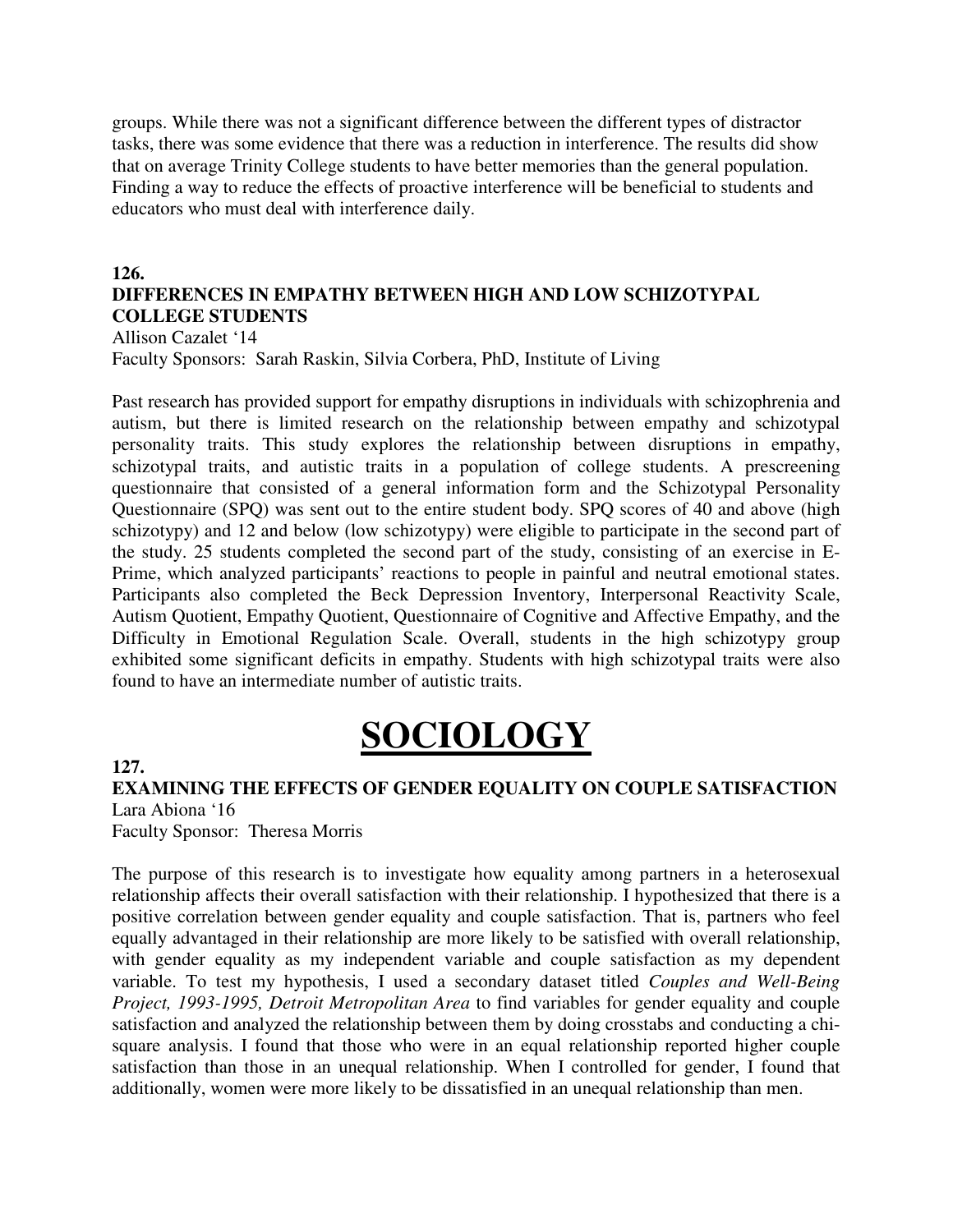## **128. MEDIA AND SELF-ESTEEM**  Missy Aja '15 Faculty Sponsor: Theresa Morris

There are a wide variety of factors that influence the construction of adolescent self-esteem. This paper focuses on the effect that images portrayed in the media have on the self-esteem of young adolescents. Using data from the 2010 'Health Behavior in School-Aged Children' survey of 10- 17 year olds, found in ICPSR, the paper examines the relationship between media and selfesteem. Using symbolic interaction theory, I examine how hours of television watched affects the individual's thoughts about their body. The results demonstrate that the more exposure an adolescent gets to images in the media, the lower their self-esteem, even when controlling for gender.

## **129. THE RACE TO SUCCESS: THE AFFECT OF RACE ON EDUCATIONAL ATTAINMENT**  Bianca Brenz '15

Faculty Sponsor: Theresa Morris

So often studies are conducted on how far different races of students made it in education, and not often enough are there studies that explore students' aspirations or expectations on their educational attainment. This study presents the differences among distinct races of students and how far they think they will get in education. This is done by looking at different races of students, my independent variable, and taking their accounts on expectations of their own educational attainment, my dependent variable. I hypothesize that more white than non-white students believe they will make it further high school. The Education Longitudinal Study collected the data used for this study in its base year of 2002. After analyzing the responses given by different races of students I found that my hypothesis was not supported and that more Asian, Hawaiian Pacific Islanders than any other race of students expect to go further than high school in their education. I have concluded that there are many factors such as recourses or a lack thereof that affect students' expectations on educational attainment.

**130. CLASS ACTS: HOW SELF-DEFINED CLASS IDENTIFICATION IMPACTS VIEWS ON ABORTION**  Victoria DaMore '16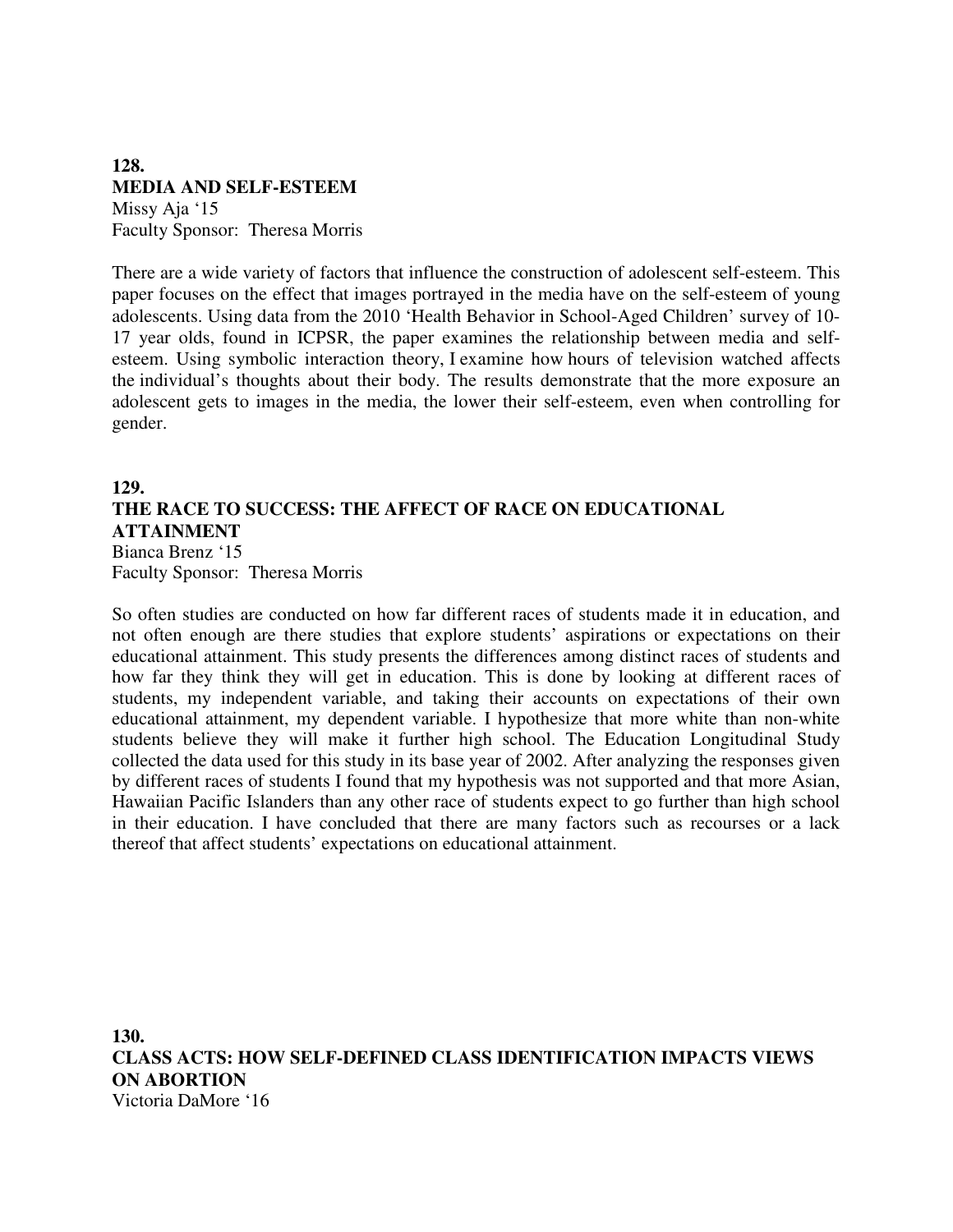Faculty Sponsor: Theresa Morris

This study examines the different views of abortion based on people's self defined "class". Using the variables of "Subjective Class Identification", self-defined by the respondent and "Woman Wants Abortion For Any Reason", the study looks at how class impacts one's view on abortions, and what attributes contribute to those views. Using the Symbolic Interaction theory, class relations and opinions are studied in connection to abortion. The research shows that, through Symbolic Interaction, the Lower Class and Working Class are more strongly against abortion than the Middle Class and Upper Class.

## **131. SEASONS OF SUCCESS**  Lauren Fitzgerald '15 Faculty Sponsor: Theresa Morris

The research topic for this study was the impact of playing a winter sport on graduation rates and how that compares to the graduation rates of athletes who play a fall or spring sport. The dependent variable in this study was the graduation rates, and the independent variable was the season in which the athlete's sport took place. The hypothesis was that winter teams will have a higher graduation rate than teams who are "in season" during different season. The data came from a 2003 study about one northeastern school. Ultimately, the findings were not statistically significant and there appeared to be no causal relationship between the variables, but there is information pointing to the possibility of a difference between men and women.

## **132. THE EFFECT OF MEDIA ON BODY IMAGE** Rebecca Levy '16

Faculty Sponsor: Theresa Morris

This study examines the effect of exposure to media content has on the body image of adolescents. Media images present an ideal body type that is an inaccurate representation of what the average person looks like. This can have many negative effects on those who expose themselves to these images, such as eating disorders and self-hatred. Through the lens of the symbolic interaction theory, this study examines how the average amount of television watched daily affects how frustrated one feels about their body image. Data was obtained from the Health Behavior of School-Aged Children survey. All findings were statistically significant and hypotheses supported.

**133. A CROSS SECTIONAL STUDY: HIGH RATES OF TEENAGE PREGNANCY AMONG LOW-INCOME WOMEN**  Claudia Malaga '15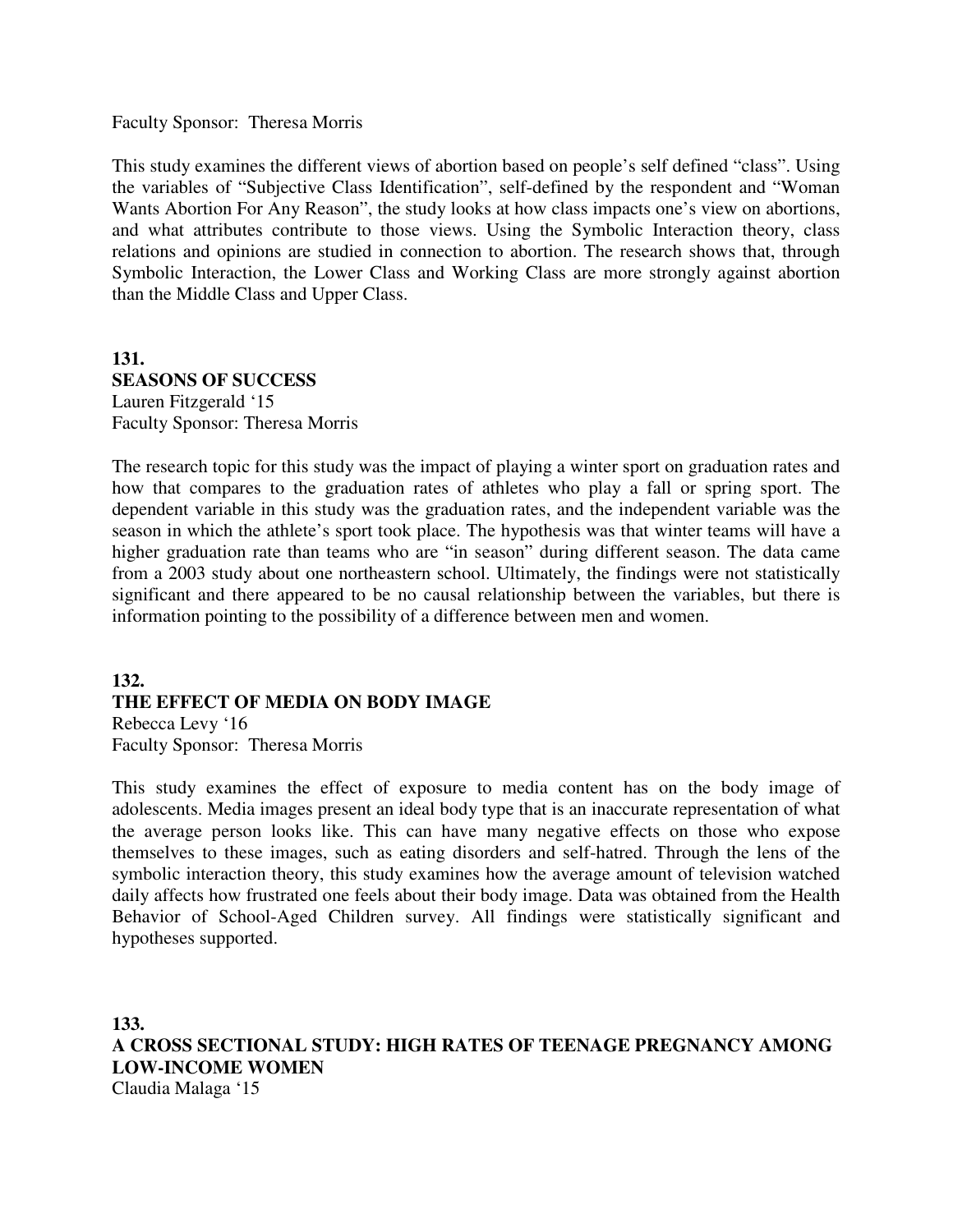Faculty Sponsor: Theresa Morris

The rate of teenage pregnancy in the United States, although declining, is still at a critically high level for a developed country. This study investigates whether teenage pregnancy is linked to income within the United States and is based on secondary data from the National Survey of Family Growth, Cycle VI 2002 – Pregnancy File. Using intersectionality theory and as well as previous studies of teenage pregnancy in the United States, my findings indicate that the higher a woman's poverty level is during her teenage years, the more likely she is to become pregnant. Furthermore, when controlling for race, my findings indicated that this trend only held for Non-Hispanic Whites and Non-Hispanic Blacks and that income bore no relation to rates of teenage pregnancy among Hispanic women. This study is important because it provides insight on the nature of income as a contributing factor to teenage pregnancy, while at the same time, challenging pre-existing understandings of how race plays a part in teenage pregnancy.

#### **134.**

## **HOW DIFFERENCES IN GENDER MAY AFFECT WHETHER A PERSON FINDS THE SUBJECT OF MATHEMATICS TO BE ENJOYABLE OR NOT**  Molly Malloy '16 Faculty Sponsor: Theresa Morris

This study explores and analyzes how differences in gender may affect whether a person finds the subject of mathematics to be enjoyable or not. When taking into consideration how a person's gender may affect their attitude towards mathematics, researchers often hypothesize that women tend to have a more negative outlook on math then men. While agreeing with most researchers in this hypothesis, I also propose that it is not only gender that may affect this level of enjoyment, but also an individual's race. After controlling for race, it is shown that this hypothesis holds true for all attributes of race in this study except for that of the black race. It would be through further research into our education systems that we would come to see what other factors cause these discrepancies between men and women and their correlation to math.

## **135. MAJORITY IN THE WORKPLACE, MINORITY IN PAY: INEQUALITY IN PAY FOR THE SAME WORK**

Walter McElrath '15 Faculty Sponsor: Theresa Morris

The amount of literature that can be found about gender inequality is abundant, yet for some reason it still exists in today's society. This study will focus on that wage inequality between men and women. I used the Age and Generations Study, 2007-2008 as my data set. I find that men are more likely to be present in all the pay scales with the exception of the highest. Applying a conflict theory perspective, I suggest that this inequality exists because of the oppression placed upon women within the work place. Women are allotted less opportunity on the lower end of the pay scale in comparison to men. The data shows that while men are paid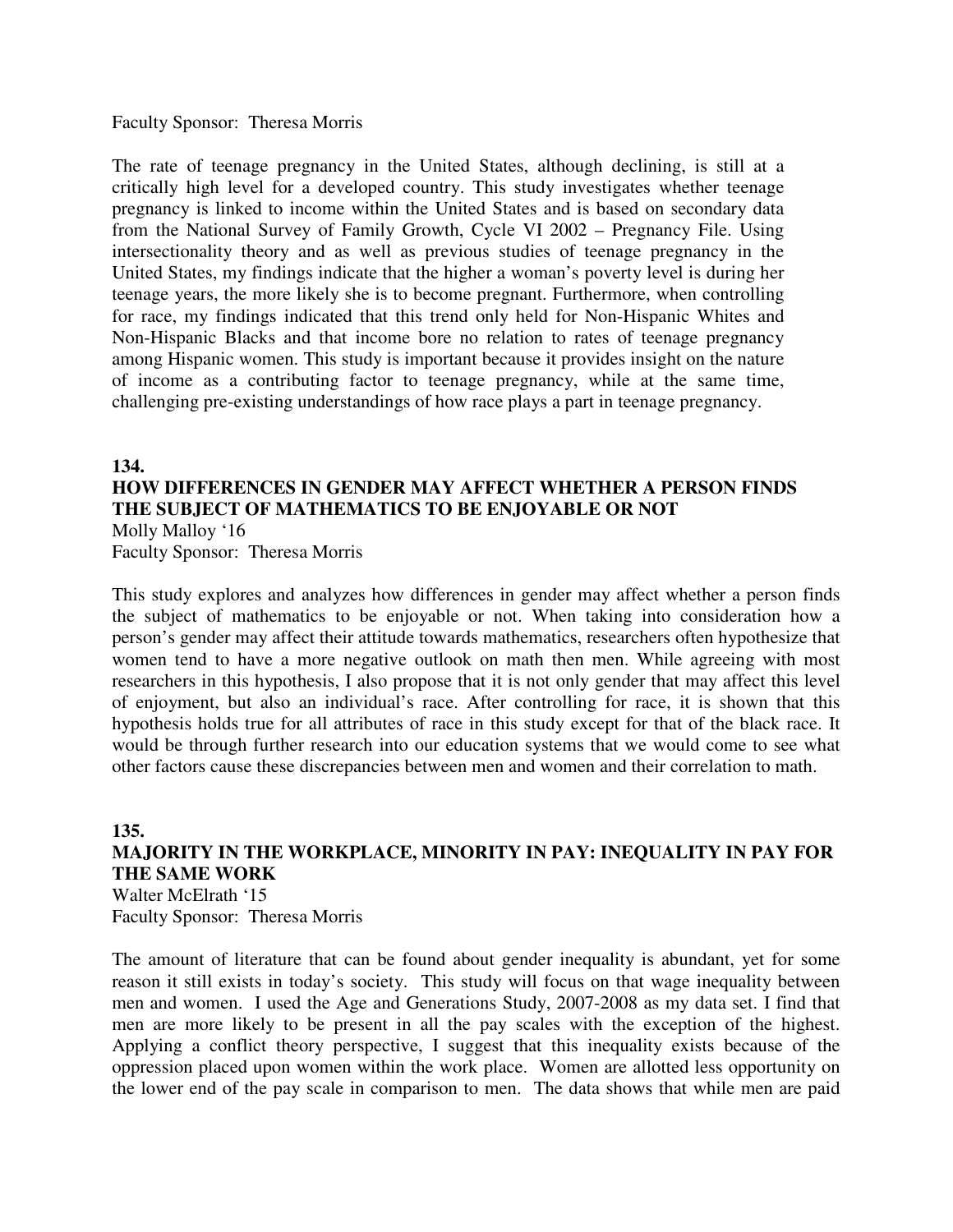more on a lower pay scale, women are more likely to be present on the higher end of the pay scale.

## **136.**

# **THE EFFECT OF SOCIAL CLASS ON EDUCATIONAL EXPECTATIONS**  Emily Meehan '16

Faculty Sponsor: Theresa Morris

Although most students may dream of pursuing high levels of education, the reality of their life situations may cause their actual educational expectations to differ from these aspirations. This study focuses on what it is that causes some students to have high educational expectations, and others to have lower educational expectations. To research this topic, I draw data from the Education Longitudinal Study 2002, and analyze how socioeconomic status affects students' educational expectations. I find that there is strong statistical significance to prove that high socioeconomic status results in high educational expectations, and low SES results in lower expectations. These results are consistent when controlling for the variable gender.

## **137. HOW MUCH IS TOO MUCH: AN IN-DEPTH STUDY OF THE RELATIONSHIP BETWEEN ALCOHOL CONSUMPTION AND ACADEMIC PERFORMANCE.** Al Nejmeh '17

Faculty Sponsor: Theresa Morris

Drinking is a major part of the social life across colleges throughout the United States. This study looked to examine how this social activity, alcohol consumption, affected academic performance amongst college undergraduates. The theories of secondary socialization and young adulthood were used in relation to the research question. This study also implemented gender as the control variable. It was hypothesized that those students who have greater alcohol consumption will have a significantly lower academic performance. The data set used in this study was from the *Harvard School of Public Health Alcohol Study of 2001*. It was concluded that there was a statistically significant relationship between alcohol consumption and academic performance. It was found that there is small discrepancy in academic performance between non and moderate drinkers. Females also tended to have much a better academic performance than their male counter parts. It should also be noted that there were some difficulties operationalizing the independent variable, alcohol consumption, as the data was collected from a mailed-in questionnaire.

**138. MINIMUM WAGE: A CASE OF CLASS INTEREST**  Michael G. Newkirk '14 Faculty Sponsor: Theresa Morris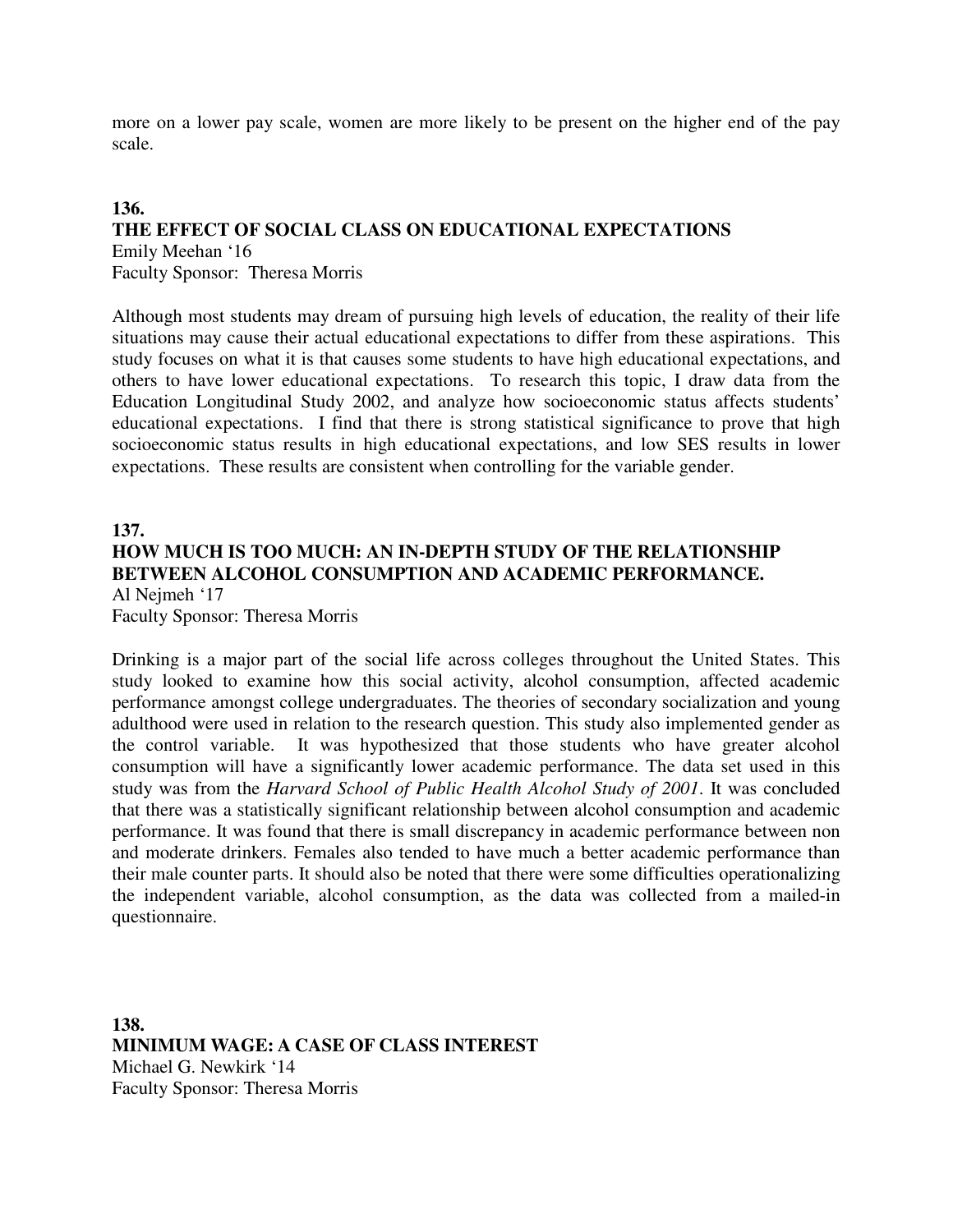The scholarly literature examining whether raising the minimum wage is a good idea is basically split down the middle. However, if one examines the data of who supports raising the minimum wage by class, race, and political affiliation, a clear trend emerges. White, conservative, rich people tend to oppose raising the minimum wage. As the short-sighted profiteers of America, raising the minimum wage goes against their own short term self-interest. However, I make the claim that raising the minimum wage may very well hurt the economy in the short term, but it will benefit humanity in the long term. This is based on the logic that if people do not have disposable income, they will not be able to purchase products and grow the economy. I will employ instrumentalist theory to reveal how the state is essentially an instrument to protect the short term interests of the capitalist class through exploring the issue of minimum wage in America.

## **139. PAYING COLLEGE ATHLETES: THE ANSWER IS BLACK AND WHITE…** Kyle Pulek '16 Faculty Sponsor: Theresa Morris

This paper studies the factors that affect people's opinions on if college athletes should be paid. I hypothesize that the race of the respondent, namely those who are black, will support paying college athletes significantly more than other races. My hypothesis is grounded in Critical Race Theory and logically through the empowerment of whites in paid administrative jobs while Blacks act as the majority of the athletes in the highest revenue sports. I test my hypothesis using secondary data from a poll conducted by CBS News, 60 Minutes, and Vanity Fair. I find that Blacks are more likely than any other race to support paying college athletes, even controlling for political philosophy. Race remains significant when compared between people at lower education levels, however race is not a significant factor in predicting people's attitudes when considering only those who completed a four-year college degree or more. This finding allows for a sociological glance into a looming topic that is sure to remain headline news for years to come.

# **140. INTERSECTIONAL RELATIONSHIP OF BREASTFEEDING OUTCOMES AND SOCIOECONOMIC CLASS**

Olivia Reny '16 Faculty Sponsor: Theresa Morris

In this study I discussed the relationship between the independent variable of socioeconomic class and its affect on the dependent variable of breastfeeding outcomes. Breastfeeding outcomes were defined as the likelihood for mothers to breastfeed their newborns. In using the feminist theory and the theory of intersectionality I examined the relationship of class, gender, and race in comparison to breastfeeding outcomes. My hypothesis was that lower income mothers were less likely to have successful breastfeeding rates in comparison to higher income mothers. I examined secondary quantitative data from the 2004 *New York City Health and*